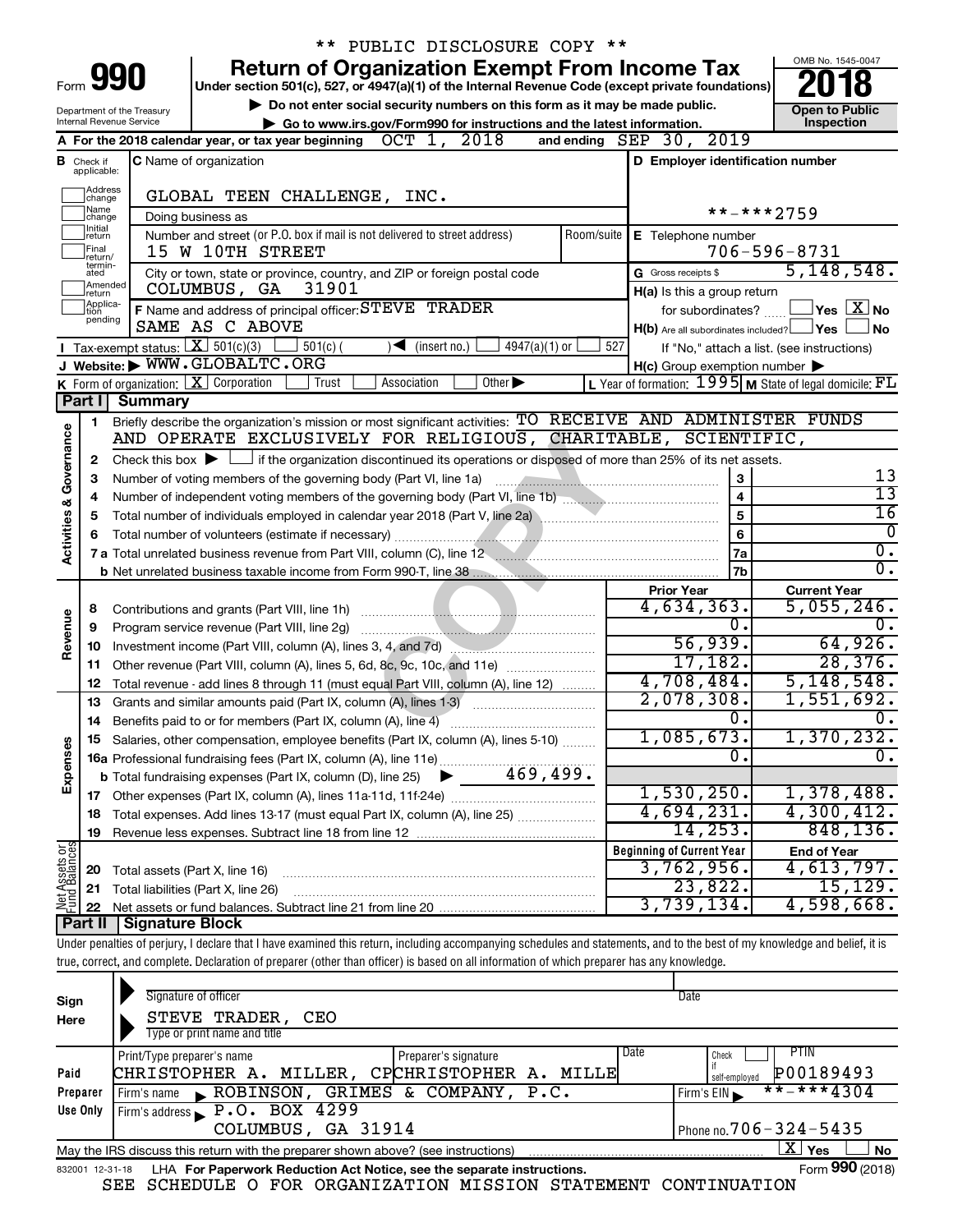|              | GLOBAL TEEN CHALLENGE, INC.<br>Form 990 (2018)                                                                                                                                                                                                                                                                                          | **-***2759                                       | Page 2 |
|--------------|-----------------------------------------------------------------------------------------------------------------------------------------------------------------------------------------------------------------------------------------------------------------------------------------------------------------------------------------|--------------------------------------------------|--------|
|              | Part III   Statement of Program Service Accomplishments                                                                                                                                                                                                                                                                                 |                                                  |        |
|              |                                                                                                                                                                                                                                                                                                                                         |                                                  |        |
| 1            | Briefly describe the organization's mission:<br>TO RECEIVE AND ADMINISTER FUNDS AND OPERATE EXCLUSIVELY FOR RELIGIOUS,<br>CHARITABLE, SCIENTIFIC, LITERARY, AND EDUCATIONAL PURPOSES.<br>THESE PURPOSES IS PIONEERING NEW TEEN CHALLENGE CENTERS THROUGHOUT THE                                                                         | <b>AMONG</b>                                     |        |
|              | WORLD TO PROMOTE FELLOWSHIP AND COMMUNICATION.                                                                                                                                                                                                                                                                                          |                                                  |        |
| $\mathbf{2}$ | Did the organization undertake any significant program services during the year which were not listed on the<br>prior Form 990 or 990-EZ?                                                                                                                                                                                               | $\exists$ Yes $\boxed{\text{X}}$ No              |        |
| 3            | If "Yes," describe these new services on Schedule O.<br>Did the organization cease conducting, or make significant changes in how it conducts, any program services?                                                                                                                                                                    | $\sqrt{}$ Yes $\sqrt{}$ $\overline{\text{X}}$ No |        |
| 4            | If "Yes," describe these changes on Schedule O.<br>Describe the organization's program service accomplishments for each of its three largest program services, as measured by expenses.<br>Section 501(c)(3) and 501(c)(4) organizations are required to report the amount of grants and allocations to others, the total expenses, and |                                                  |        |
|              | revenue, if any, for each program service reported.                                                                                                                                                                                                                                                                                     |                                                  |        |
|              | $1,551,692.$ (Revenue \$)<br>2,753,765.<br>including grants of \$<br>4a (Code:<br>(Expenses \$                                                                                                                                                                                                                                          |                                                  |        |
|              | RESPOND TO GLOBAL YOUTH PROBLEMS WITH DRUGS AND ALCOHOL THROUGH<br>ESTABLISHING REHABILITATION CENTERS WITH THE ASSISTANCE OF LOCAL                                                                                                                                                                                                     |                                                  |        |
|              | CHURCHES AND ACCEPTANCE OF JESUS CHRIST AS THE SAVIOR.                                                                                                                                                                                                                                                                                  |                                                  |        |
|              |                                                                                                                                                                                                                                                                                                                                         |                                                  |        |
|              |                                                                                                                                                                                                                                                                                                                                         |                                                  |        |
|              |                                                                                                                                                                                                                                                                                                                                         |                                                  |        |
|              |                                                                                                                                                                                                                                                                                                                                         |                                                  |        |
|              |                                                                                                                                                                                                                                                                                                                                         |                                                  |        |
|              |                                                                                                                                                                                                                                                                                                                                         |                                                  |        |
|              |                                                                                                                                                                                                                                                                                                                                         |                                                  |        |
|              |                                                                                                                                                                                                                                                                                                                                         |                                                  |        |
|              |                                                                                                                                                                                                                                                                                                                                         |                                                  |        |
| 4b           | (Expenses \$<br>) (Revenue \$<br>(Code:<br>including grants of \$                                                                                                                                                                                                                                                                       |                                                  |        |
|              |                                                                                                                                                                                                                                                                                                                                         |                                                  |        |
|              |                                                                                                                                                                                                                                                                                                                                         |                                                  |        |
|              |                                                                                                                                                                                                                                                                                                                                         |                                                  |        |
|              |                                                                                                                                                                                                                                                                                                                                         |                                                  |        |
|              |                                                                                                                                                                                                                                                                                                                                         |                                                  |        |
|              |                                                                                                                                                                                                                                                                                                                                         |                                                  |        |
|              |                                                                                                                                                                                                                                                                                                                                         |                                                  |        |
|              |                                                                                                                                                                                                                                                                                                                                         |                                                  |        |
|              |                                                                                                                                                                                                                                                                                                                                         |                                                  |        |
|              |                                                                                                                                                                                                                                                                                                                                         |                                                  |        |
|              |                                                                                                                                                                                                                                                                                                                                         |                                                  |        |
|              |                                                                                                                                                                                                                                                                                                                                         |                                                  |        |
| 4c           | (Expenses \$<br>including grants of \$<br>) (Revenue \$<br>(Code:                                                                                                                                                                                                                                                                       |                                                  |        |
|              |                                                                                                                                                                                                                                                                                                                                         |                                                  |        |
|              |                                                                                                                                                                                                                                                                                                                                         |                                                  |        |
|              |                                                                                                                                                                                                                                                                                                                                         |                                                  |        |
|              |                                                                                                                                                                                                                                                                                                                                         |                                                  |        |
|              |                                                                                                                                                                                                                                                                                                                                         |                                                  |        |
|              |                                                                                                                                                                                                                                                                                                                                         |                                                  |        |
|              |                                                                                                                                                                                                                                                                                                                                         |                                                  |        |
|              |                                                                                                                                                                                                                                                                                                                                         |                                                  |        |
|              |                                                                                                                                                                                                                                                                                                                                         |                                                  |        |
|              |                                                                                                                                                                                                                                                                                                                                         |                                                  |        |
|              |                                                                                                                                                                                                                                                                                                                                         |                                                  |        |
|              | Other program services (Describe in Schedule O.)                                                                                                                                                                                                                                                                                        |                                                  |        |
|              |                                                                                                                                                                                                                                                                                                                                         |                                                  |        |
| 4d           |                                                                                                                                                                                                                                                                                                                                         |                                                  |        |
| 4е           | (Expenses \$<br>(Revenue \$                                                                                                                                                                                                                                                                                                             |                                                  |        |
|              | $\frac{\frac{\text{including grants of $\$}}{2,753,765.}}$<br>Total program service expenses                                                                                                                                                                                                                                            | Form 990 (2018)                                  |        |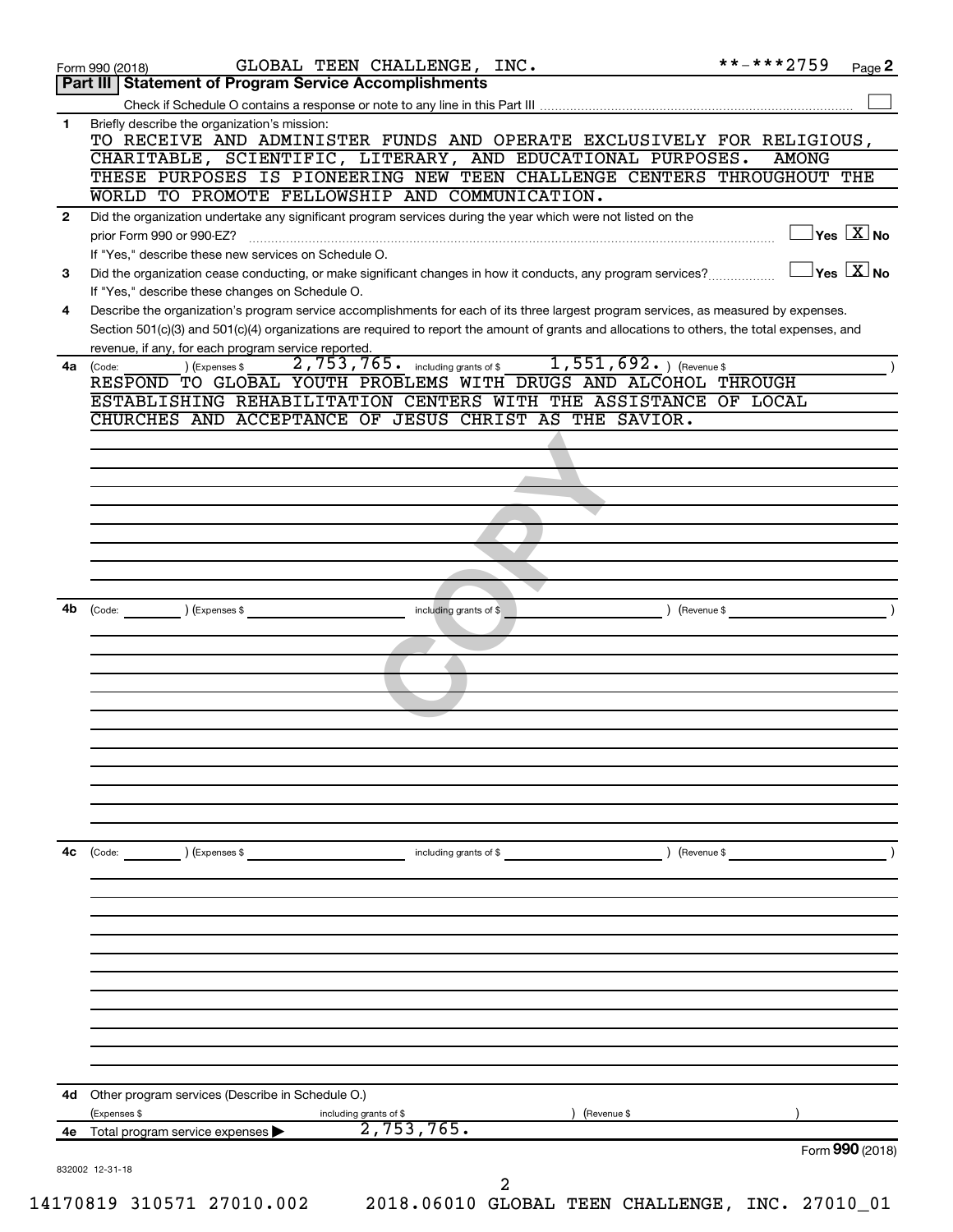| Form 990 (2018) |  |  |
|-----------------|--|--|

**Part IV Checklist of Required Schedules**

 $\blacksquare$ Form 990 (2018) GLOBAL 'I'EEN CHALLENGE, INC. Page GLOBAL TEEN CHALLENGE, INC. \*\*-\*\*\*2759

|           |                                                                                                                                                                                                                                                           |                          | Yes | No                      |
|-----------|-----------------------------------------------------------------------------------------------------------------------------------------------------------------------------------------------------------------------------------------------------------|--------------------------|-----|-------------------------|
| 1.        | Is the organization described in section 501(c)(3) or 4947(a)(1) (other than a private foundation)?                                                                                                                                                       |                          |     |                         |
|           |                                                                                                                                                                                                                                                           | 1                        | х   |                         |
| 2         |                                                                                                                                                                                                                                                           | $\mathbf{2}$             | х   |                         |
| 3         | Did the organization engage in direct or indirect political campaign activities on behalf of or in opposition to candidates for                                                                                                                           |                          |     |                         |
|           | public office? If "Yes," complete Schedule C, Part I                                                                                                                                                                                                      | 3                        |     | x.                      |
|           | Section 501(c)(3) organizations. Did the organization engage in lobbying activities, or have a section 501(h) election in effect                                                                                                                          |                          |     |                         |
|           |                                                                                                                                                                                                                                                           | 4                        |     | х                       |
| 5         | Is the organization a section 501(c)(4), 501(c)(5), or 501(c)(6) organization that receives membership dues, assessments, or                                                                                                                              |                          |     | х                       |
|           |                                                                                                                                                                                                                                                           | 5                        |     |                         |
| 6         | Did the organization maintain any donor advised funds or any similar funds or accounts for which donors have the right to<br>provide advice on the distribution or investment of amounts in such funds or accounts? If "Yes," complete Schedule D, Part I | 6                        |     | х                       |
|           |                                                                                                                                                                                                                                                           |                          |     |                         |
| 7         | Did the organization receive or hold a conservation easement, including easements to preserve open space,                                                                                                                                                 | $\overline{\phantom{a}}$ |     | x                       |
| 8         | Did the organization maintain collections of works of art, historical treasures, or other similar assets? If "Yes," complete                                                                                                                              |                          |     |                         |
|           | Schedule D, Part III <b>www.community.community.community.community.community.community.com</b>                                                                                                                                                           | 8                        |     | x                       |
| 9         | Did the organization report an amount in Part X, line 21, for escrow or custodial account liability, serve as a custodian for                                                                                                                             |                          |     |                         |
|           | amounts not listed in Part X; or provide credit counseling, debt management, credit repair, or debt negotiation services?                                                                                                                                 |                          |     |                         |
|           | If "Yes," complete Schedule D, Part IV                                                                                                                                                                                                                    | 9                        |     | x                       |
| 10        | Did the organization, directly or through a related organization, hold assets in temporarily restricted endowments, permanent                                                                                                                             |                          |     |                         |
|           |                                                                                                                                                                                                                                                           | 10                       | х   |                         |
| 11        | If the organization's answer to any of the following questions is "Yes," then complete Schedule D, Parts VI, VII, VIII, IX, or X                                                                                                                          |                          |     |                         |
|           | as applicable.                                                                                                                                                                                                                                            |                          |     |                         |
|           | a Did the organization report an amount for land, buildings, and equipment in Part X, line 10? If "Yes," complete Schedule D,                                                                                                                             |                          |     |                         |
|           | Part VI                                                                                                                                                                                                                                                   | 11a                      | X   |                         |
|           | <b>b</b> Did the organization report an amount for investments - other securities in Part X, line 12 that is 5% or more of its total                                                                                                                      |                          |     |                         |
|           | assets reported in Part X, line 16? If "Yes," complete Schedule D, Part VII Marting Communication and Dart Vil                                                                                                                                            | 11b                      |     | х                       |
|           | c Did the organization report an amount for investments - program related in Part X, line 13 that is 5% or more of its total                                                                                                                              |                          |     |                         |
|           |                                                                                                                                                                                                                                                           | 11c                      |     | х                       |
|           | d Did the organization report an amount for other assets in Part X, line 15 that is 5% or more of its total assets reported in                                                                                                                            |                          |     |                         |
|           |                                                                                                                                                                                                                                                           | 11d                      |     | х                       |
|           |                                                                                                                                                                                                                                                           | 11e                      |     | X                       |
| f         | Did the organization's separate or consolidated financial statements for the tax year include a footnote that addresses                                                                                                                                   |                          |     |                         |
|           | the organization's liability for uncertain tax positions under FIN 48 (ASC 740)? If "Yes," complete Schedule D, Part X                                                                                                                                    | 11f                      | х   |                         |
|           | 12a Did the organization obtain separate, independent audited financial statements for the tax year? If "Yes," complete                                                                                                                                   |                          |     | x                       |
|           | Schedule D, Parts XI and XII                                                                                                                                                                                                                              | 12a                      |     |                         |
|           | <b>b</b> Was the organization included in consolidated, independent audited financial statements for the tax year?                                                                                                                                        |                          | X   |                         |
|           | If "Yes," and if the organization answered "No" to line 12a, then completing Schedule D, Parts XI and XII is optional                                                                                                                                     | 12 <sub>b</sub><br>13    |     | $\overline{\mathbf{X}}$ |
| 13<br>14a |                                                                                                                                                                                                                                                           | 14a                      | х   |                         |
| b         | Did the organization have aggregate revenues or expenses of more than \$10,000 from grantmaking, fundraising, business,                                                                                                                                   |                          |     |                         |
|           | investment, and program service activities outside the United States, or aggregate foreign investments valued at \$100,000                                                                                                                                |                          |     |                         |
|           |                                                                                                                                                                                                                                                           | 14b                      | х   |                         |
| 15        | Did the organization report on Part IX, column (A), line 3, more than \$5,000 of grants or other assistance to or for any                                                                                                                                 |                          |     |                         |
|           |                                                                                                                                                                                                                                                           | 15                       | х   |                         |
| 16        | Did the organization report on Part IX, column (A), line 3, more than \$5,000 of aggregate grants or other assistance to                                                                                                                                  |                          |     |                         |
|           |                                                                                                                                                                                                                                                           | 16                       | х   |                         |
| 17        | Did the organization report a total of more than \$15,000 of expenses for professional fundraising services on Part IX,                                                                                                                                   |                          |     |                         |
|           |                                                                                                                                                                                                                                                           | 17                       |     | х                       |
| 18        | Did the organization report more than \$15,000 total of fundraising event gross income and contributions on Part VIII, lines                                                                                                                              |                          |     |                         |
|           |                                                                                                                                                                                                                                                           | 18                       |     | х                       |
| 19        | Did the organization report more than \$15,000 of gross income from gaming activities on Part VIII, line 9a? If "Yes,"                                                                                                                                    |                          |     |                         |
|           |                                                                                                                                                                                                                                                           | 19                       |     | х                       |
| 20a       | Did the organization operate one or more hospital facilities? If "Yes," complete Schedule H                                                                                                                                                               | 20a                      |     | х                       |
|           |                                                                                                                                                                                                                                                           | 20 <sub>b</sub>          |     |                         |
| 21        | Did the organization report more than \$5,000 of grants or other assistance to any domestic organization or                                                                                                                                               |                          |     |                         |
|           |                                                                                                                                                                                                                                                           | 21                       | X   |                         |
|           | 832003 12-31-18                                                                                                                                                                                                                                           |                          |     | Form 990 (2018)         |

14170819 310571 27010.002 2018.06010 GLOBAL TEEN CHALLENGE, INC. 27010\_01

3

Form (2018) **990**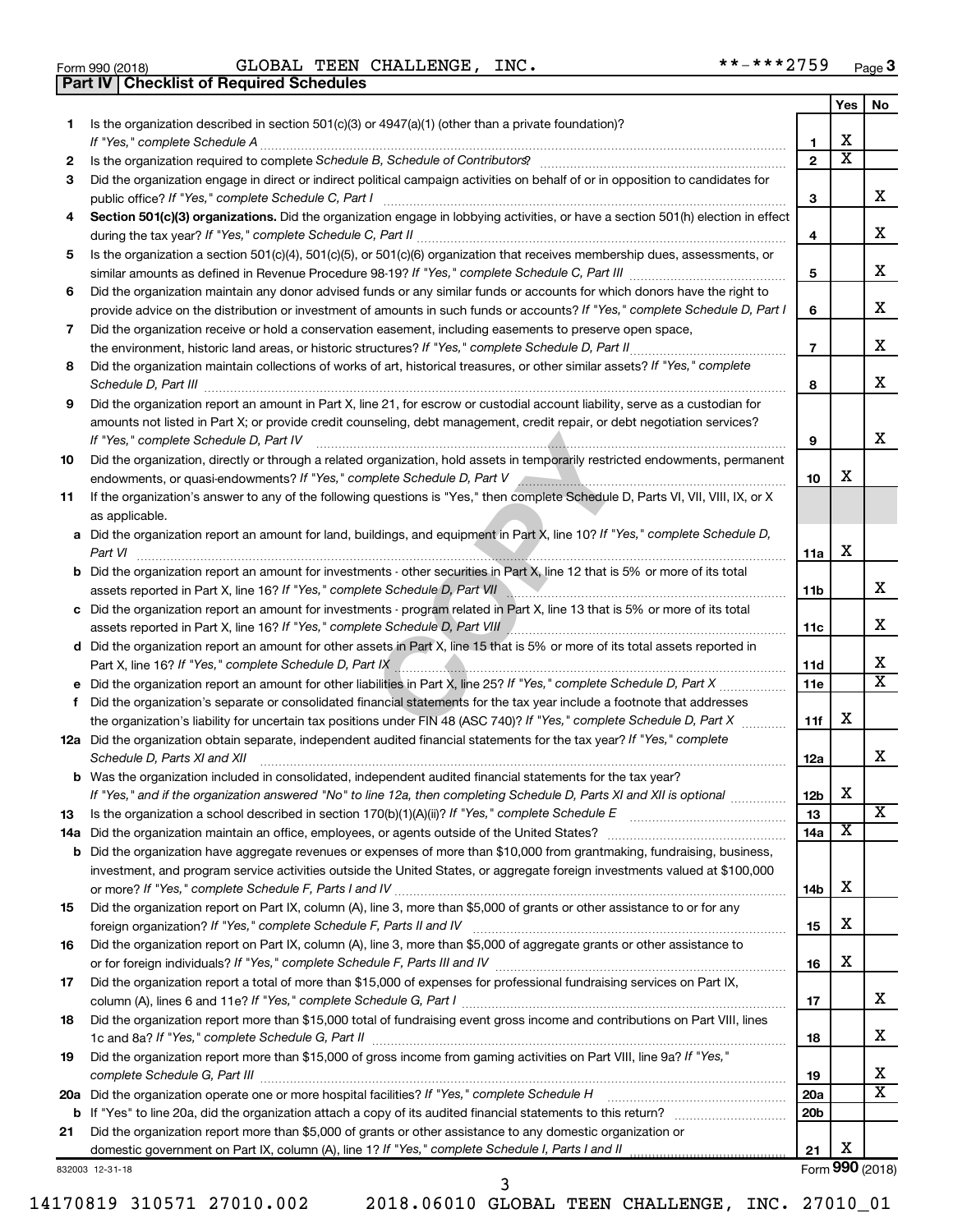|  | Form 990 (2018) |
|--|-----------------|
|  |                 |

Form 990 (2018) GLOBAL TEEN CHALLENGE, INC. \*\*-\*\*\*2759 <sub>Page</sub>

*(continued)* **Part IV Checklist of Required Schedules**

|          |                                                                                                                                     |           | Yes        | No |
|----------|-------------------------------------------------------------------------------------------------------------------------------------|-----------|------------|----|
| 22       | Did the organization report more than \$5,000 of grants or other assistance to or for domestic individuals on                       |           |            |    |
|          | Part IX, column (A), line 2? If "Yes," complete Schedule I, Parts I and III [11]] [11]] [11] [11] [11] [11] [1                      | 22        | X          |    |
| 23       | Did the organization answer "Yes" to Part VII, Section A, line 3, 4, or 5 about compensation of the organization's current          |           |            |    |
|          | and former officers, directors, trustees, key employees, and highest compensated employees? If "Yes," complete                      |           |            |    |
|          |                                                                                                                                     | 23        |            | x  |
|          | 24a Did the organization have a tax-exempt bond issue with an outstanding principal amount of more than \$100,000 as of the         |           |            |    |
|          | last day of the year, that was issued after December 31, 2002? If "Yes," answer lines 24b through 24d and complete                  |           |            |    |
|          |                                                                                                                                     | 24a       |            | x  |
|          | b Did the organization invest any proceeds of tax-exempt bonds beyond a temporary period exception?                                 | 24b       |            |    |
|          | c Did the organization maintain an escrow account other than a refunding escrow at any time during the year to defease              |           |            |    |
|          |                                                                                                                                     | 24c       |            |    |
|          |                                                                                                                                     | 24d       |            |    |
|          | 25a Section 501(c)(3), 501(c)(4), and 501(c)(29) organizations. Did the organization engage in an excess benefit                    |           |            |    |
|          |                                                                                                                                     | 25a       |            |    |
|          | <b>b</b> Is the organization aware that it engaged in an excess benefit transaction with a disqualified person in a prior year, and |           |            |    |
|          | that the transaction has not been reported on any of the organization's prior Forms 990 or 990-EZ? If "Yes," complete               |           |            |    |
|          | Schedule L, Part I                                                                                                                  | 25b       |            |    |
| 26       | Did the organization report any amount on Part X, line 5, 6, or 22 for receivables from or payables to any current or               |           |            |    |
|          | former officers, directors, trustees, key employees, highest compensated employees, or disqualified persons? If "Yes,"              |           |            |    |
|          | complete Schedule L, Part II                                                                                                        | 26        |            |    |
| 27       | Did the organization provide a grant or other assistance to an officer, director, trustee, key employee, substantial                |           |            |    |
|          | contributor or employee thereof, a grant selection committee member, or to a 35% controlled entity or family member                 |           |            |    |
|          |                                                                                                                                     | 27        |            |    |
| 28       | Was the organization a party to a business transaction with one of the following parties (see Schedule L, Part IV                   |           |            |    |
|          | instructions for applicable filing thresholds, conditions, and exceptions):                                                         |           |            |    |
|          | a A current or former officer, director, trustee, or key employee? If "Yes," complete Schedule L, Part IV                           | 28a       |            |    |
|          | b A family member of a current or former officer, director, trustee, or key employee? If "Yes," complete Schedule L, Part IV        | 28b       |            |    |
|          | c An entity of which a current or former officer, director, trustee, or key employee (or a family member thereof) was an officer,   |           |            |    |
|          |                                                                                                                                     | 28c<br>29 | х          |    |
| 29       | Did the organization receive contributions of art, historical treasures, or other similar assets, or qualified conservation         |           |            |    |
| 30       |                                                                                                                                     | 30        |            |    |
| 31       | Did the organization liquidate, terminate, or dissolve and cease operations?                                                        |           |            |    |
|          |                                                                                                                                     | 31        |            |    |
| 32       | Did the organization sell. exchange, dispose of, or transfer more than 25% of its net assets? If "Yes," complete                    |           |            |    |
|          |                                                                                                                                     | 32        |            |    |
| 33       | Did the organization own 100% of an entity disregarded as separate from the organization under Regulations                          |           |            |    |
|          |                                                                                                                                     | 33        |            |    |
| 34       | Was the organization related to any tax-exempt or taxable entity? If "Yes," complete Schedule R, Part II, III, or IV, and           |           |            |    |
|          | Part V, line 1                                                                                                                      | 34        | X          |    |
|          |                                                                                                                                     | 35a       |            |    |
|          | b If "Yes" to line 35a, did the organization receive any payment from or engage in any transaction with a controlled entity         |           |            |    |
|          |                                                                                                                                     | 35b       |            |    |
| 36       | Section 501(c)(3) organizations. Did the organization make any transfers to an exempt non-charitable related organization?          |           |            |    |
|          |                                                                                                                                     | 36        |            |    |
|          |                                                                                                                                     |           |            |    |
|          |                                                                                                                                     |           |            |    |
|          | Did the organization conduct more than 5% of its activities through an entity that is not a related organization                    | 37        |            |    |
|          | Did the organization complete Schedule O and provide explanations in Schedule O for Part VI, lines 11b and 19?                      |           |            |    |
|          |                                                                                                                                     | 38        | X          |    |
|          | <b>Statements Regarding Other IRS Filings and Tax Compliance</b><br>∣ Part V I                                                      |           |            |    |
|          | Check if Schedule O contains a response or note to any line in this Part V                                                          |           |            |    |
|          |                                                                                                                                     |           | <b>Yes</b> |    |
|          | 25                                                                                                                                  |           |            |    |
|          |                                                                                                                                     |           |            |    |
|          | c Did the organization comply with backup withholding rules for reportable payments to vendors and reportable gaming                |           |            |    |
| 37<br>38 |                                                                                                                                     | 1c        |            | No |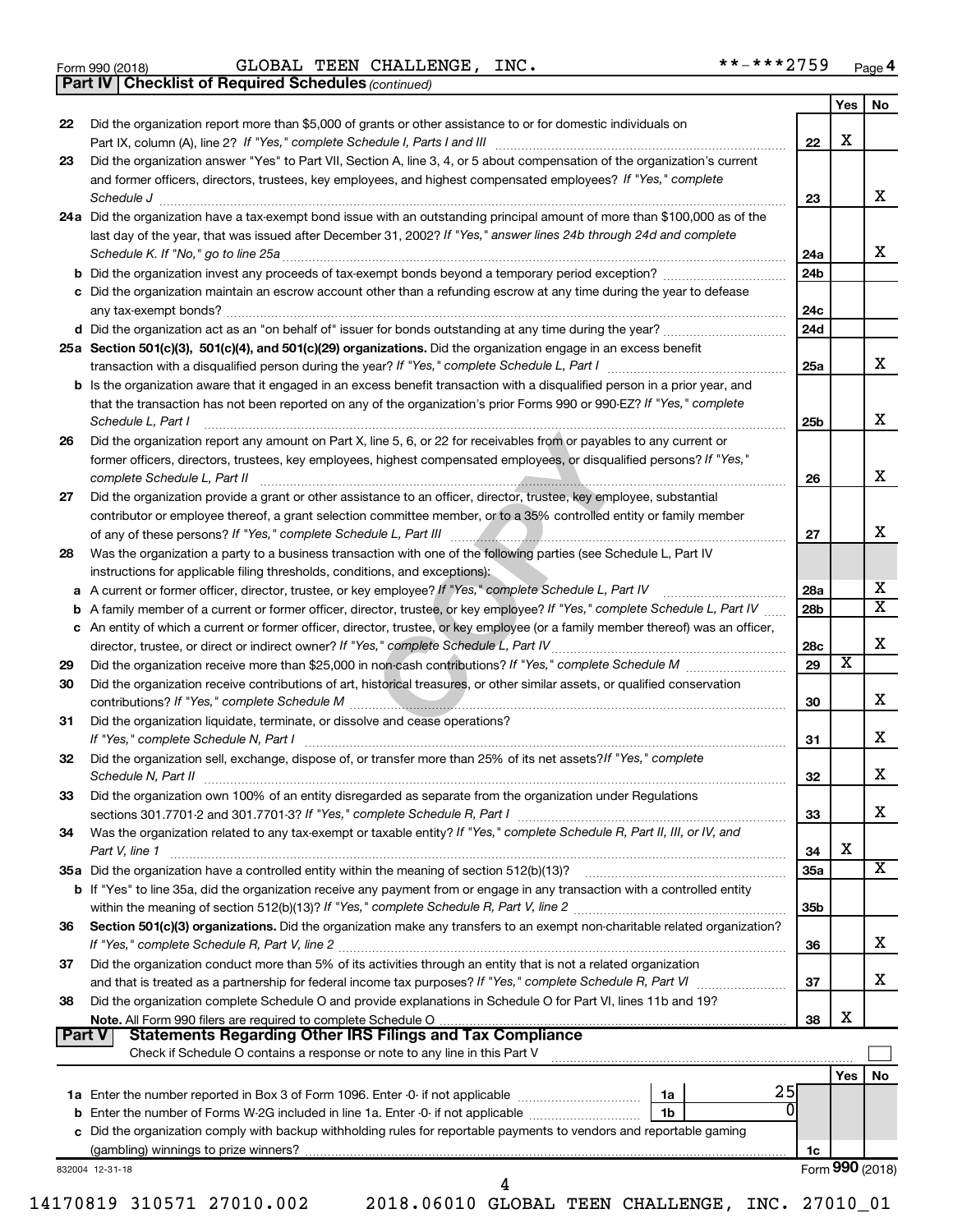|  | Form 990 (2018) |  |
|--|-----------------|--|
|  |                 |  |

**Part V** Statements Regarding Other IRS Filings and Tax Compliance (continued)

|        |                                                                                                                                                 |                | Yes | No                           |
|--------|-------------------------------------------------------------------------------------------------------------------------------------------------|----------------|-----|------------------------------|
|        | 2a Enter the number of employees reported on Form W-3, Transmittal of Wage and Tax Statements,                                                  |                |     |                              |
|        | 16<br>filed for the calendar year ending with or within the year covered by this return <i></i><br>2a                                           |                |     |                              |
|        |                                                                                                                                                 | 2 <sub>b</sub> | х   |                              |
|        |                                                                                                                                                 |                |     |                              |
|        | 3a Did the organization have unrelated business gross income of \$1,000 or more during the year?                                                | 3a             |     | x                            |
|        |                                                                                                                                                 | 3b             |     |                              |
|        | 4a At any time during the calendar year, did the organization have an interest in, or a signature or other authority over, a                    |                |     |                              |
|        | financial account in a foreign country (such as a bank account, securities account, or other financial account)?                                | 4a             |     | х                            |
|        | <b>b</b> If "Yes," enter the name of the foreign country:                                                                                       |                |     |                              |
|        | See instructions for filing requirements for FinCEN Form 114, Report of Foreign Bank and Financial Accounts (FBAR).                             |                |     |                              |
|        |                                                                                                                                                 | 5a             |     | x<br>$\overline{\mathbf{X}}$ |
| b      |                                                                                                                                                 | 5b             |     |                              |
| с      |                                                                                                                                                 | 5с             |     |                              |
|        | 6a Does the organization have annual gross receipts that are normally greater than \$100,000, and did the organization solicit                  |                |     | х                            |
|        |                                                                                                                                                 | 6a             |     |                              |
|        | <b>b</b> If "Yes," did the organization include with every solicitation an express statement that such contributions or gifts                   |                |     |                              |
|        | were not tax deductible?<br>Organizations that may receive deductible contributions under section 170(c).                                       | 6b             |     |                              |
| 7      | Did the organization receive a payment in excess of \$75 made partly as a contribution and partly for goods and services provided to the payor? | 7a             |     | х                            |
| a<br>b |                                                                                                                                                 | 7b             |     |                              |
| с      | Did the organization sell, exchange, or otherwise dispose of tangible personal property for which it was required                               |                |     |                              |
|        |                                                                                                                                                 | 7c             |     | х                            |
| d      | 7d                                                                                                                                              |                |     |                              |
| е      | Did the organization receive any funds, directly or indirectly, to pay premiums on a personal benefit contract?                                 | 7e             |     |                              |
| f      |                                                                                                                                                 | 7f             |     |                              |
| g      | If the organization received a contribution of qualified intellectual property, did the organization file Form 8899 as required?                | 7g             |     |                              |
| h      | If the organization received a contribution of cars, boats, airplanes, or other vehicles, did the organization file a Form 1098-C?              | 7h             |     |                              |
| 8      | Sponsoring organizations maintaining donor advised funds. Did a donor advised fund maintained by the                                            |                |     |                              |
|        | sponsoring organization have excess business holdings at any time during the year?                                                              | 8              |     |                              |
| 9      | Sponsoring organizations maintaining donor advised funds.                                                                                       |                |     |                              |
| а      | Did the sponsoring organization make any taxable distributions under section 4966?                                                              | 9а             |     |                              |
| b      |                                                                                                                                                 | 9b             |     |                              |
| 10     | Section 501(c)(7) organizations. Enter:                                                                                                         |                |     |                              |
| а      | 10a                                                                                                                                             |                |     |                              |
|        | 10 <sub>b</sub><br>b Gross receipts, included on Form 990, Part VIII, line 12, for public use of club facilities                                |                |     |                              |
| 11.    | Section 501(c)(12) organizations. Enter:                                                                                                        |                |     |                              |
|        | 11a<br><b>a</b> Gross income from members or shareholders                                                                                       |                |     |                              |
|        | <b>b</b> Gross income from other sources (Do not net amounts due or paid to other sources against                                               |                |     |                              |
|        | 11b                                                                                                                                             |                |     |                              |
|        | 12a Section 4947(a)(1) non-exempt charitable trusts. Is the organization filing Form 990 in lieu of Form 1041?                                  | 12a            |     |                              |
|        | 12 <sub>b</sub><br><b>b</b> If "Yes," enter the amount of tax-exempt interest received or accrued during the year                               |                |     |                              |
| 13     | Section 501(c)(29) qualified nonprofit health insurance issuers.                                                                                |                |     |                              |
|        |                                                                                                                                                 | 13a            |     |                              |
|        | Note. See the instructions for additional information the organization must report on Schedule O.                                               |                |     |                              |
|        | <b>b</b> Enter the amount of reserves the organization is required to maintain by the states in which the<br>13 <sub>b</sub>                    |                |     |                              |
|        |                                                                                                                                                 |                |     |                              |
|        | 13с<br>14a Did the organization receive any payments for indoor tanning services during the tax year?                                           | 14a            |     | x                            |
|        |                                                                                                                                                 | 14b            |     |                              |
| 15     | Is the organization subject to the section 4960 tax on payment(s) of more than \$1,000,000 in remuneration or                                   |                |     |                              |
|        |                                                                                                                                                 | 15             |     | x                            |
|        | If "Yes," see instructions and file Form 4720, Schedule N.                                                                                      |                |     |                              |
| 16     | Is the organization an educational institution subject to the section 4968 excise tax on net investment income?                                 | 16             |     | x                            |
|        | If "Yes," complete Form 4720, Schedule O.                                                                                                       |                |     |                              |
|        |                                                                                                                                                 |                |     |                              |

Form (2018) **990**

832005 12-31-18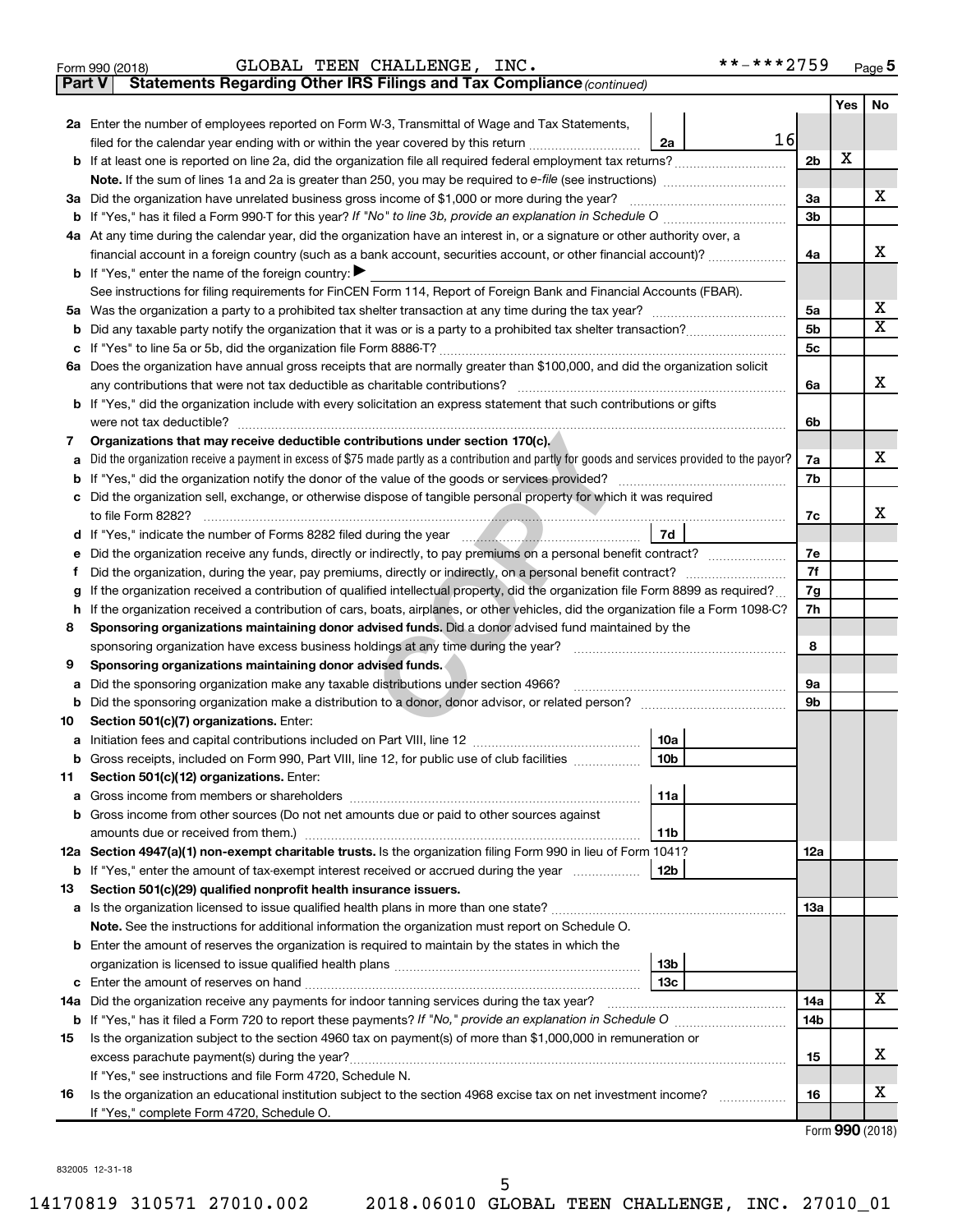| Form 990 (2018) |  |
|-----------------|--|
|-----------------|--|

Form 990 (2018) GLOBAL TEEN CHALLENGE, INC. \*\*-\*\*\*2759 <sub>Page</sub>

| Part VI   Governance, Management, and Disclosure For each "Yes" response to lines 2 through 7b below, and for a "No" response |  |
|-------------------------------------------------------------------------------------------------------------------------------|--|
| to line 8a, 8b, or 10b below, describe the circumstances, processes, or changes in Schedule O. See instructions.              |  |

| 2  | <b>Section A. Governing Body and Management</b><br>1a Enter the number of voting members of the governing body at the end of the tax year<br>If there are material differences in voting rights among members of the governing body, or if the governing | 1a | 13 |                 | Yes                     | No                           |
|----|----------------------------------------------------------------------------------------------------------------------------------------------------------------------------------------------------------------------------------------------------------|----|----|-----------------|-------------------------|------------------------------|
|    |                                                                                                                                                                                                                                                          |    |    |                 |                         |                              |
|    |                                                                                                                                                                                                                                                          |    |    |                 |                         |                              |
|    |                                                                                                                                                                                                                                                          |    |    |                 |                         |                              |
|    |                                                                                                                                                                                                                                                          |    |    |                 |                         |                              |
|    | body delegated broad authority to an executive committee or similar committee, explain in Schedule O.                                                                                                                                                    |    | 13 |                 |                         |                              |
|    | <b>b</b> Enter the number of voting members included in line 1a, above, who are independent <i>manumum</i>                                                                                                                                               | 1b |    |                 |                         |                              |
|    | Did any officer, director, trustee, or key employee have a family relationship or a business relationship with any other                                                                                                                                 |    |    |                 |                         |                              |
|    |                                                                                                                                                                                                                                                          |    |    | $\mathbf{2}$    |                         | x                            |
| 3  | Did the organization delegate control over management duties customarily performed by or under the direct supervision                                                                                                                                    |    |    |                 |                         |                              |
|    |                                                                                                                                                                                                                                                          |    |    | 3               |                         | х<br>$\overline{\texttt{x}}$ |
| 4  | Did the organization make any significant changes to its governing documents since the prior Form 990 was filed?                                                                                                                                         |    |    | 4               |                         |                              |
| 5  |                                                                                                                                                                                                                                                          |    |    | 5               |                         | $\overline{\mathbf{X}}$      |
| 6  |                                                                                                                                                                                                                                                          |    |    | 6               |                         | $\overline{\textbf{X}}$      |
| 7a | Did the organization have members, stockholders, or other persons who had the power to elect or appoint one or                                                                                                                                           |    |    |                 |                         |                              |
|    |                                                                                                                                                                                                                                                          |    |    | 7a              |                         | X                            |
|    | <b>b</b> Are any governance decisions of the organization reserved to (or subject to approval by) members, stockholders, or                                                                                                                              |    |    |                 |                         |                              |
|    |                                                                                                                                                                                                                                                          |    |    | 7b              |                         | X                            |
| 8  | Did the organization contemporaneously document the meetings held or written actions undertaken during the year by the following:                                                                                                                        |    |    |                 |                         |                              |
|    |                                                                                                                                                                                                                                                          |    |    | 8а              | х                       |                              |
|    |                                                                                                                                                                                                                                                          |    |    | 8b              | $\overline{\mathbf{x}}$ |                              |
| 9  | Is there any officer, director, trustee, or key employee listed in Part VII, Section A, who cannot be reached at the                                                                                                                                     |    |    |                 |                         | x                            |
|    |                                                                                                                                                                                                                                                          |    |    | 9               |                         |                              |
|    | <b>Section B. Policies</b> (This Section B requests information about policies not required by the Internal Revenue Code.)                                                                                                                               |    |    |                 |                         |                              |
|    |                                                                                                                                                                                                                                                          |    |    |                 | Yes                     | No                           |
|    |                                                                                                                                                                                                                                                          |    |    | 10a             |                         | x                            |
|    | b If "Yes," did the organization have written policies and procedures governing the activities of such chapters, affiliates,                                                                                                                             |    |    |                 |                         |                              |
|    |                                                                                                                                                                                                                                                          |    |    | 10b             |                         |                              |
|    | 11a Has the organization provided a complete copy of this Form 990 to all members of its governing body before filing the form?                                                                                                                          |    |    | 11a             | X                       |                              |
|    | <b>b</b> Describe in Schedule O the process, if any, used by the organization to review this Form 990.                                                                                                                                                   |    |    |                 |                         |                              |
|    | 12a Did the organization have a written conflict of interest policy? If "No," go to line 13                                                                                                                                                              |    |    | 12a             | х                       |                              |
|    | <b>b</b> Were officers, directors, or trustees, and key employees required to disclose annually interests that could give rise to conflicts?                                                                                                             |    |    | 12 <sub>b</sub> | х                       |                              |
|    | c Did the organization regularly and consistently monitor and enforce compliance with the policy? If "Yes," describe                                                                                                                                     |    |    |                 |                         |                              |
|    | in Schedule O how this was done <i>manufacture contract to the set of the set of the set of the set of the set of t</i>                                                                                                                                  |    |    | 12c             | X                       |                              |
| 13 |                                                                                                                                                                                                                                                          |    |    | 13              | $\overline{\textbf{x}}$ |                              |
| 14 |                                                                                                                                                                                                                                                          |    |    | 14              | $\overline{\mathbf{X}}$ |                              |
| 15 | Did the process for determining compensation of the following persons include a review and approval by independent                                                                                                                                       |    |    |                 |                         |                              |
|    | persons, comparability data, and contemporaneous substantiation of the deliberation and decision?                                                                                                                                                        |    |    |                 |                         |                              |
|    |                                                                                                                                                                                                                                                          |    |    | <b>15a</b>      | х                       |                              |
|    |                                                                                                                                                                                                                                                          |    |    | 15b             |                         | х                            |
|    | If "Yes" to line 15a or 15b, describe the process in Schedule O (see instructions).                                                                                                                                                                      |    |    |                 |                         |                              |
|    | 16a Did the organization invest in, contribute assets to, or participate in a joint venture or similar arrangement with a                                                                                                                                |    |    |                 |                         |                              |
|    | taxable entity during the year?                                                                                                                                                                                                                          |    |    | <b>16a</b>      |                         | х                            |
|    | <b>b</b> If "Yes," did the organization follow a written policy or procedure requiring the organization to evaluate its participation                                                                                                                    |    |    |                 |                         |                              |
|    | in joint venture arrangements under applicable federal tax law, and take steps to safeguard the organization's                                                                                                                                           |    |    |                 |                         |                              |
|    | exempt status with respect to such arrangements?                                                                                                                                                                                                         |    |    | 16b             |                         |                              |
|    | <b>Section C. Disclosure</b>                                                                                                                                                                                                                             |    |    |                 |                         |                              |
| 17 | List the states with which a copy of this Form 990 is required to be filed $\blacktriangleright$ GA                                                                                                                                                      |    |    |                 |                         |                              |
| 18 | Section 6104 requires an organization to make its Forms 1023 (1024 or 1024 A if applicable), 990, and 990 T (Section 501(c)(3)s only) available                                                                                                          |    |    |                 |                         |                              |
|    | for public inspection. Indicate how you made these available. Check all that apply.<br>$\lfloor x \rfloor$ Upon request<br>$ \mathbf{X} $ Another's website<br>Other (explain in Schedule O)<br>Own website                                              |    |    |                 |                         |                              |
|    |                                                                                                                                                                                                                                                          |    |    |                 |                         |                              |
| 19 | Describe in Schedule O whether (and if so, how) the organization made its governing documents, conflict of interest policy, and financial                                                                                                                |    |    |                 |                         |                              |
|    | statements available to the public during the tax year.                                                                                                                                                                                                  |    |    |                 |                         |                              |
| 20 | State the name, address, and telephone number of the person who possesses the organization's books and records<br>BEN PEEK - 706-576-6555                                                                                                                |    |    |                 |                         |                              |
|    | 31901<br>15 W 10TH STREET, COLUMBUS, GA                                                                                                                                                                                                                  |    |    |                 | Form 990 (2018)         |                              |
|    |                                                                                                                                                                                                                                                          |    |    |                 |                         |                              |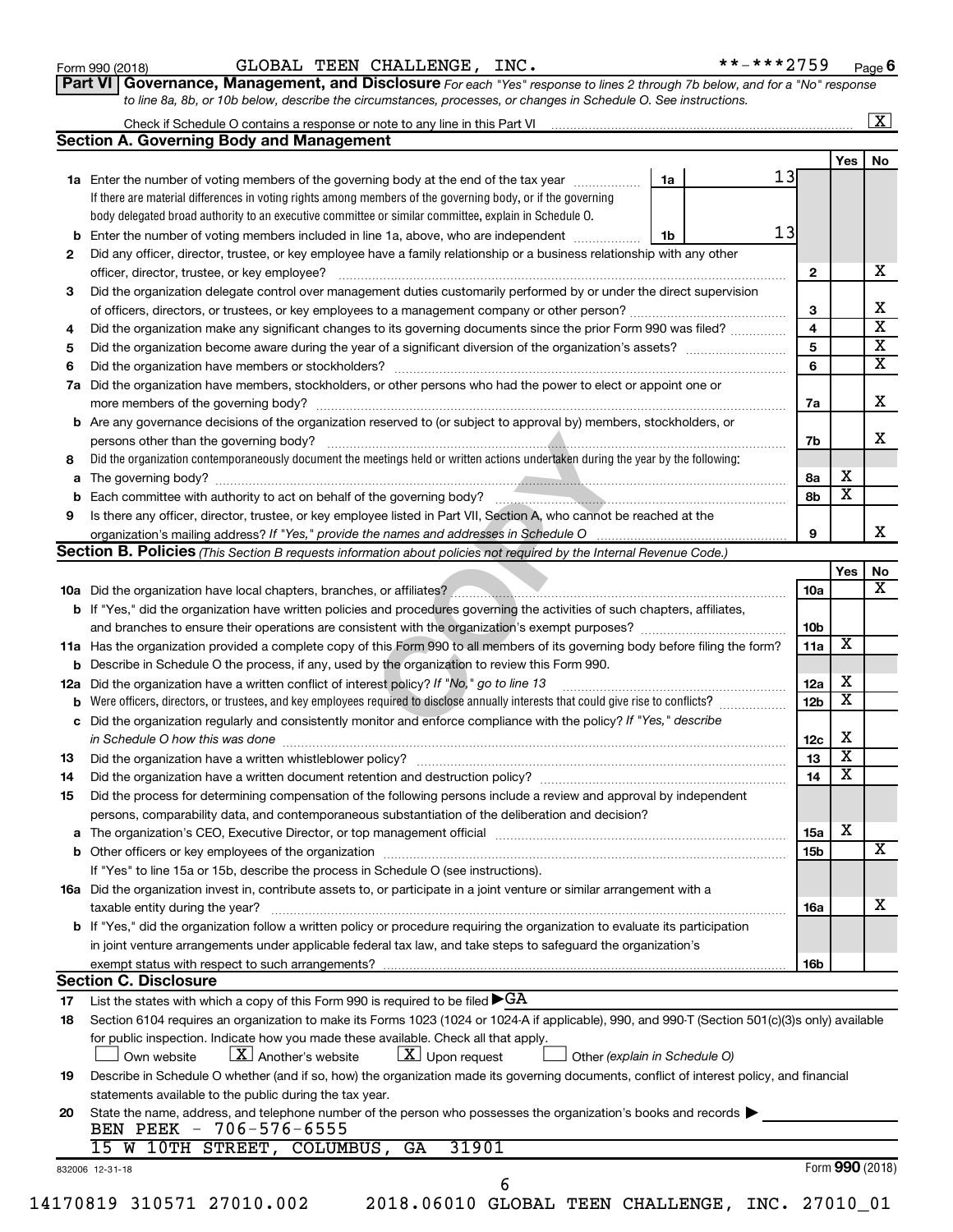$\Box$ 

| Part VII Compensation of Officers, Directors, Trustees, Key Employees, Highest Compensated |  |
|--------------------------------------------------------------------------------------------|--|
| <b>Employees, and Independent Contractors</b>                                              |  |

#### Check if Schedule O contains a response or note to any line in this Part VII

**Section A. Officers, Directors, Trustees, Key Employees, and Highest Compensated Employees**

**1a**  Complete this table for all persons required to be listed. Report compensation for the calendar year ending with or within the organization's tax year.

**•** List all of the organization's current officers, directors, trustees (whether individuals or organizations), regardless of amount of compensation.

**•** List all of the organization's **current** key employees, if any. See instructions for definition of "key employee." Enter -0- in columns  $(D)$ ,  $(E)$ , and  $(F)$  if no compensation was paid.

**•** List the organization's five current highest compensated employees (other than an officer, director, trustee, or key employee) who received report-

**•** List all of the organization's former officers, key employees, and highest compensated employees who received more than \$100,000 of able compensation (Box 5 of Form W-2 and/or Box 7 of Form 1099-MISC) of more than \$100,000 from the organization and any related organizations.

reportable compensation from the organization and any related organizations.

**•** List all of the organization's former directors or trustees that received, in the capacity as a former director or trustee of the organization, more than \$10,000 of reportable compensation from the organization and any related organizations.

List persons in the following order: individual trustees or directors; institutional trustees; officers; key employees; highest compensated employees; and former such persons.

Check this box if neither the organization nor any related organization compensated any current officer, director, or trustee.  $\Box$ 

| (A)                        | (B)                    | (C)                            |                                         |                                                                  |              |                                 |        | (D)             | (E)                              | (F)                      |  |  |
|----------------------------|------------------------|--------------------------------|-----------------------------------------|------------------------------------------------------------------|--------------|---------------------------------|--------|-----------------|----------------------------------|--------------------------|--|--|
| Name and Title             | Average                |                                | Position<br>(do not check more than one |                                                                  |              |                                 |        | Reportable      | Reportable                       | Estimated                |  |  |
|                            | hours per              |                                |                                         | box, unless person is both an<br>officer and a director/trustee) |              |                                 |        | compensation    | compensation                     | amount of                |  |  |
|                            | week                   |                                |                                         |                                                                  |              |                                 |        | from<br>the     | from related                     | other                    |  |  |
|                            | (list any<br>hours for |                                |                                         |                                                                  |              |                                 |        | organization    | organizations<br>(W-2/1099-MISC) | compensation<br>from the |  |  |
|                            | related                |                                |                                         |                                                                  |              |                                 |        | (W-2/1099-MISC) |                                  | organization             |  |  |
|                            | organizations          |                                |                                         |                                                                  |              |                                 |        |                 |                                  | and related              |  |  |
|                            | below                  | Individual trustee or director | Institutional trustee                   |                                                                  | Key employee | Highest compensated<br>employee |        |                 |                                  | organizations            |  |  |
|                            | line)                  |                                |                                         | Officer                                                          |              |                                 | Former |                 |                                  |                          |  |  |
| <b>JERRY NANCE</b><br>(1)  | 40.00                  |                                |                                         |                                                                  |              |                                 |        |                 |                                  |                          |  |  |
| PRESIDENT                  |                        | $\mathbf X$                    |                                         | $\mathbf x$                                                      |              |                                 |        | 135,022.        | 0.                               | $\mathbf 0$ .            |  |  |
| PHIL HILLS<br>(2)          | 1.00                   |                                |                                         |                                                                  |              |                                 |        |                 |                                  |                          |  |  |
| VICE PRESIDENT             |                        | X                              |                                         | $\mathbf X$                                                      |              |                                 |        | 0.              | $\mathbf 0$ .                    | $\mathbf 0$ .            |  |  |
| (3)<br>CHRIS HODGES        | 1.00                   |                                |                                         |                                                                  |              |                                 |        |                 |                                  |                          |  |  |
| <b>SECRETARY</b>           |                        | $\mathbf X$                    |                                         | $\mathbf X$                                                      |              |                                 |        | $\mathbf 0$ .   | $\mathbf 0$ .                    | $\mathbf 0$ .            |  |  |
| RANDY ROWE<br>(4)          | 1.00                   |                                |                                         |                                                                  |              |                                 |        |                 |                                  |                          |  |  |
| <b>TREASURER</b>           |                        | $\overline{\mathbf{X}}$        |                                         | $\mathbf X$                                                      |              |                                 |        | $\mathbf 0$ .   | 0.                               | $\mathbf 0$ .            |  |  |
| GARY WILKERSON<br>(5)      | 1.00                   |                                |                                         |                                                                  |              |                                 |        |                 |                                  |                          |  |  |
| <b>DIRECTOR</b>            |                        | X                              |                                         |                                                                  |              |                                 |        | $\mathbf 0$ .   | $\mathbf 0$ .                    | $\mathbf 0$ .            |  |  |
| (6)<br><b>JOANN BUTRIN</b> | 1.00                   |                                |                                         |                                                                  |              |                                 |        |                 |                                  |                          |  |  |
| <b>DIRECTOR</b>            |                        | $\rm X$                        |                                         |                                                                  |              |                                 |        | $\mathbf 0$     | $\mathbf 0$ .                    | $\mathbf 0$ .            |  |  |
| RON BROWN<br>(7)           | 1.00                   |                                |                                         |                                                                  |              |                                 |        |                 |                                  |                          |  |  |
| <b>DIRECTOR</b>            |                        | $\mathbf X$                    |                                         |                                                                  |              |                                 |        | 0.              | 0.                               | $\mathbf 0$ .            |  |  |
| (8)<br><b>GUY BAKER</b>    | 1.00                   |                                |                                         |                                                                  |              |                                 |        |                 |                                  |                          |  |  |
| <b>DIRECTOR</b>            |                        | $\mathbf X$                    |                                         |                                                                  |              |                                 |        | 0.              | $\mathbf 0$ .                    | $\mathbf 0$ .            |  |  |
| (9)<br>BRICE MADDOCK       | 1.00                   |                                |                                         |                                                                  |              |                                 |        |                 |                                  |                          |  |  |
| <b>DIRECTOR</b>            |                        | $\mathbf X$                    |                                         |                                                                  |              |                                 |        | $\mathbf 0$ .   | 114,200.                         | $\mathbf 0$ .            |  |  |
| (10) RON MADDUX            | 1.00                   |                                |                                         |                                                                  |              |                                 |        |                 |                                  |                          |  |  |
| <b>DIRECTOR</b>            |                        | $\mathbf X$                    |                                         |                                                                  |              |                                 |        | $\mathbf 0$     | 0.                               | $\mathbf 0$ .            |  |  |
| (11) PAUL TREMENTOZZI      | 1.00                   |                                |                                         |                                                                  |              |                                 |        |                 |                                  |                          |  |  |
| <b>DIRECTOR</b>            |                        | $\mathbf X$                    |                                         |                                                                  |              |                                 |        | $\mathbf 0$     | $\mathbf 0$ .                    | $\mathbf 0$ .            |  |  |
| (12) CAMPBELL TWEEDIE      | 1.00                   |                                |                                         |                                                                  |              |                                 |        |                 |                                  |                          |  |  |
| <b>DIRECTOR</b>            |                        | $\mathbf X$                    |                                         |                                                                  |              |                                 |        | $\mathbf 0$     | $\mathbf 0$ .                    | $0$ .                    |  |  |
| (13) TIMOTHY KINCAID       | 40.00                  |                                |                                         |                                                                  |              |                                 |        |                 |                                  |                          |  |  |
| CFO                        |                        |                                |                                         | $\mathbf X$                                                      |              |                                 |        | 129,702.        | 0.                               | $\mathbf 0$ .            |  |  |
|                            |                        |                                |                                         |                                                                  |              |                                 |        |                 |                                  |                          |  |  |
|                            |                        |                                |                                         |                                                                  |              |                                 |        |                 |                                  |                          |  |  |
|                            |                        |                                |                                         |                                                                  |              |                                 |        |                 |                                  |                          |  |  |
|                            |                        |                                |                                         |                                                                  |              |                                 |        |                 |                                  |                          |  |  |
|                            |                        |                                |                                         |                                                                  |              |                                 |        |                 |                                  |                          |  |  |
|                            |                        |                                |                                         |                                                                  |              |                                 |        |                 |                                  |                          |  |  |
|                            |                        |                                |                                         |                                                                  |              |                                 |        |                 |                                  |                          |  |  |
|                            |                        |                                |                                         |                                                                  |              |                                 |        |                 |                                  |                          |  |  |

832007 12-31-18

14170819 310571 27010.002 2018.06010 GLOBAL TEEN CHALLENGE, INC. 27010\_01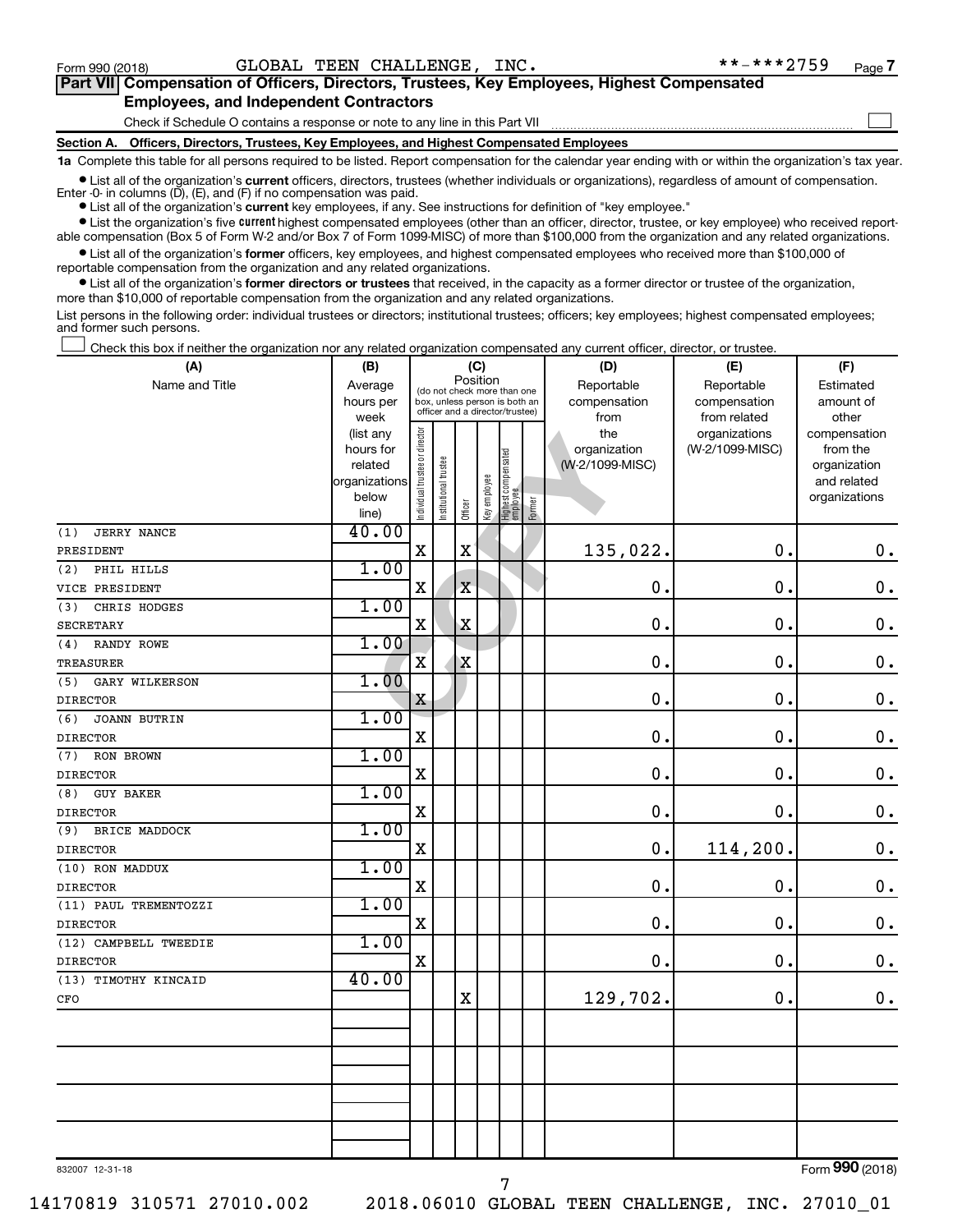|   | GLOBAL TEEN CHALLENGE, INC.<br>Form 990 (2018)                                                                                                                                                                                                                                                                                                                |                                                                                                                                                                                                                                                       |  |                                                                                                 |                 |   |                                                                          | **-***2759                                        |                  |                     | Page 8                                 |                                      |
|---|---------------------------------------------------------------------------------------------------------------------------------------------------------------------------------------------------------------------------------------------------------------------------------------------------------------------------------------------------------------|-------------------------------------------------------------------------------------------------------------------------------------------------------------------------------------------------------------------------------------------------------|--|-------------------------------------------------------------------------------------------------|-----------------|---|--------------------------------------------------------------------------|---------------------------------------------------|------------------|---------------------|----------------------------------------|--------------------------------------|
|   | <b>Part VII</b><br>Section A. Officers, Directors, Trustees, Key Employees, and Highest Compensated Employees (continued)                                                                                                                                                                                                                                     |                                                                                                                                                                                                                                                       |  |                                                                                                 |                 |   |                                                                          |                                                   |                  |                     |                                        |                                      |
|   | (A)<br>Name and title                                                                                                                                                                                                                                                                                                                                         | (B)<br>Average<br>hours per<br>week                                                                                                                                                                                                                   |  | (do not check more than one<br>box, unless person is both an<br>officer and a director/trustee) | (C)<br>Position |   | (D)<br>Reportable<br>compensation<br>from                                | (E)<br>Reportable<br>compensation<br>from related |                  |                     | (F)<br>Estimated<br>amount of<br>other |                                      |
|   |                                                                                                                                                                                                                                                                                                                                                               | (list any<br>Individual trustee or director<br>the<br>hours for<br>organization<br>  Highest compensated<br>  employee<br>Institutional trustee<br>related<br>(W-2/1099-MISC)<br>organizations<br>Key employee<br>below<br>Former<br>Officer<br>line) |  | organizations<br>(W-2/1099-MISC)                                                                |                 |   | compensation<br>from the<br>organization<br>and related<br>organizations |                                                   |                  |                     |                                        |                                      |
|   |                                                                                                                                                                                                                                                                                                                                                               |                                                                                                                                                                                                                                                       |  |                                                                                                 |                 |   |                                                                          |                                                   |                  |                     |                                        |                                      |
|   |                                                                                                                                                                                                                                                                                                                                                               |                                                                                                                                                                                                                                                       |  |                                                                                                 |                 |   |                                                                          |                                                   |                  |                     |                                        |                                      |
|   |                                                                                                                                                                                                                                                                                                                                                               |                                                                                                                                                                                                                                                       |  |                                                                                                 |                 |   |                                                                          |                                                   |                  |                     |                                        |                                      |
|   |                                                                                                                                                                                                                                                                                                                                                               |                                                                                                                                                                                                                                                       |  |                                                                                                 |                 |   |                                                                          |                                                   |                  |                     |                                        |                                      |
|   |                                                                                                                                                                                                                                                                                                                                                               |                                                                                                                                                                                                                                                       |  |                                                                                                 |                 |   |                                                                          |                                                   |                  |                     |                                        |                                      |
|   |                                                                                                                                                                                                                                                                                                                                                               |                                                                                                                                                                                                                                                       |  |                                                                                                 |                 |   |                                                                          |                                                   |                  |                     |                                        |                                      |
|   | 1b Sub-total                                                                                                                                                                                                                                                                                                                                                  |                                                                                                                                                                                                                                                       |  |                                                                                                 |                 |   | 264, 724.                                                                | 114, 200.                                         |                  |                     |                                        | $\overline{0}$ .                     |
| 2 | Total number of individuals (including but not limited to those listed above) who received more than \$100,000 of reportable                                                                                                                                                                                                                                  |                                                                                                                                                                                                                                                       |  |                                                                                                 |                 |   | $\overline{0}$ .<br>264, 724.                                            | 114, 200.                                         | $\overline{0}$ . |                     |                                        | $\overline{0}$ .<br>$\overline{0}$ . |
|   | compensation from the organization $\blacktriangleright$                                                                                                                                                                                                                                                                                                      |                                                                                                                                                                                                                                                       |  |                                                                                                 |                 |   |                                                                          |                                                   |                  |                     | Yes                                    | 2<br>No                              |
| 3 | Did the organization list any former officer, director, or trustee, key employee, or highest compensated employee on<br>line 1a? If "Yes," complete Schedule J for such individual [11] manufacture manufacture in the set of the set o                                                                                                                       |                                                                                                                                                                                                                                                       |  |                                                                                                 |                 |   |                                                                          |                                                   |                  | 3                   |                                        | х                                    |
| 5 | For any individual listed on line 1a, is the sum of reportable compensation and other compensation from the organization<br>and related organizations greater than \$150,000? If "Yes," complete Schedule J for such individual<br>Did any person listed on line 1a receive or accrue compensation from any unrelated organization or individual for services |                                                                                                                                                                                                                                                       |  |                                                                                                 |                 |   |                                                                          |                                                   |                  | 4                   |                                        | х                                    |
|   |                                                                                                                                                                                                                                                                                                                                                               |                                                                                                                                                                                                                                                       |  |                                                                                                 |                 |   |                                                                          |                                                   |                  | 5                   |                                        | х                                    |
| 1 | <b>Section B. Independent Contractors</b><br>Complete this table for your five highest compensated independent contractors that received more than \$100,000 of compensation from<br>the organization. Report compensation for the calendar year ending with or within the organization's tax year.                                                           |                                                                                                                                                                                                                                                       |  |                                                                                                 |                 |   |                                                                          |                                                   |                  |                     |                                        |                                      |
|   | (A)<br>Name and business address                                                                                                                                                                                                                                                                                                                              |                                                                                                                                                                                                                                                       |  |                                                                                                 |                 |   | (B)<br>Description of services                                           |                                                   |                  | (C)<br>Compensation |                                        |                                      |
|   | UPSIDE GROUP, INC., 10260 WORTHINGTON<br>MANOR STE 200, SUWANEE, GA 30024                                                                                                                                                                                                                                                                                     |                                                                                                                                                                                                                                                       |  |                                                                                                 |                 |   | CONSULTING                                                               |                                                   |                  |                     | 224,474.                               |                                      |
|   |                                                                                                                                                                                                                                                                                                                                                               |                                                                                                                                                                                                                                                       |  |                                                                                                 |                 |   |                                                                          |                                                   |                  |                     |                                        |                                      |
|   |                                                                                                                                                                                                                                                                                                                                                               |                                                                                                                                                                                                                                                       |  |                                                                                                 |                 |   |                                                                          |                                                   |                  |                     |                                        |                                      |
| 2 | Total number of independent contractors (including but not limited to those listed above) who received more than                                                                                                                                                                                                                                              |                                                                                                                                                                                                                                                       |  |                                                                                                 |                 |   |                                                                          |                                                   |                  |                     |                                        |                                      |
|   | \$100,000 of compensation from the organization                                                                                                                                                                                                                                                                                                               |                                                                                                                                                                                                                                                       |  |                                                                                                 |                 | 1 |                                                                          |                                                   |                  |                     | Form 990 (2018)                        |                                      |

832008 12-31-18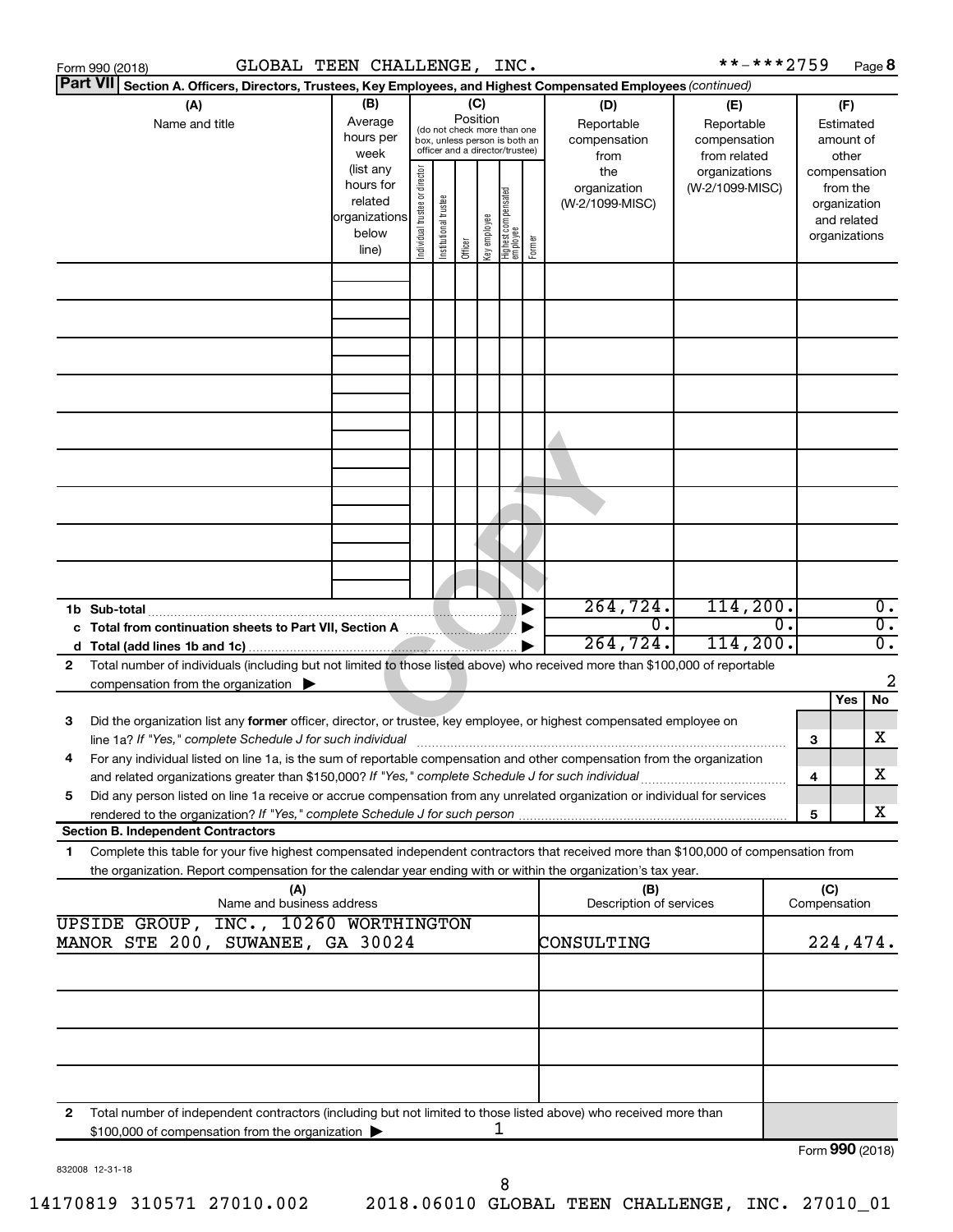|                                                                     |                  | Form 990 (2018)                                                                                | GLOBAL TEEN CHALLENGE, INC. |                                       |                                  |                                                 | **-***2759                              | Page 9                                                      |
|---------------------------------------------------------------------|------------------|------------------------------------------------------------------------------------------------|-----------------------------|---------------------------------------|----------------------------------|-------------------------------------------------|-----------------------------------------|-------------------------------------------------------------|
|                                                                     | <b>Part VIII</b> | <b>Statement of Revenue</b>                                                                    |                             |                                       |                                  |                                                 |                                         |                                                             |
|                                                                     |                  |                                                                                                |                             |                                       |                                  |                                                 |                                         |                                                             |
|                                                                     |                  |                                                                                                |                             |                                       | (A)<br>Total revenue             | (B)<br>Related or<br>exempt function<br>revenue | (C)<br>Unrelated<br>business<br>revenue | Revenue excluded<br>from tax under<br>sections<br>512 - 514 |
|                                                                     |                  | 1 a Federated campaigns                                                                        | 1a                          |                                       |                                  |                                                 |                                         |                                                             |
| Grants<br>Contributions, Gifts, Grants<br>and Other Similar Amounts |                  |                                                                                                | 1b                          |                                       |                                  |                                                 |                                         |                                                             |
|                                                                     |                  |                                                                                                | 1c                          |                                       |                                  |                                                 |                                         |                                                             |
|                                                                     |                  |                                                                                                | 1 <sub>d</sub>              |                                       |                                  |                                                 |                                         |                                                             |
|                                                                     |                  | d Related organizations                                                                        |                             |                                       |                                  |                                                 |                                         |                                                             |
|                                                                     |                  | e Government grants (contributions)                                                            | 1e                          |                                       |                                  |                                                 |                                         |                                                             |
|                                                                     |                  | f All other contributions, gifts, grants, and                                                  |                             |                                       |                                  |                                                 |                                         |                                                             |
|                                                                     |                  | similar amounts not included above                                                             |                             | $1$ if $5$ , 055 , 246.<br>1,276,687. |                                  |                                                 |                                         |                                                             |
|                                                                     |                  | <b>g</b> Noncash contributions included in lines 1a-1f: \$                                     |                             |                                       |                                  |                                                 |                                         |                                                             |
|                                                                     |                  |                                                                                                |                             |                                       | $\blacktriangleright$ 5,055,246. |                                                 |                                         |                                                             |
|                                                                     |                  |                                                                                                |                             | <b>Business Code</b>                  |                                  |                                                 |                                         |                                                             |
| Program Service<br>Revenue                                          | 2 a              |                                                                                                |                             |                                       |                                  |                                                 |                                         |                                                             |
|                                                                     |                  | b<br>the control of the control of the control of the control of the control of the control of |                             |                                       |                                  |                                                 |                                         |                                                             |
|                                                                     |                  | с<br><u> 1989 - Johann Barn, amerikansk politiker (</u>                                        |                             |                                       |                                  |                                                 |                                         |                                                             |
|                                                                     |                  | d<br>the control of the control of the control of the control of the control of                |                             |                                       |                                  |                                                 |                                         |                                                             |
|                                                                     |                  | е                                                                                              |                             |                                       |                                  |                                                 |                                         |                                                             |
|                                                                     |                  | All other program service revenue<br>f.                                                        |                             |                                       |                                  |                                                 |                                         |                                                             |
|                                                                     |                  |                                                                                                |                             |                                       |                                  |                                                 |                                         |                                                             |
|                                                                     | 3                | Investment income (including dividends, interest, and                                          |                             |                                       |                                  |                                                 |                                         |                                                             |
|                                                                     |                  |                                                                                                |                             | ▶                                     | 61,696.                          |                                                 |                                         | 61,696.                                                     |
|                                                                     | 4                | Income from investment of tax-exempt bond proceeds                                             |                             | ▶                                     |                                  |                                                 |                                         |                                                             |
|                                                                     | 5                |                                                                                                |                             |                                       |                                  |                                                 |                                         |                                                             |
|                                                                     |                  |                                                                                                | (i) Real                    | (ii) Personal                         |                                  |                                                 |                                         |                                                             |
|                                                                     |                  | 6 a Gross rents<br>$\ldots \ldots \ldots \ldots \ldots$                                        |                             |                                       |                                  |                                                 |                                         |                                                             |
|                                                                     |                  | <b>b</b> Less: rental expenses                                                                 |                             |                                       |                                  |                                                 |                                         |                                                             |
|                                                                     |                  | <b>c</b> Rental income or (loss)                                                               |                             |                                       |                                  |                                                 |                                         |                                                             |
|                                                                     |                  | d Net rental income or (loss)                                                                  |                             |                                       |                                  |                                                 |                                         |                                                             |
|                                                                     |                  | 7 a Gross amount from sales of                                                                 | (i) Securities              | (ii) Other                            |                                  |                                                 |                                         |                                                             |
|                                                                     |                  | assets other than inventory                                                                    | 3,230.                      |                                       |                                  |                                                 |                                         |                                                             |
|                                                                     |                  | <b>b</b> Less: cost or other basis                                                             |                             |                                       |                                  |                                                 |                                         |                                                             |
|                                                                     |                  | and sales expenses                                                                             | 0.                          |                                       |                                  |                                                 |                                         |                                                             |
|                                                                     |                  | c Gain or (loss)                                                                               | 3,230.                      |                                       |                                  |                                                 |                                         |                                                             |
|                                                                     |                  |                                                                                                |                             |                                       | 3,230.                           |                                                 |                                         | 3,230.                                                      |
|                                                                     |                  | 8 a Gross income from fundraising events (not                                                  |                             |                                       |                                  |                                                 |                                         |                                                             |
|                                                                     |                  | including \$ __________________________________ of                                             |                             |                                       |                                  |                                                 |                                         |                                                             |
|                                                                     |                  | contributions reported on line 1c). See                                                        |                             |                                       |                                  |                                                 |                                         |                                                             |
| <b>Other Revenue</b>                                                |                  |                                                                                                |                             |                                       |                                  |                                                 |                                         |                                                             |
|                                                                     |                  |                                                                                                | b                           |                                       |                                  |                                                 |                                         |                                                             |
|                                                                     |                  | c Net income or (loss) from fundraising events                                                 |                             |                                       |                                  |                                                 |                                         |                                                             |
|                                                                     |                  | 9 a Gross income from gaming activities. See                                                   |                             |                                       |                                  |                                                 |                                         |                                                             |
|                                                                     |                  |                                                                                                | a                           |                                       |                                  |                                                 |                                         |                                                             |
|                                                                     |                  |                                                                                                | b                           |                                       |                                  |                                                 |                                         |                                                             |
|                                                                     |                  | c Net income or (loss) from gaming activities                                                  |                             |                                       |                                  |                                                 |                                         |                                                             |
|                                                                     |                  | 10 a Gross sales of inventory, less returns                                                    |                             |                                       |                                  |                                                 |                                         |                                                             |
|                                                                     |                  |                                                                                                |                             |                                       |                                  |                                                 |                                         |                                                             |
|                                                                     |                  |                                                                                                | b                           |                                       |                                  |                                                 |                                         |                                                             |
|                                                                     |                  | c Net income or (loss) from sales of inventory                                                 |                             |                                       |                                  |                                                 |                                         |                                                             |
|                                                                     |                  | Miscellaneous Revenue                                                                          |                             | <b>Business Code</b>                  |                                  |                                                 |                                         |                                                             |
|                                                                     | 11 a             | OTHER INCOME                                                                                   |                             | 900099                                | 18,398.                          | 18,398.                                         |                                         |                                                             |
|                                                                     |                  | BOOK ROYALTIES<br>b                                                                            |                             | 900099                                | 9,978.                           | 9,978.                                          |                                         |                                                             |
|                                                                     |                  | с                                                                                              |                             |                                       |                                  |                                                 |                                         |                                                             |
|                                                                     |                  | d                                                                                              |                             |                                       |                                  |                                                 |                                         |                                                             |
|                                                                     |                  |                                                                                                |                             | $\blacktriangleright$                 | 28,376.                          |                                                 |                                         |                                                             |
|                                                                     | 12               |                                                                                                |                             |                                       | 5, 148, 548.                     | 28,376.                                         | $\overline{0}$ .                        | 64,926.                                                     |
| 832009 12-31-18                                                     |                  |                                                                                                |                             |                                       |                                  |                                                 |                                         | Form 990 (2018)                                             |

9

14170819 310571 27010.002 2018.06010 GLOBAL TEEN CHALLENGE, INC. 27010\_01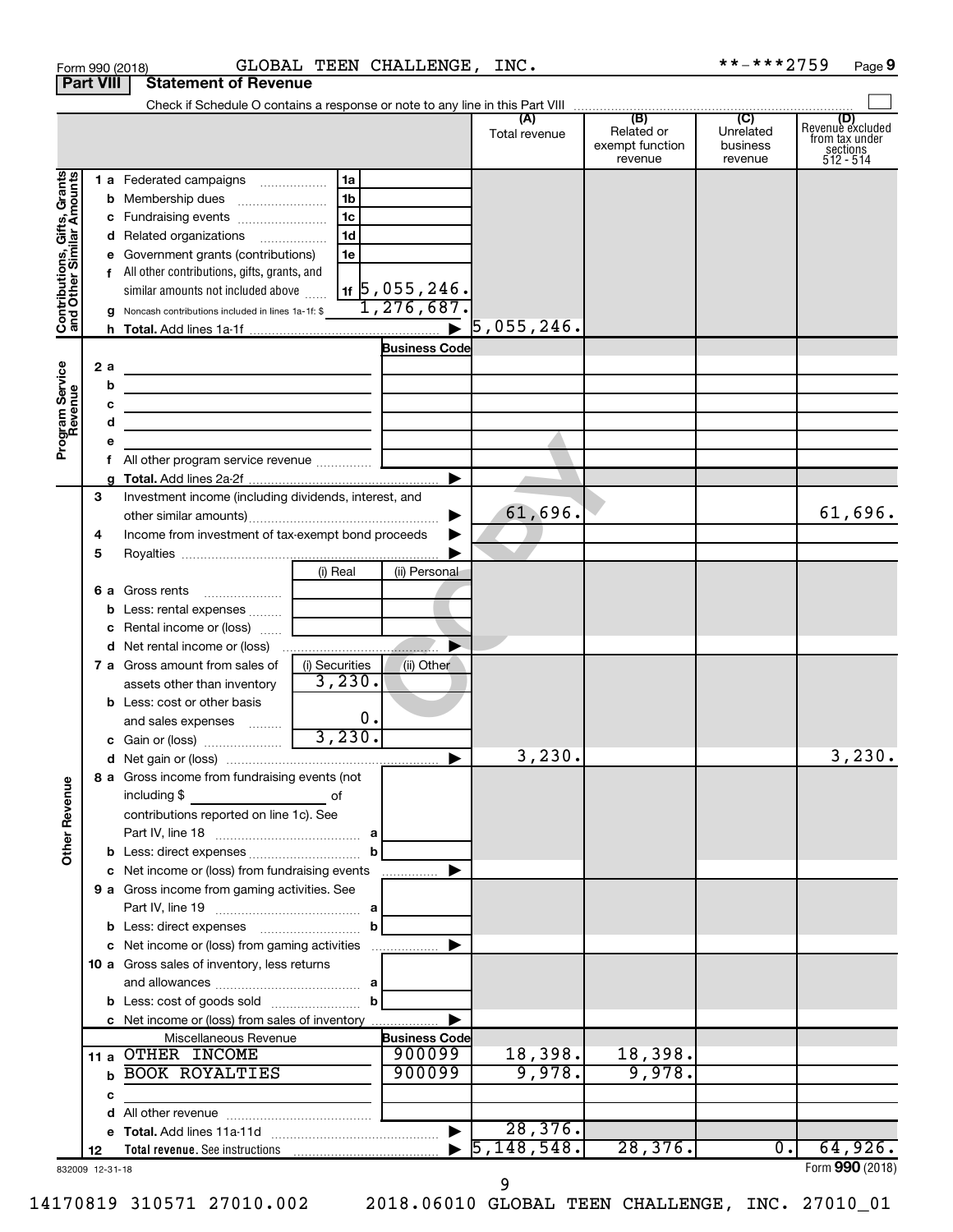Form 990 (2018) GLOBAL TEEN CHALLENGE,INC. \*\*-\*\*\*2759 <sub>Page</sub> **Part IX Statement of Functional Expenses**

|                  | Section 501(c)(3) and 501(c)(4) organizations must complete all columns. All other organizations must complete column (A).                                                             |                              |                                    |                                    |                                |  |  |  |  |  |
|------------------|----------------------------------------------------------------------------------------------------------------------------------------------------------------------------------------|------------------------------|------------------------------------|------------------------------------|--------------------------------|--|--|--|--|--|
|                  | Check if Schedule O contains a response or note to any line in this Part IX                                                                                                            |                              |                                    |                                    |                                |  |  |  |  |  |
|                  | Do not include amounts reported on lines 6b,<br>7b, 8b, 9b, and 10b of Part VIII.                                                                                                      | (A)<br>Total expenses        | (B)<br>Program service<br>expenses | Management and<br>general expenses | (D)<br>Fundraising<br>expenses |  |  |  |  |  |
| 1.               | Grants and other assistance to domestic organizations<br>and domestic governments. See Part IV, line 21                                                                                | 260,515.                     | 260,515.                           |                                    |                                |  |  |  |  |  |
| $\mathbf{2}$     | Grants and other assistance to domestic<br>individuals. See Part IV, line 22                                                                                                           | 268,647.                     | 268,647.                           |                                    |                                |  |  |  |  |  |
| 3<br>4           | Grants and other assistance to foreign<br>organizations, foreign governments, and foreign<br>individuals. See Part IV, lines 15 and 16<br>Benefits paid to or for members              | 1,022,530.                   | 1,022,530.                         |                                    |                                |  |  |  |  |  |
| 5<br>6           | Compensation of current officers, directors,<br>trustees, and key employees<br>Compensation not included above, to disqualified                                                        | 233, 224.                    | 67,753.                            | 121,798.                           | 43,673.                        |  |  |  |  |  |
| 7                | persons (as defined under section 4958(f)(1)) and<br>persons described in section 4958(c)(3)(B)                                                                                        | 884,680.                     | 257,003.                           | 462,013.                           | 165,664.                       |  |  |  |  |  |
| 8<br>9           | Pension plan accruals and contributions (include<br>section 401(k) and 403(b) employer contributions)                                                                                  | 191,740.                     | 23,381.                            | 153, 288.                          | 15,071.                        |  |  |  |  |  |
| 10<br>11         | Fees for services (non-employees):                                                                                                                                                     | 60,588                       | $17,602$ .                         | 31,641.                            | 11,345.                        |  |  |  |  |  |
| а<br>b<br>с<br>d |                                                                                                                                                                                        | 41,875.                      |                                    | 41,875.                            |                                |  |  |  |  |  |
| e<br>f<br>g      | Professional fundraising services. See Part IV, line 17<br>Investment management fees<br>Other. (If line 11g amount exceeds 10% of line 25,                                            | 5,000.                       |                                    | 5,000.                             |                                |  |  |  |  |  |
| 12<br>13         | column (A) amount, list line 11g expenses on Sch O.)                                                                                                                                   | 385,077.<br>204, 428.        | 178,226.<br>81,003.                | 123, 425.                          | 206,851.                       |  |  |  |  |  |
| 14<br>15<br>16   |                                                                                                                                                                                        | 6,033                        |                                    | 6,033                              |                                |  |  |  |  |  |
| 17<br>18         | Payments of travel or entertainment expenses<br>for any federal, state, or local public officials                                                                                      | 682,398.                     | 548,705.                           | 106,798.                           | 26,895.                        |  |  |  |  |  |
| 19<br>20<br>21   | Conferences, conventions, and meetings<br>Interest                                                                                                                                     |                              |                                    |                                    |                                |  |  |  |  |  |
| 22<br>23<br>24   | Depreciation, depletion, and amortization<br>Insurance<br>Other expenses. Itemize expenses not covered                                                                                 | 5,060.                       | 779.                               | 4,281.                             |                                |  |  |  |  |  |
| a                | above. (List miscellaneous expenses in line 24e. If line<br>24e amount exceeds 10% of line 25, column (A)<br>amount, list line 24e expenses on Schedule O.)<br>LICENSES, FEES, & TAXES | 28,454.                      | 19,556.                            | 8,898.                             |                                |  |  |  |  |  |
| b<br>C<br>d      | FOOD<br>REPAIRS AND MAINTENANCE<br>GIFTS/HONORARIUMS                                                                                                                                   | 10, 238.<br>3,923.<br>3,454. | 4,611.<br>3,454.                   | 5,627.<br>3,923.                   |                                |  |  |  |  |  |
| е<br>25          | All other expenses<br>Total functional expenses. Add lines 1 through 24e                                                                                                               | 2,548.<br>4,300,412.         | 2,753,765.                         | 2,548<br>1,077,148.                | 469,499.                       |  |  |  |  |  |
| 26               | Joint costs. Complete this line only if the organization<br>reported in column (B) joint costs from a combined<br>educational campaign and fundraising solicitation.                   |                              |                                    |                                    |                                |  |  |  |  |  |

832010 12-31-18

Check here  $\blacktriangleright$ 

Form (2018) **990**

Check here  $\begin{array}{c} \begin{array}{|c} \hline \end{array} \end{array}$  if following SOP 98-2 (ASC 958-720)

10

14170819 310571 27010.002 2018.06010 GLOBAL TEEN CHALLENGE, INC. 27010\_01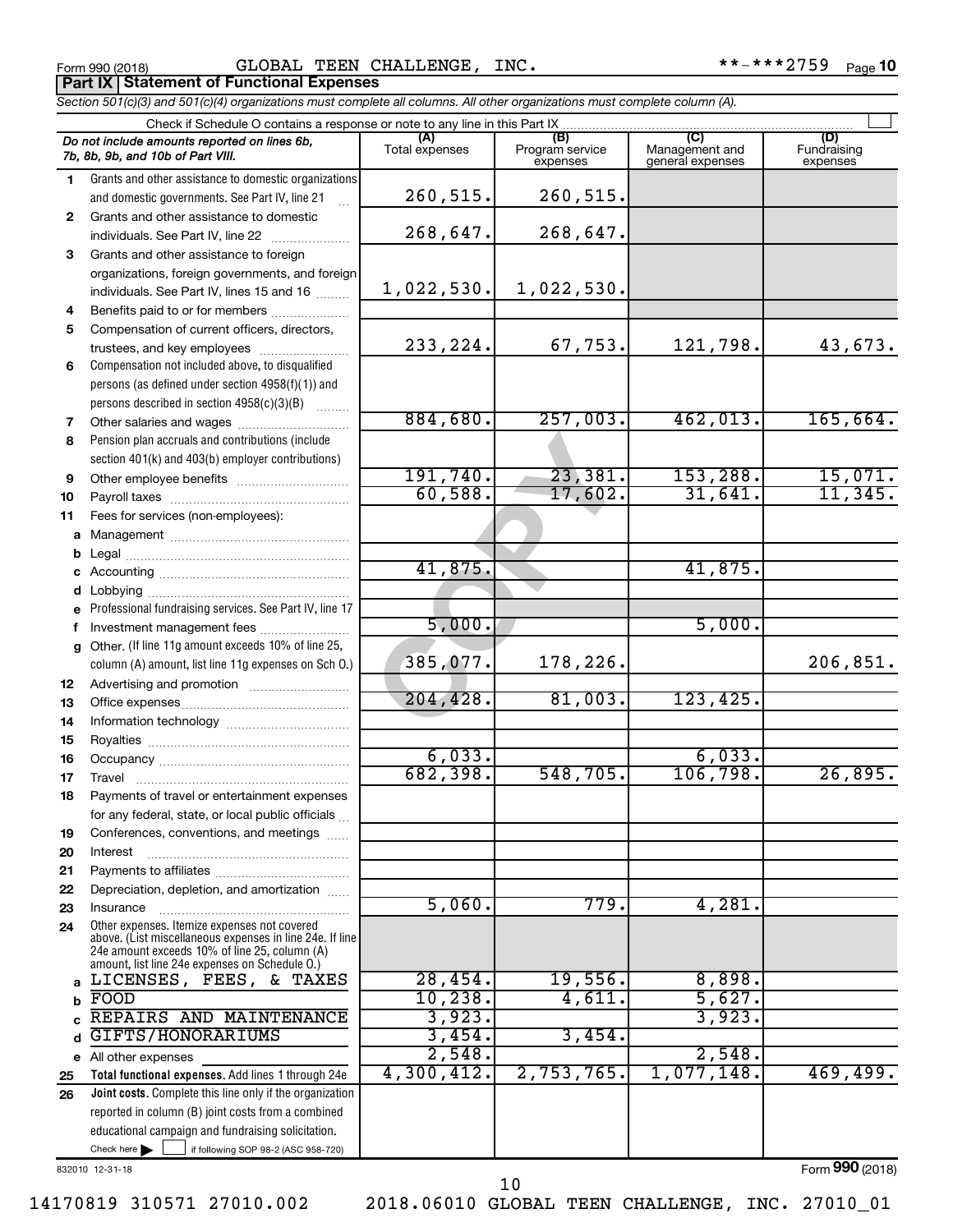**Part X** | Balance Sheet

|                             |          |                                                                                                                           |                    | (A)<br>Beginning of year |                 | (B)<br>End of year       |
|-----------------------------|----------|---------------------------------------------------------------------------------------------------------------------------|--------------------|--------------------------|-----------------|--------------------------|
|                             | 1        |                                                                                                                           |                    |                          | 1               |                          |
|                             | 2        |                                                                                                                           | 1,988,459.         | $\overline{2}$           | 2,339,153.      |                          |
|                             | З        |                                                                                                                           |                    | 3                        |                 |                          |
|                             | 4        |                                                                                                                           |                    | 220,035.                 | $\overline{4}$  | 88,728.                  |
|                             | 5        | Loans and other receivables from current and former officers, directors,                                                  |                    |                          |                 |                          |
|                             |          | trustees, key employees, and highest compensated employees. Complete                                                      |                    |                          |                 |                          |
|                             |          | Part II of Schedule Latin and Communication of Schedule Latin and Communication of Schedule Latin and Schedule            |                    | 5                        |                 |                          |
|                             | 6        | Loans and other receivables from other disqualified persons (as defined under                                             |                    |                          |                 |                          |
|                             |          | section 4958(f)(1)), persons described in section 4958(c)(3)(B), and contributing                                         |                    |                          |                 |                          |
|                             |          | employers and sponsoring organizations of section 501(c)(9) voluntary                                                     |                    |                          |                 |                          |
|                             |          | employees' beneficiary organizations (see instr). Complete Part II of Sch L                                               |                    |                          | 6               |                          |
| Assets                      | 7        |                                                                                                                           |                    | 799,475.                 | $\overline{7}$  | 765, 211.                |
|                             | 8        |                                                                                                                           |                    | 4,128.                   | 8               | 4,128.                   |
|                             | 9        | Prepaid expenses and deferred charges                                                                                     |                    | 5,347.                   | 9               | 5,347.                   |
|                             |          | 10a Land, buildings, and equipment: cost or other                                                                         |                    |                          |                 |                          |
|                             |          | basis. Complete Part VI of Schedule D  [10a]                                                                              | 30,933.<br>30,933. |                          |                 |                          |
|                             |          | 10 <sub>b</sub><br><b>b</b> Less: accumulated depreciation                                                                |                    | 0.                       | 10 <sub>c</sub> | 0.                       |
|                             | 11       |                                                                                                                           |                    | 545, 512.<br>200,000.    | 11              | 1, 211, 230.<br>200,000. |
|                             | 12       |                                                                                                                           |                    |                          | 12              |                          |
|                             | 13       |                                                                                                                           |                    |                          | 13              |                          |
|                             | 14       |                                                                                                                           |                    | 14                       |                 |                          |
|                             | 15       |                                                                                                                           |                    | 3,762,956.               | 15              | 4,613,797.               |
|                             | 16       | Total assets. Add lines 1 through 15 (must equal line 34)                                                                 |                    | 23,822.                  | 16<br>17        | 15, 129.                 |
|                             | 17       |                                                                                                                           |                    | 18                       |                 |                          |
|                             | 18<br>19 |                                                                                                                           |                    |                          | 19              |                          |
|                             | 20       |                                                                                                                           |                    |                          | 20              |                          |
|                             | 21       | Escrow or custodial account liability. Complete Part IV of Schedule D                                                     |                    |                          | 21              |                          |
|                             | 22       | Loans and other payables to current and former officers, directors, trustees,                                             |                    |                          |                 |                          |
| Liabilities                 |          | key employees, highest compensated employees, and disqualified persons.                                                   |                    |                          |                 |                          |
|                             |          |                                                                                                                           |                    |                          | 22              |                          |
|                             | 23       | Secured mortgages and notes payable to unrelated third parties                                                            |                    |                          | 23              |                          |
|                             | 24       | Unsecured notes and loans payable to unrelated third parties                                                              |                    |                          | 24              |                          |
|                             | 25       | Other liabilities (including federal income tax, payables to related third                                                |                    |                          |                 |                          |
|                             |          | parties, and other liabilities not included on lines 17-24). Complete Part X of                                           |                    |                          |                 |                          |
|                             |          | Schedule D                                                                                                                |                    |                          | 25              |                          |
|                             | 26       |                                                                                                                           |                    | 23,822.                  | 26              | 15, 129.                 |
|                             |          | Organizations that follow SFAS 117 (ASC 958), check here $\blacktriangleright \begin{array}{c} \boxed{X} \end{array}$ and |                    |                          |                 |                          |
|                             |          | complete lines 27 through 29, and lines 33 and 34.                                                                        |                    |                          |                 |                          |
|                             | 27       |                                                                                                                           |                    | 3,094,161.               | 27              | 2,728,508.               |
|                             | 28       |                                                                                                                           | 644,973.           | 28                       | 1,870,160.      |                          |
|                             | 29       | Permanently restricted net assets                                                                                         |                    |                          | 29              |                          |
| Net Assets or Fund Balances |          | Organizations that do not follow SFAS 117 (ASC 958), check here ▶                                                         |                    |                          |                 |                          |
|                             |          | and complete lines 30 through 34.                                                                                         |                    |                          |                 |                          |
|                             | 30       |                                                                                                                           |                    |                          | 30              |                          |
|                             | 31       | Paid-in or capital surplus, or land, building, or equipment fund                                                          |                    |                          | 31              |                          |
|                             | 32       | Retained earnings, endowment, accumulated income, or other funds                                                          |                    |                          | 32              |                          |
|                             | 33       |                                                                                                                           |                    | 3,739,134.               | 33              | 4,598,668.               |
|                             | 34       |                                                                                                                           | 3,762,956.         | 34                       | 4,613,797.      |                          |

Form (2018) **990**

 $***$  -\*\*\* 2759 Page 11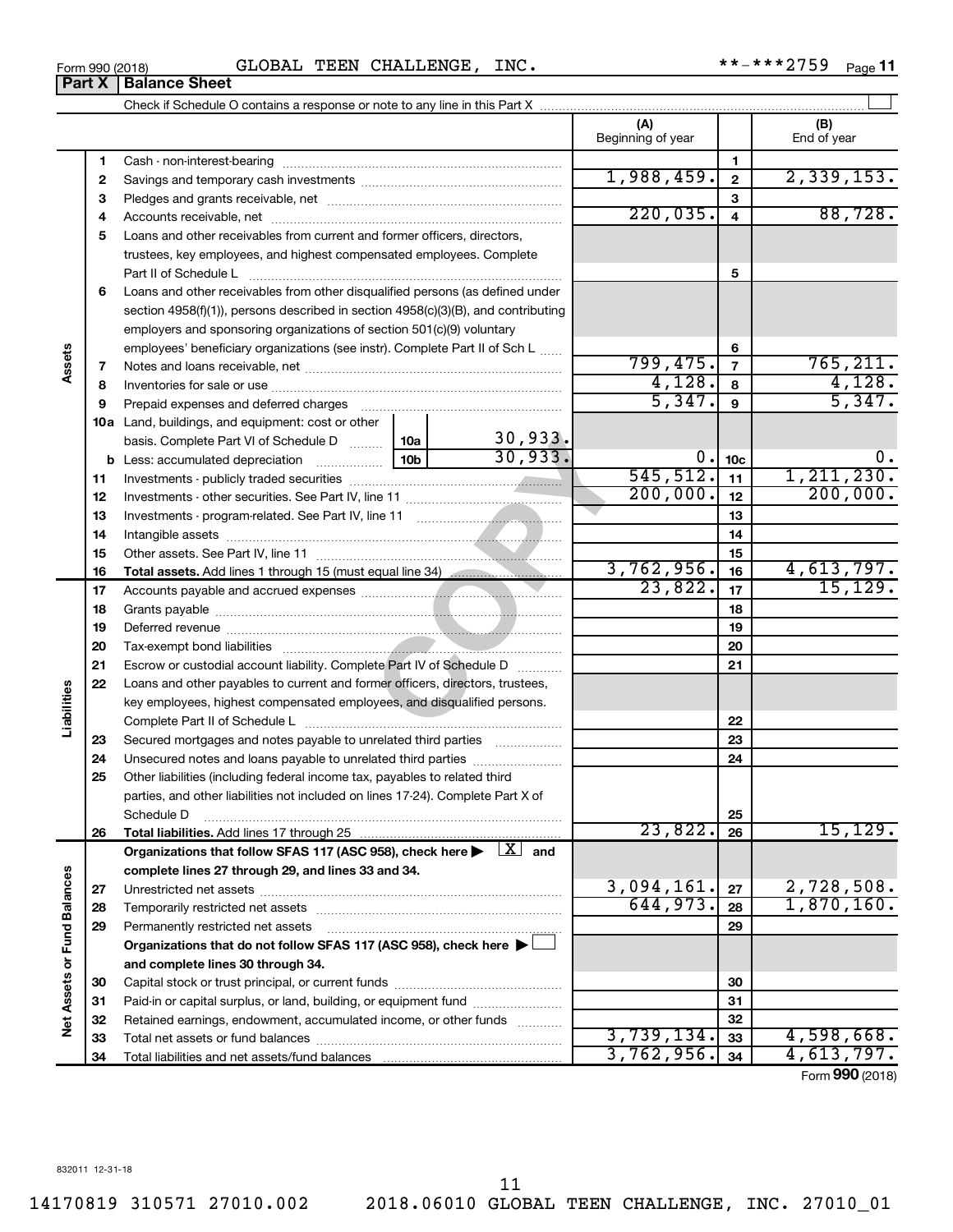|    | GLOBAL TEEN CHALLENGE, INC.<br>Form 990 (2018)                                                                                                                                                                                 | **-***2759     |                |            | Page 12          |
|----|--------------------------------------------------------------------------------------------------------------------------------------------------------------------------------------------------------------------------------|----------------|----------------|------------|------------------|
|    | <b>Part XI Reconciliation of Net Assets</b>                                                                                                                                                                                    |                |                |            |                  |
|    | Check if Schedule O contains a response or note to any line in this Part XI                                                                                                                                                    |                |                |            |                  |
|    |                                                                                                                                                                                                                                |                |                |            |                  |
| 1  |                                                                                                                                                                                                                                | $\mathbf{1}$   | 5, 148, 548.   |            |                  |
| 2  |                                                                                                                                                                                                                                | $\mathbf{2}$   | 4,300,412.     |            |                  |
| З  |                                                                                                                                                                                                                                | 3              |                |            | 848, 136.        |
| 4  |                                                                                                                                                                                                                                | $\overline{4}$ | 3,739,134.     |            |                  |
| 5  | Net unrealized gains (losses) on investments [11] matter than the control of the state of the state of the state of the state of the state of the state of the state of the state of the state of the state of the state of th | 5              |                |            | 11,398.          |
| 6  | Donated services and use of facilities                                                                                                                                                                                         | 6              |                |            |                  |
| 7  | Investment expenses                                                                                                                                                                                                            | $\overline{7}$ |                |            |                  |
| 8  | Prior period adjustments material contents and content and content and content and content and content and content and content and content and content and content and content and content and content and content and content | 8              |                |            |                  |
| 9  | Other changes in net assets or fund balances (explain in Schedule O) manufactured controller than growth of the                                                                                                                | $\mathbf{Q}$   |                |            | $\overline{0}$ . |
| 10 | Net assets or fund balances at end of year. Combine lines 3 through 9 (must equal Part X, line 33,                                                                                                                             |                |                |            |                  |
|    | column (B))                                                                                                                                                                                                                    | 10             | 4,598,668.     |            |                  |
|    | Part XII Financial Statements and Reporting                                                                                                                                                                                    |                |                |            |                  |
|    |                                                                                                                                                                                                                                |                |                |            | $\vert x \vert$  |
|    |                                                                                                                                                                                                                                |                |                | <b>Yes</b> | No               |
| 1  | $X$ Accrual<br>Accounting method used to prepare the Form 990: $\Box$ Cash<br>Other                                                                                                                                            |                |                |            |                  |
|    | If the organization changed its method of accounting from a prior year or checked "Other," explain in Schedule O.                                                                                                              |                |                |            |                  |
|    |                                                                                                                                                                                                                                |                | 2a             |            | х                |
|    | If "Yes," check a box below to indicate whether the financial statements for the year were compiled or reviewed on a                                                                                                           |                |                |            |                  |
|    | separate basis, consolidated basis, or both:                                                                                                                                                                                   |                |                |            |                  |
|    | Separate basis<br><b>Consolidated basis</b><br>Both consolidated and separate basis                                                                                                                                            |                |                |            |                  |
|    |                                                                                                                                                                                                                                |                | 2 <sub>b</sub> | x          |                  |
|    | If "Yes," check a box below to indicate whether the financial statements for the year were audited on a separate basis,                                                                                                        |                |                |            |                  |
|    | consolidated basis, or both:                                                                                                                                                                                                   |                |                |            |                  |
|    | $\boxed{\textbf{X}}$ Consolidated basis<br>Separate basis<br>Both consolidated and separate basis                                                                                                                              |                |                |            |                  |
|    | c If "Yes" to line 2a or 2b, does the organization have a committee that assumes responsibility for oversight of the audit,                                                                                                    |                |                |            |                  |
|    | review, or compilation of its financial statements and selection of an independent accountant?                                                                                                                                 |                | 2c             | х          |                  |
|    | If the organization changed either its oversight process or selection process during the tax year, explain in Schedule O.                                                                                                      |                |                |            |                  |
|    | 3a As a result of a federal award, was the organization required to undergo an audit or audits as set forth in the Single Audit                                                                                                |                |                |            |                  |
|    |                                                                                                                                                                                                                                |                | За             |            | х                |
|    | b If "Yes," did the organization undergo the required audit or audits? If the organization did not undergo the required audit                                                                                                  |                |                |            |                  |
|    |                                                                                                                                                                                                                                |                | 3 <sub>b</sub> |            |                  |
|    |                                                                                                                                                                                                                                |                |                |            | Form 990 (2018)  |

832012 12-31-18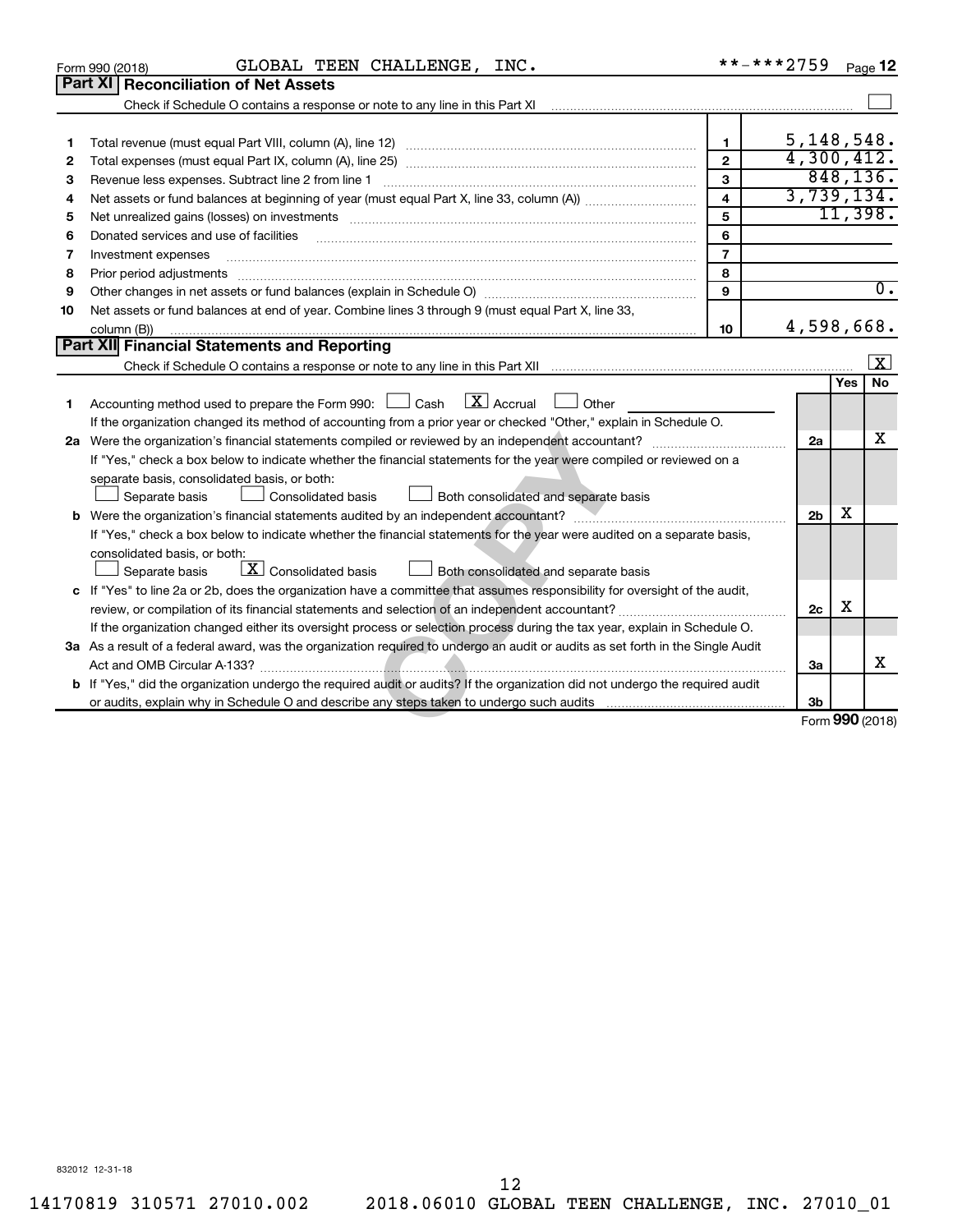| <b>SCHEDULE A</b> |  |
|-------------------|--|
|-------------------|--|

## **Public Charity Status and Public Support**

Complete if the organization is a section 501(c)(3) organization or a section

**4947(a)(1) nonexempt charitable trust. | Attach to Form 990 or Form 990-EZ.** 

| $\blacksquare$                                                  |  |
|-----------------------------------------------------------------|--|
| o www.irs.gov/Eorm990 for instructions and the latest informati |  |

| <b>Open to Public</b><br>Inspection |
|-------------------------------------|
|                                     |

OMB No. 1545-0047

| Department of the Treasury<br>Internal Revenue Service |            |                          |  | Attach to Form 990 or Form 990-EZ.<br>Go to www.irs.gov/Form990 for instructions and the latest information. |                                                                                                                                               | <b>Open to Public</b><br><b>Inspection</b>                     |    |                            |  |                                       |
|--------------------------------------------------------|------------|--------------------------|--|--------------------------------------------------------------------------------------------------------------|-----------------------------------------------------------------------------------------------------------------------------------------------|----------------------------------------------------------------|----|----------------------------|--|---------------------------------------|
|                                                        |            | Name of the organization |  |                                                                                                              |                                                                                                                                               |                                                                |    |                            |  | <b>Employer identification number</b> |
|                                                        |            |                          |  |                                                                                                              | GLOBAL TEEN CHALLENGE, INC.                                                                                                                   |                                                                |    |                            |  | **-***2759                            |
| Part I                                                 |            |                          |  |                                                                                                              | Reason for Public Charity Status (All organizations must complete this part.) See instructions.                                               |                                                                |    |                            |  |                                       |
|                                                        |            |                          |  |                                                                                                              | The organization is not a private foundation because it is: (For lines 1 through 12, check only one box.)                                     |                                                                |    |                            |  |                                       |
| 1                                                      |            |                          |  |                                                                                                              | A church, convention of churches, or association of churches described in section 170(b)(1)(A)(i).                                            |                                                                |    |                            |  |                                       |
| 2                                                      |            |                          |  |                                                                                                              | A school described in section 170(b)(1)(A)(ii). (Attach Schedule E (Form 990 or 990-EZ).)                                                     |                                                                |    |                            |  |                                       |
| 3                                                      |            |                          |  |                                                                                                              | A hospital or a cooperative hospital service organization described in section 170(b)(1)(A)(iii).                                             |                                                                |    |                            |  |                                       |
| 4                                                      |            |                          |  |                                                                                                              | A medical research organization operated in conjunction with a hospital described in section 170(b)(1)(A)(iii). Enter the hospital's name,    |                                                                |    |                            |  |                                       |
|                                                        |            | city, and state:         |  |                                                                                                              |                                                                                                                                               |                                                                |    |                            |  |                                       |
| 5                                                      |            |                          |  |                                                                                                              | An organization operated for the benefit of a college or university owned or operated by a governmental unit described in                     |                                                                |    |                            |  |                                       |
|                                                        |            |                          |  | section 170(b)(1)(A)(iv). (Complete Part II.)                                                                |                                                                                                                                               |                                                                |    |                            |  |                                       |
| 6                                                      |            |                          |  |                                                                                                              | A federal, state, or local government or governmental unit described in section 170(b)(1)(A)(v).                                              |                                                                |    |                            |  |                                       |
| 7                                                      | <u>X  </u> |                          |  |                                                                                                              | An organization that normally receives a substantial part of its support from a governmental unit or from the general public described in     |                                                                |    |                            |  |                                       |
|                                                        |            |                          |  | section 170(b)(1)(A)(vi). (Complete Part II.)                                                                |                                                                                                                                               |                                                                |    |                            |  |                                       |
| 8                                                      |            |                          |  |                                                                                                              | A community trust described in section 170(b)(1)(A)(vi). (Complete Part II.)                                                                  |                                                                |    |                            |  |                                       |
| 9                                                      |            |                          |  |                                                                                                              | An agricultural research organization described in section 170(b)(1)(A)(ix) operated in conjunction with a land-grant college                 |                                                                |    |                            |  |                                       |
|                                                        |            |                          |  |                                                                                                              | or university or a non-land-grant college of agriculture (see instructions). Enter the name, city, and state of the college or                |                                                                |    |                            |  |                                       |
|                                                        |            | university:              |  |                                                                                                              |                                                                                                                                               |                                                                |    |                            |  |                                       |
| 10                                                     |            |                          |  |                                                                                                              | An organization that normally receives: (1) more than 33 1/3% of its support from contributions, membership fees, and gross receipts from     |                                                                |    |                            |  |                                       |
|                                                        |            |                          |  |                                                                                                              | activities related to its exempt functions - subject to certain exceptions, and (2) no more than 33 1/3% of its support from gross investment |                                                                |    |                            |  |                                       |
|                                                        |            |                          |  |                                                                                                              | income and unrelated business taxable income (less section 511 tax) from businesses acquired by the organization after June 30, 1975.         |                                                                |    |                            |  |                                       |
|                                                        |            |                          |  | See section 509(a)(2). (Complete Part III.)                                                                  |                                                                                                                                               |                                                                |    |                            |  |                                       |
| 11                                                     |            |                          |  |                                                                                                              | An organization organized and operated exclusively to test for public safety. See section 509(a)(4).                                          |                                                                |    |                            |  |                                       |
| 12                                                     |            |                          |  |                                                                                                              | An organization organized and operated exclusively for the benefit of, to perform the functions of, or to carry out the purposes of one or    |                                                                |    |                            |  |                                       |
|                                                        |            |                          |  |                                                                                                              | more publicly supported organizations described in section 509(a)(1) or section 509(a)(2). See section 509(a)(3). Check the box in            |                                                                |    |                            |  |                                       |
|                                                        |            |                          |  |                                                                                                              | lines 12a through 12d that describes the type of supporting organization and complete lines 12e, 12f, and 12g.                                |                                                                |    |                            |  |                                       |
| а                                                      |            |                          |  |                                                                                                              | Type I. A supporting organization operated, supervised, or controlled by its supported organization(s), typically by giving                   |                                                                |    |                            |  |                                       |
|                                                        |            |                          |  |                                                                                                              | the supported organization(s) the power to regularly appoint or elect a majority of the directors or trustees of the supporting               |                                                                |    |                            |  |                                       |
|                                                        |            |                          |  | organization. You must complete Part IV, Sections A and B.                                                   |                                                                                                                                               |                                                                |    |                            |  |                                       |
| b                                                      |            |                          |  |                                                                                                              | Type II. A supporting organization supervised or controlled in connection with its supported organization(s), by having                       |                                                                |    |                            |  |                                       |
|                                                        |            |                          |  |                                                                                                              | control or management of the supporting organization vested in the same persons that control or manage the supported                          |                                                                |    |                            |  |                                       |
|                                                        |            |                          |  | organization(s). You must complete Part IV, Sections A and C.                                                |                                                                                                                                               |                                                                |    |                            |  |                                       |
| с                                                      |            |                          |  |                                                                                                              | Type III functionally integrated. A supporting organization operated in connection with, and functionally integrated with,                    |                                                                |    |                            |  |                                       |
|                                                        |            |                          |  |                                                                                                              | its supported organization(s) (see instructions). You must complete Part IV, Sections A, D, and E.                                            |                                                                |    |                            |  |                                       |
| d                                                      |            |                          |  |                                                                                                              | Type III non-functionally integrated. A supporting organization operated in connection with its supported organization(s)                     |                                                                |    |                            |  |                                       |
|                                                        |            |                          |  |                                                                                                              | that is not functionally integrated. The organization generally must satisfy a distribution requirement and an attentiveness                  |                                                                |    |                            |  |                                       |
|                                                        |            |                          |  |                                                                                                              | requirement (see instructions). You must complete Part IV, Sections A and D, and Part V.                                                      |                                                                |    |                            |  |                                       |
| е                                                      |            |                          |  |                                                                                                              | Check this box if the organization received a written determination from the IRS that it is a Type I, Type II, Type III                       |                                                                |    |                            |  |                                       |
|                                                        |            |                          |  |                                                                                                              | functionally integrated, or Type III non-functionally integrated supporting organization.                                                     |                                                                |    |                            |  |                                       |
|                                                        |            |                          |  |                                                                                                              |                                                                                                                                               |                                                                |    |                            |  |                                       |
| g                                                      |            |                          |  | Provide the following information about the supported organization(s).                                       |                                                                                                                                               |                                                                |    |                            |  |                                       |
|                                                        |            | (i) Name of supported    |  | (ii) EIN                                                                                                     | (iii) Type of organization<br>(described on lines 1-10                                                                                        | (iv) Is the organization listed<br>in your governing document? |    | (v) Amount of monetary     |  | (vi) Amount of other                  |
|                                                        |            | organization             |  |                                                                                                              | above (see instructions))                                                                                                                     | Yes                                                            | No | support (see instructions) |  | support (see instructions)            |
|                                                        |            |                          |  |                                                                                                              |                                                                                                                                               |                                                                |    |                            |  |                                       |
|                                                        |            |                          |  |                                                                                                              |                                                                                                                                               |                                                                |    |                            |  |                                       |
|                                                        |            |                          |  |                                                                                                              |                                                                                                                                               |                                                                |    |                            |  |                                       |
|                                                        |            |                          |  |                                                                                                              |                                                                                                                                               |                                                                |    |                            |  |                                       |
|                                                        |            |                          |  |                                                                                                              |                                                                                                                                               |                                                                |    |                            |  |                                       |
|                                                        |            |                          |  |                                                                                                              |                                                                                                                                               |                                                                |    |                            |  |                                       |
|                                                        |            |                          |  |                                                                                                              |                                                                                                                                               |                                                                |    |                            |  |                                       |
|                                                        |            |                          |  |                                                                                                              |                                                                                                                                               |                                                                |    |                            |  |                                       |
|                                                        |            |                          |  |                                                                                                              |                                                                                                                                               |                                                                |    |                            |  |                                       |
|                                                        |            |                          |  |                                                                                                              |                                                                                                                                               |                                                                |    |                            |  |                                       |

**Total**

LHA For Paperwork Reduction Act Notice, see the Instructions for Form 990 or 990-EZ. 832021 10-11-18 Schedule A (Form 990 or 990-EZ) 2018 13

14170819 310571 27010.002 2018.06010 GLOBAL TEEN CHALLENGE, INC. 27010\_01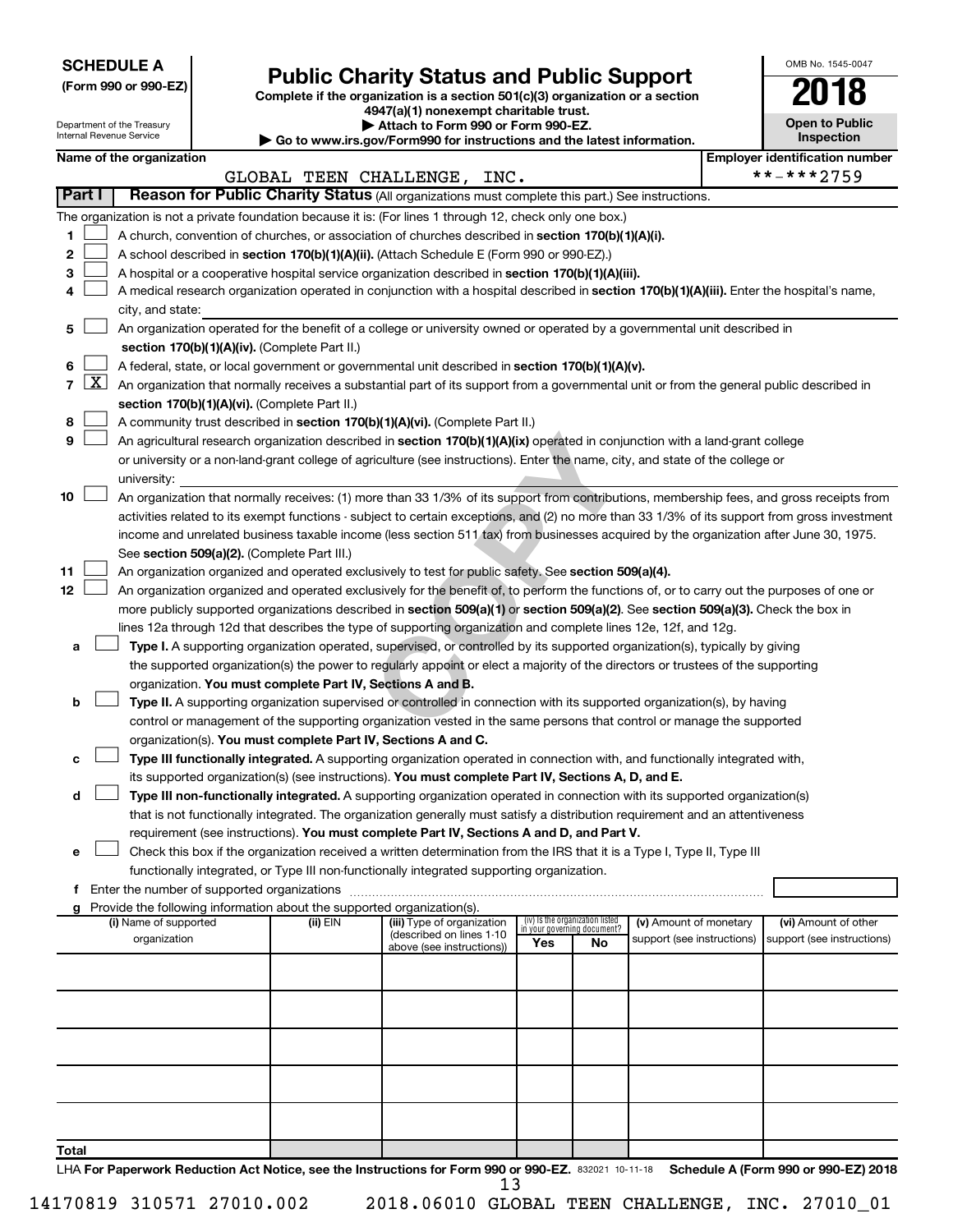(Complete only if you checked the box on line 5, 7, or 8 of Part I or if the organization failed to qualify under Part III. If the organization fails to qualify under the tests listed below, please complete Part III.) **Part II Support Schedule for Organizations Described in Sections 170(b)(1)(A)(iv) and 170(b)(1)(A)(vi)**

| <b>Section A. Public Support</b>                                                                                                                                                                                                                                                   |            |              |            |            |                                      |                                         |
|------------------------------------------------------------------------------------------------------------------------------------------------------------------------------------------------------------------------------------------------------------------------------------|------------|--------------|------------|------------|--------------------------------------|-----------------------------------------|
| Calendar year (or fiscal year beginning in)                                                                                                                                                                                                                                        | (a) 2014   | (b) 2015     | $(c)$ 2016 | $(d)$ 2017 | (e) 2018                             | (f) Total                               |
| 1 Gifts, grants, contributions, and                                                                                                                                                                                                                                                |            |              |            |            |                                      |                                         |
| membership fees received. (Do not                                                                                                                                                                                                                                                  |            |              |            |            |                                      |                                         |
| include any "unusual grants.")                                                                                                                                                                                                                                                     | 2,805,318. | 3,134,487.   | 4,645,889. | 4,634,363. | 5,055,246.                           | 20, 275, 303.                           |
| 2 Tax revenues levied for the organ-                                                                                                                                                                                                                                               |            |              |            |            |                                      |                                         |
| ization's benefit and either paid to                                                                                                                                                                                                                                               |            |              |            |            |                                      |                                         |
| or expended on its behalf                                                                                                                                                                                                                                                          |            |              |            |            |                                      |                                         |
| 3 The value of services or facilities                                                                                                                                                                                                                                              |            |              |            |            |                                      |                                         |
| furnished by a governmental unit to                                                                                                                                                                                                                                                |            |              |            |            |                                      |                                         |
| the organization without charge                                                                                                                                                                                                                                                    |            |              |            |            |                                      |                                         |
| 4 Total. Add lines 1 through 3                                                                                                                                                                                                                                                     | 2,805,318. | 3, 134, 487. | 4,645,889. | 4,634,363. | 5,055,246.                           | 20, 275, 303.                           |
| 5 The portion of total contributions                                                                                                                                                                                                                                               |            |              |            |            |                                      |                                         |
| by each person (other than a                                                                                                                                                                                                                                                       |            |              |            |            |                                      |                                         |
| governmental unit or publicly                                                                                                                                                                                                                                                      |            |              |            |            |                                      |                                         |
| supported organization) included                                                                                                                                                                                                                                                   |            |              |            |            |                                      |                                         |
| on line 1 that exceeds 2% of the                                                                                                                                                                                                                                                   |            |              |            |            |                                      |                                         |
| amount shown on line 11,                                                                                                                                                                                                                                                           |            |              |            |            |                                      |                                         |
| column (f)                                                                                                                                                                                                                                                                         |            |              |            |            |                                      | 2,922,748.                              |
| 6 Public support. Subtract line 5 from line 4.                                                                                                                                                                                                                                     |            |              |            |            |                                      | 17, 352, 555.                           |
| <b>Section B. Total Support</b>                                                                                                                                                                                                                                                    |            |              |            |            |                                      |                                         |
| Calendar year (or fiscal year beginning in)                                                                                                                                                                                                                                        | (a) 2014   | (b) 2015     | $(c)$ 2016 | $(d)$ 2017 | (e) 2018                             | (f) Total                               |
| <b>7</b> Amounts from line 4                                                                                                                                                                                                                                                       | 2,805,318  | 3, 134, 487. | 4,645,889  | 4,634,363  | 5,055,246.                           | 20, 275, 303.                           |
| 8 Gross income from interest,                                                                                                                                                                                                                                                      |            |              |            |            |                                      |                                         |
| dividends, payments received on                                                                                                                                                                                                                                                    |            |              |            |            |                                      |                                         |
| securities loans, rents, royalties,                                                                                                                                                                                                                                                |            |              |            |            |                                      |                                         |
| and income from similar sources                                                                                                                                                                                                                                                    | 27,217.    | 26,381.      | 63,348.    | 64,485.    |                                      | $71,674.$ 253,105.                      |
| <b>9</b> Net income from unrelated business                                                                                                                                                                                                                                        |            |              |            |            |                                      |                                         |
| activities, whether or not the                                                                                                                                                                                                                                                     |            |              |            |            |                                      |                                         |
| business is regularly carried on                                                                                                                                                                                                                                                   |            |              |            |            |                                      |                                         |
| 10 Other income. Do not include gain                                                                                                                                                                                                                                               |            |              |            |            |                                      |                                         |
| or loss from the sale of capital                                                                                                                                                                                                                                                   |            |              |            |            |                                      |                                         |
| assets (Explain in Part VI.)                                                                                                                                                                                                                                                       |            |              |            |            |                                      |                                         |
| 11 Total support. Add lines 7 through 10                                                                                                                                                                                                                                           |            |              |            |            |                                      | 20,528,408.                             |
| 12 Gross receipts from related activities, etc. (see instructions)                                                                                                                                                                                                                 |            |              |            |            | 12                                   | 3,072.                                  |
| 13 First five years. If the Form 990 is for the organization's first, second, third, fourth, or fifth tax year as a section 501(c)(3)                                                                                                                                              |            |              |            |            |                                      |                                         |
| organization, check this box and stop here<br><u>organization, crieck this box and stop nere entimely recommended and control of Public Support Percentage Section C. Computation of Public Support Percentage entity of the state of the state of the state of the state of t</u> |            |              |            |            |                                      |                                         |
|                                                                                                                                                                                                                                                                                    |            |              |            |            |                                      |                                         |
|                                                                                                                                                                                                                                                                                    |            |              |            |            | 14                                   | 84.53<br>%                              |
|                                                                                                                                                                                                                                                                                    |            |              |            |            | 15                                   | 89.41<br>%                              |
| 16a 33 1/3% support test - 2018. If the organization did not check the box on line 13, and line 14 is 33 1/3% or more, check this box and                                                                                                                                          |            |              |            |            |                                      |                                         |
| stop here. The organization qualifies as a publicly supported organization manufaction manufacture or the organization                                                                                                                                                             |            |              |            |            |                                      | $\blacktriangleright$ $\vert$ X $\vert$ |
| b 33 1/3% support test - 2017. If the organization did not check a box on line 13 or 16a, and line 15 is 33 1/3% or more, check this box                                                                                                                                           |            |              |            |            |                                      |                                         |
|                                                                                                                                                                                                                                                                                    |            |              |            |            |                                      |                                         |
| 17a 10% -facts-and-circumstances test - 2018. If the organization did not check a box on line 13, 16a, or 16b, and line 14 is 10% or more,                                                                                                                                         |            |              |            |            |                                      |                                         |
| and if the organization meets the "facts-and-circumstances" test, check this box and stop here. Explain in Part VI how the organization                                                                                                                                            |            |              |            |            |                                      |                                         |
| meets the "facts-and-circumstances" test. The organization qualifies as a publicly supported organization <i>managrammanness</i>                                                                                                                                                   |            |              |            |            |                                      |                                         |
| b 10% -facts-and-circumstances test - 2017. If the organization did not check a box on line 13, 16a, 16b, or 17a, and line 15 is 10% or                                                                                                                                            |            |              |            |            |                                      |                                         |
| more, and if the organization meets the "facts-and-circumstances" test, check this box and stop here. Explain in Part VI how the                                                                                                                                                   |            |              |            |            |                                      |                                         |
| organization meets the "facts-and-circumstances" test. The organization qualifies as a publicly supported organization                                                                                                                                                             |            |              |            |            |                                      |                                         |
| 18 Private foundation. If the organization did not check a box on line 13, 16a, 16b, 17a, or 17b, check this box and see instructions                                                                                                                                              |            |              |            |            |                                      |                                         |
|                                                                                                                                                                                                                                                                                    |            |              |            |            | Schedule A (Form 990 or 990-EZ) 2018 |                                         |

832022 10-11-18

14170819 310571 27010.002 2018.06010 GLOBAL TEEN CHALLENGE, INC. 27010\_01 14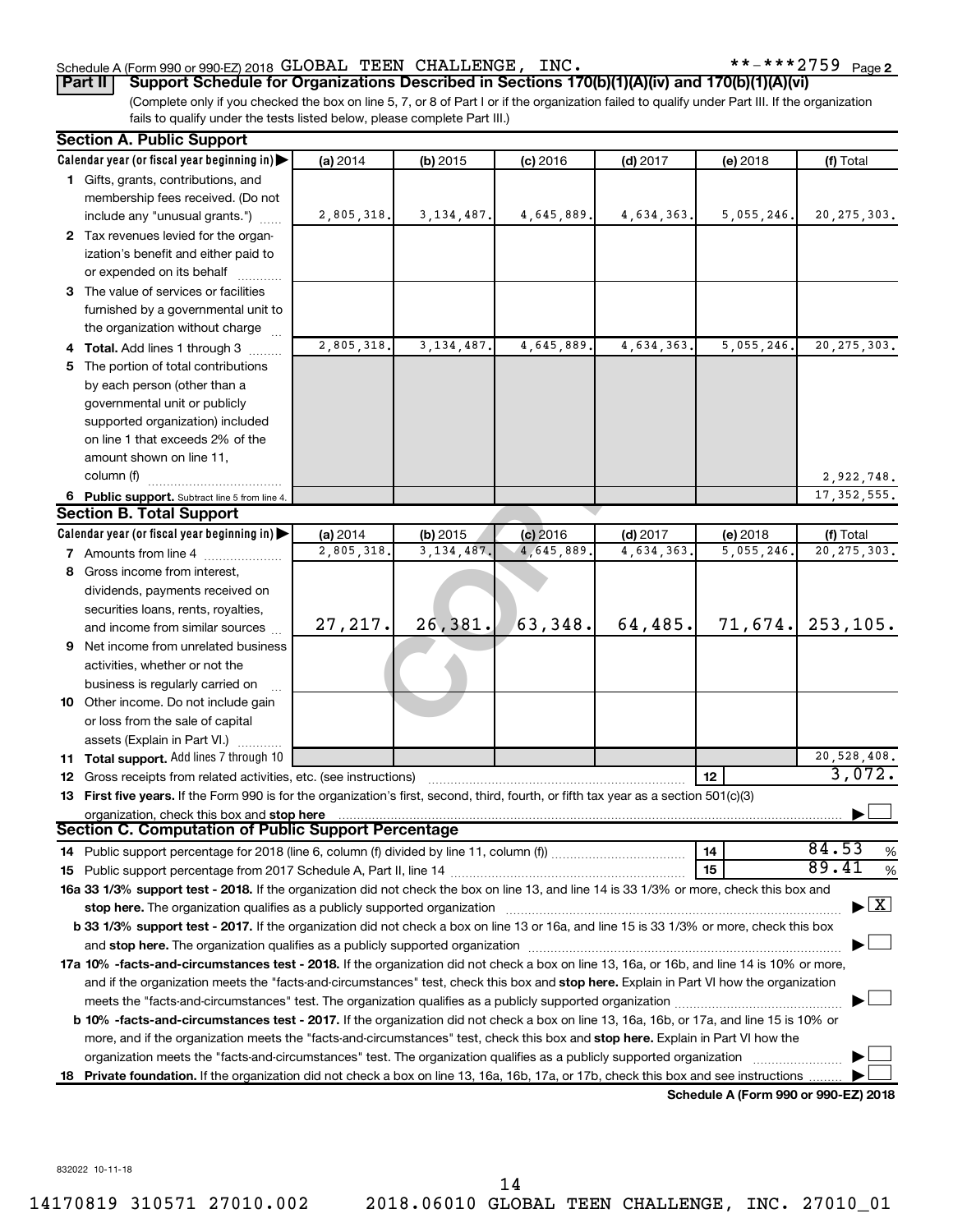#### Schedule A (Form 990 or 990-EZ) 2018 Page GLOBAL TEEN CHALLENGE, INC. \*\*-\*\*\*2759 **Part III Support Schedule for Organizations Described in Section 509(a)(2)**

(Complete only if you checked the box on line 10 of Part I or if the organization failed to qualify under Part II. If the organization fails to qualify under the tests listed below, please complete Part II.)

|              | Calendar year (or fiscal year beginning in)                                                                                                                                                                                                               | (a) 2014 | (b) 2015   | $(c)$ 2016 | <b>(d)</b> 2017 |    | (e) 2018 | (f) Total                            |
|--------------|-----------------------------------------------------------------------------------------------------------------------------------------------------------------------------------------------------------------------------------------------------------|----------|------------|------------|-----------------|----|----------|--------------------------------------|
|              | 1 Gifts, grants, contributions, and                                                                                                                                                                                                                       |          |            |            |                 |    |          |                                      |
|              | membership fees received. (Do not                                                                                                                                                                                                                         |          |            |            |                 |    |          |                                      |
|              | include any "unusual grants.")                                                                                                                                                                                                                            |          |            |            |                 |    |          |                                      |
|              |                                                                                                                                                                                                                                                           |          |            |            |                 |    |          |                                      |
| $\mathbf{2}$ | Gross receipts from admissions,<br>merchandise sold or services per-<br>formed, or facilities furnished in<br>any activity that is related to the                                                                                                         |          |            |            |                 |    |          |                                      |
|              | organization's tax-exempt purpose                                                                                                                                                                                                                         |          |            |            |                 |    |          |                                      |
| З.           | Gross receipts from activities that<br>are not an unrelated trade or bus-                                                                                                                                                                                 |          |            |            |                 |    |          |                                      |
|              | iness under section 513                                                                                                                                                                                                                                   |          |            |            |                 |    |          |                                      |
| 4            | Tax revenues levied for the organ-                                                                                                                                                                                                                        |          |            |            |                 |    |          |                                      |
|              | ization's benefit and either paid to                                                                                                                                                                                                                      |          |            |            |                 |    |          |                                      |
|              | or expended on its behalf                                                                                                                                                                                                                                 |          |            |            |                 |    |          |                                      |
| 5            | The value of services or facilities                                                                                                                                                                                                                       |          |            |            |                 |    |          |                                      |
|              | furnished by a governmental unit to                                                                                                                                                                                                                       |          |            |            |                 |    |          |                                      |
|              | the organization without charge                                                                                                                                                                                                                           |          |            |            |                 |    |          |                                      |
| 6            | Total. Add lines 1 through 5                                                                                                                                                                                                                              |          |            |            |                 |    |          |                                      |
|              | 7a Amounts included on lines 1, 2, and                                                                                                                                                                                                                    |          |            |            |                 |    |          |                                      |
|              | 3 received from disqualified persons                                                                                                                                                                                                                      |          |            |            |                 |    |          |                                      |
|              | <b>b</b> Amounts included on lines 2 and 3 received                                                                                                                                                                                                       |          |            |            |                 |    |          |                                      |
|              | from other than disqualified persons that<br>exceed the greater of \$5,000 or 1% of the<br>amount on line 13 for the year                                                                                                                                 |          |            |            |                 |    |          |                                      |
|              | c Add lines 7a and 7b                                                                                                                                                                                                                                     |          |            |            |                 |    |          |                                      |
|              | 8 Public support. (Subtract line 7c from line 6.)                                                                                                                                                                                                         |          |            |            |                 |    |          |                                      |
|              | <b>Section B. Total Support</b>                                                                                                                                                                                                                           |          |            |            |                 |    |          |                                      |
|              | Calendar year (or fiscal year beginning in)                                                                                                                                                                                                               | (a) 2014 | $(b)$ 2015 | $(c)$ 2016 | <b>(d)</b> 2017 |    | (e) 2018 | (f) Total                            |
|              | <b>9</b> Amounts from line 6                                                                                                                                                                                                                              |          |            |            |                 |    |          |                                      |
|              | <b>10a</b> Gross income from interest,<br>dividends, payments received on<br>securities loans, rents, royalties,<br>and income from similar sources                                                                                                       |          |            |            |                 |    |          |                                      |
|              | <b>b</b> Unrelated business taxable income<br>(less section 511 taxes) from businesses                                                                                                                                                                    |          |            |            |                 |    |          |                                      |
|              | acquired after June 30, 1975                                                                                                                                                                                                                              |          |            |            |                 |    |          |                                      |
|              | c Add lines 10a and 10b                                                                                                                                                                                                                                   |          |            |            |                 |    |          |                                      |
| 11           | Net income from unrelated business<br>activities not included in line 10b,<br>whether or not the business is<br>regularly carried on                                                                                                                      |          |            |            |                 |    |          |                                      |
|              | <b>12</b> Other income. Do not include gain<br>or loss from the sale of capital<br>assets (Explain in Part VI.)                                                                                                                                           |          |            |            |                 |    |          |                                      |
|              | <b>13</b> Total support. (Add lines 9, 10c, 11, and 12.)                                                                                                                                                                                                  |          |            |            |                 |    |          |                                      |
|              | 14 First five years. If the Form 990 is for the organization's first, second, third, fourth, or fifth tax year as a section 501(c)(3) organization,                                                                                                       |          |            |            |                 |    |          |                                      |
|              | check this box and stop here                                                                                                                                                                                                                              |          |            |            |                 |    |          |                                      |
|              | Section C. Computation of Public Support Percentage                                                                                                                                                                                                       |          |            |            |                 |    |          |                                      |
|              |                                                                                                                                                                                                                                                           |          |            |            |                 | 15 |          | %                                    |
|              |                                                                                                                                                                                                                                                           |          |            |            |                 | 16 |          | %                                    |
|              |                                                                                                                                                                                                                                                           |          |            |            |                 |    |          |                                      |
|              | Section D. Computation of Investment Income Percentage                                                                                                                                                                                                    |          |            |            |                 |    |          |                                      |
|              |                                                                                                                                                                                                                                                           |          |            |            |                 | 17 |          | %                                    |
|              |                                                                                                                                                                                                                                                           |          |            |            |                 | 18 |          | %                                    |
|              |                                                                                                                                                                                                                                                           |          |            |            |                 |    |          |                                      |
|              | 19a 33 1/3% support tests - 2018. If the organization did not check the box on line 14, and line 15 is more than 33 1/3%, and line 17 is not                                                                                                              |          |            |            |                 |    |          |                                      |
|              | more than 33 1/3%, check this box and stop here. The organization qualifies as a publicly supported organization<br>b 33 1/3% support tests - 2017. If the organization did not check a box on line 14 or line 19a, and line 16 is more than 33 1/3%, and |          |            |            |                 |    |          |                                      |
|              | line 18 is not more than 33 1/3%, check this box and stop here. The organization qualifies as a publicly supported organization                                                                                                                           |          |            |            |                 |    |          |                                      |
| 18           | 832023 10-11-18                                                                                                                                                                                                                                           |          |            |            |                 |    |          | Schedule A (Form 990 or 990-EZ) 2018 |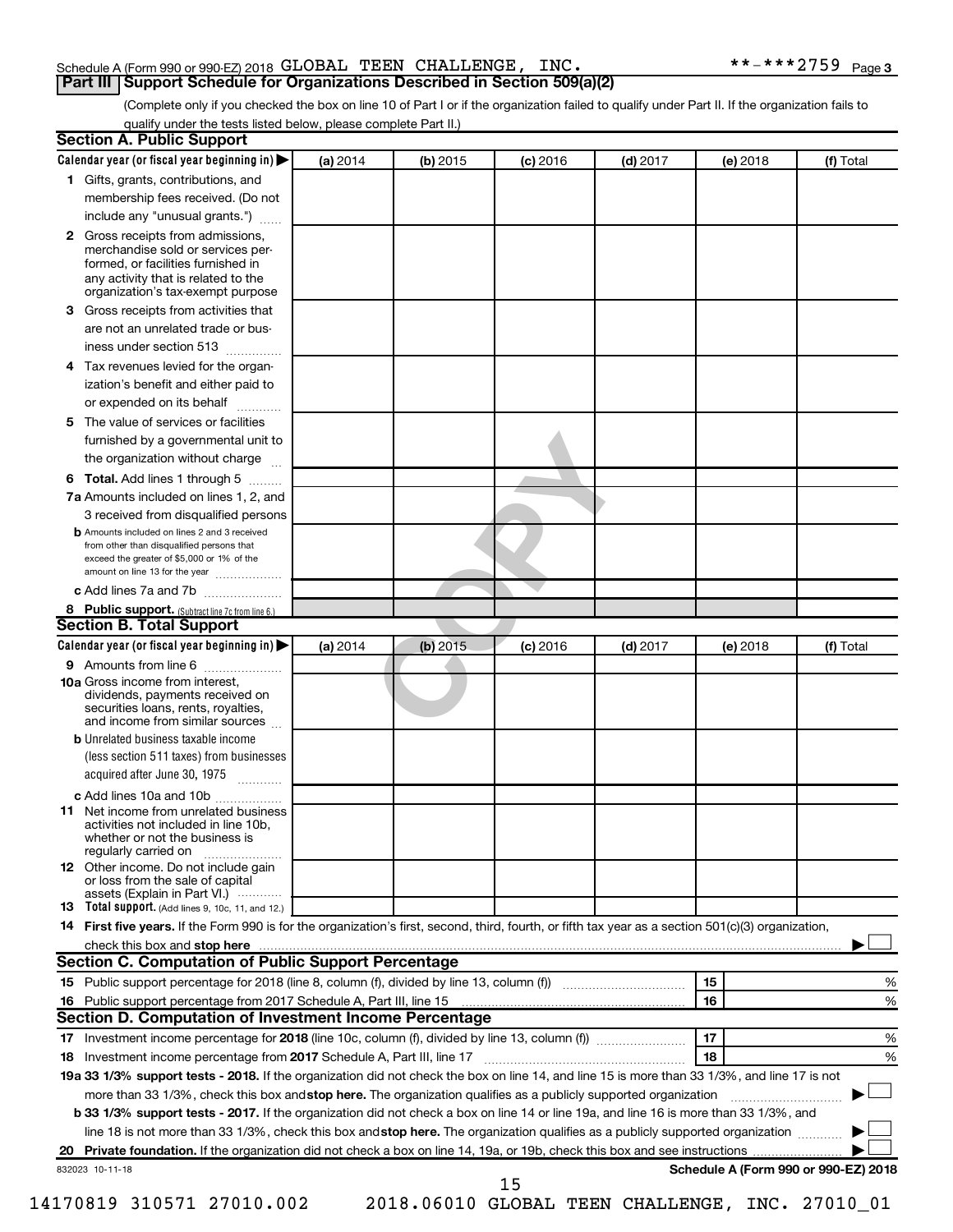**1**

**2**

**3a**

**3b**

**3c**

**4a**

**4b**

**4c**

**5a**

**5b 5c**

**6**

**7**

**8**

**9a**

**9b**

**9c**

**10a**

**10b**

**Yes No**

#### **Part IV Supporting Organizations**

(Complete only if you checked a box in line 12 on Part I. If you checked 12a of Part I, complete Sections A and B. If you checked 12b of Part I, complete Sections A and C. If you checked 12c of Part I, complete Sections A, D, and E. If you checked 12d of Part I, complete Sections A and D, and complete Part V.)

#### **Section A. All Supporting Organizations**

- **1** Are all of the organization's supported organizations listed by name in the organization's governing documents? If "No," describe in Part VI how the supported organizations are designated. If designated by *class or purpose, describe the designation. If historic and continuing relationship, explain.*
- **2** Did the organization have any supported organization that does not have an IRS determination of status under section 509(a)(1) or (2)? If "Yes," explain in Part **VI** how the organization determined that the supported *organization was described in section 509(a)(1) or (2).*
- **3a** Did the organization have a supported organization described in section 501(c)(4), (5), or (6)? If "Yes," answer *(b) and (c) below.*
- **b** Did the organization confirm that each supported organization qualified under section 501(c)(4), (5), or (6) and satisfied the public support tests under section 509(a)(2)? If "Yes," describe in Part VI when and how the *organization made the determination.*
- **c** Did the organization ensure that all support to such organizations was used exclusively for section 170(c)(2)(B) purposes? If "Yes," explain in Part VI what controls the organization put in place to ensure such use.
- **4 a** *If* Was any supported organization not organized in the United States ("foreign supported organization")? *"Yes," and if you checked 12a or 12b in Part I, answer (b) and (c) below.*
- **b** Did the organization have ultimate control and discretion in deciding whether to make grants to the foreign supported organization? If "Yes," describe in Part VI how the organization had such control and discretion *despite being controlled or supervised by or in connection with its supported organizations.*
- **c** Did the organization support any foreign supported organization that does not have an IRS determination under sections 501(c)(3) and 509(a)(1) or (2)? If "Yes," explain in Part VI what controls the organization used *to ensure that all support to the foreign supported organization was used exclusively for section 170(c)(2)(B) purposes.*
- the United States ("foreign supported organization")? *I*<br>wer (b) and (c) below.<br>Correction in deciding whether to make grants to the foreignal to the foreign whether to make grants to the foreign<br>**VI** how the organization **5a** Did the organization add, substitute, or remove any supported organizations during the tax year? If "Yes," answer (b) and (c) below (if applicable). Also, provide detail in **Part VI,** including (i) the names and EIN *numbers of the supported organizations added, substituted, or removed; (ii) the reasons for each such action; (iii) the authority under the organization's organizing document authorizing such action; and (iv) how the action was accomplished (such as by amendment to the organizing document).*
- **b** Type I or Type II only. Was any added or substituted supported organization part of a class already designated in the organization's organizing document?
- **c Substitutions only.**  Was the substitution the result of an event beyond the organization's control?
- **6** Did the organization provide support (whether in the form of grants or the provision of services or facilities) to **Part VI.** support or benefit one or more of the filing organization's supported organizations? If "Yes," provide detail in anyone other than (i) its supported organizations, (ii) individuals that are part of the charitable class benefited by one or more of its supported organizations, or (iii) other supporting organizations that also
- **7** Did the organization provide a grant, loan, compensation, or other similar payment to a substantial contributor regard to a substantial contributor? If "Yes," complete Part I of Schedule L (Form 990 or 990-EZ). (as defined in section 4958(c)(3)(C)), a family member of a substantial contributor, or a 35% controlled entity with
- **8** Did the organization make a loan to a disqualified person (as defined in section 4958) not described in line 7? *If "Yes," complete Part I of Schedule L (Form 990 or 990-EZ).*
- **9 a** Was the organization controlled directly or indirectly at any time during the tax year by one or more in section 509(a)(1) or (2))? If "Yes," provide detail in **Part VI.** disqualified persons as defined in section 4946 (other than foundation managers and organizations described
- **b** Did one or more disqualified persons (as defined in line 9a) hold a controlling interest in any entity in which the supporting organization had an interest? If "Yes," provide detail in Part VI.
- **c** Did a disqualified person (as defined in line 9a) have an ownership interest in, or derive any personal benefit from, assets in which the supporting organization also had an interest? If "Yes," provide detail in Part VI.
- **10 a** Was the organization subject to the excess business holdings rules of section 4943 because of section supporting organizations)? If "Yes," answer 10b below. 4943(f) (regarding certain Type II supporting organizations, and all Type III non-functionally integrated
	- **b** Did the organization have any excess business holdings in the tax year? (Use Schedule C, Form 4720, to *determine whether the organization had excess business holdings.)*

832024 10-11-18

**Schedule A (Form 990 or 990-EZ) 2018**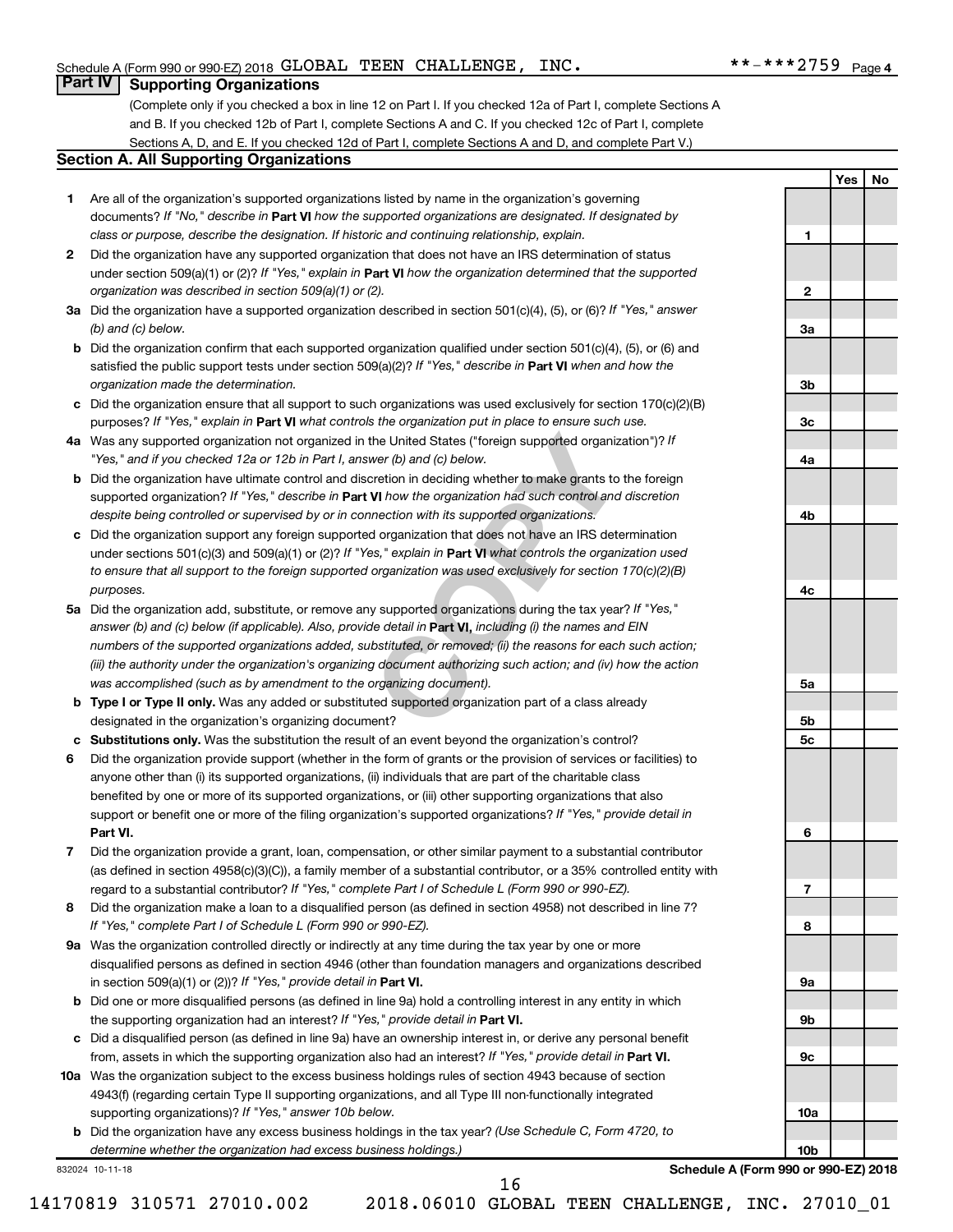|              | <b>Part IV</b>  | <b>Supporting Organizations (continued)</b>                                                                                     |                 |     |    |
|--------------|-----------------|---------------------------------------------------------------------------------------------------------------------------------|-----------------|-----|----|
|              |                 |                                                                                                                                 |                 | Yes | No |
| 11           |                 | Has the organization accepted a gift or contribution from any of the following persons?                                         |                 |     |    |
| а            |                 | A person who directly or indirectly controls, either alone or together with persons described in (b) and (c)                    |                 |     |    |
|              |                 | below, the governing body of a supported organization?                                                                          | 11a             |     |    |
|              |                 | <b>b</b> A family member of a person described in (a) above?                                                                    | 11 <sub>b</sub> |     |    |
|              |                 | c A 35% controlled entity of a person described in (a) or (b) above? If "Yes" to a, b, or c, provide detail in Part VI.         | 11c             |     |    |
|              |                 | <b>Section B. Type I Supporting Organizations</b>                                                                               |                 |     |    |
|              |                 |                                                                                                                                 |                 | Yes | No |
| 1.           |                 | Did the directors, trustees, or membership of one or more supported organizations have the power to                             |                 |     |    |
|              |                 | regularly appoint or elect at least a majority of the organization's directors or trustees at all times during the              |                 |     |    |
|              |                 | tax year? If "No," describe in Part VI how the supported organization(s) effectively operated, supervised, or                   |                 |     |    |
|              |                 | controlled the organization's activities. If the organization had more than one supported organization,                         |                 |     |    |
|              |                 | describe how the powers to appoint and/or remove directors or trustees were allocated among the supported                       |                 |     |    |
|              |                 | organizations and what conditions or restrictions, if any, applied to such powers during the tax year.                          | 1               |     |    |
| 2            |                 | Did the organization operate for the benefit of any supported organization other than the supported                             |                 |     |    |
|              |                 | organization(s) that operated, supervised, or controlled the supporting organization? If "Yes," explain in                      |                 |     |    |
|              |                 |                                                                                                                                 |                 |     |    |
|              |                 | Part VI how providing such benefit carried out the purposes of the supported organization(s) that operated,                     |                 |     |    |
|              |                 | supervised, or controlled the supporting organization.<br><b>Section C. Type II Supporting Organizations</b>                    | $\mathbf{2}$    |     |    |
|              |                 |                                                                                                                                 |                 |     |    |
|              |                 |                                                                                                                                 |                 | Yes | No |
| 1.           |                 | Were a majority of the organization's directors or trustees during the tax year also a majority of the directors                |                 |     |    |
|              |                 | or trustees of each of the organization's supported organization(s)? If "No," describe in Part VI how control                   |                 |     |    |
|              |                 | or management of the supporting organization was vested in the same persons that controlled or managed                          |                 |     |    |
|              |                 | the supported organization(s).                                                                                                  | 1               |     |    |
|              |                 | <b>Section D. All Type III Supporting Organizations</b>                                                                         |                 |     |    |
|              |                 |                                                                                                                                 |                 | Yes | No |
| 1.           |                 | Did the organization provide to each of its supported organizations, by the last day of the fifth month of the                  |                 |     |    |
|              |                 | organization's tax year, (i) a written notice describing the type and amount of support provided during the prior tax           |                 |     |    |
|              |                 | year, (ii) a copy of the Form 990 that was most recently filed as of the date of notification, and (iii) copies of the          |                 |     |    |
|              |                 | organization's governing documents in effect on the date of notification, to the extent not previously provided?                | 1               |     |    |
| $\mathbf{2}$ |                 | Were any of the organization's officers, directors, or trustees either (i) appointed or elected by the supported                |                 |     |    |
|              |                 | organization(s) or (ii) serving on the governing body of a supported organization? If "No," explain in Part VI how              |                 |     |    |
|              |                 | the organization maintained a close and continuous working relationship with the supported organization(s).                     | $\mathbf{2}$    |     |    |
| 3            |                 | By reason of the relationship described in (2), did the organization's supported organizations have a                           |                 |     |    |
|              |                 | significant voice in the organization's investment policies and in directing the use of the organization's                      |                 |     |    |
|              |                 | income or assets at all times during the tax year? If "Yes," describe in Part VI the role the organization's                    |                 |     |    |
|              |                 | supported organizations played in this regard.                                                                                  | з               |     |    |
|              |                 | <b>Section E. Type III Functionally Integrated Supporting Organizations</b>                                                     |                 |     |    |
| 1.           |                 | Check the box next to the method that the organization used to satisfy the Integral Part Test during the yealsee instructions). |                 |     |    |
| а            |                 | The organization satisfied the Activities Test. Complete line 2 below.                                                          |                 |     |    |
| $\mathbf b$  |                 | The organization is the parent of each of its supported organizations. Complete line 3 below.                                   |                 |     |    |
| c            |                 | The organization supported a governmental entity. Describe in Part VI how you supported a government entity (see instructions). |                 |     |    |
| 2            |                 | Activities Test. Answer (a) and (b) below.                                                                                      |                 | Yes | No |
| а            |                 | Did substantially all of the organization's activities during the tax year directly further the exempt purposes of              |                 |     |    |
|              |                 | the supported organization(s) to which the organization was responsive? If "Yes," then in Part VI identify                      |                 |     |    |
|              |                 | those supported organizations and explain how these activities directly furthered their exempt purposes,                        |                 |     |    |
|              |                 | how the organization was responsive to those supported organizations, and how the organization determined                       |                 |     |    |
|              |                 | that these activities constituted substantially all of its activities.                                                          | 2a              |     |    |
| b            |                 | Did the activities described in (a) constitute activities that, but for the organization's involvement, one or more             |                 |     |    |
|              |                 | of the organization's supported organization(s) would have been engaged in? If "Yes," explain in Part VI the                    |                 |     |    |
|              |                 | reasons for the organization's position that its supported organization(s) would have engaged in these                          |                 |     |    |
|              |                 | activities but for the organization's involvement.                                                                              | 2 <sub>b</sub>  |     |    |
| 3            |                 | Parent of Supported Organizations. Answer (a) and (b) below.                                                                    |                 |     |    |
| а            |                 | Did the organization have the power to regularly appoint or elect a majority of the officers, directors, or                     |                 |     |    |
|              |                 | trustees of each of the supported organizations? Provide details in Part VI.                                                    | За              |     |    |
|              |                 | <b>b</b> Did the organization exercise a substantial degree of direction over the policies, programs, and activities of each    |                 |     |    |
|              |                 | of its supported organizations? If "Yes," describe in Part VI the role played by the organization in this regard.               | 3b              |     |    |
|              | 832025 10-11-18 | Schedule A (Form 990 or 990-EZ) 2018                                                                                            |                 |     |    |
|              |                 | 17                                                                                                                              |                 |     |    |

<sup>14170819 310571 27010.002 2018.06010</sup> GLOBAL TEEN CHALLENGE, INC. 27010\_01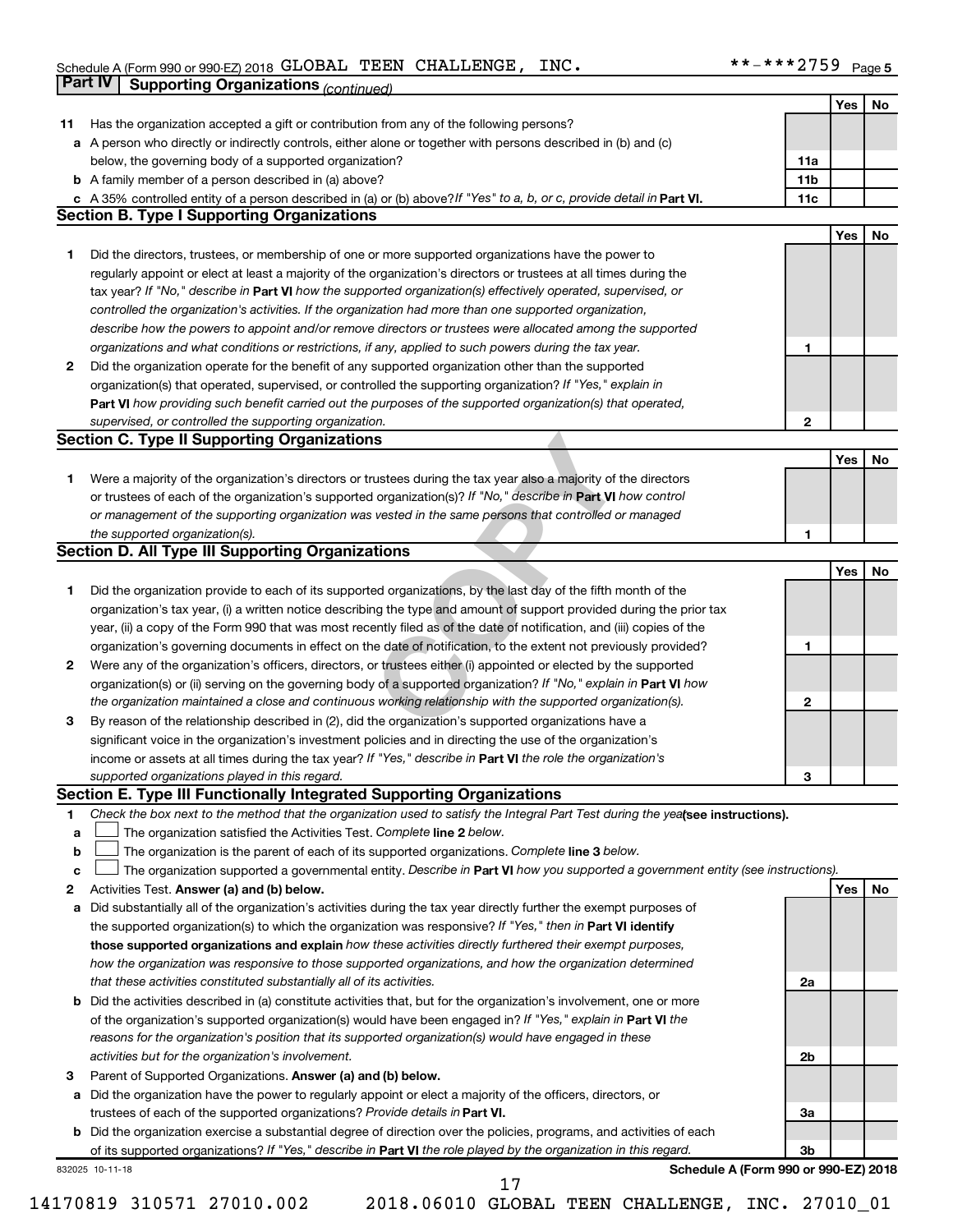|  | Schedule A (Form 990 or 990-EZ) 2018 GLOBAL TEEN CHALLENGE, INC.                        |  |  | **-***2759 <sub>Page 6</sub> |  |
|--|-----------------------------------------------------------------------------------------|--|--|------------------------------|--|
|  | <b>Part V</b>   Type III Non-Functionally Integrated 509(a)(3) Supporting Organizations |  |  |                              |  |

1 **Letter See instructions.** All Check here if the organization satisfied the Integral Part Test as a qualifying trust on Nov. 20, 1970 (explain in Part VI.) See instructions. All other Type III non-functionally integrated supporting organizations must complete Sections A through E.

|   | Section A - Adjusted Net Income                                                                                                   |                | (A) Prior Year | (B) Current Year<br>(optional) |
|---|-----------------------------------------------------------------------------------------------------------------------------------|----------------|----------------|--------------------------------|
| 1 | Net short-term capital gain                                                                                                       | 1              |                |                                |
| 2 | Recoveries of prior-year distributions                                                                                            | $\mathbf{2}$   |                |                                |
| 3 | Other gross income (see instructions)                                                                                             | 3              |                |                                |
| 4 | Add lines 1 through 3                                                                                                             | 4              |                |                                |
| 5 | Depreciation and depletion                                                                                                        | 5              |                |                                |
| 6 | Portion of operating expenses paid or incurred for production or                                                                  |                |                |                                |
|   | collection of gross income or for management, conservation, or                                                                    |                |                |                                |
|   | maintenance of property held for production of income (see instructions)                                                          | 6              |                |                                |
| 7 | Other expenses (see instructions)                                                                                                 | $\overline{7}$ |                |                                |
| 8 | Adjusted Net Income (subtract lines 5, 6, and 7 from line 4)                                                                      | 8              |                |                                |
|   | <b>Section B - Minimum Asset Amount</b>                                                                                           |                | (A) Prior Year | (B) Current Year<br>(optional) |
| 1 | Aggregate fair market value of all non-exempt-use assets (see                                                                     |                |                |                                |
|   | instructions for short tax year or assets held for part of year):                                                                 |                |                |                                |
|   | a Average monthly value of securities                                                                                             | 1a             |                |                                |
|   | <b>b</b> Average monthly cash balances                                                                                            | 1 <sub>b</sub> |                |                                |
|   | c Fair market value of other non-exempt-use assets                                                                                | 1 <sub>c</sub> |                |                                |
|   | d Total (add lines 1a, 1b, and 1c)                                                                                                | 1 <sub>d</sub> |                |                                |
|   | <b>e</b> Discount claimed for blockage or other                                                                                   |                |                |                                |
|   | factors (explain in detail in Part VI):                                                                                           |                |                |                                |
| 2 | Acquisition indebtedness applicable to non-exempt-use assets                                                                      | $\mathbf{2}$   |                |                                |
| З | Subtract line 2 from line 1d                                                                                                      | 3              |                |                                |
| 4 | Cash deemed held for exempt use. Enter 1-1/2% of line 3 (for greater amount,                                                      |                |                |                                |
|   | see instructions)                                                                                                                 | 4              |                |                                |
| 5 | Net value of non-exempt-use assets (subtract line 4 from line 3)                                                                  | 5              |                |                                |
| 6 | Multiply line 5 by .035                                                                                                           | 6              |                |                                |
| 7 | Recoveries of prior-year distributions                                                                                            | $\overline{7}$ |                |                                |
| 8 | <b>Minimum Asset Amount (add line 7 to line 6)</b>                                                                                | 8              |                |                                |
|   | <b>Section C - Distributable Amount</b>                                                                                           |                |                | <b>Current Year</b>            |
| 1 | Adjusted net income for prior year (from Section A, line 8, Column A)                                                             | 1              |                |                                |
| 2 | Enter 85% of line 1                                                                                                               | $\mathbf{2}$   |                |                                |
| з | Minimum asset amount for prior year (from Section B, line 8, Column A)                                                            | 3              |                |                                |
| 4 | Enter greater of line 2 or line 3                                                                                                 | 4              |                |                                |
| 5 | Income tax imposed in prior year                                                                                                  | 5              |                |                                |
| 6 | <b>Distributable Amount.</b> Subtract line 5 from line 4, unless subject to                                                       |                |                |                                |
|   | emergency temporary reduction (see instructions)                                                                                  | 6              |                |                                |
| 7 | Check here if the current year is the organization's first as a non-functionally integrated Type III supporting organization (see |                |                |                                |

instructions).

**Schedule A (Form 990 or 990-EZ) 2018**

832026 10-11-18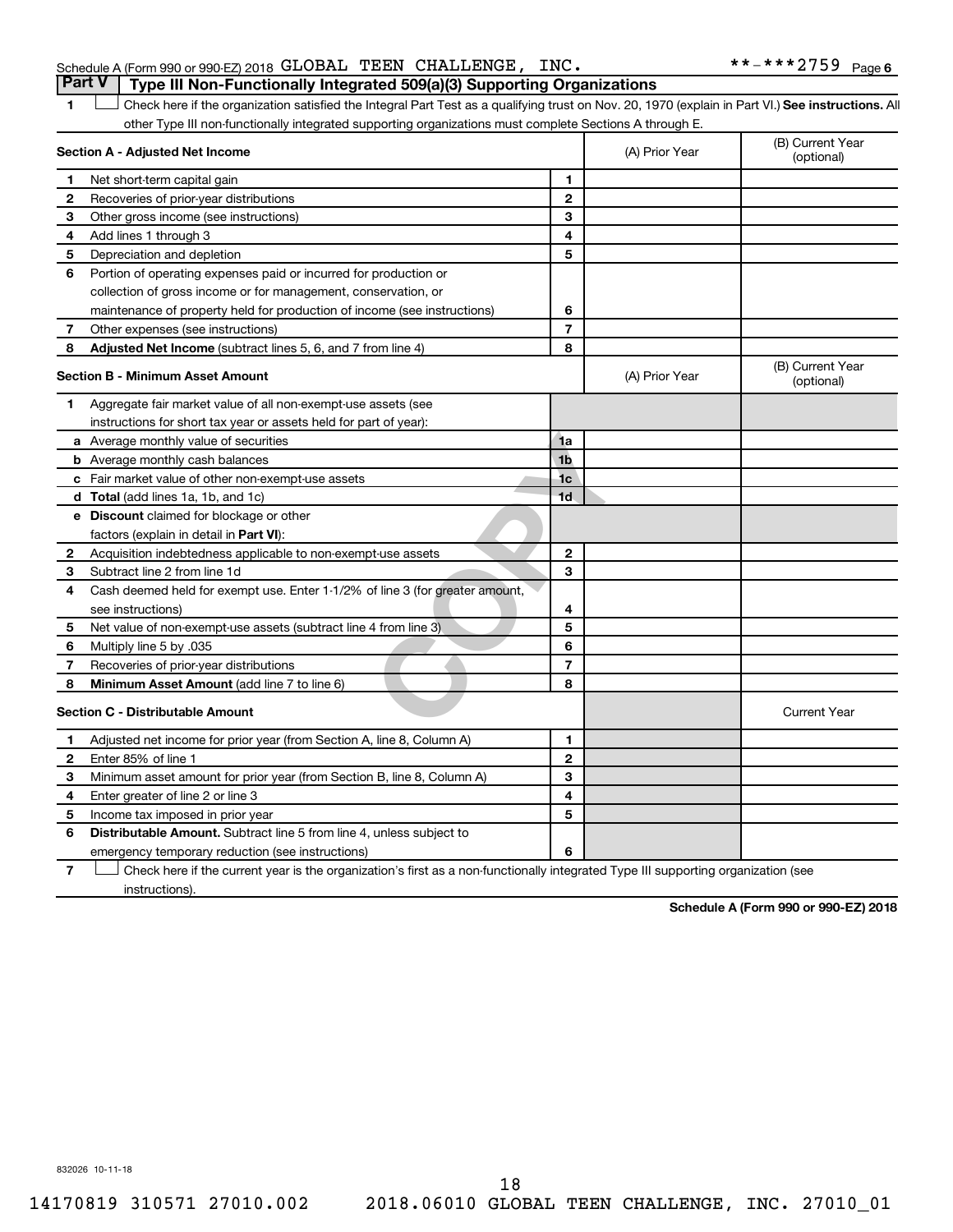|              | <b>Part V</b><br>Type III Non-Functionally Integrated 509(a)(3) Supporting Organizations (continued) |                                    |                                               |                                                  |  |  |  |  |
|--------------|------------------------------------------------------------------------------------------------------|------------------------------------|-----------------------------------------------|--------------------------------------------------|--|--|--|--|
|              | <b>Section D - Distributions</b>                                                                     |                                    |                                               | <b>Current Year</b>                              |  |  |  |  |
| 1            | Amounts paid to supported organizations to accomplish exempt purposes                                |                                    |                                               |                                                  |  |  |  |  |
| 2            | Amounts paid to perform activity that directly furthers exempt purposes of supported                 |                                    |                                               |                                                  |  |  |  |  |
|              | organizations, in excess of income from activity                                                     |                                    |                                               |                                                  |  |  |  |  |
| 3            | Administrative expenses paid to accomplish exempt purposes of supported organizations                |                                    |                                               |                                                  |  |  |  |  |
| 4            | Amounts paid to acquire exempt-use assets                                                            |                                    |                                               |                                                  |  |  |  |  |
| 5            | Qualified set-aside amounts (prior IRS approval required)                                            |                                    |                                               |                                                  |  |  |  |  |
| 6            | Other distributions (describe in Part VI). See instructions.                                         |                                    |                                               |                                                  |  |  |  |  |
| 7            | <b>Total annual distributions.</b> Add lines 1 through 6.                                            |                                    |                                               |                                                  |  |  |  |  |
| 8            | Distributions to attentive supported organizations to which the organization is responsive           |                                    |                                               |                                                  |  |  |  |  |
|              | (provide details in Part VI). See instructions.                                                      |                                    |                                               |                                                  |  |  |  |  |
| 9            | Distributable amount for 2018 from Section C, line 6                                                 |                                    |                                               |                                                  |  |  |  |  |
| 10           | Line 8 amount divided by line 9 amount                                                               |                                    |                                               |                                                  |  |  |  |  |
|              | <b>Section E - Distribution Allocations (see instructions)</b>                                       | (i)<br><b>Excess Distributions</b> | (ii)<br><b>Underdistributions</b><br>Pre-2018 | (iii)<br><b>Distributable</b><br>Amount for 2018 |  |  |  |  |
| 1.           | Distributable amount for 2018 from Section C, line 6                                                 |                                    |                                               |                                                  |  |  |  |  |
| $\mathbf{2}$ | Underdistributions, if any, for years prior to 2018 (reason-                                         |                                    |                                               |                                                  |  |  |  |  |
|              | able cause required- explain in Part VI). See instructions.                                          |                                    |                                               |                                                  |  |  |  |  |
| 3            | Excess distributions carryover, if any, to 2018                                                      |                                    |                                               |                                                  |  |  |  |  |
|              | <b>a</b> From 2013                                                                                   |                                    |                                               |                                                  |  |  |  |  |
|              | <b>b</b> From 2014                                                                                   |                                    |                                               |                                                  |  |  |  |  |
|              | c From 2015                                                                                          |                                    |                                               |                                                  |  |  |  |  |
|              | d From 2016                                                                                          |                                    |                                               |                                                  |  |  |  |  |
|              | e From 2017                                                                                          |                                    |                                               |                                                  |  |  |  |  |
|              | f Total of lines 3a through e                                                                        |                                    |                                               |                                                  |  |  |  |  |
|              | g Applied to underdistributions of prior years                                                       |                                    |                                               |                                                  |  |  |  |  |
|              | <b>h</b> Applied to 2018 distributable amount                                                        |                                    |                                               |                                                  |  |  |  |  |
|              | Carryover from 2013 not applied (see instructions)                                                   |                                    |                                               |                                                  |  |  |  |  |
|              | Remainder. Subtract lines 3g, 3h, and 3i from 3f.                                                    |                                    |                                               |                                                  |  |  |  |  |
| 4            | Distributions for 2018 from Section D,                                                               |                                    |                                               |                                                  |  |  |  |  |
|              | $line 7$ :                                                                                           |                                    |                                               |                                                  |  |  |  |  |
|              | a Applied to underdistributions of prior years                                                       |                                    |                                               |                                                  |  |  |  |  |
|              | <b>b</b> Applied to 2018 distributable amount                                                        |                                    |                                               |                                                  |  |  |  |  |
| с            | Remainder. Subtract lines 4a and 4b from 4.                                                          |                                    |                                               |                                                  |  |  |  |  |
| 5            | Remaining underdistributions for years prior to 2018, if                                             |                                    |                                               |                                                  |  |  |  |  |
|              | any. Subtract lines 3g and 4a from line 2. For result greater                                        |                                    |                                               |                                                  |  |  |  |  |
|              | than zero, explain in Part VI. See instructions.                                                     |                                    |                                               |                                                  |  |  |  |  |
| 6            | Remaining underdistributions for 2018. Subtract lines 3h                                             |                                    |                                               |                                                  |  |  |  |  |
|              | and 4b from line 1. For result greater than zero, explain in                                         |                                    |                                               |                                                  |  |  |  |  |
|              | <b>Part VI.</b> See instructions.                                                                    |                                    |                                               |                                                  |  |  |  |  |
| $\mathbf{7}$ | Excess distributions carryover to 2019. Add lines 3j                                                 |                                    |                                               |                                                  |  |  |  |  |
|              | and 4c.                                                                                              |                                    |                                               |                                                  |  |  |  |  |
| 8            | Breakdown of line 7:                                                                                 |                                    |                                               |                                                  |  |  |  |  |
|              | a Excess from 2014                                                                                   |                                    |                                               |                                                  |  |  |  |  |
|              | <b>b</b> Excess from 2015                                                                            |                                    |                                               |                                                  |  |  |  |  |
|              | c Excess from 2016                                                                                   |                                    |                                               |                                                  |  |  |  |  |
|              | d Excess from 2017                                                                                   |                                    |                                               |                                                  |  |  |  |  |
|              | e Excess from 2018                                                                                   |                                    |                                               |                                                  |  |  |  |  |

**Schedule A (Form 990 or 990-EZ) 2018**

832027 10-11-18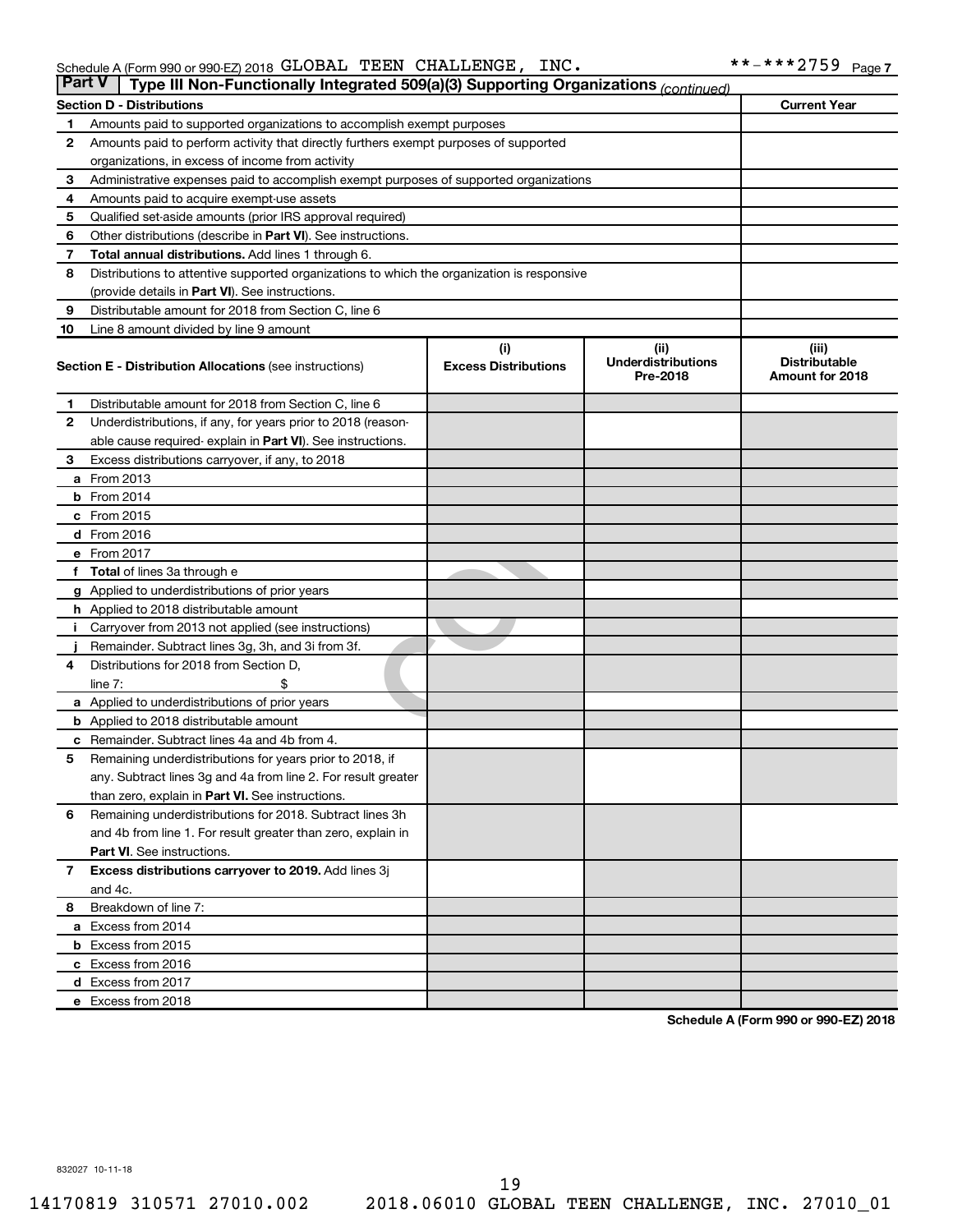|                 | Schedule A (Form 990 or 990-EZ) 2018 GLOBAL TEEN CHALLENGE, INC.                                                                                                                                                                                                                                                                                                                                                                                                                                                                                                     |  |    |                                                 | **-***2759 $Page 8$                  |
|-----------------|----------------------------------------------------------------------------------------------------------------------------------------------------------------------------------------------------------------------------------------------------------------------------------------------------------------------------------------------------------------------------------------------------------------------------------------------------------------------------------------------------------------------------------------------------------------------|--|----|-------------------------------------------------|--------------------------------------|
| <b>Part VI</b>  | Supplemental Information. Provide the explanations required by Part II, line 10; Part II, line 17a or 17b; Part III, line 12;<br>Part IV, Section A, lines 1, 2, 3b, 3c, 4b, 4c, 5a, 6, 9a, 9b, 9c, 11a, 11b, and 11c; Part IV, Section B, lines 1 and 2; Part IV, Section C,<br>line 1; Part IV, Section D, lines 2 and 3; Part IV, Section E, lines 1c, 2a, 2b, 3a, and 3b; Part V, line 1; Part V, Section B, line 1e; Part V,<br>Section D, lines 5, 6, and 8; and Part V, Section E, lines 2, 5, and 6. Also complete this part for any additional information. |  |    |                                                 |                                      |
|                 | (See instructions.)                                                                                                                                                                                                                                                                                                                                                                                                                                                                                                                                                  |  |    |                                                 |                                      |
|                 |                                                                                                                                                                                                                                                                                                                                                                                                                                                                                                                                                                      |  |    |                                                 |                                      |
|                 |                                                                                                                                                                                                                                                                                                                                                                                                                                                                                                                                                                      |  |    |                                                 |                                      |
|                 |                                                                                                                                                                                                                                                                                                                                                                                                                                                                                                                                                                      |  |    |                                                 |                                      |
|                 |                                                                                                                                                                                                                                                                                                                                                                                                                                                                                                                                                                      |  |    |                                                 |                                      |
|                 |                                                                                                                                                                                                                                                                                                                                                                                                                                                                                                                                                                      |  |    |                                                 |                                      |
|                 |                                                                                                                                                                                                                                                                                                                                                                                                                                                                                                                                                                      |  |    |                                                 |                                      |
|                 |                                                                                                                                                                                                                                                                                                                                                                                                                                                                                                                                                                      |  |    |                                                 |                                      |
|                 |                                                                                                                                                                                                                                                                                                                                                                                                                                                                                                                                                                      |  |    |                                                 |                                      |
|                 |                                                                                                                                                                                                                                                                                                                                                                                                                                                                                                                                                                      |  |    |                                                 |                                      |
|                 |                                                                                                                                                                                                                                                                                                                                                                                                                                                                                                                                                                      |  |    |                                                 |                                      |
|                 |                                                                                                                                                                                                                                                                                                                                                                                                                                                                                                                                                                      |  |    |                                                 |                                      |
|                 |                                                                                                                                                                                                                                                                                                                                                                                                                                                                                                                                                                      |  |    |                                                 |                                      |
|                 |                                                                                                                                                                                                                                                                                                                                                                                                                                                                                                                                                                      |  |    |                                                 |                                      |
|                 |                                                                                                                                                                                                                                                                                                                                                                                                                                                                                                                                                                      |  |    |                                                 |                                      |
|                 |                                                                                                                                                                                                                                                                                                                                                                                                                                                                                                                                                                      |  |    |                                                 |                                      |
|                 |                                                                                                                                                                                                                                                                                                                                                                                                                                                                                                                                                                      |  |    |                                                 |                                      |
|                 |                                                                                                                                                                                                                                                                                                                                                                                                                                                                                                                                                                      |  |    |                                                 |                                      |
|                 |                                                                                                                                                                                                                                                                                                                                                                                                                                                                                                                                                                      |  |    |                                                 |                                      |
|                 |                                                                                                                                                                                                                                                                                                                                                                                                                                                                                                                                                                      |  |    |                                                 |                                      |
|                 |                                                                                                                                                                                                                                                                                                                                                                                                                                                                                                                                                                      |  |    |                                                 |                                      |
|                 |                                                                                                                                                                                                                                                                                                                                                                                                                                                                                                                                                                      |  |    |                                                 |                                      |
|                 |                                                                                                                                                                                                                                                                                                                                                                                                                                                                                                                                                                      |  |    |                                                 |                                      |
|                 |                                                                                                                                                                                                                                                                                                                                                                                                                                                                                                                                                                      |  |    |                                                 |                                      |
|                 |                                                                                                                                                                                                                                                                                                                                                                                                                                                                                                                                                                      |  |    |                                                 |                                      |
|                 |                                                                                                                                                                                                                                                                                                                                                                                                                                                                                                                                                                      |  |    |                                                 |                                      |
|                 |                                                                                                                                                                                                                                                                                                                                                                                                                                                                                                                                                                      |  |    |                                                 |                                      |
|                 |                                                                                                                                                                                                                                                                                                                                                                                                                                                                                                                                                                      |  |    |                                                 |                                      |
|                 |                                                                                                                                                                                                                                                                                                                                                                                                                                                                                                                                                                      |  |    |                                                 |                                      |
|                 |                                                                                                                                                                                                                                                                                                                                                                                                                                                                                                                                                                      |  |    |                                                 |                                      |
|                 |                                                                                                                                                                                                                                                                                                                                                                                                                                                                                                                                                                      |  |    |                                                 |                                      |
|                 |                                                                                                                                                                                                                                                                                                                                                                                                                                                                                                                                                                      |  |    |                                                 |                                      |
|                 |                                                                                                                                                                                                                                                                                                                                                                                                                                                                                                                                                                      |  |    |                                                 |                                      |
|                 |                                                                                                                                                                                                                                                                                                                                                                                                                                                                                                                                                                      |  |    |                                                 |                                      |
|                 |                                                                                                                                                                                                                                                                                                                                                                                                                                                                                                                                                                      |  |    |                                                 |                                      |
| 832028 10-11-18 |                                                                                                                                                                                                                                                                                                                                                                                                                                                                                                                                                                      |  |    |                                                 | Schedule A (Form 990 or 990-EZ) 2018 |
|                 | 14170819 310571 27010.002                                                                                                                                                                                                                                                                                                                                                                                                                                                                                                                                            |  | 20 | 2018.06010 GLOBAL TEEN CHALLENGE, INC. 27010_01 |                                      |
|                 |                                                                                                                                                                                                                                                                                                                                                                                                                                                                                                                                                                      |  |    |                                                 |                                      |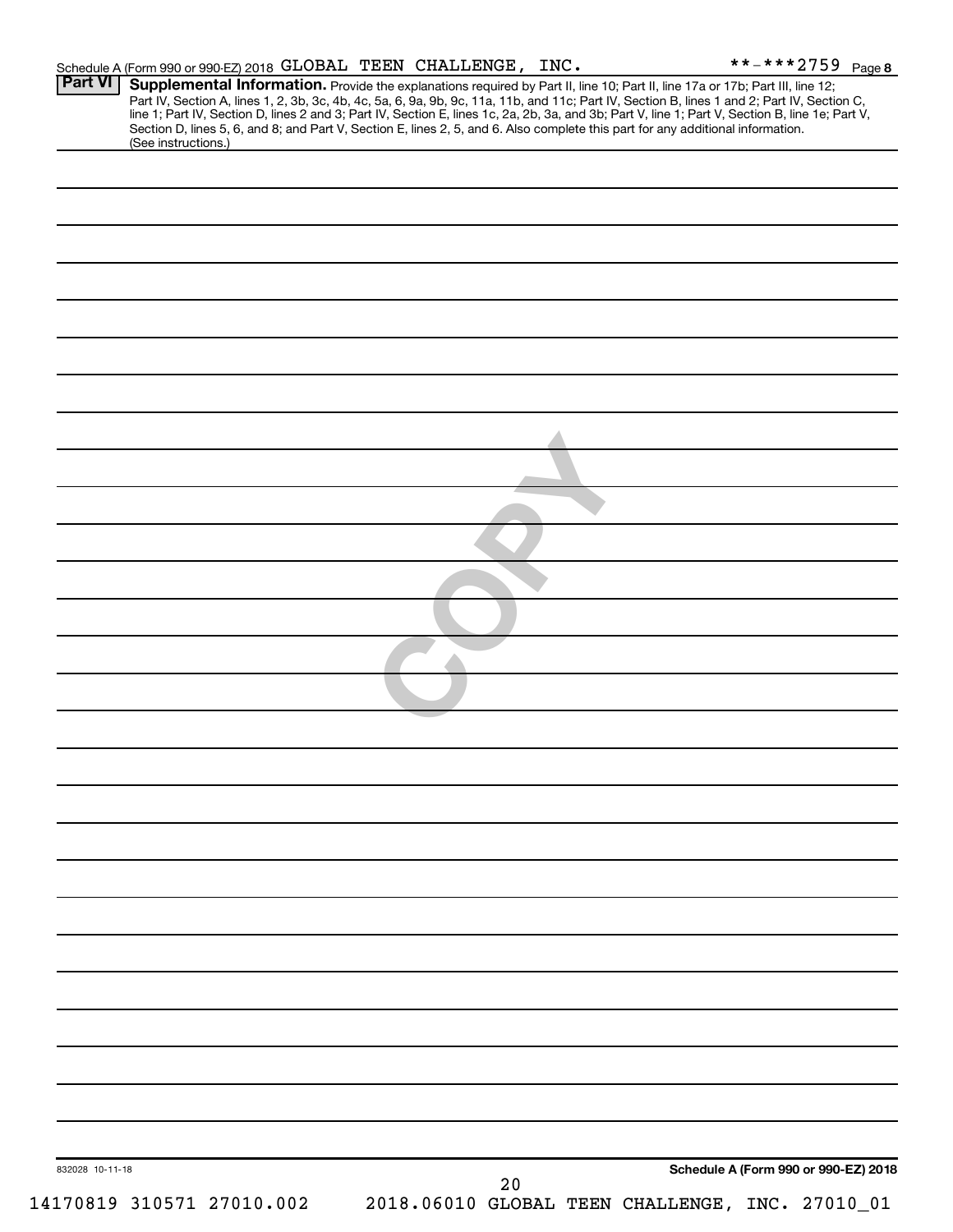Department of the Treasury Internal Revenue Service **(Form 990, 990-EZ,**

#### \*\* PUBLIC DISCLOSURE COPY \*\*

# **Schedule B Schedule of Contributors**

**or 990-PF) | Attach to Form 990, Form 990-EZ, or Form 990-PF. | Go to www.irs.gov/Form990 for the latest information.** OMB No. 1545-0047

**2018**

| Name of the organization       |                                                                                                                                                                                                                                                                                                                                                                                                                                                                                                           | <b>Employer identification number</b> |
|--------------------------------|-----------------------------------------------------------------------------------------------------------------------------------------------------------------------------------------------------------------------------------------------------------------------------------------------------------------------------------------------------------------------------------------------------------------------------------------------------------------------------------------------------------|---------------------------------------|
|                                | GLOBAL TEEN CHALLENGE,<br>INC.                                                                                                                                                                                                                                                                                                                                                                                                                                                                            | **-***2759                            |
| Organization type (check one): |                                                                                                                                                                                                                                                                                                                                                                                                                                                                                                           |                                       |
| Filers of:                     | Section:                                                                                                                                                                                                                                                                                                                                                                                                                                                                                                  |                                       |
| Form 990 or 990-EZ             | $\lfloor x \rfloor$ 501(c)( 3) (enter number) organization                                                                                                                                                                                                                                                                                                                                                                                                                                                |                                       |
|                                | $4947(a)(1)$ nonexempt charitable trust not treated as a private foundation                                                                                                                                                                                                                                                                                                                                                                                                                               |                                       |
|                                | 527 political organization                                                                                                                                                                                                                                                                                                                                                                                                                                                                                |                                       |
| Form 990-PF                    | 501(c)(3) exempt private foundation                                                                                                                                                                                                                                                                                                                                                                                                                                                                       |                                       |
|                                | 4947(a)(1) nonexempt charitable trust treated as a private foundation                                                                                                                                                                                                                                                                                                                                                                                                                                     |                                       |
|                                | 501(c)(3) taxable private foundation                                                                                                                                                                                                                                                                                                                                                                                                                                                                      |                                       |
|                                | Check if your organization is covered by the General Rule or a Special Rule.<br>Note: Only a section 501(c)(7), (8), or (10) organization can check boxes for both the General Rule and a Special Rule. See instructions.                                                                                                                                                                                                                                                                                 |                                       |
| <b>General Rule</b>            |                                                                                                                                                                                                                                                                                                                                                                                                                                                                                                           |                                       |
|                                | For an organization filing Form 990, 990-EZ, or 990-PF that received, during the year, contributions totaling \$5,000 or more (in money or<br>property) from any one contributor. Complete Parts I and II. See instructions for determining a contributor's total contributions.                                                                                                                                                                                                                          |                                       |
| <b>Special Rules</b>           |                                                                                                                                                                                                                                                                                                                                                                                                                                                                                                           |                                       |
| $\lfloor x \rfloor$            | For an organization described in section 501(c)(3) filing Form 990 or 990-EZ that met the 33 1/3% support test of the regulations under<br>sections 509(a)(1) and 170(b)(1)(A)(vi), that checked Schedule A (Form 990 or 990-EZ), Part II, line 13, 16a, or 16b, and that received from<br>any one contributor, during the year, total contributions of the greater of (1) \$5,000; or (2) 2% of the amount on (i) Form 990, Part VIII, line 1h;<br>or (ii) Form 990-EZ, line 1. Complete Parts I and II. |                                       |
|                                |                                                                                                                                                                                                                                                                                                                                                                                                                                                                                                           |                                       |

year, total contributions of more than \$1,000 *exclusively* for religious, charitable, scientific, literary, or educational purposes, or for the For an organization described in section 501(c)(7), (8), or (10) filing Form 990 or 990-EZ that received from any one contributor, during the prevention of cruelty to children or animals. Complete Parts I (entering "N/A" in column (b) instead of the contributor name and address), II, and III.

purpose. Don't complete any of the parts unless the General Rule applies to this organization because it received nonexclusively year, contributions exclusively for religious, charitable, etc., purposes, but no such contributions totaled more than \$1,000. If this box is checked, enter here the total contributions that were received during the year for an exclusively religious, charitable, etc., For an organization described in section 501(c)(7), (8), or (10) filing Form 990 or 990-EZ that received from any one contributor, during the religious, charitable, etc., contributions totaling \$5,000 or more during the year  $\ldots$  $\ldots$  $\ldots$  $\ldots$  $\ldots$  $\ldots$  $\Box$ 

**Caution:**  An organization that isn't covered by the General Rule and/or the Special Rules doesn't file Schedule B (Form 990, 990-EZ, or 990-PF),  **must** but it answer "No" on Part IV, line 2, of its Form 990; or check the box on line H of its Form 990-EZ or on its Form 990-PF, Part I, line 2, to certify that it doesn't meet the filing requirements of Schedule B (Form 990, 990-EZ, or 990-PF).

**For Paperwork Reduction Act Notice, see the instructions for Form 990, 990-EZ, or 990-PF. Schedule B (Form 990, 990-EZ, or 990-PF) (2018)** LHA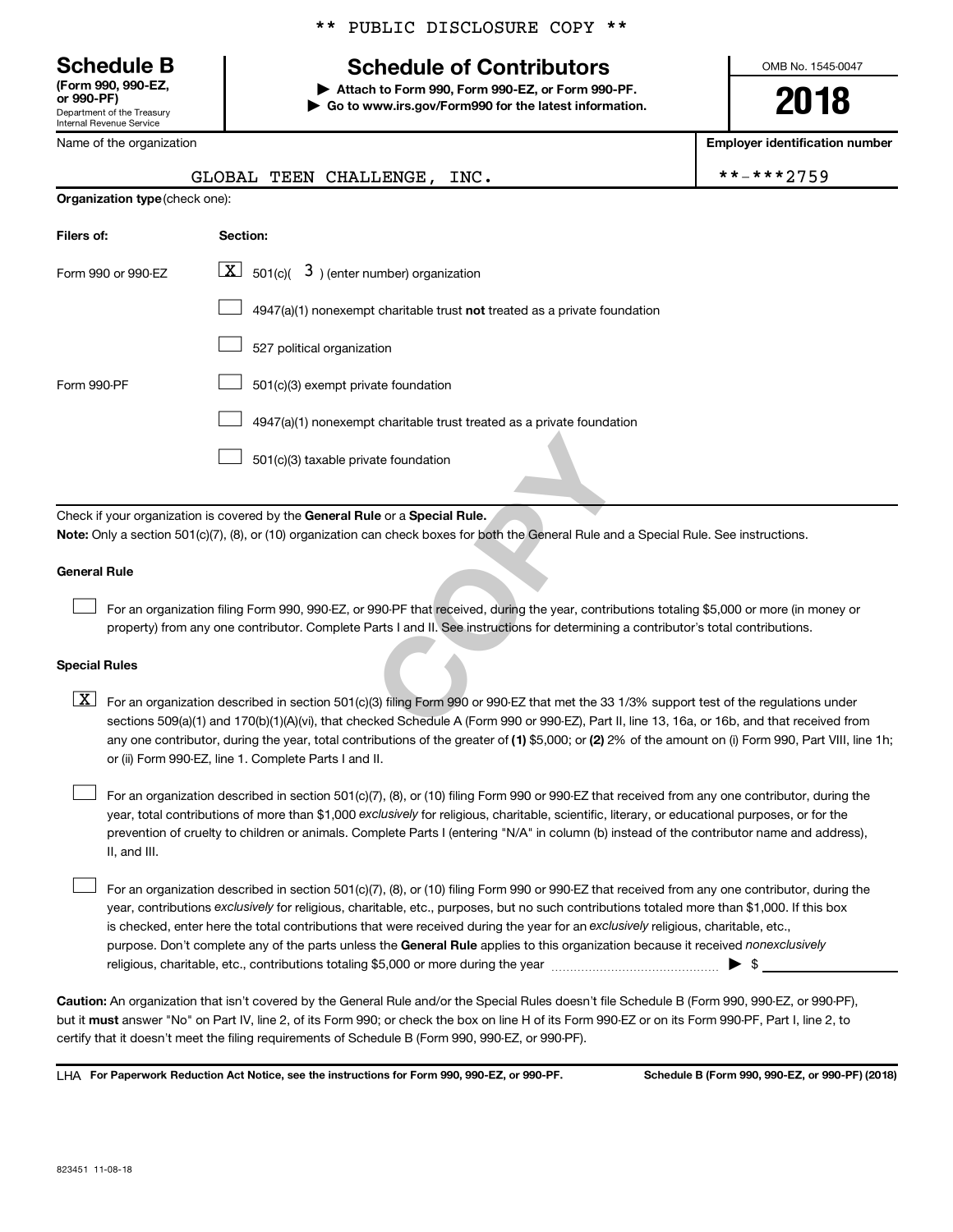#### Schedule B (Form 990, 990-EZ, or 990-PF) (2018)

Name of organization

**Employer identification number**

GLOBAL TEEN CHALLENGE, INC.  $\vert$  \*\*-\*\*\*2759

12IP + 4<br>
12IP + 4<br>
12IP + 4<br>
12IP + 4<br>
Total contribution<br>
Total contribution<br>
Total contribution 823452 11-08-18 **Schedule B (Form 990, 990-EZ, or 990-PF) (2018) (a) No. (b) Name, address, and ZIP + 4 (c) Total contributions (d) Type of contribution Person Payroll Noncash (a) No. (b) Name, address, and ZIP + 4 (c) Total contributions (d) Type of contribution Person Payroll Noncash (a) No. (b) Name, address, and ZIP + 4 (c) Total contributions (d) Type of contribution Person Payroll Noncash (a) No. (b) Name, address, and ZIP + 4 (c) Total contributions (d) Type of contribution Person Payroll Noncash (a) No. (b) Name, address, and ZIP + 4 (c) Total contributions (d) Type of contribution Person Payroll Noncash (a) No. (b) Name, address, and ZIP + 4 (c) Total contributions (d) Type of contribution Person Payroll Noncash Part I** Contributors (see instructions). Use duplicate copies of Part I if additional space is needed. \$ (Complete Part II for noncash contributions.) \$ (Complete Part II for noncash contributions.) \$ (Complete Part II for noncash contributions.) \$ (Complete Part II for noncash contributions.) \$ (Complete Part II for noncash contributions.) \$ (Complete Part II for noncash contributions.)  $\lfloor x \rfloor$  $\Box$  $\Box$  $\overline{\mathbf{X}}$  $\Box$  $\Box$  $\Box$  $\Box$  $\boxed{\textbf{X}}$  $\boxed{\textbf{X}}$  $\Box$  $\Box$  $\boxed{\text{X}}$  $\Box$  $\Box$  $\boxed{\text{X}}$  $\Box$  $\Box$  $\begin{array}{|c|c|c|c|c|}\hline \ \text{1} & \text{Person} & \text{X} \ \hline \end{array}$ 700,000.  $2$  Person  $\overline{\text{X}}$ 401,200. 3 242,100. X  $\begin{array}{|c|c|c|c|c|}\hline \text{4} & \text{Person} & \text{\textbf{X}}\ \hline \end{array}$ 600,000. 5 X 1,020,000.  $\overline{6}$  Person  $\overline{X}$ 149,000. 22

14170819 310571 27010.002 2018.06010 GLOBAL TEEN CHALLENGE, INC. 27010\_01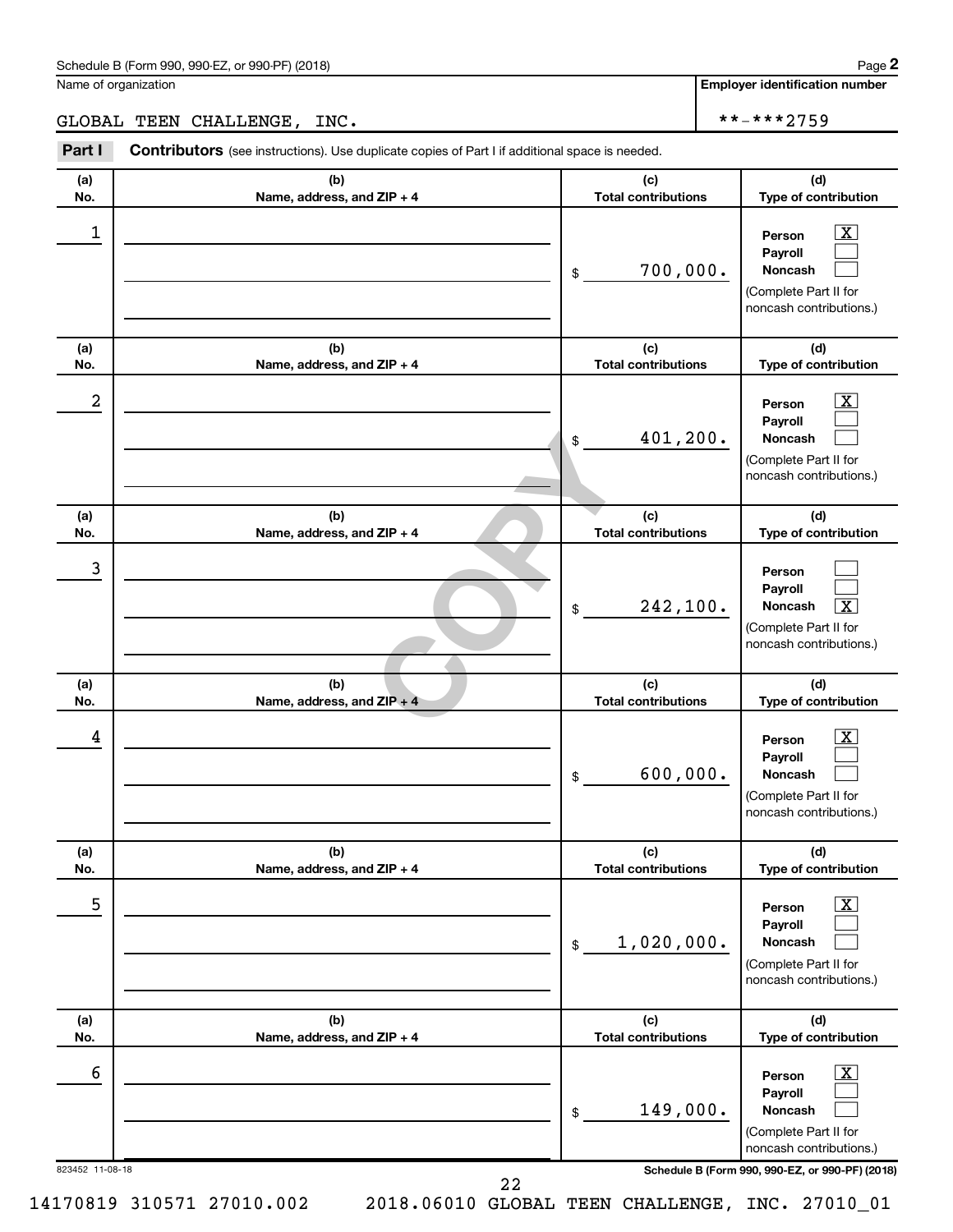Name of organization

**Employer identification number**

### GLOBAL TEEN CHALLENGE, INC.  $\begin{array}{ccc} & & \ast \ast_- \ast \ast \ast_2 \rightarrow 9 \end{array}$

Part II Noncash Property (see instructions). Use duplicate copies of Part II if additional space is needed.

| (a)<br>No.<br>from<br>Part I | (b)<br>Description of noncash property given                  | (c)<br>FMV (or estimate)<br>(See instructions.) | (d)<br>Date received                            |
|------------------------------|---------------------------------------------------------------|-------------------------------------------------|-------------------------------------------------|
| 3                            | 2,225 SHS TSS COMMON STOCK; 803 SHS<br><b>COCA-COLA STOCK</b> |                                                 |                                                 |
|                              |                                                               | 242,100.<br>\$                                  | 02/01/19                                        |
| (a)<br>No.<br>from<br>Part I | (b)<br>Description of noncash property given                  | (c)<br>FMV (or estimate)<br>(See instructions.) | (d)<br>Date received                            |
|                              |                                                               | \$                                              |                                                 |
| (a)<br>No.<br>from<br>Part I | (b)<br>Description of noncash property given                  | (c)<br>FMV (or estimate)<br>(See instructions.) | (d)<br>Date received                            |
|                              |                                                               | \$                                              |                                                 |
| (a)<br>No.<br>from<br>Part I | (b)<br>Description of noncash property given                  | (c)<br>FMV (or estimate)<br>(See instructions.) | (d)<br>Date received                            |
|                              |                                                               | \$                                              |                                                 |
| (a)<br>No.<br>from<br>Part I | (b)<br>Description of noncash property given                  | (c)<br>FMV (or estimate)<br>(See instructions.) | (d)<br>Date received                            |
|                              |                                                               | \$                                              |                                                 |
| (a)<br>No.<br>from<br>Part I | (b)<br>Description of noncash property given                  | (c)<br>FMV (or estimate)<br>(See instructions.) | (d)<br>Date received                            |
|                              |                                                               | \$                                              |                                                 |
| 823453 11-08-18              | 23                                                            |                                                 | Schedule B (Form 990, 990-EZ, or 990-PF) (2018) |

14170819 310571 27010.002 2018.06010 GLOBAL TEEN CHALLENGE, INC. 27010\_01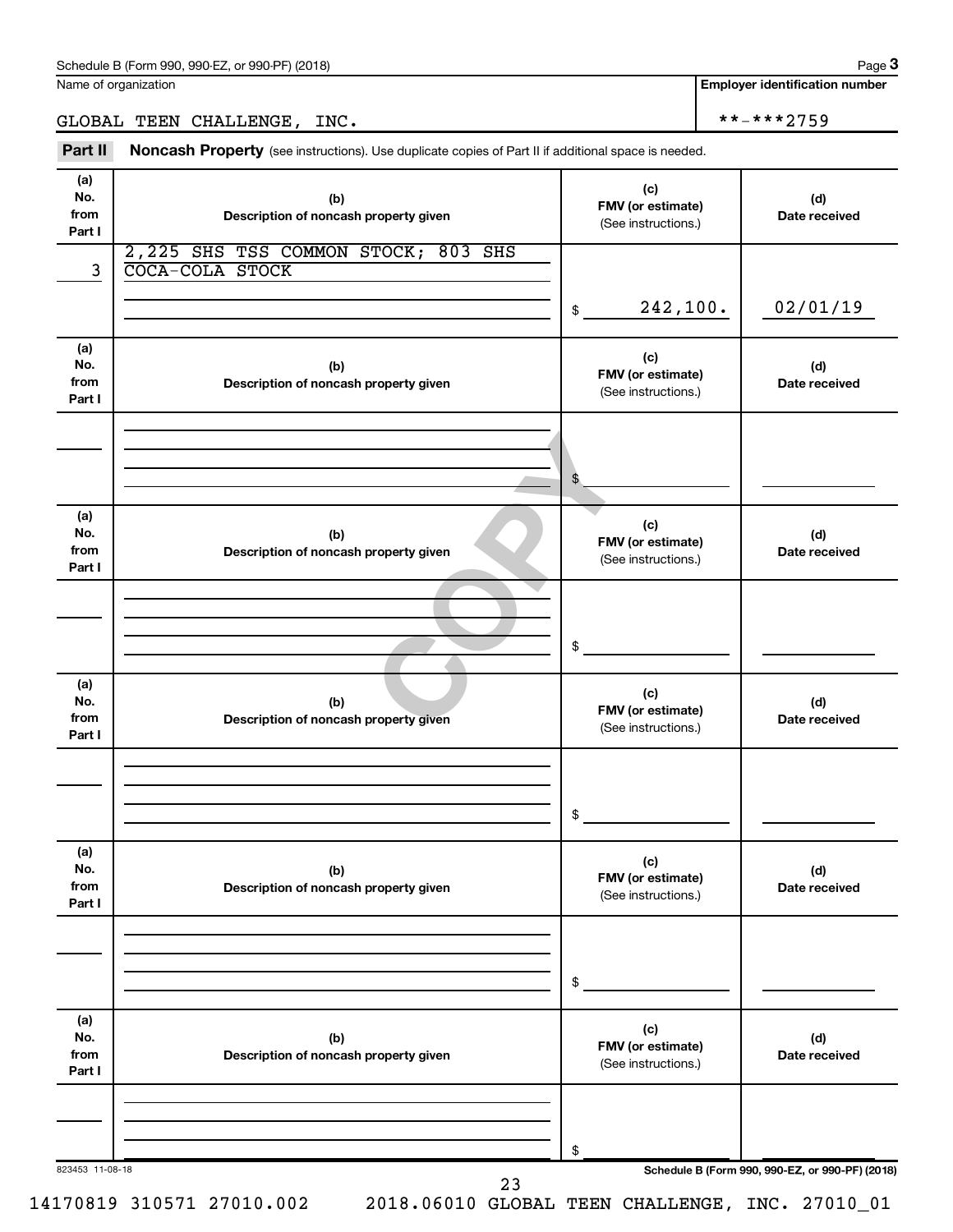|                           | GLOBAL TEEN CHALLENGE, INC.                                                                                                                                                                                                                          |                      | **-***2759<br>Exclusively religious, charitable, etc., contributions to organizations described in section 501(c)(7), (8), or (10) that total more than \$1,000 for the year |
|---------------------------|------------------------------------------------------------------------------------------------------------------------------------------------------------------------------------------------------------------------------------------------------|----------------------|------------------------------------------------------------------------------------------------------------------------------------------------------------------------------|
| Part III                  | from any one contributor. Complete columns (a) through (e) and the following line entry. For organizations                                                                                                                                           |                      |                                                                                                                                                                              |
|                           | completing Part III, enter the total of exclusively religious, charitable, etc., contributions of \$1,000 or less for the year. (Enter this info. once.) $\blacktriangleright$ \$<br>Use duplicate copies of Part III if additional space is needed. |                      |                                                                                                                                                                              |
| (a) No.                   |                                                                                                                                                                                                                                                      |                      |                                                                                                                                                                              |
| from<br>Part I            | (b) Purpose of gift                                                                                                                                                                                                                                  | (c) Use of gift      | (d) Description of how gift is held                                                                                                                                          |
|                           |                                                                                                                                                                                                                                                      |                      |                                                                                                                                                                              |
|                           |                                                                                                                                                                                                                                                      |                      |                                                                                                                                                                              |
|                           |                                                                                                                                                                                                                                                      |                      |                                                                                                                                                                              |
|                           |                                                                                                                                                                                                                                                      |                      |                                                                                                                                                                              |
|                           |                                                                                                                                                                                                                                                      | (e) Transfer of gift |                                                                                                                                                                              |
|                           |                                                                                                                                                                                                                                                      |                      |                                                                                                                                                                              |
|                           | Transferee's name, address, and ZIP + 4                                                                                                                                                                                                              |                      | Relationship of transferor to transferee                                                                                                                                     |
|                           |                                                                                                                                                                                                                                                      |                      |                                                                                                                                                                              |
|                           |                                                                                                                                                                                                                                                      |                      |                                                                                                                                                                              |
|                           |                                                                                                                                                                                                                                                      |                      |                                                                                                                                                                              |
| (a) No.<br>from           | (b) Purpose of gift                                                                                                                                                                                                                                  | (c) Use of gift      | (d) Description of how gift is held                                                                                                                                          |
| Part I                    |                                                                                                                                                                                                                                                      |                      |                                                                                                                                                                              |
|                           |                                                                                                                                                                                                                                                      |                      |                                                                                                                                                                              |
|                           |                                                                                                                                                                                                                                                      |                      |                                                                                                                                                                              |
|                           |                                                                                                                                                                                                                                                      |                      |                                                                                                                                                                              |
|                           |                                                                                                                                                                                                                                                      | (e) Transfer of gift |                                                                                                                                                                              |
|                           |                                                                                                                                                                                                                                                      |                      |                                                                                                                                                                              |
|                           | Transferee's name, address, and ZIP + 4                                                                                                                                                                                                              |                      | Relationship of transferor to transferee                                                                                                                                     |
|                           |                                                                                                                                                                                                                                                      |                      |                                                                                                                                                                              |
|                           |                                                                                                                                                                                                                                                      |                      |                                                                                                                                                                              |
|                           |                                                                                                                                                                                                                                                      |                      |                                                                                                                                                                              |
| (a) No.                   |                                                                                                                                                                                                                                                      |                      |                                                                                                                                                                              |
| from<br>Part I            | (b) Purpose of gift                                                                                                                                                                                                                                  | (c) Use of gift      | (d) Description of how gift is held                                                                                                                                          |
|                           |                                                                                                                                                                                                                                                      |                      |                                                                                                                                                                              |
|                           |                                                                                                                                                                                                                                                      |                      |                                                                                                                                                                              |
|                           |                                                                                                                                                                                                                                                      |                      |                                                                                                                                                                              |
|                           |                                                                                                                                                                                                                                                      |                      |                                                                                                                                                                              |
|                           |                                                                                                                                                                                                                                                      | (e) Transfer of gift |                                                                                                                                                                              |
|                           |                                                                                                                                                                                                                                                      |                      |                                                                                                                                                                              |
|                           | Transferee's name, address, and ZIP + 4                                                                                                                                                                                                              |                      | Relationship of transferor to transferee                                                                                                                                     |
|                           |                                                                                                                                                                                                                                                      |                      |                                                                                                                                                                              |
|                           |                                                                                                                                                                                                                                                      |                      |                                                                                                                                                                              |
|                           |                                                                                                                                                                                                                                                      |                      |                                                                                                                                                                              |
|                           | (b) Purpose of gift                                                                                                                                                                                                                                  | (c) Use of gift      | (d) Description of how gift is held                                                                                                                                          |
|                           |                                                                                                                                                                                                                                                      |                      |                                                                                                                                                                              |
|                           |                                                                                                                                                                                                                                                      |                      |                                                                                                                                                                              |
|                           |                                                                                                                                                                                                                                                      |                      |                                                                                                                                                                              |
|                           |                                                                                                                                                                                                                                                      |                      |                                                                                                                                                                              |
|                           |                                                                                                                                                                                                                                                      |                      |                                                                                                                                                                              |
|                           |                                                                                                                                                                                                                                                      |                      |                                                                                                                                                                              |
|                           |                                                                                                                                                                                                                                                      | (e) Transfer of gift |                                                                                                                                                                              |
| (a) No.<br>from<br>Part I | Transferee's name, address, and ZIP + 4                                                                                                                                                                                                              |                      | Relationship of transferor to transferee                                                                                                                                     |
|                           |                                                                                                                                                                                                                                                      |                      |                                                                                                                                                                              |
|                           |                                                                                                                                                                                                                                                      |                      |                                                                                                                                                                              |
|                           |                                                                                                                                                                                                                                                      |                      |                                                                                                                                                                              |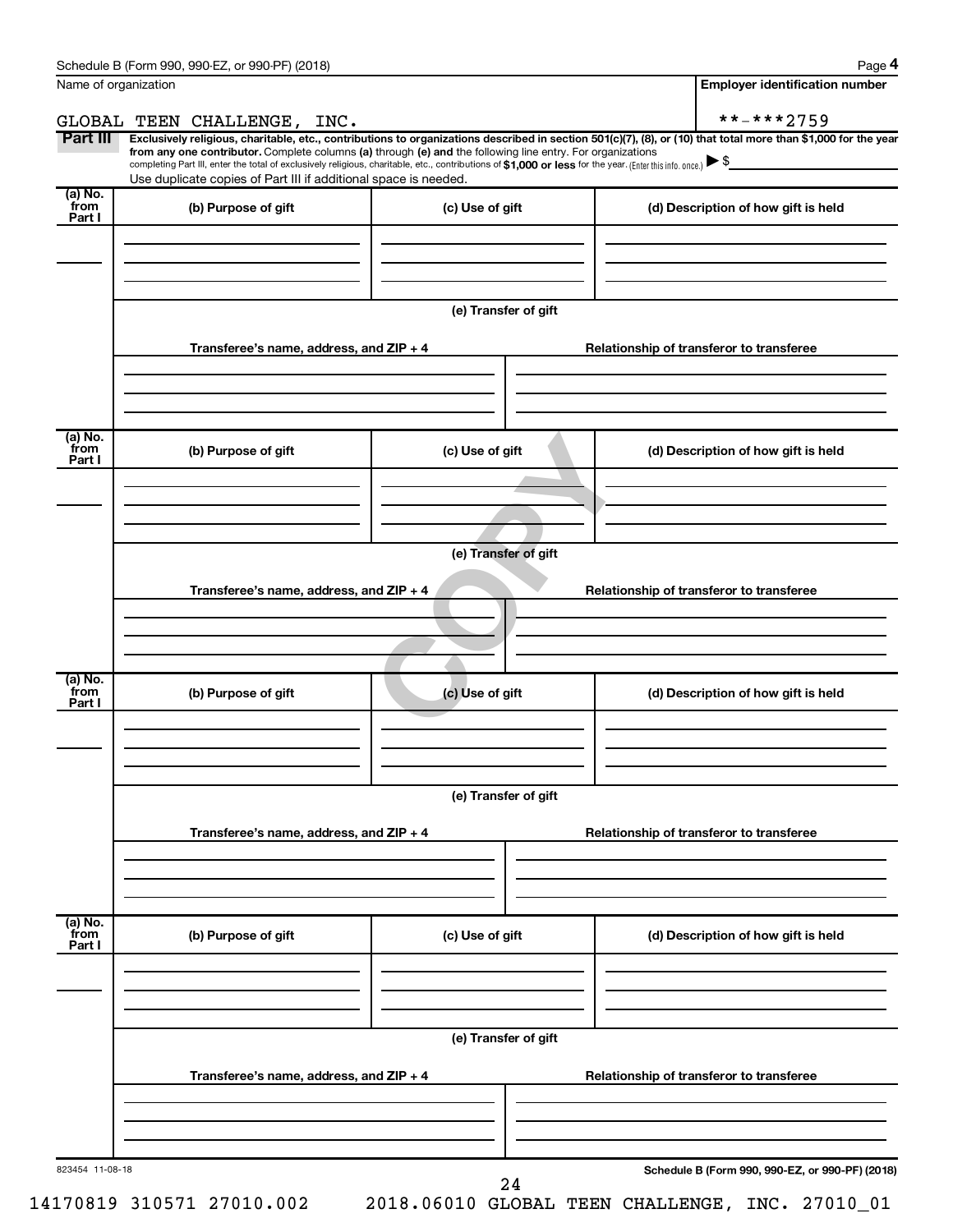| (Form 990) |  |
|------------|--|
|------------|--|

# **SCHEDULE D Supplemental Financial Statements**<br> **Form 990 2018**<br> **Part IV** line 6.7.8.9.10, 11a, 11b, 11d, 11d, 11d, 11d, 11d, 12a, 0r, 12b

**(Form 990) | Complete if the organization answered "Yes" on Form 990, Part IV, line 6, 7, 8, 9, 10, 11a, 11b, 11c, 11d, 11e, 11f, 12a, or 12b.**

**| Attach to Form 990. |Go to www.irs.gov/Form990 for instructions and the latest information.**



Department of the Treasury Internal Revenue Service

Name of the organization<br> **GLOBAL TEEN CHALLENGE, INC.**<br> **Employer identification number**<br>
\*\*-\*\*\*2759 GLOBAL TEEN CHALLENGE, INC.

| Part I       | Organizations Maintaining Donor Advised Funds or Other Similar Funds or Accounts. Complete if the<br>organization answered "Yes" on Form 990, Part IV, line 6. |                                                |                                                    |
|--------------|----------------------------------------------------------------------------------------------------------------------------------------------------------------|------------------------------------------------|----------------------------------------------------|
|              |                                                                                                                                                                | (a) Donor advised funds                        | (b) Funds and other accounts                       |
| 1.           |                                                                                                                                                                |                                                |                                                    |
| 2            | Aggregate value of contributions to (during year)                                                                                                              |                                                |                                                    |
| з            | Aggregate value of grants from (during year)                                                                                                                   |                                                |                                                    |
| 4            |                                                                                                                                                                |                                                |                                                    |
| 5            | Did the organization inform all donors and donor advisors in writing that the assets held in donor advised funds                                               |                                                |                                                    |
|              |                                                                                                                                                                |                                                | Yes<br>No                                          |
| 6            | Did the organization inform all grantees, donors, and donor advisors in writing that grant funds can be used only                                              |                                                |                                                    |
|              | for charitable purposes and not for the benefit of the donor or donor advisor, or for any other purpose conferring                                             |                                                |                                                    |
|              |                                                                                                                                                                |                                                | Yes<br>No                                          |
| Part II      | Conservation Easements. Complete if the organization answered "Yes" on Form 990, Part IV, line 7.                                                              |                                                |                                                    |
| 1            | Purpose(s) of conservation easements held by the organization (check all that apply).                                                                          |                                                |                                                    |
|              | Preservation of land for public use (e.g., recreation or education)                                                                                            |                                                | Preservation of a historically important land area |
|              | Protection of natural habitat                                                                                                                                  | Preservation of a certified historic structure |                                                    |
|              | Preservation of open space                                                                                                                                     |                                                |                                                    |
| 2            | Complete lines 2a through 2d if the organization held a qualified conservation contribution in the form of a conservation easement on the last                 |                                                |                                                    |
|              | day of the tax year.                                                                                                                                           |                                                | Held at the End of the Tax Year                    |
| а            |                                                                                                                                                                |                                                | 2a                                                 |
| b            |                                                                                                                                                                |                                                | 2b                                                 |
| с            |                                                                                                                                                                |                                                | 2c                                                 |
| d            | Number of conservation easements included in (c) acquired after 7/25/06, and not on a historic structure                                                       |                                                |                                                    |
|              | listed in the National Register [111] [12] The Materian Material Contract in the National Register [11] [12] Ma                                                |                                                | 2d                                                 |
| 3            | Number of conservation easements modified, transferred, released, extinguished, or terminated by the organization during the tax                               |                                                |                                                    |
|              | $year \triangleright$                                                                                                                                          |                                                |                                                    |
| 4            | Number of states where property subject to conservation easement is located >                                                                                  |                                                |                                                    |
| 5            | Does the organization have a written policy regarding the periodic monitoring, inspection, handling of                                                         |                                                |                                                    |
|              | violations, and enforcement of the conservation easements it holds?                                                                                            |                                                | Yes<br><b>No</b>                                   |
| 6            | Staff and volunteer hours devoted to monitoring, inspecting, handling of violations, and enforcing conservation easements during the year                      |                                                |                                                    |
|              |                                                                                                                                                                |                                                |                                                    |
| 7            | Amount of expenses incurred in monitoring, inspecting, handling of violations, and enforcing conservation easements during the year                            |                                                |                                                    |
|              | $\blacktriangleright$ s                                                                                                                                        |                                                |                                                    |
| 8            | Does each conservation easement reported on line 2(d) above satisfy the requirements of section 170(h)(4)(B)(i)                                                |                                                |                                                    |
|              |                                                                                                                                                                |                                                | Yes<br><b>No</b>                                   |
| 9            | In Part XIII, describe how the organization reports conservation easements in its revenue and expense statement, and balance sheet, and                        |                                                |                                                    |
|              | include, if applicable, the text of the footnote to the organization's financial statements that describes the organization's accounting for                   |                                                |                                                    |
|              | conservation easements.                                                                                                                                        |                                                |                                                    |
|              | Organizations Maintaining Collections of Art, Historical Treasures, or Other Similar Assets.<br>Part III                                                       |                                                |                                                    |
|              | Complete if the organization answered "Yes" on Form 990, Part IV, line 8.                                                                                      |                                                |                                                    |
|              | 1a If the organization elected, as permitted under SFAS 116 (ASC 958), not to report in its revenue statement and balance sheet works of art,                  |                                                |                                                    |
|              | historical treasures, or other similar assets held for public exhibition, education, or research in furtherance of public service, provide, in Part XIII,      |                                                |                                                    |
|              | the text of the footnote to its financial statements that describes these items.                                                                               |                                                |                                                    |
|              | <b>b</b> If the organization elected, as permitted under SFAS 116 (ASC 958), to report in its revenue statement and balance sheet works of art, historical     |                                                |                                                    |
|              | treasures, or other similar assets held for public exhibition, education, or research in furtherance of public service, provide the following amounts          |                                                |                                                    |
|              | relating to these items:                                                                                                                                       |                                                |                                                    |
|              |                                                                                                                                                                |                                                | $\triangleright$ \$                                |
|              | (ii) Assets included in Form 990, Part X                                                                                                                       |                                                | $\triangleright$ \$                                |
| $\mathbf{2}$ | If the organization received or held works of art, historical treasures, or other similar assets for financial gain, provide                                   |                                                |                                                    |
|              | the following amounts required to be reported under SFAS 116 (ASC 958) relating to these items:                                                                |                                                |                                                    |
| а            |                                                                                                                                                                |                                                | \$<br>▶<br>$\blacktriangleright$ s                 |
|              | LHA For Paperwork Reduction Act Notice, see the Instructions for Form 990.                                                                                     |                                                | Schedule D (Form 990) 2018                         |
|              | 832051 10-29-18                                                                                                                                                |                                                |                                                    |
|              |                                                                                                                                                                | 25                                             |                                                    |

14170819 310571 27010.002 2018.06010 GLOBAL TEEN CHALLENGE, INC. 27010\_01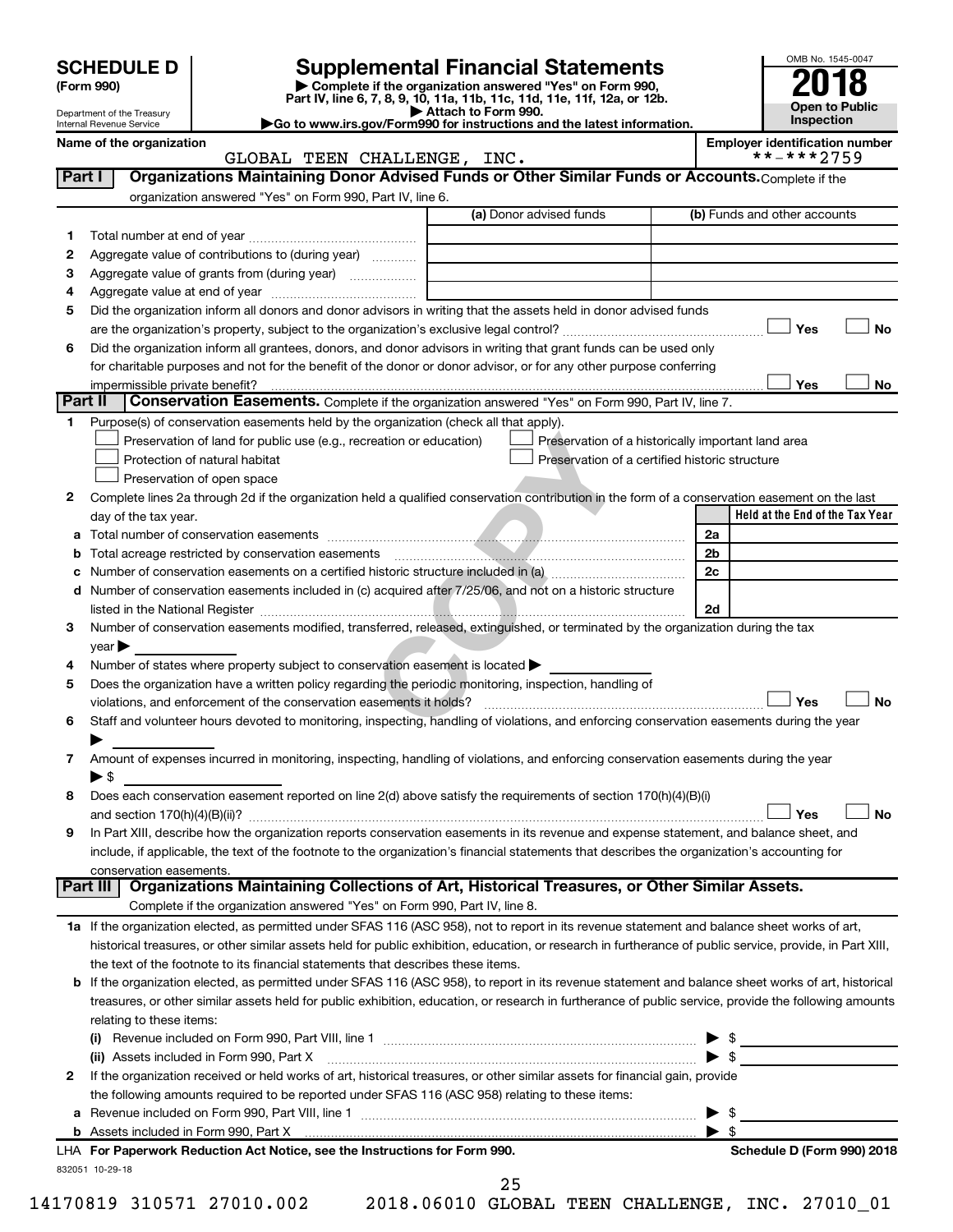|   | Schedule D (Form 990) 2018                                                                                                                                                                                                          | GLOBAL TEEN CHALLENGE, INC. |                |                                    |                                 | **-***2759 $Page 2$        |                     |            |                  |  |  |
|---|-------------------------------------------------------------------------------------------------------------------------------------------------------------------------------------------------------------------------------------|-----------------------------|----------------|------------------------------------|---------------------------------|----------------------------|---------------------|------------|------------------|--|--|
|   | Part III<br>Organizations Maintaining Collections of Art, Historical Treasures, or Other Similar Assets (continued)                                                                                                                 |                             |                |                                    |                                 |                            |                     |            |                  |  |  |
| 3 | Using the organization's acquisition, accession, and other records, check any of the following that are a significant use of its collection items                                                                                   |                             |                |                                    |                                 |                            |                     |            |                  |  |  |
|   | (check all that apply):                                                                                                                                                                                                             |                             |                |                                    |                                 |                            |                     |            |                  |  |  |
| a | Public exhibition<br>Loan or exchange programs<br>d                                                                                                                                                                                 |                             |                |                                    |                                 |                            |                     |            |                  |  |  |
| b | Scholarly research<br>Other<br>е                                                                                                                                                                                                    |                             |                |                                    |                                 |                            |                     |            |                  |  |  |
| c | Preservation for future generations                                                                                                                                                                                                 |                             |                |                                    |                                 |                            |                     |            |                  |  |  |
| 4 | Provide a description of the organization's collections and explain how they further the organization's exempt purpose in Part XIII.                                                                                                |                             |                |                                    |                                 |                            |                     |            |                  |  |  |
| 5 | During the year, did the organization solicit or receive donations of art, historical treasures, or other similar assets                                                                                                            |                             |                |                                    |                                 |                            |                     |            |                  |  |  |
|   |                                                                                                                                                                                                                                     |                             |                |                                    |                                 |                            | Yes                 |            | No               |  |  |
|   | <b>Part IV</b><br>Escrow and Custodial Arrangements. Complete if the organization answered "Yes" on Form 990, Part IV, line 9, or<br>reported an amount on Form 990, Part X, line 21.                                               |                             |                |                                    |                                 |                            |                     |            |                  |  |  |
|   |                                                                                                                                                                                                                                     |                             |                |                                    |                                 |                            |                     |            |                  |  |  |
|   | 1a Is the organization an agent, trustee, custodian or other intermediary for contributions or other assets not included                                                                                                            |                             |                |                                    |                                 |                            |                     |            |                  |  |  |
|   | b If "Yes," explain the arrangement in Part XIII and complete the following table:                                                                                                                                                  |                             |                |                                    |                                 |                            | Yes                 |            | No               |  |  |
|   |                                                                                                                                                                                                                                     |                             |                |                                    |                                 |                            | Amount              |            |                  |  |  |
|   |                                                                                                                                                                                                                                     |                             |                |                                    | 1c                              |                            |                     |            |                  |  |  |
|   | c Beginning balance <b>communications</b> and a construction of the construction of the construction of the construction of the construction of the construction of the construction of the construction of the construction of the |                             |                |                                    | 1d                              |                            |                     |            |                  |  |  |
|   | e Distributions during the year manufactured and content to the year manufactured and the year manufactured and the year manufactured and the year manufactured and the year manufactured and the year manufactured and the ye      |                             |                |                                    | 1e                              |                            |                     |            |                  |  |  |
| f |                                                                                                                                                                                                                                     |                             |                |                                    | 1f                              |                            |                     |            |                  |  |  |
|   | 2a Did the organization include an amount on Form 990, Part X, line 21, for escrow or custodial account liability?                                                                                                                  |                             |                |                                    |                                 |                            | Yes                 |            | No               |  |  |
|   | b If "Yes," explain the arrangement in Part XIII. Check here if the explanation has been provided on Part XIII                                                                                                                      |                             |                |                                    |                                 |                            |                     |            |                  |  |  |
|   | <b>Part V</b><br>Endowment Funds. Complete if the organization answered "Yes" on Form 990, Part IV, line 10.                                                                                                                        |                             |                |                                    |                                 |                            |                     |            |                  |  |  |
|   |                                                                                                                                                                                                                                     | (a) Current year            | (b) Prior year | (c) Two years back                 | (d) Three years back            |                            | (e) Four years back |            |                  |  |  |
|   | 1a Beginning of year balance                                                                                                                                                                                                        | 644,973.                    | 530,756.       | 751,811.                           |                                 | 1,245,037.                 |                     | 1,346,241. |                  |  |  |
| b | 3,018,197.<br>1,999,006.<br>2,563,521.<br>3,051,032.                                                                                                                                                                                |                             |                |                                    |                                 |                            |                     | 2,735,447. |                  |  |  |
| С | Net investment earnings, gains, and losses                                                                                                                                                                                          | 19,320.                     | 17,337.        | 13,213.                            |                                 | 3,103.                     |                     |            | 3,354.           |  |  |
|   |                                                                                                                                                                                                                                     | 1,812,330.                  | 1,762,503.     | 2,797,789.                         |                                 | 3, 547, 361.               |                     | 2,840,005. |                  |  |  |
|   | e Other expenditures for facilities                                                                                                                                                                                                 |                             |                |                                    |                                 |                            |                     |            |                  |  |  |
|   | and programs                                                                                                                                                                                                                        |                             |                |                                    |                                 |                            |                     |            |                  |  |  |
|   | f Administrative expenses                                                                                                                                                                                                           |                             | 139,623.       |                                    |                                 |                            |                     |            |                  |  |  |
| g |                                                                                                                                                                                                                                     | 1,870,160.                  | 644,973.       | 530,756.                           |                                 | 751,811.                   |                     | 1,245,037. |                  |  |  |
| 2 | Provide the estimated percentage of the current year end balance (line 1g, column (a)) held as:                                                                                                                                     |                             |                |                                    |                                 |                            |                     |            |                  |  |  |
| a | Board designated or quasi-endowment                                                                                                                                                                                                 |                             | %              |                                    |                                 |                            |                     |            |                  |  |  |
| b | Permanent endowment                                                                                                                                                                                                                 | $\%$                        |                |                                    |                                 |                            |                     |            |                  |  |  |
| c | Temporarily restricted endowment $\blacktriangleright 1\overline{00.0}0$                                                                                                                                                            | %                           |                |                                    |                                 |                            |                     |            |                  |  |  |
|   | The percentages on lines 2a, 2b, and 2c should equal 100%.                                                                                                                                                                          |                             |                |                                    |                                 |                            |                     |            |                  |  |  |
|   | 3a Are there endowment funds not in the possession of the organization that are held and administered for the organization                                                                                                          |                             |                |                                    |                                 |                            |                     |            |                  |  |  |
|   | by:                                                                                                                                                                                                                                 |                             |                |                                    |                                 |                            |                     | Yes        | No               |  |  |
|   | (i)                                                                                                                                                                                                                                 |                             |                |                                    |                                 |                            | 3a(i)               |            | х<br>X           |  |  |
|   |                                                                                                                                                                                                                                     |                             |                |                                    |                                 |                            | 3a(ii)              |            |                  |  |  |
|   |                                                                                                                                                                                                                                     |                             |                |                                    |                                 |                            | 3b                  |            |                  |  |  |
| 4 | Describe in Part XIII the intended uses of the organization's endowment funds.<br>Part VI   Land, Buildings, and Equipment.                                                                                                         |                             |                |                                    |                                 |                            |                     |            |                  |  |  |
|   | Complete if the organization answered "Yes" on Form 990, Part IV, line 11a. See Form 990, Part X, line 10.                                                                                                                          |                             |                |                                    |                                 |                            |                     |            |                  |  |  |
|   |                                                                                                                                                                                                                                     | (a) Cost or other           |                |                                    |                                 |                            |                     |            |                  |  |  |
|   | Description of property                                                                                                                                                                                                             | basis (investment)          |                | (b) Cost or other<br>basis (other) | (c) Accumulated<br>depreciation |                            | (d) Book value      |            |                  |  |  |
|   |                                                                                                                                                                                                                                     |                             |                |                                    |                                 |                            |                     |            |                  |  |  |
| b |                                                                                                                                                                                                                                     |                             |                |                                    |                                 |                            |                     |            |                  |  |  |
| c |                                                                                                                                                                                                                                     |                             |                |                                    |                                 |                            |                     |            |                  |  |  |
|   |                                                                                                                                                                                                                                     |                             |                | 21,442.                            | 21,442.                         |                            |                     |            | 0.               |  |  |
|   |                                                                                                                                                                                                                                     |                             |                | 9,491.                             | 9,491.                          |                            |                     |            | $\overline{0}$ . |  |  |
|   |                                                                                                                                                                                                                                     |                             |                |                                    |                                 |                            |                     |            | $\overline{0}$ . |  |  |
|   |                                                                                                                                                                                                                                     |                             |                |                                    |                                 | Schedule D (Form 990) 2018 |                     |            |                  |  |  |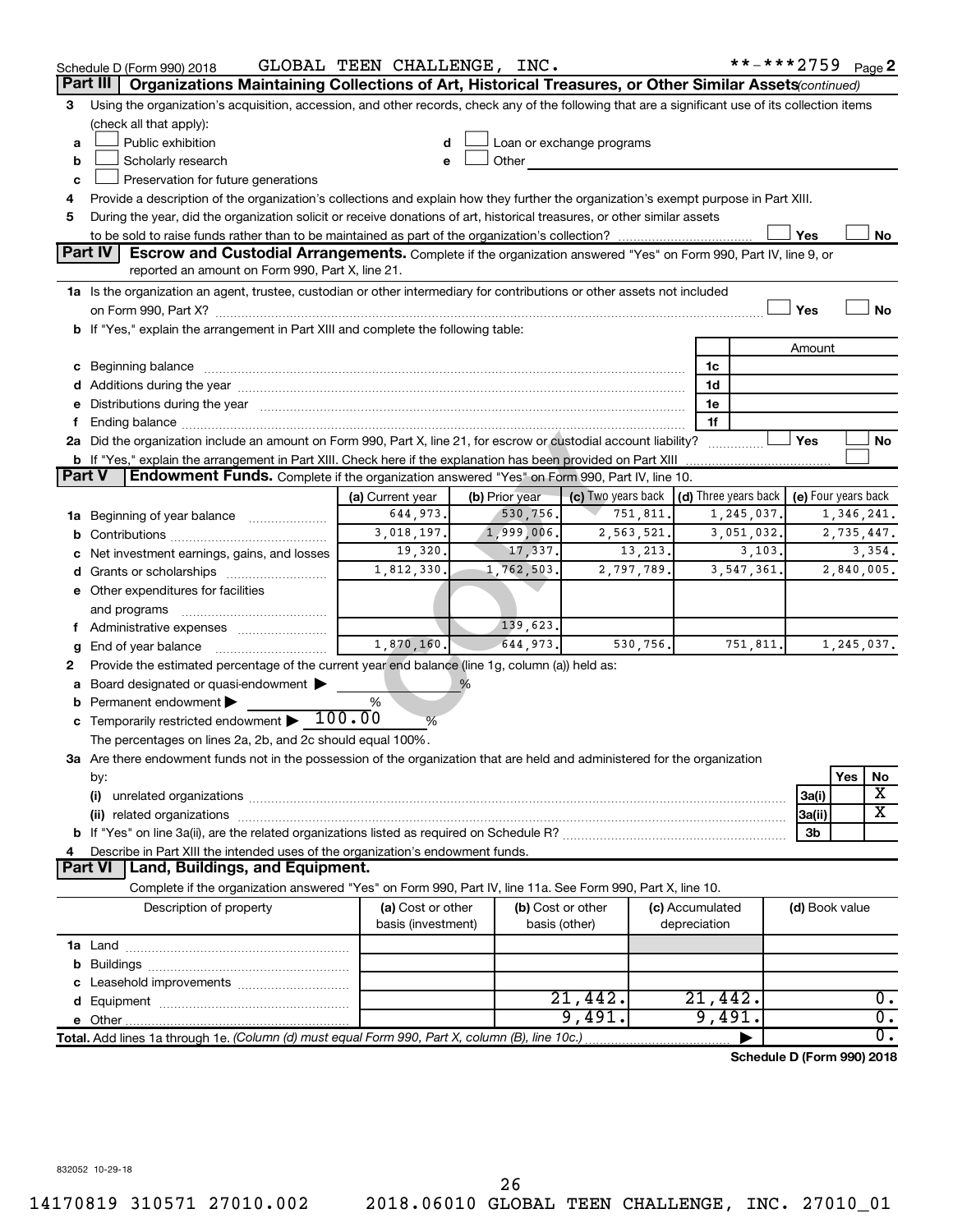| Part VII Investments - Other Securities.<br>Complete if the organization answered "Yes" on Form 990, Part IV, line 11b. See Form 990, Part X, line 12.   |                 |                                                           |                |
|----------------------------------------------------------------------------------------------------------------------------------------------------------|-----------------|-----------------------------------------------------------|----------------|
| (a) Description of security or category (including name of security)                                                                                     | (b) Book value  | (c) Method of valuation: Cost or end-of-year market value |                |
| (1) Financial derivatives                                                                                                                                |                 |                                                           |                |
|                                                                                                                                                          |                 |                                                           |                |
| $(3)$ Other                                                                                                                                              |                 |                                                           |                |
| (A)                                                                                                                                                      |                 |                                                           |                |
| (B)                                                                                                                                                      |                 |                                                           |                |
| (C)                                                                                                                                                      |                 |                                                           |                |
| (D)                                                                                                                                                      |                 |                                                           |                |
| (E)                                                                                                                                                      |                 |                                                           |                |
| (F)                                                                                                                                                      |                 |                                                           |                |
| (G)                                                                                                                                                      |                 |                                                           |                |
| (H)                                                                                                                                                      |                 |                                                           |                |
| Total. (Col. (b) must equal Form 990, Part X, col. (B) line 12.)                                                                                         |                 |                                                           |                |
| Part VIII Investments - Program Related.                                                                                                                 |                 |                                                           |                |
| Complete if the organization answered "Yes" on Form 990, Part IV, line 11c. See Form 990, Part X, line 13.                                               |                 |                                                           |                |
| (a) Description of investment                                                                                                                            | (b) Book value  | (c) Method of valuation: Cost or end-of-year market value |                |
| (1)                                                                                                                                                      |                 |                                                           |                |
| (2)                                                                                                                                                      |                 |                                                           |                |
| (3)                                                                                                                                                      |                 |                                                           |                |
| (4)                                                                                                                                                      |                 |                                                           |                |
| (5)                                                                                                                                                      |                 |                                                           |                |
| (6)                                                                                                                                                      |                 |                                                           |                |
| (7)                                                                                                                                                      |                 |                                                           |                |
| (8)                                                                                                                                                      |                 |                                                           |                |
| (9)                                                                                                                                                      |                 |                                                           |                |
| Total. (Col. (b) must equal Form 990, Part X, col. (B) line 13.) $\blacktriangleright$                                                                   |                 |                                                           |                |
| Part IX<br><b>Other Assets.</b>                                                                                                                          |                 |                                                           |                |
| Complete if the organization answered "Yes" on Form 990, Part IV, line 11d. See Form 990, Part X, line 15.                                               |                 |                                                           |                |
|                                                                                                                                                          | (a) Description |                                                           | (b) Book value |
| (1)                                                                                                                                                      |                 |                                                           |                |
| (2)                                                                                                                                                      |                 |                                                           |                |
| (3)                                                                                                                                                      |                 |                                                           |                |
| (4)                                                                                                                                                      |                 |                                                           |                |
| (5)                                                                                                                                                      |                 |                                                           |                |
| (6)                                                                                                                                                      |                 |                                                           |                |
| (7)                                                                                                                                                      |                 |                                                           |                |
| (8)                                                                                                                                                      |                 |                                                           |                |
| (9)                                                                                                                                                      |                 |                                                           |                |
| Total. (Column (b) must equal Form 990, Part X, col. (B) line 15.)                                                                                       |                 |                                                           |                |
| <b>Other Liabilities.</b><br>Part X                                                                                                                      |                 |                                                           |                |
| Complete if the organization answered "Yes" on Form 990, Part IV, line 11e or 11f. See Form 990, Part X, line 25.                                        |                 |                                                           |                |
| (a) Description of liability<br>1.                                                                                                                       |                 | (b) Book value                                            |                |
| Federal income taxes<br>(1)                                                                                                                              |                 |                                                           |                |
| (2)                                                                                                                                                      |                 |                                                           |                |
| (3)                                                                                                                                                      |                 |                                                           |                |
| (4)                                                                                                                                                      |                 |                                                           |                |
| (5)                                                                                                                                                      |                 |                                                           |                |
| (6)                                                                                                                                                      |                 |                                                           |                |
| (7)                                                                                                                                                      |                 |                                                           |                |
| (8)                                                                                                                                                      |                 |                                                           |                |
| (9)                                                                                                                                                      |                 |                                                           |                |
| Total. (Column (b) must equal Form 990, Part X, col. (B) line 25.)                                                                                       |                 |                                                           |                |
| 2. Liability for uncertain tax positions. In Part XIII, provide the text of the footnote to the organization's financial statements that reports the     |                 |                                                           |                |
| organization's liability for uncertain tax positions under FIN 48 (ASC 740). Check here if the text of the footnote has been provided in Part XIII $ X $ |                 |                                                           |                |

832053 10-29-18

**Schedule D (Form 990) 2018**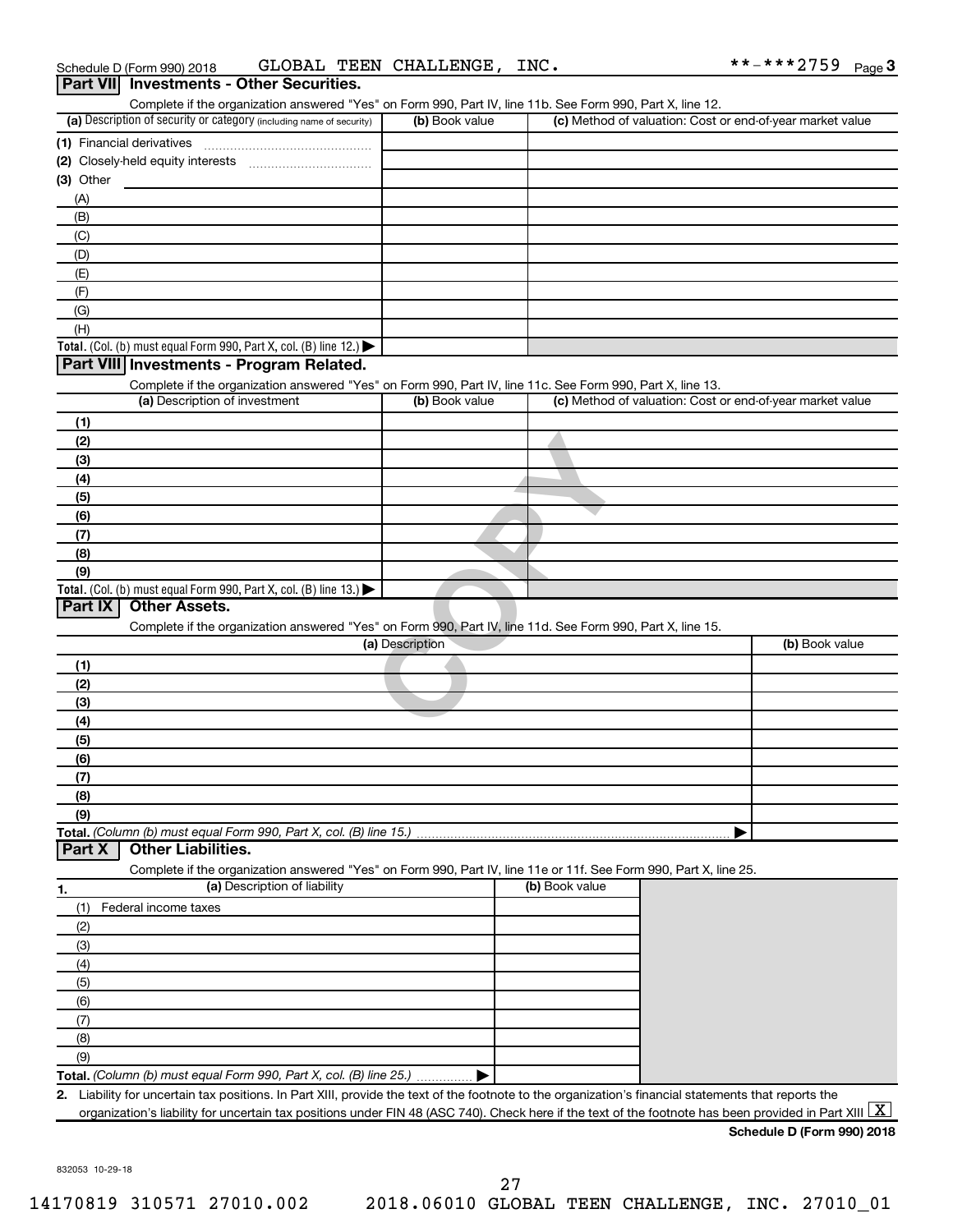|    | GLOBAL TEEN CHALLENGE, INC.<br>Schedule D (Form 990) 2018                                                                                                                                                                            |                |            |                | **-***2759<br>Page 4        |
|----|--------------------------------------------------------------------------------------------------------------------------------------------------------------------------------------------------------------------------------------|----------------|------------|----------------|-----------------------------|
|    | Reconciliation of Revenue per Audited Financial Statements With Revenue per Return.<br>Part XI                                                                                                                                       |                |            |                |                             |
|    | Complete if the organization answered "Yes" on Form 990, Part IV, line 12a.                                                                                                                                                          |                |            |                |                             |
| 1  | Total revenue, gains, and other support per audited financial statements                                                                                                                                                             |                |            | $\blacksquare$ | 6,749,193.                  |
| 2  | Amounts included on line 1 but not on Form 990, Part VIII, line 12:                                                                                                                                                                  |                |            |                |                             |
| a  |                                                                                                                                                                                                                                      | 2a             | 11,398.    |                |                             |
|    |                                                                                                                                                                                                                                      | 2 <sub>b</sub> | 1,597,521. |                |                             |
|    |                                                                                                                                                                                                                                      | 2c             |            |                |                             |
| d  | Other (Describe in Part XIII.)                                                                                                                                                                                                       | 2d             |            |                |                             |
| е  | Add lines 2a through 2d                                                                                                                                                                                                              |                |            | 2е             | 1,608,919.                  |
| 3  | Subtract line 2e from line 1                                                                                                                                                                                                         |                |            | 3              | 5, 140, 274.                |
| 4  | Amounts included on Form 990, Part VIII, line 12, but not on line 1:                                                                                                                                                                 |                |            |                |                             |
| a  | Investment expenses not included on Form 990, Part VIII, line 7b                                                                                                                                                                     | 4a             | 5,000.     |                |                             |
| b  |                                                                                                                                                                                                                                      | 4b             | 3,274.     |                |                             |
| c. | Add lines 4a and 4b                                                                                                                                                                                                                  |                |            | 4c             | $\frac{8,274}{5,148,548}$ . |
|    |                                                                                                                                                                                                                                      |                |            | 5              |                             |
|    | Part XII   Reconciliation of Expenses per Audited Financial Statements With Expenses per Return.                                                                                                                                     |                |            |                |                             |
|    | Complete if the organization answered "Yes" on Form 990, Part IV, line 12a.                                                                                                                                                          |                |            |                |                             |
| 1  |                                                                                                                                                                                                                                      |                |            | $\blacksquare$ | 5,892,933.                  |
| 2  | Amounts included on line 1 but not on Form 990, Part IX, line 25:                                                                                                                                                                    |                |            |                |                             |
| a  |                                                                                                                                                                                                                                      | 2a             | 1,597,521. |                |                             |
| b  |                                                                                                                                                                                                                                      | 2 <sub>b</sub> |            |                |                             |
| c  |                                                                                                                                                                                                                                      | 2 <sub>c</sub> |            |                |                             |
| d  |                                                                                                                                                                                                                                      | 2d             |            |                |                             |
| е  | Add lines 2a through 2d <b>contained a contained a contained a contained a contained a contained a contained a contained a contact a contact a contact a contact a contact a contact a contact a contact a contact a contact a c</b> |                |            | 2e             | 1,597,521.                  |
| З  |                                                                                                                                                                                                                                      |                |            | 3              | 4, 295, 412.                |
| 4  | Amounts included on Form 990, Part IX, line 25, but not on line 1:                                                                                                                                                                   |                |            |                |                             |
| a  |                                                                                                                                                                                                                                      | 4a             | 5,000.     |                |                             |
| b  |                                                                                                                                                                                                                                      | 4 <sub>h</sub> |            |                |                             |
|    | c Add lines 4a and 4b                                                                                                                                                                                                                |                |            | 4c             | 5,000.                      |
|    |                                                                                                                                                                                                                                      |                |            | 5              | 4,300,412.                  |
|    | Part XIII Supplemental Information.                                                                                                                                                                                                  |                |            |                |                             |
|    | Provide the descriptions required for Part II, lines 3, 5, and 9; Part III, lines 1a and 4; Part IV, lines 1b and 2b; Part V, line 4; Part X, line 2; Part XI,                                                                       |                |            |                |                             |
|    | lines 2d and 4b; and Part XII, lines 2d and 4b. Also complete this part to provide any additional information.                                                                                                                       |                |            |                |                             |
|    |                                                                                                                                                                                                                                      |                |            |                |                             |
|    |                                                                                                                                                                                                                                      |                |            |                |                             |

PART V, LINE 4:

THE ENDOWMENT FUNDS ARE INTENDED TO BE USED BY THE ORGANIZATION AS

RECOMMENDED BY THE DONOR AND/OR FOR THE PURPOSES OF SUPPORTING SPECIFIC

COUNTRIES OR REGIONS IN WHICH THE ORGANIZATION CONDUCTS ITS MINISTRY OR

FOR THE SUPPORT OF SPECIFIC MINISTRIES WITHIN THE ORGANIZATION.

PART X, LINE 2:

FIN 48 FOOTNOTE: GAAP REQUIRES RECOGNITION OF A LIABILITY FOR THE BENEFIT

RESULTING FROM ANY UNCERTAIN TAX POSITIONS TAKEN BY THE ORGANIZATION. THE

INCOME TAX RETURNS OF THE ORGANIZATION ARE SUBJECT TO EXAMINATION BY THE

INTERNAL REVENUE SERVICE AND STATE TAXING AUTHORITIES WITHIN STANDARD

832054 10-29-18 **Schedule D (Form 990) 2018** STATUTE OF LIMITATION PERIODS. THERE ARE CURRENTLY NO AUDITS FOR ANY TAX 14170819 310571 27010.002 2018.06010 GLOBAL TEEN CHALLENGE, INC. 27010\_01 28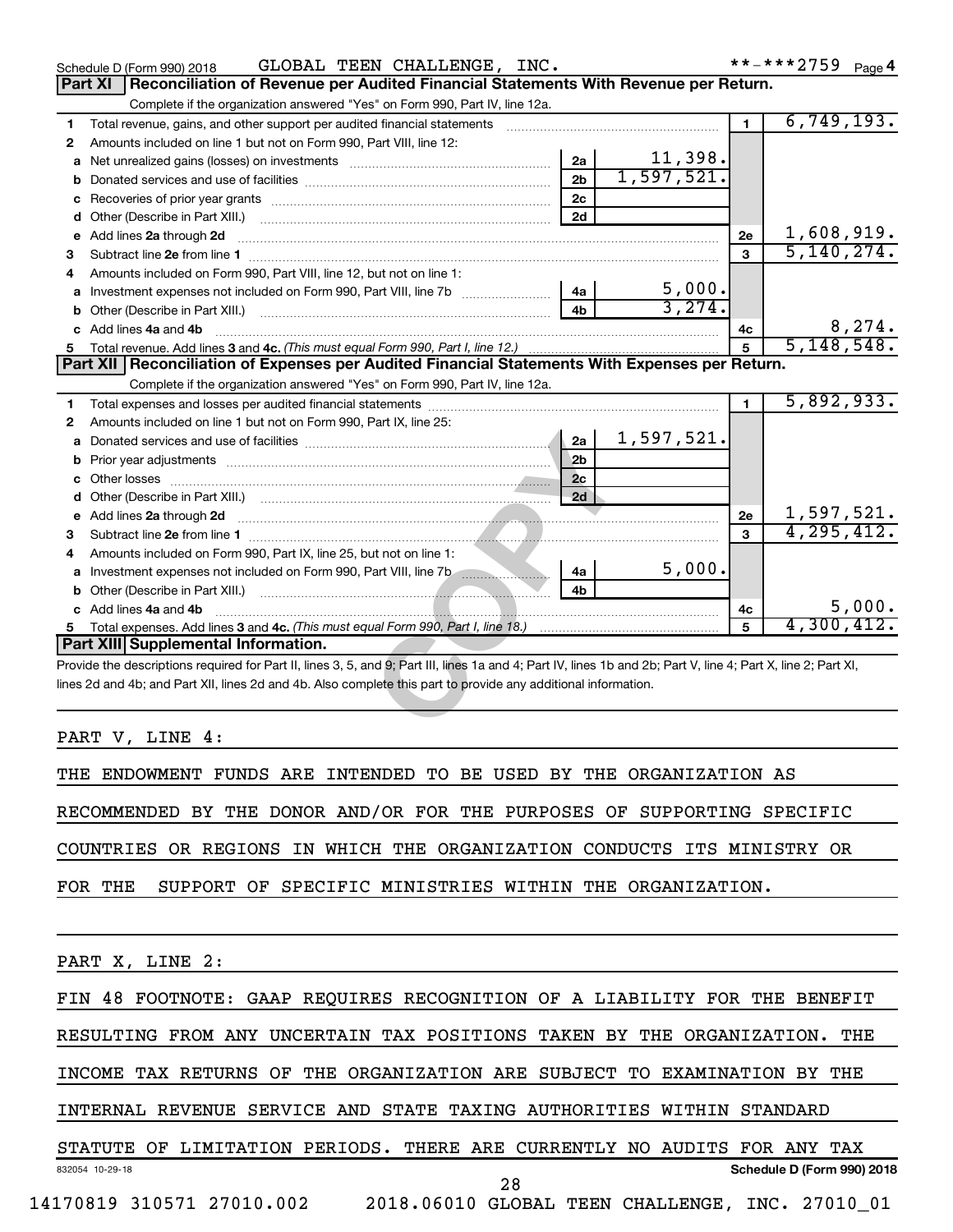| Schedule D (Form 990) 2018 GLOBAL TEEN CHALLENGE, INC. $***-**2759$ Page 5<br><b>Part XIII Supplemental Information (continued)</b> |                                                       |                            |
|-------------------------------------------------------------------------------------------------------------------------------------|-------------------------------------------------------|----------------------------|
| PERIODS IN PROGRESS. BASED ON EVALUATION OF THE ORGANIZATION'S TAX                                                                  |                                                       |                            |
| POSITIONS, MANAGEMENT BELIEVES ALL POSITIONS TAKEN WOULD BE UPHELD UNDER                                                            |                                                       |                            |
|                                                                                                                                     |                                                       |                            |
| AN EXAMINATION. THEREFORE, NO PROVISION FOR THE EFFECT OF UNCERTAIN TAX                                                             |                                                       |                            |
| POSITIONS HAS BEEN RECORDED FOR THE YEARS ENDED SEPTEMBER 30, 2019 AND                                                              |                                                       |                            |
| 2018.                                                                                                                               |                                                       |                            |
| PART XI, LINE 4B - OTHER ADJUSTMENTS:                                                                                               |                                                       |                            |
| BYOPLANET EXPENSES NETTED WITH INCOME                                                                                               |                                                       | 3,274.                     |
|                                                                                                                                     |                                                       |                            |
|                                                                                                                                     |                                                       |                            |
|                                                                                                                                     |                                                       |                            |
|                                                                                                                                     |                                                       |                            |
|                                                                                                                                     |                                                       |                            |
|                                                                                                                                     |                                                       |                            |
|                                                                                                                                     |                                                       |                            |
|                                                                                                                                     |                                                       |                            |
|                                                                                                                                     |                                                       |                            |
|                                                                                                                                     |                                                       |                            |
|                                                                                                                                     |                                                       |                            |
|                                                                                                                                     |                                                       |                            |
|                                                                                                                                     |                                                       |                            |
|                                                                                                                                     |                                                       |                            |
|                                                                                                                                     |                                                       |                            |
|                                                                                                                                     |                                                       |                            |
|                                                                                                                                     |                                                       |                            |
|                                                                                                                                     |                                                       |                            |
|                                                                                                                                     |                                                       |                            |
|                                                                                                                                     |                                                       |                            |
|                                                                                                                                     |                                                       |                            |
| 832055 10-29-18                                                                                                                     |                                                       | Schedule D (Form 990) 2018 |
| 14170819 310571 27010.002                                                                                                           | 29<br>2018.06010 GLOBAL TEEN CHALLENGE, INC. 27010_01 |                            |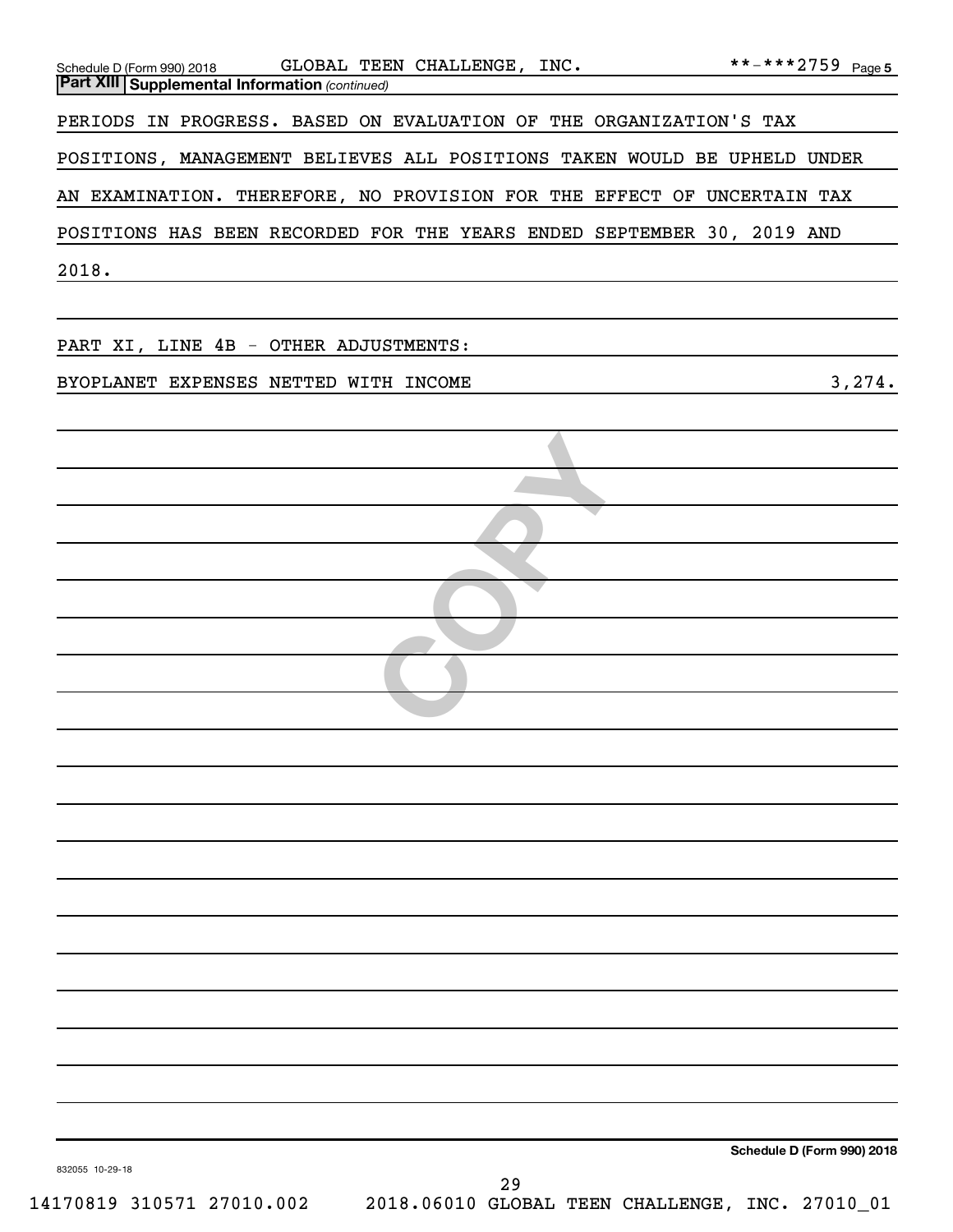| <b>SCHEDULE F</b>                                      |               |                            | <b>Statement of Activities Outside the United States</b>                                                                                |                                |                                                       | OMB No. 1545-0047                          |
|--------------------------------------------------------|---------------|----------------------------|-----------------------------------------------------------------------------------------------------------------------------------------|--------------------------------|-------------------------------------------------------|--------------------------------------------|
| (Form 990)                                             |               |                            | Complete if the organization answered "Yes" on Form 990, Part IV, line 14b, 15, or 16.                                                  |                                |                                                       | 18                                         |
|                                                        |               |                            | Attach to Form 990.                                                                                                                     |                                |                                                       |                                            |
| Department of the Treasury<br>Internal Revenue Service |               |                            | Go to www.irs.gov/Form990 for instructions and the latest information.                                                                  |                                |                                                       | <b>Open to Public</b><br><b>Inspection</b> |
| Name of the organization                               |               |                            |                                                                                                                                         |                                |                                                       | <b>Employer identification number</b>      |
| GLOBAL TEEN CHALLENGE, INC.                            |               |                            |                                                                                                                                         |                                | **-***2759                                            |                                            |
| Part I                                                 |               |                            | General Information on Activities Outside the United States. Complete if the organization answered "Yes" on                             |                                |                                                       |                                            |
| Form 990, Part IV, line 14b.                           |               |                            |                                                                                                                                         |                                |                                                       |                                            |
| 1                                                      |               |                            | For grantmakers. Does the organization maintain records to substantiate the amount of its grants and other assistance,                  |                                |                                                       |                                            |
|                                                        |               |                            | the grantees' eligibility for the grants or assistance, and the selection criteria used to award the grants or assistance?              |                                |                                                       | $\boxed{\text{X}}$ No<br>Yes               |
|                                                        |               |                            |                                                                                                                                         |                                |                                                       |                                            |
| $\mathbf{2}$                                           |               |                            | For grantmakers. Describe in Part V the organization's procedures for monitoring the use of its grants and other assistance outside the |                                |                                                       |                                            |
| United States.                                         |               |                            |                                                                                                                                         |                                |                                                       |                                            |
|                                                        |               |                            | Activities per Region. (The following Part I, line 3 table can be duplicated if additional space is needed.)                            |                                |                                                       |                                            |
| (a) Region                                             | (b) Number of |                            | (c) Number of $\vert$ (d) Activities conducted in the region                                                                            |                                | (e) If activity listed in (d)                         | (f) Total                                  |
|                                                        | offices       | employees,<br>agents, and  | (by type) (such as, fundraising, pro-                                                                                                   |                                | is a program service,                                 | expenditures<br>for and                    |
|                                                        | in the region | independent<br>contractors | gram services, investments, grants to<br>recipients located in the region)                                                              |                                | describe specific type<br>of service(s) in the region | investments                                |
|                                                        |               | in the region              |                                                                                                                                         |                                |                                                       | in the region                              |
| CENTRAL AMERICA AND                                    |               |                            |                                                                                                                                         |                                |                                                       |                                            |
| THE CARIBBEAN -                                        |               |                            |                                                                                                                                         |                                |                                                       |                                            |
| ANTIGUA & BARBUDA,                                     |               |                            |                                                                                                                                         | <b>GENERAL OPERATING &amp;</b> |                                                       |                                            |
| ARUBA, BAHAMAS,                                        | 94            | 245                        | PROGRAM SERVICES                                                                                                                        | <b>BUDGET</b>                  |                                                       | 95,522.                                    |
| EAST ASIA AND THE                                      |               |                            |                                                                                                                                         |                                |                                                       |                                            |
| PACIFIC - AUSTRALIA,                                   |               |                            |                                                                                                                                         |                                |                                                       |                                            |
| BRUNEI, BURMA,                                         |               |                            |                                                                                                                                         | GENERAL OPERATING &            |                                                       |                                            |
| CAMBODIA,<br>EUROPE (INCLUDING                         | 15            | 101                        | PROGRAM SERVICES                                                                                                                        | <b>BUDGET</b>                  |                                                       | 136,263.                                   |
| ICELAND & GREENLAND)                                   |               |                            |                                                                                                                                         |                                |                                                       |                                            |
| - ALBANIA, ANDORRA,                                    |               |                            |                                                                                                                                         | GENERAL OPERATING &            |                                                       |                                            |
| AUSTRIA, BELGIUM                                       |               | 45                         | PROGRAM SERVICES                                                                                                                        | <b>BUDGET</b>                  |                                                       | 150,041.                                   |
| RUSSIA AND                                             |               |                            |                                                                                                                                         |                                |                                                       |                                            |
| NEIGHBORING STATES -                                   |               |                            |                                                                                                                                         |                                |                                                       |                                            |
| ARMENIA, AZERBIJAN,                                    |               |                            |                                                                                                                                         | GENERAL OPERATING &            |                                                       |                                            |
| BELARUS,                                               | 85            |                            | 230 PROGRAM SERVICES                                                                                                                    | <b>BUDGET</b>                  |                                                       | 164,851.                                   |
| SOUTH ASIA -                                           |               |                            |                                                                                                                                         |                                |                                                       |                                            |
| AFGHANISTAN,                                           |               |                            |                                                                                                                                         |                                |                                                       |                                            |
| BANGLADESH, BHUTAN,                                    |               |                            |                                                                                                                                         | GENERAL OPERATING &            |                                                       |                                            |
| INDIA, MALDIVES,                                       |               | 36                         | PROGRAM SERVICES                                                                                                                        | <b>BUDGET</b>                  |                                                       | 149,088.                                   |
| SUB-SAHARAN AFRICA -                                   |               |                            |                                                                                                                                         |                                |                                                       |                                            |
| ANGOLA, BENIN,                                         |               |                            |                                                                                                                                         |                                |                                                       |                                            |
| BOTSWANA, BURKINA                                      |               |                            |                                                                                                                                         | GENERAL OPERATING &            |                                                       |                                            |
| FASO,                                                  | 107           | 163                        | PROGRAM SERVICES                                                                                                                        | <b>BUDGET</b>                  |                                                       | 63,222.                                    |
| NORTH AMERICA -                                        |               |                            |                                                                                                                                         |                                |                                                       |                                            |
| CANADA AND MEXICO,                                     |               |                            |                                                                                                                                         |                                |                                                       |                                            |
| BUT NOT THE UNITED                                     |               |                            |                                                                                                                                         | GENERAL OPERATING &            |                                                       |                                            |
| STATES                                                 |               | 6                          | PROGRAM SERVICES                                                                                                                        | <b>BUDGET</b>                  |                                                       | 88,869.                                    |
|                                                        |               |                            |                                                                                                                                         |                                |                                                       |                                            |
|                                                        |               |                            |                                                                                                                                         |                                |                                                       |                                            |
| MIDDLE EAST AND                                        |               |                            |                                                                                                                                         | GENERAL OPERATING &            |                                                       |                                            |

**3 a** Subtotal .................. **b** Total from continuation **c Totals**  (add lines 3a sheets to Part  $1$   $\ldots$ ... and 3b) 1 1 63,000.  $321$  828  $1,022,530$ .

**For Paperwork Reduction Act Notice, see the Instructions for Form 990. Schedule F (Form 990) 2018** LHA

OMB No. 1545-0047

832071 10-31-18

30

NORTH AFRICA 1 1 11,674.

320 827 959,530**.** 959,530.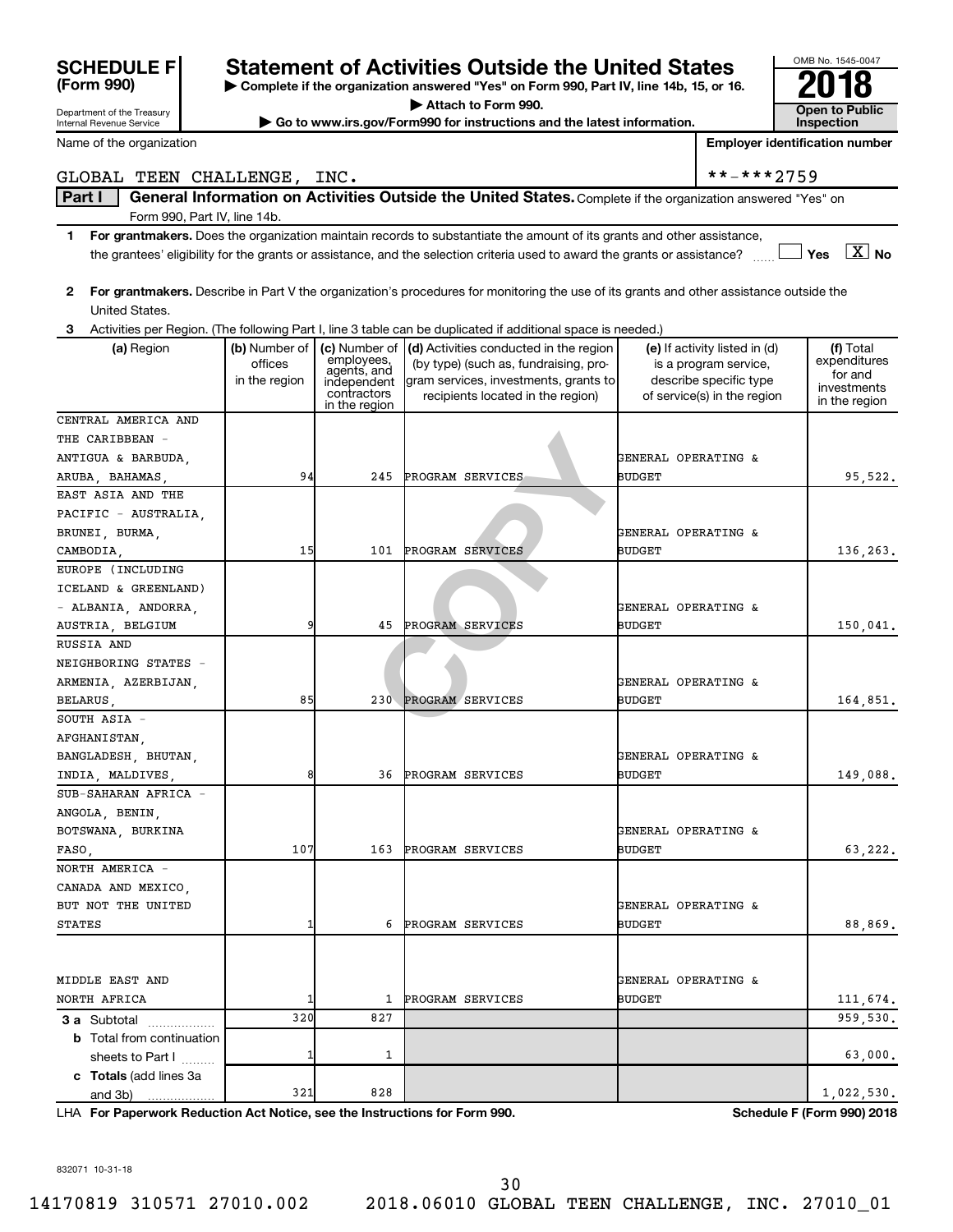| **-***2759<br>GLOBAL TEEN CHALLENGE, INC.<br>Schedule F (Form 990)                              |                                           |                                                      |                                                                                                                                         |                                                                                                             |                                         |  |  |  |  |
|-------------------------------------------------------------------------------------------------|-------------------------------------------|------------------------------------------------------|-----------------------------------------------------------------------------------------------------------------------------------------|-------------------------------------------------------------------------------------------------------------|-----------------------------------------|--|--|--|--|
| Continuation of Activities per Region. (Schedule F (Form 990), Part I, line 3)<br><b>Part I</b> |                                           |                                                      |                                                                                                                                         |                                                                                                             |                                         |  |  |  |  |
| (a) Region                                                                                      | (b) Number of<br>offices<br>in the region | (c) Number of<br>employees or<br>agents in<br>region | (d) Activities conducted in region<br>(by type) (i.e., fundraising,<br>program services, grants to<br>recipients located in the region) | (e) If activity listed in (d)<br>is a program service,<br>describe specific type<br>of service(s) in region | (f) Total<br>expenditures<br>for region |  |  |  |  |
| SOUTH AMERICA                                                                                   |                                           | $\mathbf{1}$                                         | PROGRAM SERVICES                                                                                                                        | GENERAL OPERATING &<br><b>BUDGET</b>                                                                        | 63,000.                                 |  |  |  |  |
|                                                                                                 |                                           |                                                      |                                                                                                                                         |                                                                                                             |                                         |  |  |  |  |
|                                                                                                 |                                           |                                                      |                                                                                                                                         |                                                                                                             |                                         |  |  |  |  |
|                                                                                                 |                                           |                                                      |                                                                                                                                         |                                                                                                             |                                         |  |  |  |  |
|                                                                                                 |                                           |                                                      |                                                                                                                                         |                                                                                                             |                                         |  |  |  |  |
|                                                                                                 |                                           |                                                      |                                                                                                                                         |                                                                                                             |                                         |  |  |  |  |
|                                                                                                 |                                           |                                                      |                                                                                                                                         |                                                                                                             |                                         |  |  |  |  |
|                                                                                                 |                                           |                                                      |                                                                                                                                         |                                                                                                             |                                         |  |  |  |  |
|                                                                                                 |                                           |                                                      |                                                                                                                                         |                                                                                                             |                                         |  |  |  |  |
|                                                                                                 |                                           |                                                      |                                                                                                                                         |                                                                                                             |                                         |  |  |  |  |
|                                                                                                 |                                           | 1                                                    |                                                                                                                                         |                                                                                                             | 63,000.                                 |  |  |  |  |
| <b>Totals</b>                                                                                   |                                           |                                                      |                                                                                                                                         |                                                                                                             |                                         |  |  |  |  |

832181 04-01-18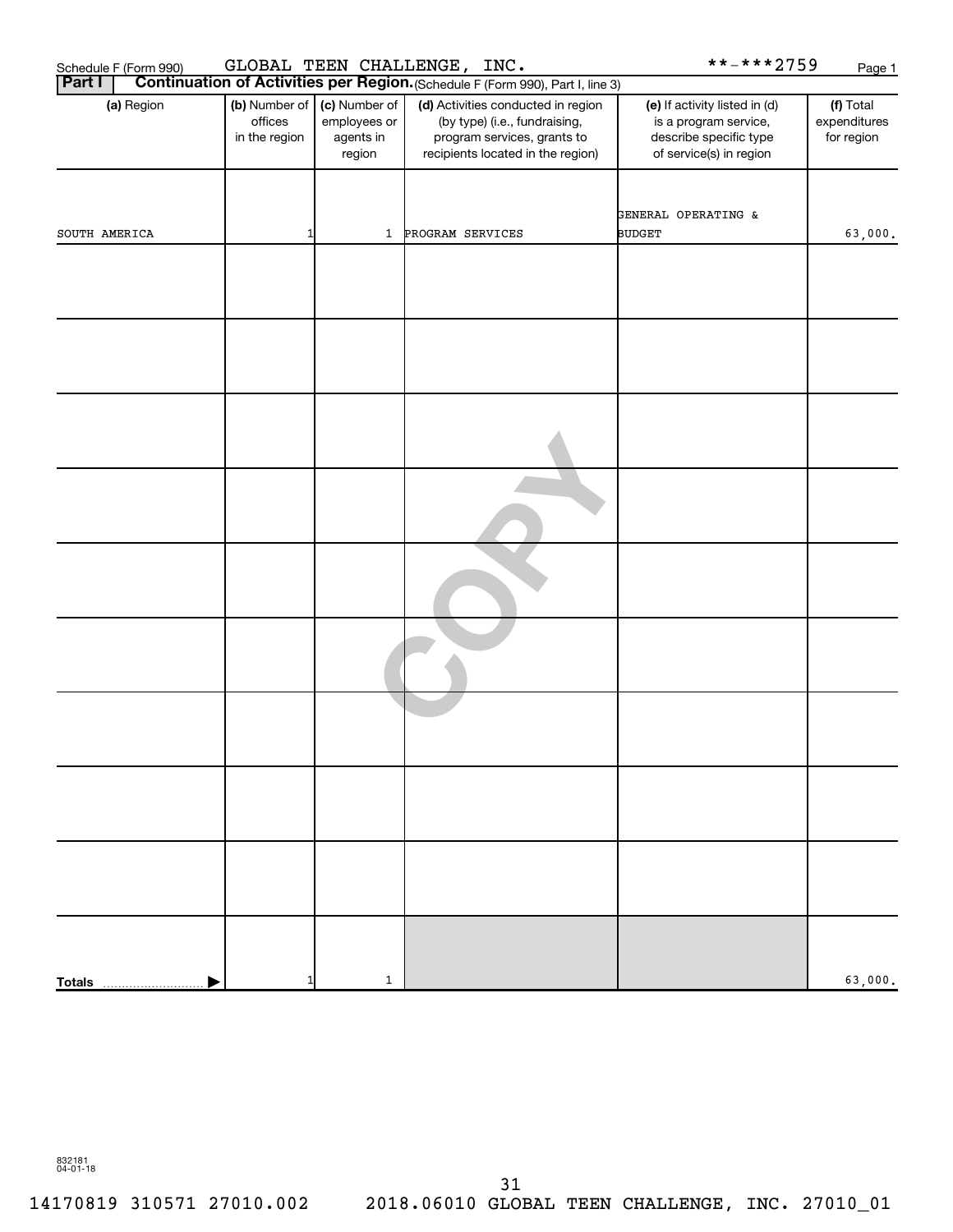Part II | Grants and Other Assistance to Organizations or Entities Outside the United States. Complete if the organization answered "Yes" on Form 990, Part IV, line 15, for any recipient who received more than \$5,000. Part II can be duplicated if additional space is needed.

| (a) Name of organization | (b) IRS code section<br>and EIN (if applicable) | (c) Region                        | (d) Purpose of<br>grant                                                                                                                      | (e) Amount<br>of cash grant | (f) Manner of<br>cash disbursement | (g) Amount of<br>noncash<br>assistance | (h) Description<br>of noncash<br>assistance | (i) Method of<br>valuation (book, FMV,<br>appraisal, other) |
|--------------------------|-------------------------------------------------|-----------------------------------|----------------------------------------------------------------------------------------------------------------------------------------------|-----------------------------|------------------------------------|----------------------------------------|---------------------------------------------|-------------------------------------------------------------|
|                          |                                                 | EAST ASIA AND THE                 |                                                                                                                                              |                             |                                    |                                        |                                             |                                                             |
|                          |                                                 | PACIFIC -                         |                                                                                                                                              |                             |                                    |                                        |                                             |                                                             |
|                          |                                                 | AUSTRALIA,                        |                                                                                                                                              |                             |                                    |                                        |                                             |                                                             |
|                          |                                                 | BRUNEI, BURMA                     | PROGRAM SERVICE                                                                                                                              | 43,836. WIRE                |                                    | 0                                      |                                             |                                                             |
|                          |                                                 | EUROPE (INCLUDING                 |                                                                                                                                              |                             |                                    |                                        |                                             |                                                             |
|                          |                                                 | ICELAND &                         |                                                                                                                                              |                             |                                    |                                        |                                             |                                                             |
|                          |                                                 | GREENLAND) -                      |                                                                                                                                              |                             |                                    |                                        |                                             |                                                             |
|                          |                                                 | ALBANIA, ANDORRA, PROGRAM SERVICE |                                                                                                                                              | 77,058. WIRE                |                                    | 0                                      |                                             |                                                             |
|                          |                                                 | MIDDLE EAST AND                   |                                                                                                                                              |                             |                                    |                                        |                                             |                                                             |
|                          |                                                 | NORTH AFRICA                      | PROGRAM SERVICES                                                                                                                             | 108,496. WIRE               |                                    | $\mathbf{0}$                           |                                             |                                                             |
|                          |                                                 | NORTH AMERICA                     | PROGRAM SERVICES                                                                                                                             | 88,869. WIRE                |                                    | $\mathbf{0}$                           |                                             |                                                             |
|                          |                                                 | RUSSIA AND                        |                                                                                                                                              |                             |                                    |                                        |                                             |                                                             |
|                          |                                                 | NEIGHBORING                       |                                                                                                                                              |                             |                                    |                                        |                                             |                                                             |
|                          |                                                 | STATES - ARMENIA                  |                                                                                                                                              |                             |                                    |                                        |                                             |                                                             |
|                          |                                                 | AZERBIJAN,                        | PROGRAM SERVICE                                                                                                                              | 108,855. WIRE               |                                    | $\mathbf{0}$                           |                                             |                                                             |
|                          |                                                 | SOUTH ASIA -                      |                                                                                                                                              |                             |                                    |                                        |                                             |                                                             |
|                          |                                                 | AFGHANISTAN,                      |                                                                                                                                              |                             |                                    |                                        |                                             |                                                             |
|                          |                                                 | BANGLADESH,                       |                                                                                                                                              |                             |                                    |                                        |                                             |                                                             |
|                          |                                                 | BHUTAN, INDIA,                    | PROGRAM SERVICE                                                                                                                              | 99,500. WIRE                |                                    | $\mathbf{0}$                           |                                             |                                                             |
|                          |                                                 | CENTRAL AMERICA                   |                                                                                                                                              |                             |                                    |                                        |                                             |                                                             |
|                          |                                                 | AND THE CARIBBEAN                 |                                                                                                                                              |                             |                                    |                                        |                                             |                                                             |
|                          |                                                 | ANTIGUA &                         |                                                                                                                                              |                             |                                    |                                        |                                             |                                                             |
|                          |                                                 | BARBUDA, ARUBA,                   | PROGRAM SERVICE                                                                                                                              | 12,000. WIRE                |                                    | 0.                                     |                                             |                                                             |
|                          |                                                 | <b>SUB-SAHARAN</b>                |                                                                                                                                              |                             |                                    |                                        |                                             |                                                             |
|                          |                                                 | AFRICA - ANGOLA,                  |                                                                                                                                              |                             |                                    |                                        |                                             |                                                             |
|                          |                                                 | BENIN, BOTSWANA,                  |                                                                                                                                              |                             |                                    |                                        |                                             |                                                             |
|                          |                                                 | BURKINA FASO,                     | PROGRAM SERVICE                                                                                                                              | 32,142. WIRE                |                                    | 0.                                     |                                             |                                                             |
| $\mathbf{2}$             |                                                 |                                   | Enter total number of recipient organizations listed above that are recognized as charities by the foreign country, recognized as tax-exempt |                             |                                    |                                        |                                             |                                                             |

**3** Enter total number of other organizations or entities |

**Schedule F (Form 990) 2018**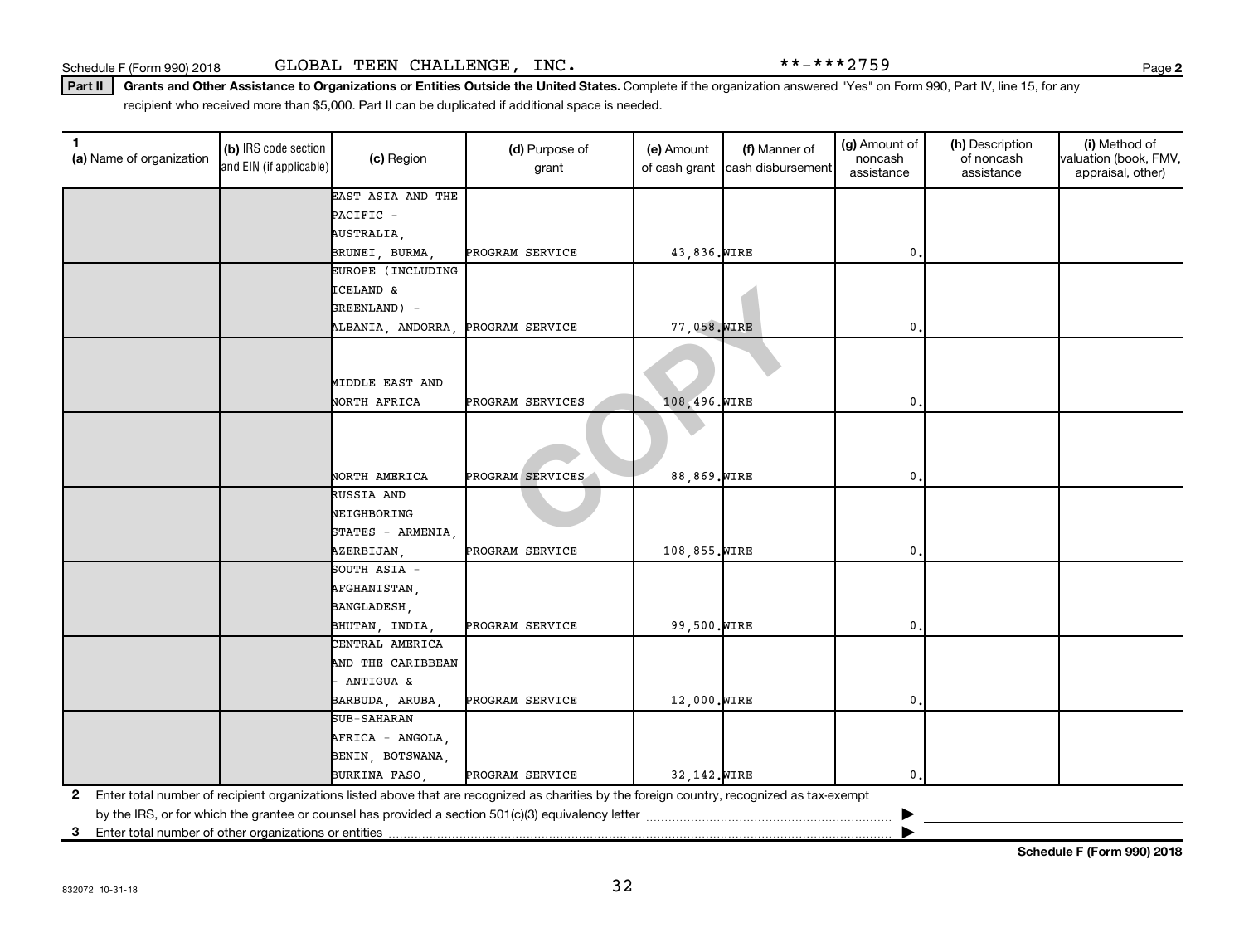Part III Grants and Other Assistance to Individuals Outside the United States. Complete if the organization answered "Yes" on Form 990, Part IV, line 16. Part III can be duplicated if additional space is needed.

| . a ca. . so aspicatos  asa.<br>(a) Type of grant or assistance | (b) Region        | (c) Number of<br>recipients | (d) Amount of<br>cash grant | (e) Manner of<br>cash disbursement | (f) Amount of<br>noncash<br>assistance | (g) Description of<br>noncash assistance | (h) Method of<br>valuation<br>(book, FMV,<br>appraisal, other) |
|-----------------------------------------------------------------|-------------------|-----------------------------|-----------------------------|------------------------------------|----------------------------------------|------------------------------------------|----------------------------------------------------------------|
|                                                                 | SUB-SAHARAN       |                             |                             |                                    |                                        |                                          |                                                                |
|                                                                 | AFRICA - ANGOLA,  |                             |                             |                                    |                                        |                                          |                                                                |
|                                                                 | BENIN, BOTSWANA,  |                             |                             |                                    |                                        |                                          |                                                                |
| PROGRAM SUPPORT                                                 | BURKINA FASO,     | 6                           | 31,080. WIRE                |                                    | $\mathbf 0$                            |                                          |                                                                |
|                                                                 | CENTRAL AMERICA   |                             |                             |                                    |                                        |                                          |                                                                |
|                                                                 | AND THE CARIBBEAN |                             |                             |                                    |                                        |                                          |                                                                |
|                                                                 | ANTIGUA &         |                             |                             |                                    |                                        |                                          |                                                                |
| PROGRAM SUPPORT                                                 | BARBUDA, ARUBA,   | 3                           | 83,522. WIRE                |                                    | $\mathbf 0$                            |                                          |                                                                |
|                                                                 | RUSSIA AND        |                             |                             |                                    |                                        |                                          |                                                                |
|                                                                 | NEIGHBORING       |                             |                             |                                    |                                        |                                          |                                                                |
|                                                                 | STATES - ARMENIA, |                             |                             |                                    |                                        |                                          |                                                                |
| PROGRAM SUPPORT                                                 | AZERBIJAN,        | 3                           | 55,996. WIRE                |                                    | $\mathbf 0$                            |                                          |                                                                |
|                                                                 | EUROPE (INCLUDING |                             |                             |                                    |                                        |                                          |                                                                |
|                                                                 | ICELAND &         |                             |                             |                                    |                                        |                                          |                                                                |
|                                                                 | GREENLAND) -      |                             |                             |                                    |                                        |                                          |                                                                |
| PROGRAM SUPPORT                                                 | ALBANIA, ANDORRA, | 3                           | 72,983. WIRE                |                                    | $\mathbf 0$                            |                                          |                                                                |
|                                                                 | EAST ASIA AND THE |                             |                             |                                    |                                        |                                          |                                                                |
|                                                                 | PACIFIC -         |                             |                             |                                    |                                        |                                          |                                                                |
|                                                                 | AUSTRALIA,        |                             |                             |                                    |                                        |                                          |                                                                |
| PROGRAM SUPPORT                                                 | BRUNEI, BURMA,    | $\mathbf{1}$                | 92,427. WIRE                |                                    | $\mathbf 0$                            |                                          |                                                                |
|                                                                 | SOUTH ASIA -      |                             |                             |                                    |                                        |                                          |                                                                |
|                                                                 | AFGHANISTAN,      |                             |                             |                                    |                                        |                                          |                                                                |
|                                                                 | BANGLADESH,       |                             |                             |                                    |                                        |                                          |                                                                |
| PROGRAM SUPPORT                                                 | BHUTAN, INDIA,    | 4                           | 49,588. WIRE                |                                    | $\mathbf 0$                            |                                          |                                                                |
|                                                                 |                   |                             |                             |                                    |                                        |                                          |                                                                |
|                                                                 |                   |                             |                             |                                    |                                        |                                          |                                                                |
|                                                                 | MIDDLE EAST AND   |                             |                             |                                    |                                        |                                          |                                                                |
| PROGRAM SUPPORT                                                 | NORTH AFRICA      | $\mathbf{1}$                | 3,178. WIRE                 |                                    | $\mathbf 0$                            |                                          |                                                                |
|                                                                 |                   |                             |                             |                                    |                                        |                                          |                                                                |
|                                                                 |                   |                             |                             |                                    |                                        |                                          |                                                                |
|                                                                 |                   |                             |                             |                                    |                                        |                                          |                                                                |
| PROGRAM SUPPORT                                                 | SOUTH AMERICA     | $\mathbf{2}$                | 63,000. WIRE                |                                    | $\mathbf{0}$                           |                                          |                                                                |
|                                                                 |                   |                             |                             |                                    |                                        |                                          |                                                                |
|                                                                 |                   |                             |                             |                                    |                                        |                                          |                                                                |
|                                                                 |                   |                             |                             |                                    |                                        |                                          |                                                                |
|                                                                 |                   |                             |                             |                                    |                                        |                                          |                                                                |

**Schedule F (Form 990) 2018**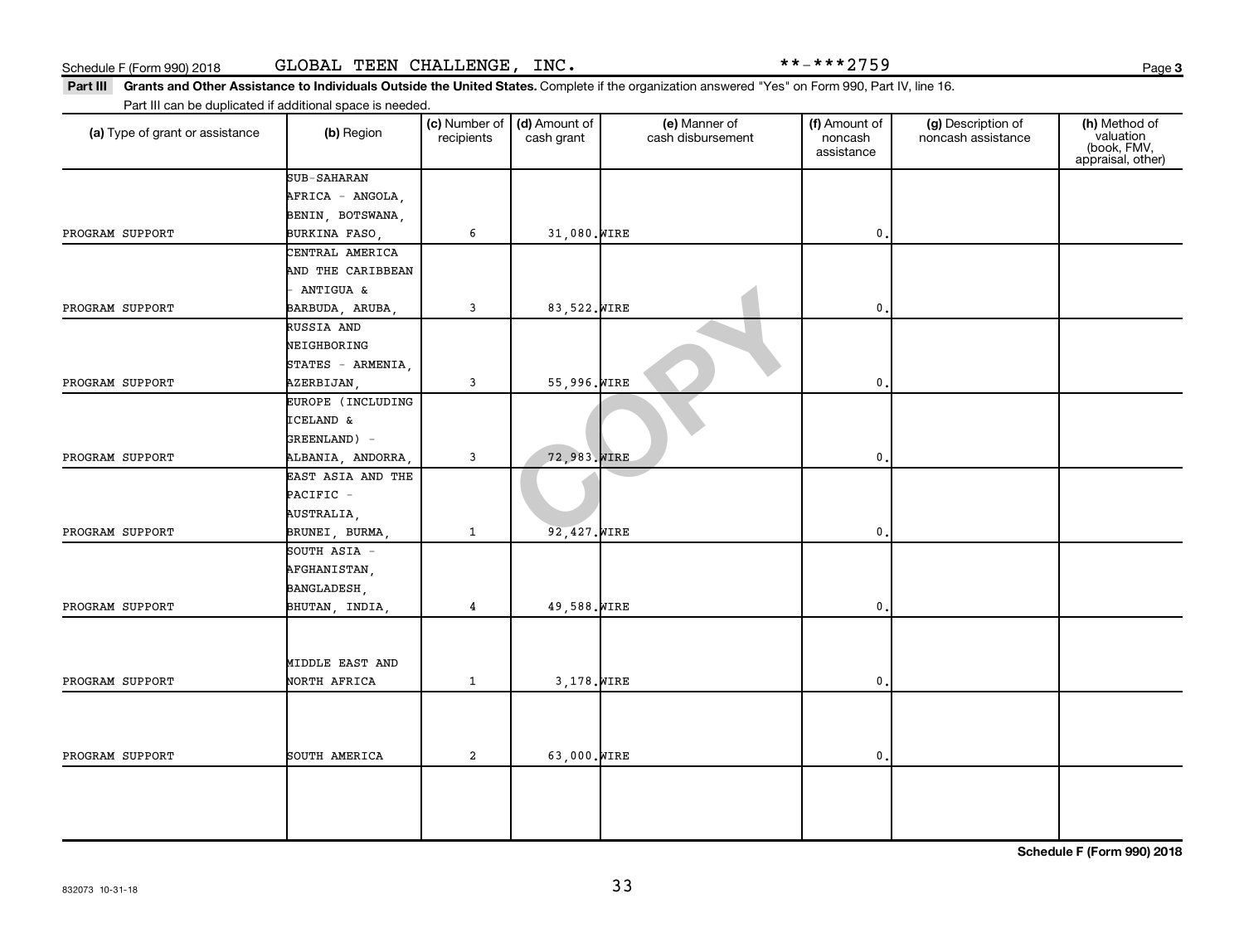| 1              | Was the organization a U.S. transferor of property to a foreign corporation during the tax year? If "Yes," the<br>organization may be required to file Form 926, Return by a U.S. Transferor of Property to a Foreign                                                                                                                                          |                            |                    |
|----------------|----------------------------------------------------------------------------------------------------------------------------------------------------------------------------------------------------------------------------------------------------------------------------------------------------------------------------------------------------------------|----------------------------|--------------------|
|                |                                                                                                                                                                                                                                                                                                                                                                | Yes                        | $X _{\mathsf{No}}$ |
| $\overline{2}$ | Did the organization have an interest in a foreign trust during the tax year? If "Yes," the organization<br>may be required to separately file Form 3520, Annual Return To Report Transactions With Foreign<br>Trusts and Receipt of Certain Foreign Gifts, and/or Form 3520-A, Annual Information Return of Foreign                                           | Yes                        | $\overline{X}$ No  |
|                |                                                                                                                                                                                                                                                                                                                                                                |                            |                    |
| 3              | Did the organization have an ownership interest in a foreign corporation during the tax year? If "Yes,"<br>the organization may be required to file Form 5471, Information Return of U.S. Persons With Respect To                                                                                                                                              | Yes                        | $\overline{X}$ No  |
| 4              | Was the organization a direct or indirect shareholder of a passive foreign investment company or a<br>qualified electing fund during the tax year? If "Yes," the organization may be required to file Form 8621,<br>Information Return by a Shareholder of a Passive Foreign Investment Company or Qualified Electing Fund<br>(see Instructions for Form 8621) | Yes                        | $\overline{X}$ No  |
| 5              | Did the organization have an ownership interest in a foreign partnership during the tax year? If "Yes,"<br>the organization may be required to file Form 8865, Return of U.S. Persons With Respect to Certain<br>Foreign Partnerships (see Instructions for Form 8865) [1996] [1996] [1996] [1996] [1996] [1996] [1996] [1996] [                               | Yes                        | $\overline{X}$ No  |
| 6              | Did the organization have any operations in or related to any boycotting countries during the tax year? If<br>"Yes," the organization may be required to separately file Form 5713, International Boycott Report (see                                                                                                                                          | Yes                        | $\overline{X}$ No  |
|                |                                                                                                                                                                                                                                                                                                                                                                | Schedule F (Form 990) 2018 |                    |
|                |                                                                                                                                                                                                                                                                                                                                                                |                            |                    |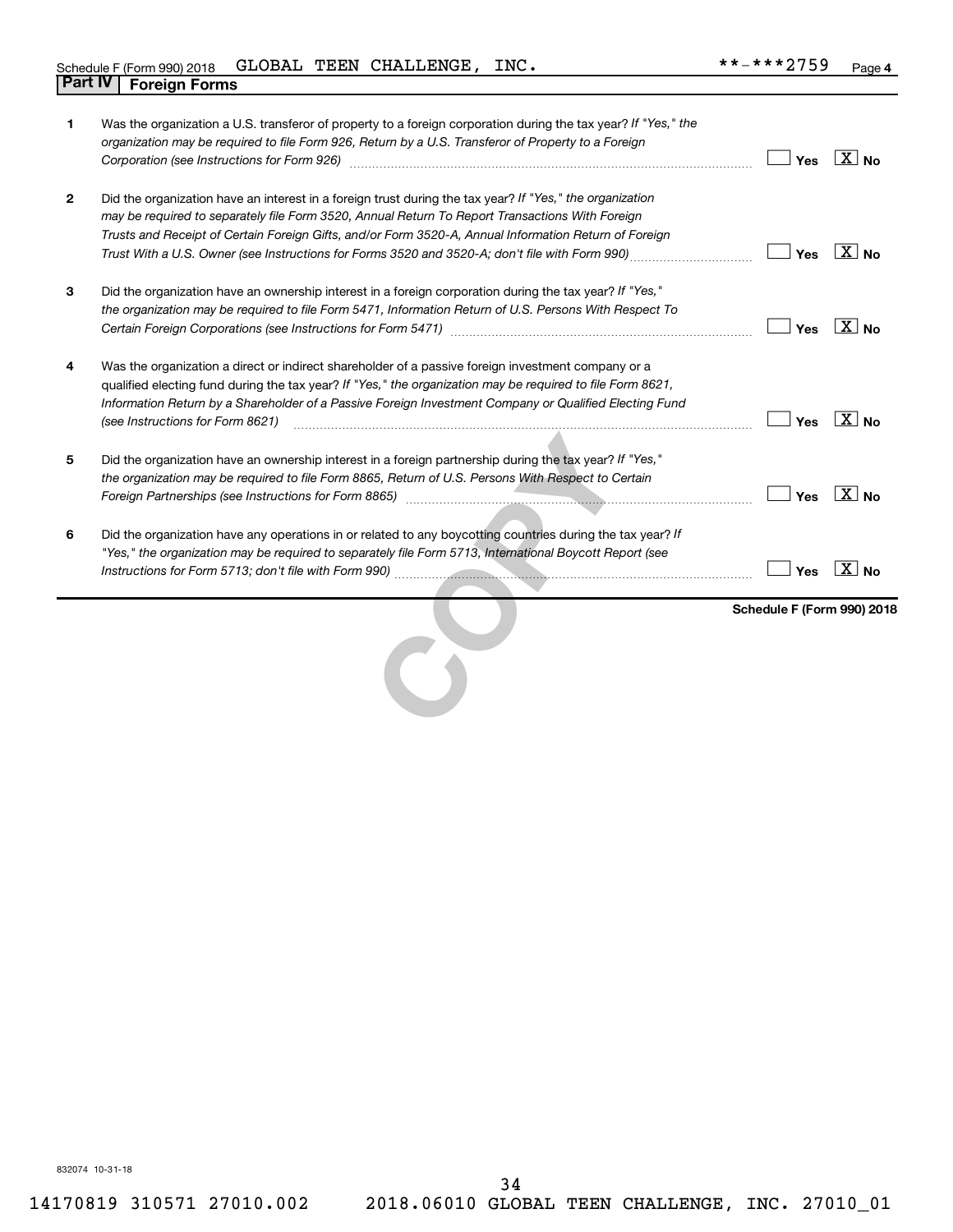| Schedule F (Form 990) 2018 GLOBAL TEEN CHALLENGE, INC. |  | **-***2759<br>Page |
|--------------------------------------------------------|--|--------------------|
|--------------------------------------------------------|--|--------------------|

Provide the information required by Part I, line 2 (monitoring of funds); Part I, line 3, column (f) (accounting method; amounts of investments vs. expenditures per region); Part II, line 1 (accounting method); Part III (accounting method); and Part III, column (c) (estimated number of recipients), as applicable. Also complete this part to provide any additional information. See instructions. **Part V Supplemental Information**

| 832075 10-31-18           | Schedule F (Form 990) 2018                      |
|---------------------------|-------------------------------------------------|
|                           | $35\,$                                          |
| 14170819 310571 27010.002 | 2018.06010 GLOBAL TEEN CHALLENGE, INC. 27010_01 |
|                           |                                                 |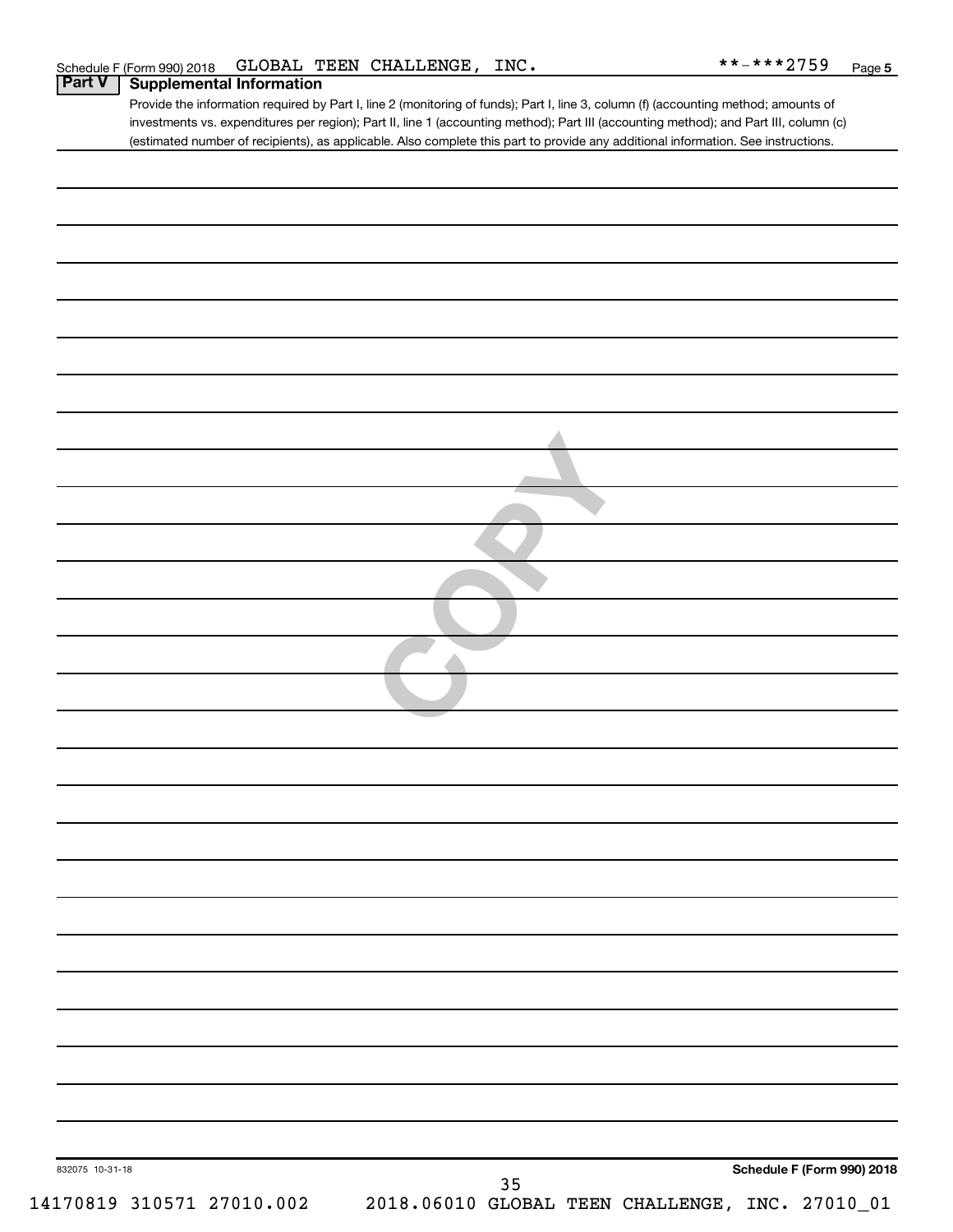| <b>SCHEDULE I</b><br>(Form 990)<br>Department of the Treasury<br>Internal Revenue Service                                                                                                                                                                                                     | <b>Grants and Other Assistance to Organizations,</b><br>Governments, and Individuals in the United States<br>Complete if the organization answered "Yes" on Form 990, Part IV, line 21 or 22.<br>Attach to Form 990. |                                    |                             |                                         |                                                                |                                          |                                       |  |  |  |
|-----------------------------------------------------------------------------------------------------------------------------------------------------------------------------------------------------------------------------------------------------------------------------------------------|----------------------------------------------------------------------------------------------------------------------------------------------------------------------------------------------------------------------|------------------------------------|-----------------------------|-----------------------------------------|----------------------------------------------------------------|------------------------------------------|---------------------------------------|--|--|--|
| Inspection<br>Go to www.irs.gov/Form990 for the latest information.<br>Name of the organization<br><b>Employer identification number</b>                                                                                                                                                      |                                                                                                                                                                                                                      |                                    |                             |                                         |                                                                |                                          |                                       |  |  |  |
| GLOBAL TEEN CHALLENGE, INC.                                                                                                                                                                                                                                                                   |                                                                                                                                                                                                                      |                                    |                             |                                         |                                                                |                                          | **-***2759                            |  |  |  |
| <b>General Information on Grants and Assistance</b><br>Part I                                                                                                                                                                                                                                 |                                                                                                                                                                                                                      |                                    |                             |                                         |                                                                |                                          |                                       |  |  |  |
| 1 Does the organization maintain records to substantiate the amount of the grants or assistance, the grantees' eligibility for the grants or assistance, and the selection<br>2 Describe in Part IV the organization's procedures for monitoring the use of grant funds in the United States. |                                                                                                                                                                                                                      |                                    |                             |                                         |                                                                |                                          | $\boxed{\text{X}}$ No<br>Yes          |  |  |  |
| Part II<br>Grants and Other Assistance to Domestic Organizations and Domestic Governments. Complete if the organization answered "Yes" on Form 990, Part IV, line 21, for any                                                                                                                 |                                                                                                                                                                                                                      |                                    |                             |                                         |                                                                |                                          |                                       |  |  |  |
| recipient that received more than \$5,000. Part II can be duplicated if additional space is needed.                                                                                                                                                                                           |                                                                                                                                                                                                                      |                                    |                             |                                         |                                                                |                                          |                                       |  |  |  |
| 1 (a) Name and address of organization<br>or government                                                                                                                                                                                                                                       | $(b)$ EIN                                                                                                                                                                                                            | (c) IRC section<br>(if applicable) | (d) Amount of<br>cash grant | (e) Amount of<br>non-cash<br>assistance | (f) Method of<br>valuation (book,<br>FMV, appraisal,<br>other) | (g) Description of<br>noncash assistance | (h) Purpose of grant<br>or assistance |  |  |  |
| TEEN CHALLENGE OF FLORIDA, INC.<br>15 W 10TH STREET<br>COLUMBUS, GA 31901                                                                                                                                                                                                                     | **_****9228                                                                                                                                                                                                          | 501(C)(3)                          | 163,967                     | $\mathbf{0}$                            |                                                                |                                          | GENERAL OPERATING BUDGET              |  |  |  |
| EASTERN EUROPE OUTREACH, INC.<br>P.O. BOX 7559<br>PUEBLO WEST, CO 81007                                                                                                                                                                                                                       | **-***0732                                                                                                                                                                                                           | 501(C)(3)                          | 33, 336                     | 0                                       |                                                                |                                          | GENERAL OPERATING BUDGET              |  |  |  |
| GLOBAL TEEN CHALLENGE - NA<br>P.O. BOX 511<br>COLUMBUS, GA 31902                                                                                                                                                                                                                              | **-***8192 $501(C)(3)$                                                                                                                                                                                               |                                    | 30, 369.                    | 0.                                      |                                                                |                                          | GENERAL OPERATING BUDGET              |  |  |  |
| UNITED TO RESCUE<br>P.O. BOX 1084<br>NEOSHO, MO 64850                                                                                                                                                                                                                                         | **-***9311                                                                                                                                                                                                           | 501(C)(3)                          | 25,100                      | $\mathbf{0}$                            |                                                                |                                          | GENERAL OPERATING BUDGET              |  |  |  |
|                                                                                                                                                                                                                                                                                               |                                                                                                                                                                                                                      |                                    |                             |                                         |                                                                |                                          |                                       |  |  |  |
|                                                                                                                                                                                                                                                                                               |                                                                                                                                                                                                                      |                                    |                             |                                         |                                                                |                                          |                                       |  |  |  |
| Enter total number of other organizations listed in the line 1 table<br>3                                                                                                                                                                                                                     |                                                                                                                                                                                                                      |                                    |                             |                                         |                                                                |                                          |                                       |  |  |  |

**For Paperwork Reduction Act Notice, see the Instructions for Form 990. Schedule I (Form 990) (2018)** LHA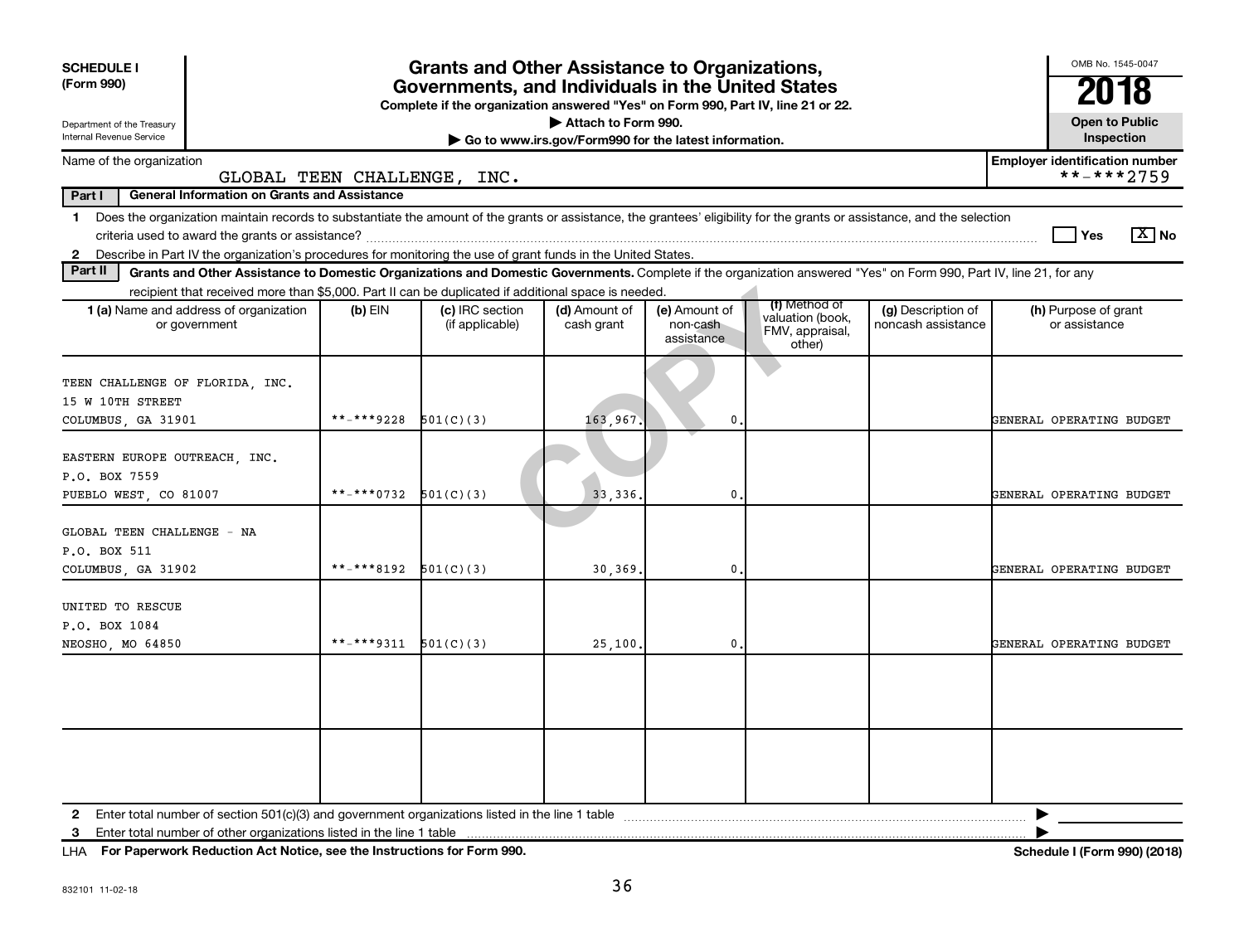**2**

Part III | Grants and Other Assistance to Domestic Individuals. Complete if the organization answered "Yes" on Form 990, Part IV, line 22. Part III can be duplicated if additional space is needed.

| (a) Type of grant or assistance                                                                                                                      | (b) Number of<br>recipients | (c) Amount of<br>cash grant | (d) Amount of non-<br>cash assistance | (e) Method of valuation<br>(book, FMV, appraisal, other) | (f) Description of noncash assistance |  |  |  |  |
|------------------------------------------------------------------------------------------------------------------------------------------------------|-----------------------------|-----------------------------|---------------------------------------|----------------------------------------------------------|---------------------------------------|--|--|--|--|
|                                                                                                                                                      |                             |                             |                                       |                                                          |                                       |  |  |  |  |
| PROGRAM SERVICES                                                                                                                                     | 13                          | 268,647.                    | $\mathbf{0}$ .                        |                                                          |                                       |  |  |  |  |
|                                                                                                                                                      |                             |                             |                                       |                                                          |                                       |  |  |  |  |
|                                                                                                                                                      |                             |                             |                                       |                                                          |                                       |  |  |  |  |
|                                                                                                                                                      |                             |                             |                                       |                                                          |                                       |  |  |  |  |
|                                                                                                                                                      |                             |                             |                                       |                                                          |                                       |  |  |  |  |
|                                                                                                                                                      |                             |                             |                                       |                                                          |                                       |  |  |  |  |
|                                                                                                                                                      |                             |                             |                                       |                                                          |                                       |  |  |  |  |
| Supplemental Information. Provide the information required in Part I, line 2; Part III, column (b); and any other additional information.<br>Part IV |                             |                             |                                       |                                                          |                                       |  |  |  |  |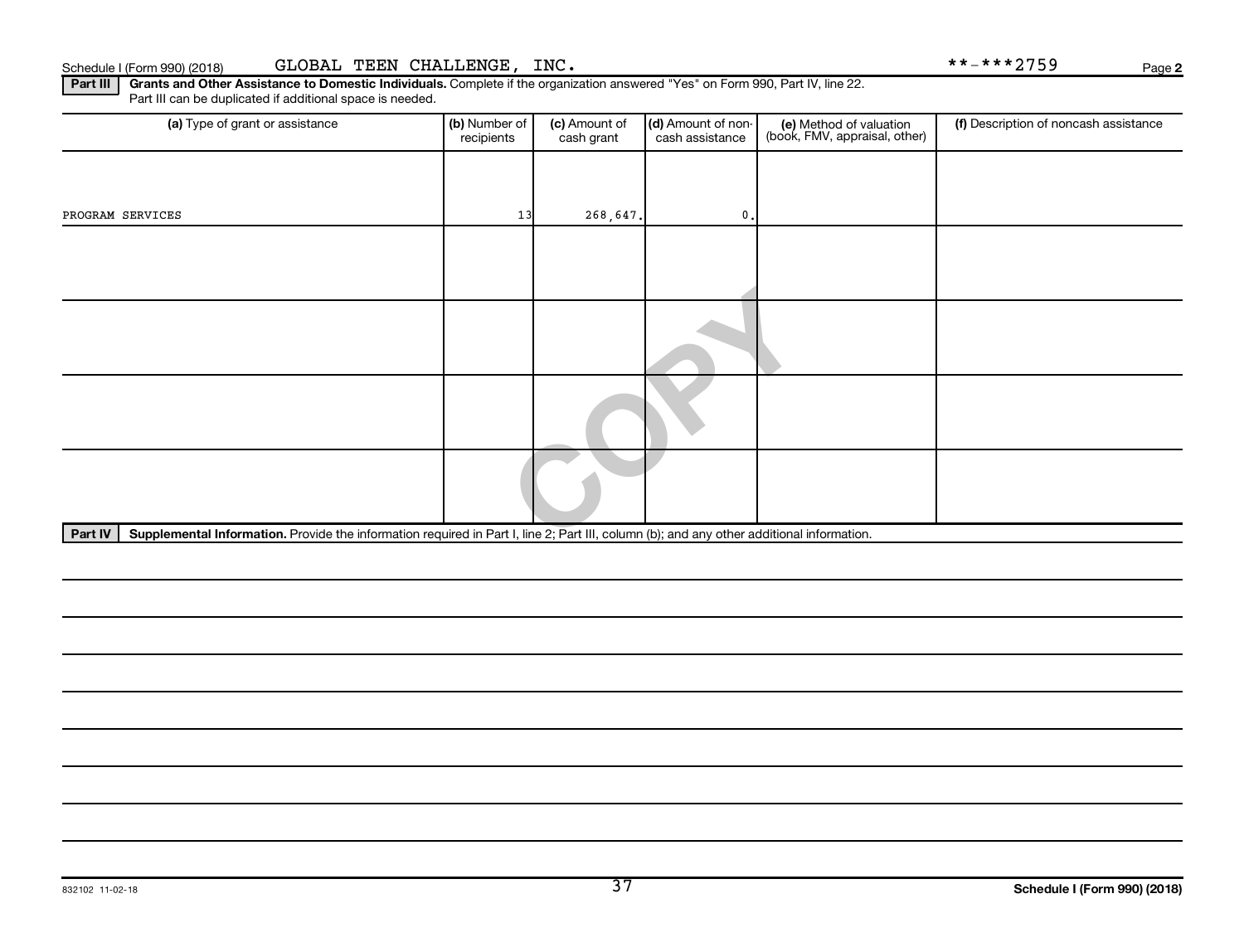|   | <b>SCHEDULE J</b>                       | <b>Compensation Information</b>                                                                                                                                                                                                                 |                                       | OMB No. 1545-0047          |     |                         |
|---|-----------------------------------------|-------------------------------------------------------------------------------------------------------------------------------------------------------------------------------------------------------------------------------------------------|---------------------------------------|----------------------------|-----|-------------------------|
|   | (Form 990)                              | For certain Officers, Directors, Trustees, Key Employees, and Highest                                                                                                                                                                           |                                       | 2018                       |     |                         |
|   |                                         | <b>Compensated Employees</b>                                                                                                                                                                                                                    |                                       |                            |     |                         |
|   | Department of the Treasury              | Complete if the organization answered "Yes" on Form 990, Part IV, line 23.<br>Attach to Form 990.                                                                                                                                               |                                       | <b>Open to Public</b>      |     |                         |
|   | Internal Revenue Service                | ► Go to www.irs.gov/Form990 for instructions and the latest information.                                                                                                                                                                        |                                       | <b>Inspection</b>          |     |                         |
|   | Name of the organization                |                                                                                                                                                                                                                                                 | <b>Employer identification number</b> |                            |     |                         |
|   |                                         | GLOBAL TEEN CHALLENGE, INC.                                                                                                                                                                                                                     |                                       | **-***2759                 |     |                         |
|   | Part I                                  | <b>Questions Regarding Compensation</b>                                                                                                                                                                                                         |                                       |                            |     |                         |
|   |                                         |                                                                                                                                                                                                                                                 |                                       |                            | Yes | No.                     |
|   |                                         | Check the appropriate box(es) if the organization provided any of the following to or for a person listed on Form 990,                                                                                                                          |                                       |                            |     |                         |
|   |                                         | Part VII, Section A, line 1a. Complete Part III to provide any relevant information regarding these items.                                                                                                                                      |                                       |                            |     |                         |
|   | First-class or charter travel           | $\mathbf{X}$ Housing allowance or residence for personal use                                                                                                                                                                                    |                                       |                            |     |                         |
|   | Travel for companions                   | Payments for business use of personal residence                                                                                                                                                                                                 |                                       |                            |     |                         |
|   |                                         | Health or social club dues or initiation fees<br>Tax indemnification and gross-up payments                                                                                                                                                      |                                       |                            |     |                         |
|   |                                         | Discretionary spending account<br>Personal services (such as maid, chauffeur, chef)                                                                                                                                                             |                                       |                            |     |                         |
|   |                                         |                                                                                                                                                                                                                                                 |                                       |                            |     |                         |
|   |                                         | <b>b</b> If any of the boxes on line 1a are checked, did the organization follow a written policy regarding payment or                                                                                                                          |                                       |                            | X   |                         |
|   |                                         |                                                                                                                                                                                                                                                 |                                       | 1b                         |     |                         |
| 2 |                                         | Did the organization require substantiation prior to reimbursing or allowing expenses incurred by all directors,                                                                                                                                |                                       |                            | X   |                         |
|   |                                         |                                                                                                                                                                                                                                                 |                                       | $\mathbf{2}$               |     |                         |
| З |                                         |                                                                                                                                                                                                                                                 |                                       |                            |     |                         |
|   |                                         | Indicate which, if any, of the following the filing organization used to establish the compensation of the organization's<br>CEO/Executive Director. Check all that apply. Do not check any boxes for methods used by a related organization to |                                       |                            |     |                         |
|   |                                         | establish compensation of the CEO/Executive Director, but explain in Part III.                                                                                                                                                                  |                                       |                            |     |                         |
|   | Compensation committee                  | Written employment contract                                                                                                                                                                                                                     |                                       |                            |     |                         |
|   |                                         | Compensation survey or study<br>Independent compensation consultant                                                                                                                                                                             |                                       |                            |     |                         |
|   |                                         | $\mathbf{X}$ Approval by the board or compensation committee<br>Form 990 of other organizations                                                                                                                                                 |                                       |                            |     |                         |
|   |                                         |                                                                                                                                                                                                                                                 |                                       |                            |     |                         |
| 4 |                                         | During the year, did any person listed on Form 990, Part VII, Section A, line 1a, with respect to the filing                                                                                                                                    |                                       |                            |     |                         |
|   | organization or a related organization: |                                                                                                                                                                                                                                                 |                                       |                            |     |                         |
| а |                                         | Receive a severance payment or change-of-control payment?                                                                                                                                                                                       |                                       | 4a                         |     | х                       |
| b |                                         |                                                                                                                                                                                                                                                 |                                       | 4b                         |     | $\overline{\textbf{x}}$ |
|   |                                         |                                                                                                                                                                                                                                                 |                                       | 4c                         |     | $\mathbf x$             |
|   |                                         | If "Yes" to any of lines 4a-c, list the persons and provide the applicable amounts for each item in Part III.                                                                                                                                   |                                       |                            |     |                         |
|   |                                         |                                                                                                                                                                                                                                                 |                                       |                            |     |                         |
|   |                                         | Only section 501(c)(3), 501(c)(4), and 501(c)(29) organizations must complete lines 5-9.                                                                                                                                                        |                                       |                            |     |                         |
|   |                                         | For persons listed on Form 990, Part VII, Section A, line 1a, did the organization pay or accrue any compensation                                                                                                                               |                                       |                            |     |                         |
|   | contingent on the revenues of:          |                                                                                                                                                                                                                                                 |                                       |                            |     |                         |
| a |                                         |                                                                                                                                                                                                                                                 |                                       | 5a                         |     | x                       |
|   |                                         |                                                                                                                                                                                                                                                 |                                       | 5b                         |     | X                       |
|   |                                         | If "Yes" on line 5a or 5b, describe in Part III.                                                                                                                                                                                                |                                       |                            |     |                         |
|   |                                         | 6 For persons listed on Form 990, Part VII, Section A, line 1a, did the organization pay or accrue any compensation                                                                                                                             |                                       |                            |     |                         |
|   | contingent on the net earnings of:      |                                                                                                                                                                                                                                                 |                                       |                            |     |                         |
| a |                                         |                                                                                                                                                                                                                                                 |                                       | 6a                         |     | x                       |
|   |                                         |                                                                                                                                                                                                                                                 |                                       | 6b                         |     | $\overline{\mathbf{X}}$ |
|   |                                         | If "Yes" on line 6a or 6b, describe in Part III.                                                                                                                                                                                                |                                       |                            |     |                         |
|   |                                         | 7 For persons listed on Form 990, Part VII, Section A, line 1a, did the organization provide any nonfixed payments                                                                                                                              |                                       |                            |     |                         |
|   |                                         |                                                                                                                                                                                                                                                 |                                       | 7                          |     | x                       |
| 8 |                                         | Were any amounts reported on Form 990, Part VII, paid or accrued pursuant to a contract that was subject to the                                                                                                                                 |                                       |                            |     |                         |
|   |                                         |                                                                                                                                                                                                                                                 |                                       | 8                          |     | x                       |
| 9 |                                         | If "Yes" on line 8, did the organization also follow the rebuttable presumption procedure described in                                                                                                                                          |                                       |                            |     |                         |
|   |                                         |                                                                                                                                                                                                                                                 |                                       | 9                          |     |                         |
|   |                                         | LHA For Paperwork Reduction Act Notice, see the Instructions for Form 990.                                                                                                                                                                      |                                       | Schedule J (Form 990) 2018 |     |                         |

832111 10-26-18

14170819 310571 27010.002 2018.06010 GLOBAL TEEN CHALLENGE, INC. 27010\_01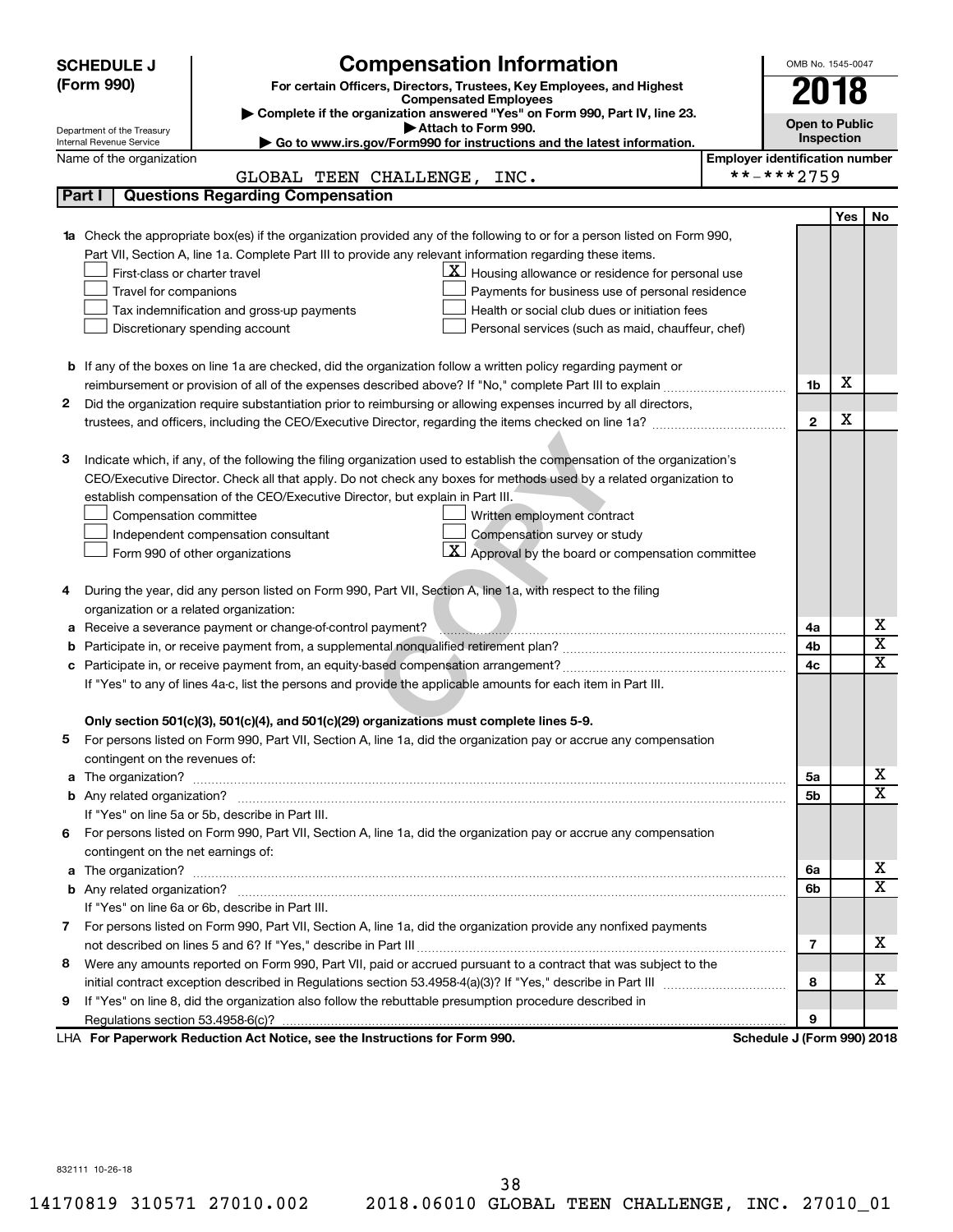|                              |                          | (B) Breakdown of W-2 and/or 1099-MISC compensation |                                           | (C) Retirement and<br>other deferred | (D) Nontaxable<br>benefits | (E) Total of columns | (F) Compensation                                           |
|------------------------------|--------------------------|----------------------------------------------------|-------------------------------------------|--------------------------------------|----------------------------|----------------------|------------------------------------------------------------|
| (A) Name and Title           | (i) Base<br>compensation | (ii) Bonus &<br>incentive<br>compensation          | (iii) Other<br>reportable<br>compensation | compensation                         |                            | $(B)(i)-(D)$         | in column (B)<br>reported as deferred<br>on prior Form 990 |
| (i)                          |                          |                                                    |                                           |                                      |                            |                      |                                                            |
| $\vert$ (ii)                 |                          |                                                    |                                           |                                      |                            |                      |                                                            |
| $(\mathsf{i})$               |                          |                                                    |                                           |                                      |                            |                      |                                                            |
| (ii)                         |                          |                                                    |                                           |                                      |                            |                      |                                                            |
| (i)                          |                          |                                                    |                                           |                                      |                            |                      |                                                            |
| (ii)                         |                          |                                                    |                                           |                                      |                            |                      |                                                            |
| (i)                          |                          |                                                    |                                           |                                      |                            |                      |                                                            |
| (ii)                         |                          |                                                    |                                           |                                      |                            |                      |                                                            |
| (i)                          |                          |                                                    |                                           |                                      |                            |                      |                                                            |
| $\vert$ (ii)                 |                          |                                                    |                                           |                                      |                            |                      |                                                            |
| (i)                          |                          |                                                    |                                           |                                      |                            |                      |                                                            |
| (ii)                         |                          |                                                    |                                           |                                      |                            |                      |                                                            |
| (i)                          |                          |                                                    |                                           |                                      |                            |                      |                                                            |
| (ii)                         |                          |                                                    |                                           |                                      |                            |                      |                                                            |
| (i)                          |                          |                                                    |                                           |                                      |                            |                      |                                                            |
| (ii)                         |                          |                                                    |                                           |                                      |                            |                      |                                                            |
| (i)                          |                          |                                                    |                                           |                                      |                            |                      |                                                            |
| (ii)                         |                          |                                                    |                                           |                                      |                            |                      |                                                            |
| $\overline{(\mathsf{i})}$    |                          |                                                    |                                           |                                      |                            |                      |                                                            |
| (ii)                         |                          |                                                    |                                           |                                      |                            |                      |                                                            |
| $(\mathsf{i})$               |                          |                                                    |                                           |                                      |                            |                      |                                                            |
| (ii)                         |                          |                                                    |                                           |                                      |                            |                      |                                                            |
| $(\mathsf{i})$               |                          |                                                    |                                           |                                      |                            |                      |                                                            |
| (ii)                         |                          |                                                    |                                           |                                      |                            |                      |                                                            |
| $(\mathsf{i})$               |                          |                                                    |                                           |                                      |                            |                      |                                                            |
| (ii)                         |                          |                                                    |                                           |                                      |                            |                      |                                                            |
| (i)                          |                          |                                                    |                                           |                                      |                            |                      |                                                            |
| (ii)                         |                          |                                                    |                                           |                                      |                            |                      |                                                            |
| $\overline{(\mathsf{i})}$    |                          |                                                    |                                           |                                      |                            |                      |                                                            |
| (ii)                         |                          |                                                    |                                           |                                      |                            |                      |                                                            |
| $\qquad \qquad \textbf{(i)}$ |                          |                                                    |                                           |                                      |                            |                      |                                                            |
| (ii)                         |                          |                                                    |                                           |                                      |                            |                      |                                                            |

39

Schedule J (Form 990) 2018 GLOBAL TEEN CHALLENGE,INC.  $***-***2759$ 

Part II | Officers, Directors, Trustees, Key Employees, and Highest Compensated Employees. Use duplicate copies if additional space is needed.

For each individual whose compensation must be reported on Schedule J, report compensation from the organization on row (i) and from related organizations, described in the instructions, on row (ii). Do not list any individuals that aren't listed on Form 990, Part VII.

Note: The sum of columns (B)(i)-(iii) for each listed individual must equal the total amount of Form 990, Part VII, Section A, line 1a, applicable column (D) and (E) amounts for that individual.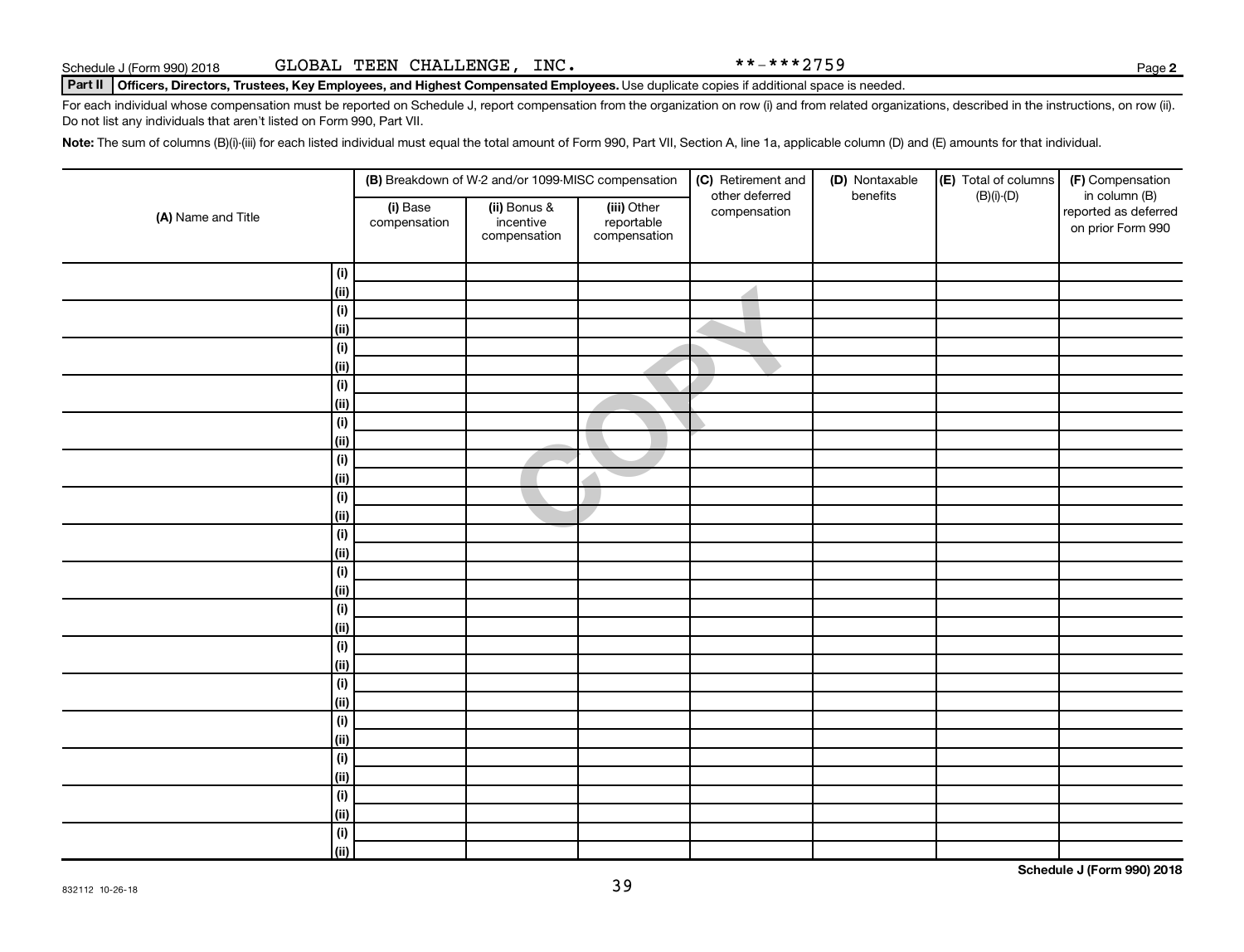#### **Part III Supplemental Information**

Provide the information, explanation, or descriptions required for Part I, lines 1a, 1b, 3, 4a, 4b, 4c, 5a, 5b, 6a, 6b, 7, and 8, and for Part II. Also complete this part for any additional information.

| <b>ANTI</b> |
|-------------|
|             |
|             |
|             |
|             |
|             |
|             |
|             |
|             |
|             |
|             |
|             |
|             |
|             |
|             |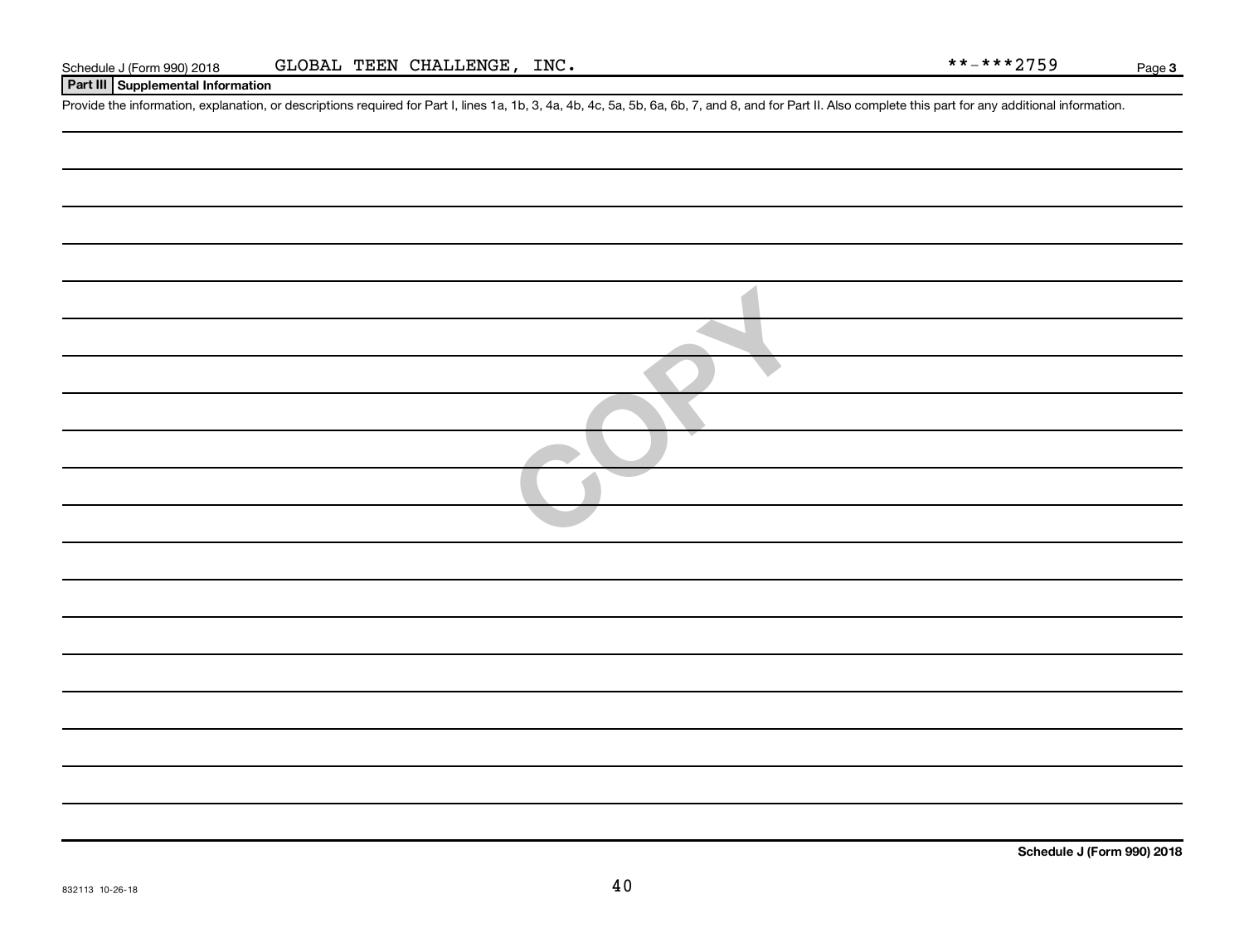#### **SCHEDULE M (Form 990)**

# **Noncash Contributions**

OMB No. 1545-0047

Department of the Treasury Internal Revenue Service

◆ Complete if the organizations answered "Yes" on Form 990, Part IV, lines 29 or 30.<br>▶ Complete if the organizations answered "Yes" on Form 990, Part IV, lines 29 or 30. **Attach to Form 990.**  $\blacktriangleright$ 

**Open to Public Inspection**

| 71114911 19 1 91 111 9991                                              |  |
|------------------------------------------------------------------------|--|
| Go to www.irs.gov/Form990 for instructions and the latest information. |  |

| Name of the organization |  |
|--------------------------|--|
|--------------------------|--|

 $\blacktriangleright$ 

**Employer identification number**

|        | GLOBAL TEEN CHALLENGE, INC.                                                                                                    |                               |                                      |                                                                                                      | **-***2759                                                   |            |     |    |
|--------|--------------------------------------------------------------------------------------------------------------------------------|-------------------------------|--------------------------------------|------------------------------------------------------------------------------------------------------|--------------------------------------------------------------|------------|-----|----|
| Part I | <b>Types of Property</b>                                                                                                       |                               |                                      |                                                                                                      |                                                              |            |     |    |
|        |                                                                                                                                | (a)<br>Check if<br>applicable | (b)<br>Number of<br>contributions or | (c)<br>Noncash contribution<br>amounts reported on<br>items contributed Form 990, Part VIII, line 1g | (d)<br>Method of determining<br>noncash contribution amounts |            |     |    |
| 1.     |                                                                                                                                |                               |                                      |                                                                                                      |                                                              |            |     |    |
| 2      |                                                                                                                                |                               |                                      |                                                                                                      |                                                              |            |     |    |
| З      | Art - Fractional interests                                                                                                     |                               |                                      |                                                                                                      |                                                              |            |     |    |
| 4      |                                                                                                                                |                               |                                      |                                                                                                      |                                                              |            |     |    |
| 5      | Clothing and household goods                                                                                                   |                               |                                      |                                                                                                      |                                                              |            |     |    |
| 6      |                                                                                                                                |                               |                                      |                                                                                                      |                                                              |            |     |    |
| 7      |                                                                                                                                |                               |                                      |                                                                                                      |                                                              |            |     |    |
| 8      |                                                                                                                                |                               |                                      |                                                                                                      |                                                              |            |     |    |
| 9      | Securities - Publicly traded                                                                                                   | $\overline{\text{x}}$         | 91                                   | 1,276,687. AVG FMV ON DONATION                                                                       |                                                              |            |     |    |
| 10     | Securities - Closely held stock                                                                                                |                               |                                      |                                                                                                      |                                                              |            |     |    |
| 11     | Securities - Partnership, LLC, or                                                                                              |                               |                                      |                                                                                                      |                                                              |            |     |    |
|        | trust interests                                                                                                                |                               |                                      |                                                                                                      |                                                              |            |     |    |
| 12     |                                                                                                                                |                               |                                      |                                                                                                      |                                                              |            |     |    |
| 13     | Qualified conservation contribution -                                                                                          |                               |                                      |                                                                                                      |                                                              |            |     |    |
|        |                                                                                                                                |                               |                                      |                                                                                                      |                                                              |            |     |    |
| 14     | Qualified conservation contribution - Other                                                                                    |                               |                                      |                                                                                                      |                                                              |            |     |    |
| 15     | Real estate - Residential                                                                                                      |                               |                                      |                                                                                                      |                                                              |            |     |    |
| 16     | Real estate - Commercial                                                                                                       |                               |                                      |                                                                                                      |                                                              |            |     |    |
| 17     |                                                                                                                                |                               |                                      |                                                                                                      |                                                              |            |     |    |
| 18     |                                                                                                                                |                               |                                      |                                                                                                      |                                                              |            |     |    |
| 19     |                                                                                                                                |                               |                                      |                                                                                                      |                                                              |            |     |    |
| 20     | Drugs and medical supplies                                                                                                     |                               |                                      |                                                                                                      |                                                              |            |     |    |
| 21     |                                                                                                                                |                               |                                      |                                                                                                      |                                                              |            |     |    |
| 22     |                                                                                                                                |                               |                                      |                                                                                                      |                                                              |            |     |    |
| 23     |                                                                                                                                |                               |                                      |                                                                                                      |                                                              |            |     |    |
| 24     |                                                                                                                                |                               |                                      |                                                                                                      |                                                              |            |     |    |
| 25     | Other $\blacktriangleright$                                                                                                    |                               |                                      |                                                                                                      |                                                              |            |     |    |
| 26     | Other $\blacktriangleright$                                                                                                    |                               |                                      |                                                                                                      |                                                              |            |     |    |
| 27     | Other $\blacktriangleright$                                                                                                    |                               |                                      |                                                                                                      |                                                              |            |     |    |
| 28     | Other <b>F</b>                                                                                                                 |                               |                                      |                                                                                                      |                                                              |            |     |    |
| 29     | Number of Forms 8283 received by the organization during the tax year for contributions                                        |                               |                                      |                                                                                                      |                                                              |            |     |    |
|        | for which the organization completed Form 8283, Part IV, Donee Acknowledgement                                                 |                               |                                      | 29                                                                                                   |                                                              |            |     |    |
|        |                                                                                                                                |                               |                                      |                                                                                                      |                                                              |            | Yes | No |
|        | 30a During the year, did the organization receive by contribution any property reported in Part I, lines 1 through 28, that it |                               |                                      |                                                                                                      |                                                              |            |     |    |
|        | must hold for at least three years from the date of the initial contribution, and which isn't required to be used for          |                               |                                      |                                                                                                      |                                                              |            |     |    |
|        |                                                                                                                                |                               |                                      |                                                                                                      |                                                              | 30a        |     | х  |
|        | <b>b</b> If "Yes," describe the arrangement in Part II.                                                                        |                               |                                      |                                                                                                      |                                                              |            |     |    |
| 31     | Does the organization have a gift acceptance policy that requires the review of any nonstandard contributions?                 |                               |                                      |                                                                                                      |                                                              | 31         |     | х  |
|        | 32a Does the organization hire or use third parties or related organizations to solicit, process, or sell noncash              |                               |                                      |                                                                                                      |                                                              |            |     |    |
|        | contributions?                                                                                                                 |                               |                                      |                                                                                                      |                                                              | <b>32a</b> |     | х  |
|        | b If "Yes," describe in Part II.                                                                                               |                               |                                      |                                                                                                      |                                                              |            |     |    |
| 33     | If the organization didn't report an amount in column (c) for a type of property for which column (a) is checked,              |                               |                                      |                                                                                                      |                                                              |            |     |    |
|        | describe in Part II.                                                                                                           |                               |                                      |                                                                                                      |                                                              |            |     |    |
| 1 LJ A | For Departuark Poduction Act Notice, see the Instructions for Form 000                                                         |                               |                                      |                                                                                                      | Cohodulo M (Earm 000) 2010                                   |            |     |    |

**For Paperwork Reduction Act Notice, see the Instructions for Form 990. Schedule M (Form 990) 2018** LHA

832141 10-18-18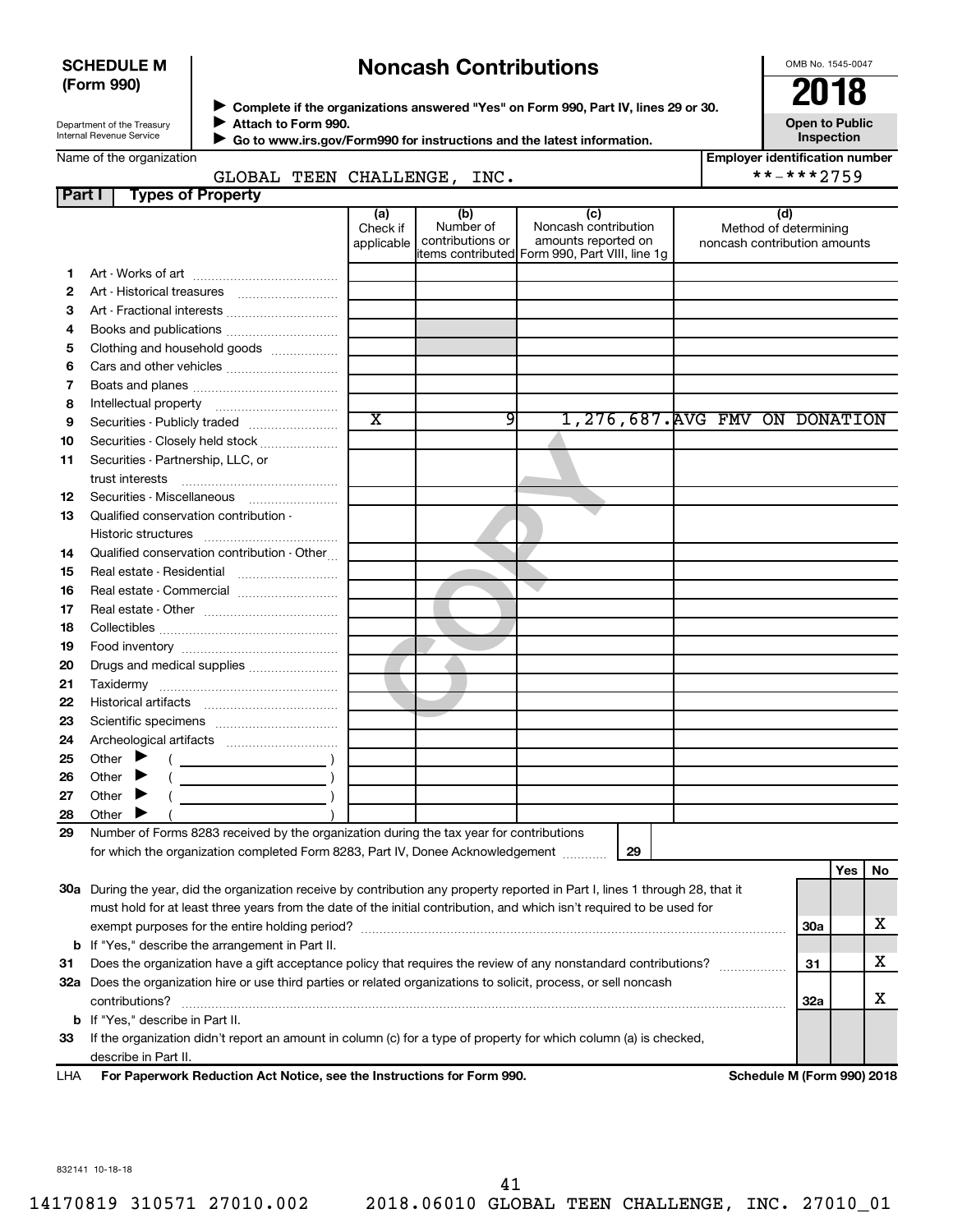Part II | Supplemental Information. Provide the information required by Part I, lines 30b, 32b, and 33, and whether the organization is reporting in Part I, column (b), the number of contributions, the number of items received, or a combination of both. Also complete this part for any additional information.

**COPY** 

SCHEDULE M, PART I, COLUMN (B):

#### NUMBER OF DONORS

**Schedule M (Form 990) 2018**

832142 10-18-18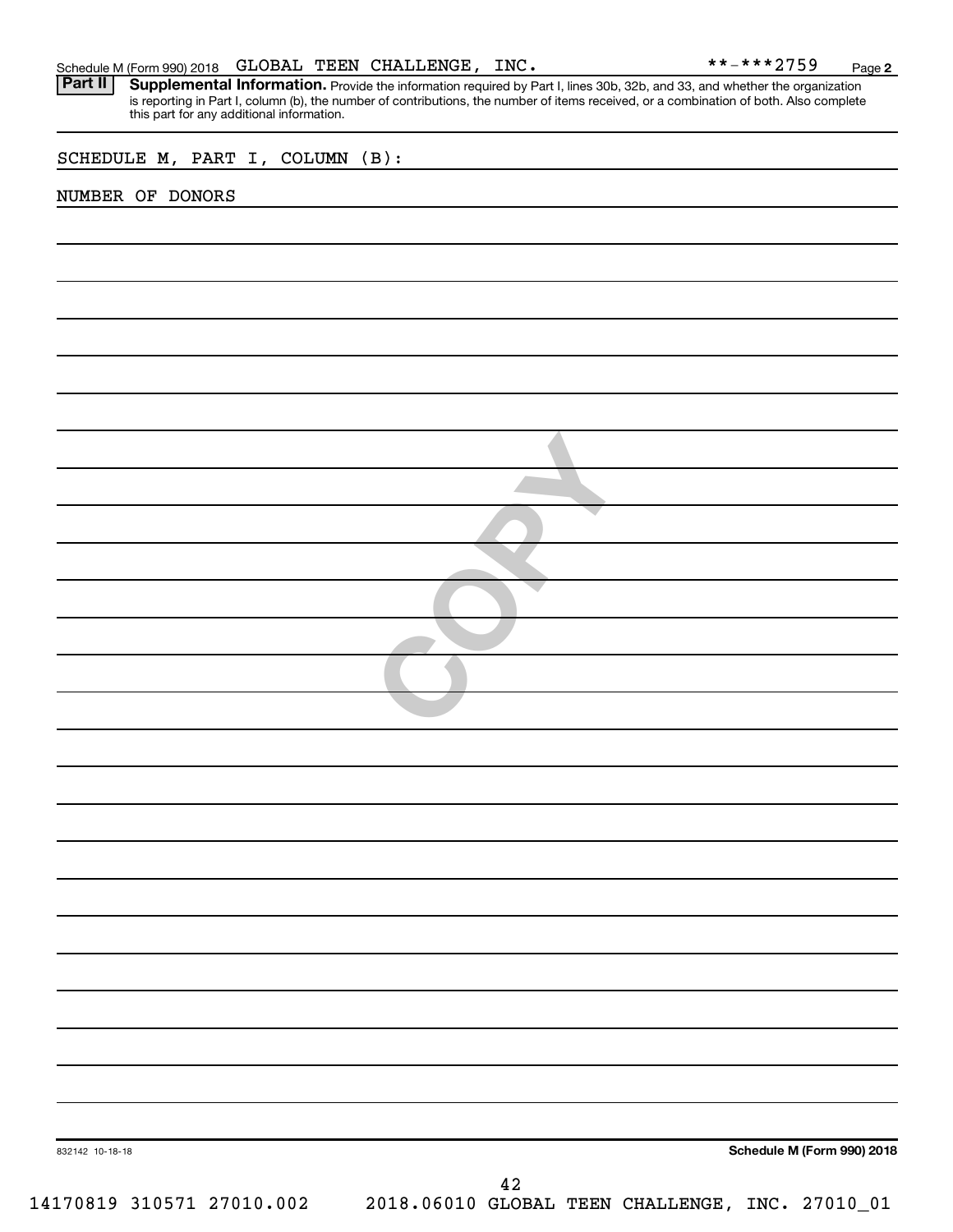**(Form 990 or 990-EZ)**

Department of the Treasury Internal Revenue Service Name of the organization

**Complete to provide information for responses to specific questions on Form 990 or 990-EZ or to provide any additional information. | Attach to Form 990 or 990-EZ. | Go to www.irs.gov/Form990 for the latest information.** SCHEDULE O **Supplemental Information to Form 990 or 990-EZ 2018**<br>(Form 990 or 990-EZ) Complete to provide information for responses to specific questions on



GLOBAL TEEN CHALLENGE, INC.

FORM 990, PART I, LINE 1, DESCRIPTION OF ORGANIZATION MISSION:

LITERARY, AND EDUCATIONAL PURPOSES. AMONG THESE PURPOSES IS PIONEERING

NEW TEEN CHALLENGE CENTERS THROUGHOUT THE WORLD TO PROMOTE FELLOWSHIP

AND COMMUNICATION.

FORM 990, PART VI, SECTION B, LINE 11B:

THE ORGANIZATION'S FORM 990 IS PREPARED BY A CERTIFIED PUBLIC ACCOUNTANT

WELL KNOWN TO THE ORGANIZATION AND EXPERIENCED IN THE AREA OF NON-PROFIT

TAXATION. THE BOARD PERFORMS A REVIEW OF THE RETURN TO MAKE SURE NO

MATERIAL OMISSIONS OR MISSTATEMENTS ARE MADE ON THE RETURN BEFORE IT IS

FILED. ONCE APPROVED, THE RETURN IS SIGNED BY AN AUTHORIZED AGENT AND

FILED.

FORM 990, PART VI, SECTION B, LINE 12C:

ON AND EXPERIENCED IN THE A<br>
A REVIEW OF THE RETURN TO<br>
TEMENTS ARE MADE ON THE RET<br>
ETURN IS SIGNED BY AN AUTHO<br>
...<br>
...<br>
...<br>
LINE 12C:<br>
ETE A CONFLICT OF INTEREST EACH BOARD MEMBER MUST COMPLETE A CONFLICT OF INTEREST STATEMENT ANNUALLY.

THE BOARD OF TRUSTEES REVIEWS AND MONITORS ANY ACTUAL OR POTENTIAL

CONFLICTS OF INTEREST THAT THE ORGANIZATION MAY HAVE.

FORM 990, PART VI, SECTION B, LINE 15A:

CEO COMPENSATION IS COMPARED TO OTHER AVERAGE COMPENSATION FOR SIMILAR

POSITIONS IN COMPARABLE ORGANIZATIONS. DELIBERATION AND DECISION IS

RECORDED IN MINUTES OF MEETINGS FOR THE PURPOSE OF DETERMINING CEO

COMPENSATION.

FORM 990, PART VI, SECTION C, LINE 19:

832211 10-10-18 LHA For Paperwork Reduction Act Notice, see the Instructions for Form 990 or 990-EZ. Schedule O (Form 990 or 990-EZ) (2018) THE ORGANIZATION MAKES ITS GOVERNING DOCUMENTS, CONFLICT OF INTEREST POLICY

43

14170819 310571 27010.002 2018.06010 GLOBAL TEEN CHALLENGE, INC. 27010\_01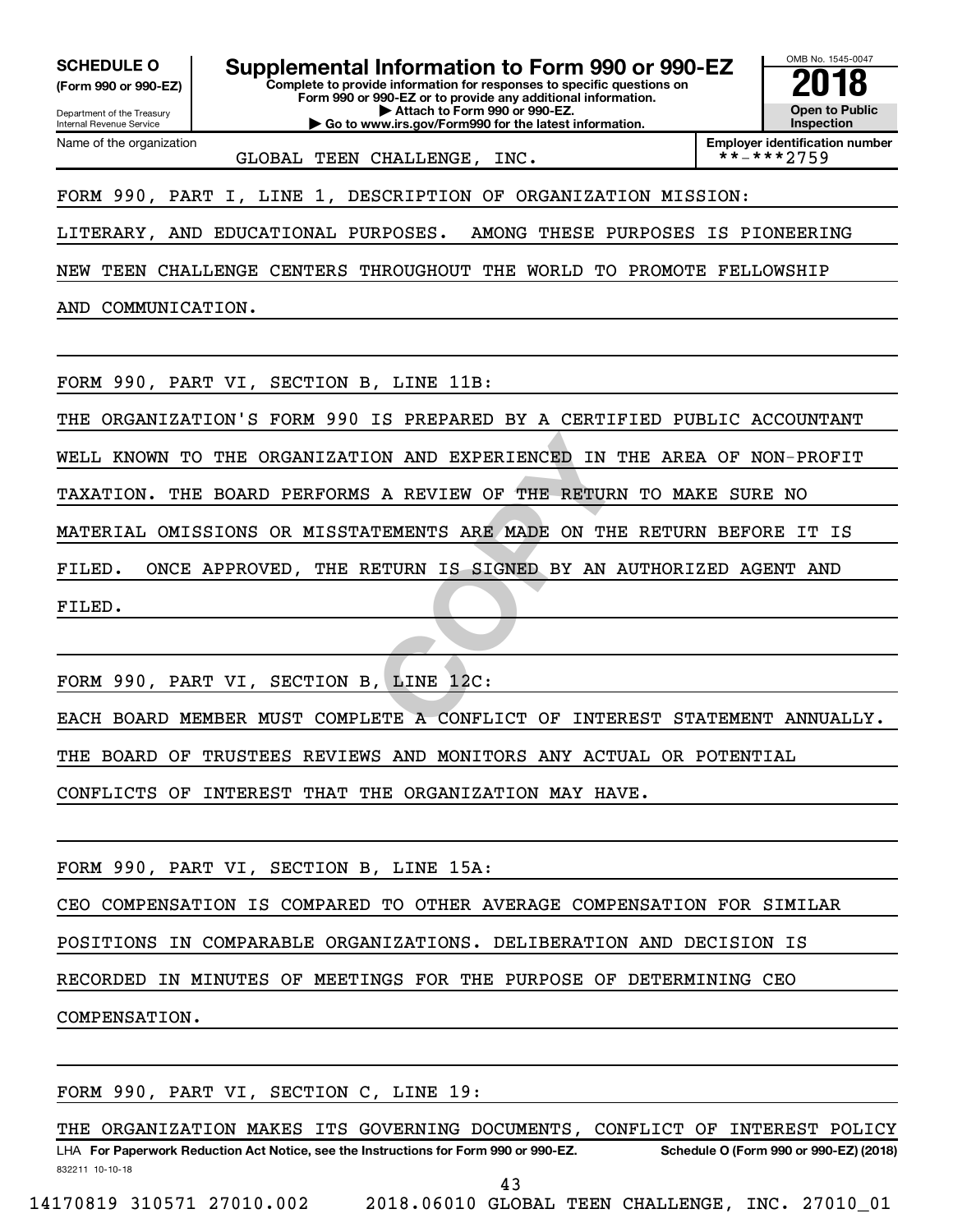| GLOBAL TEEN CHALLENGE, INC.<br>AND FINANCIAL STATEMENTS AVAILABLE TO THE PUBLIC UPON REQUEST AND EITHER<br>MAILS, EMAILS, OR FAXES THE APPLICABLE DOCUMENTS TO THE RECIPIENT DEPENDING<br>ON THE PARTICULAR CIRCUMSTANCES. IN ADDITION, THE ORGANIZATION'S 990 IS<br>REPORTED ON GUIDESTAR.COM EACH YEAR FOR GENERAL PUBLIC REVIEW.<br>FORM 990, PART XI, LINE 2C<br>THE ORGANIZATION HAS NOT CHANGED ITS OVERSIGHT PROCESS OR SELECTION<br>PROCESS DURING THE TAX YEAR. |                                        |
|--------------------------------------------------------------------------------------------------------------------------------------------------------------------------------------------------------------------------------------------------------------------------------------------------------------------------------------------------------------------------------------------------------------------------------------------------------------------------|----------------------------------------|
|                                                                                                                                                                                                                                                                                                                                                                                                                                                                          |                                        |
|                                                                                                                                                                                                                                                                                                                                                                                                                                                                          |                                        |
|                                                                                                                                                                                                                                                                                                                                                                                                                                                                          |                                        |
|                                                                                                                                                                                                                                                                                                                                                                                                                                                                          |                                        |
|                                                                                                                                                                                                                                                                                                                                                                                                                                                                          |                                        |
|                                                                                                                                                                                                                                                                                                                                                                                                                                                                          |                                        |
|                                                                                                                                                                                                                                                                                                                                                                                                                                                                          |                                        |
|                                                                                                                                                                                                                                                                                                                                                                                                                                                                          |                                        |
|                                                                                                                                                                                                                                                                                                                                                                                                                                                                          |                                        |
|                                                                                                                                                                                                                                                                                                                                                                                                                                                                          |                                        |
|                                                                                                                                                                                                                                                                                                                                                                                                                                                                          |                                        |
|                                                                                                                                                                                                                                                                                                                                                                                                                                                                          |                                        |
|                                                                                                                                                                                                                                                                                                                                                                                                                                                                          |                                        |
|                                                                                                                                                                                                                                                                                                                                                                                                                                                                          |                                        |
|                                                                                                                                                                                                                                                                                                                                                                                                                                                                          |                                        |
|                                                                                                                                                                                                                                                                                                                                                                                                                                                                          |                                        |
|                                                                                                                                                                                                                                                                                                                                                                                                                                                                          |                                        |
|                                                                                                                                                                                                                                                                                                                                                                                                                                                                          |                                        |
|                                                                                                                                                                                                                                                                                                                                                                                                                                                                          |                                        |
|                                                                                                                                                                                                                                                                                                                                                                                                                                                                          |                                        |
|                                                                                                                                                                                                                                                                                                                                                                                                                                                                          |                                        |
|                                                                                                                                                                                                                                                                                                                                                                                                                                                                          |                                        |
|                                                                                                                                                                                                                                                                                                                                                                                                                                                                          |                                        |
|                                                                                                                                                                                                                                                                                                                                                                                                                                                                          |                                        |
|                                                                                                                                                                                                                                                                                                                                                                                                                                                                          |                                        |
|                                                                                                                                                                                                                                                                                                                                                                                                                                                                          |                                        |
|                                                                                                                                                                                                                                                                                                                                                                                                                                                                          |                                        |
| 832212 10-10-18<br>44                                                                                                                                                                                                                                                                                                                                                                                                                                                    | Schedule O (Form 990 or 990-EZ) (2018) |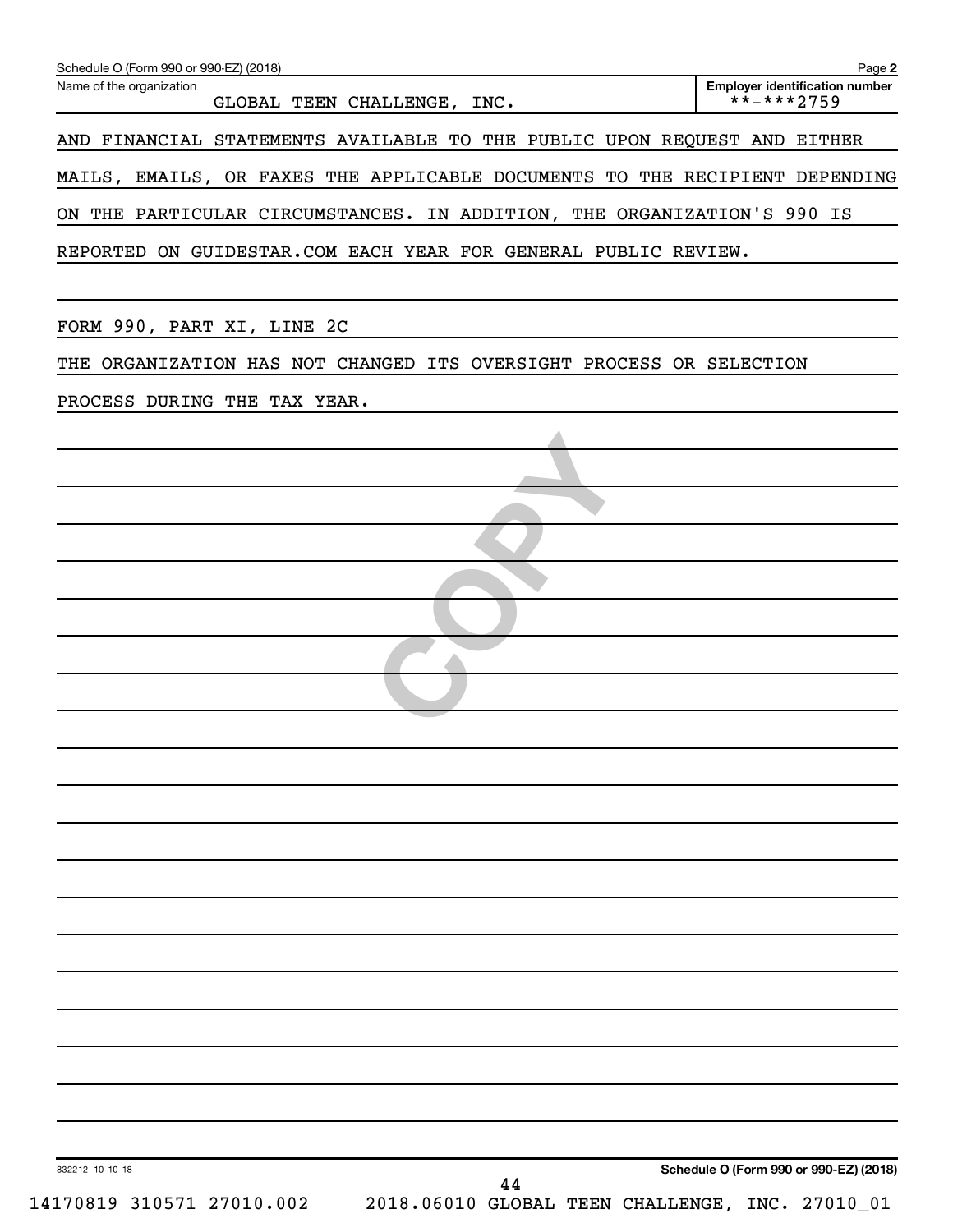| <b>SCHEDULE R</b><br>(Form 990)                        |                                                                                                                    | <b>Related Organizations and Unrelated Partnerships</b><br>Complete if the organization answered "Yes" on Form 990, Part IV, line 33, 34, 35b,<br>Attach to Form 990. |         |              |  |  |  |
|--------------------------------------------------------|--------------------------------------------------------------------------------------------------------------------|-----------------------------------------------------------------------------------------------------------------------------------------------------------------------|---------|--------------|--|--|--|
| Department of the Treasury<br>Internal Revenue Service |                                                                                                                    | $\triangleright$ Go to www.irs.gov/Form990 for instructions and the latest information.                                                                               |         |              |  |  |  |
| Name of the organization                               | GLOBAL TEEN CHALLENGE,                                                                                             | INC.                                                                                                                                                                  |         |              |  |  |  |
| Part I                                                 | Identification of Disregarded Entities. Complete if the organization answered "Yes" on Form 990, Part IV, line 33. |                                                                                                                                                                       |         |              |  |  |  |
|                                                        | $I - I$                                                                                                            | $\mathbf{L}$                                                                                                                                                          | $I - I$ | $\mathbf{L}$ |  |  |  |

| (a)                                                                                                                                                                                     | (b)              | (c)                      | (d)          | (e)                | (f)                |
|-----------------------------------------------------------------------------------------------------------------------------------------------------------------------------------------|------------------|--------------------------|--------------|--------------------|--------------------|
| Name, address, and EIN (if applicable)                                                                                                                                                  | Primary activity | Legal domicile (state or | Total income | End-of-year assets | Direct controlling |
| of disregarded entity                                                                                                                                                                   |                  | foreign country)         |              |                    | entity             |
|                                                                                                                                                                                         |                  |                          |              |                    |                    |
|                                                                                                                                                                                         |                  |                          |              |                    |                    |
|                                                                                                                                                                                         |                  |                          |              |                    |                    |
|                                                                                                                                                                                         |                  |                          |              |                    |                    |
|                                                                                                                                                                                         |                  |                          |              |                    |                    |
|                                                                                                                                                                                         |                  |                          |              |                    |                    |
|                                                                                                                                                                                         |                  |                          |              |                    |                    |
|                                                                                                                                                                                         |                  |                          |              |                    |                    |
|                                                                                                                                                                                         |                  |                          |              |                    |                    |
|                                                                                                                                                                                         |                  |                          |              |                    |                    |
|                                                                                                                                                                                         |                  |                          |              |                    |                    |
|                                                                                                                                                                                         |                  |                          |              |                    |                    |
|                                                                                                                                                                                         |                  |                          |              |                    |                    |
| Identification of Related Tax-Exempt Organizations. Complete if the organization answered "Yes" on Form 990, Part IV, line 34, because it had one or more related tax-exempt<br>Part II |                  |                          |              |                    |                    |
| organizations during the tax year.                                                                                                                                                      |                  |                          |              |                    |                    |

#### **Part II** Identification of Related Tax-Exempt Organizations. Complete if the organization answered "Yes" on Form 990, Part IV, line 34, because it had one or more related tax-exempt<br>Part II acconizations during the tax ye organizations during the tax year.

| (a)<br>Name, address, and EIN<br>of related organization | (b)<br>Primary activity | (c)<br>Legal domicile (state or<br>foreign country) | (d)<br><b>Exempt Code</b><br>section | (e)<br>Public charity<br>status (if section | (f)<br>Direct controlling<br>entity |     | $(g)$<br>Section 512(b)(13)<br>controlled<br>entity? |
|----------------------------------------------------------|-------------------------|-----------------------------------------------------|--------------------------------------|---------------------------------------------|-------------------------------------|-----|------------------------------------------------------|
|                                                          |                         |                                                     |                                      | 501(c)(3))                                  |                                     | Yes | No.                                                  |
| GLOBAL TEEN CHALLENGE BUSINESS SOLUTIONS,                |                         |                                                     |                                      |                                             |                                     |     |                                                      |
| INC. - 47-1905154, 15 W 10TH STREET,                     |                         |                                                     |                                      |                                             |                                     |     |                                                      |
| COLUMBUS, GA 31901                                       | SUPPORTING ORGANIZATION | GEORGIA                                             | 501(C)(3)                            | LINE 12B, II                                |                                     |     | х                                                    |
| TEEN CHALLENGE OF FLORIDA, INC. - 59-2479228             |                         |                                                     |                                      |                                             |                                     |     |                                                      |
| 15 W 10TH STREET                                         |                         |                                                     |                                      |                                             |                                     |     |                                                      |
| COLUMBUS, GA 31901                                       | PUBLIC CHARITY          | FLORIDA                                             | 501(C)(3)                            | LINE 7                                      |                                     |     | х                                                    |
|                                                          |                         |                                                     |                                      |                                             |                                     |     |                                                      |
|                                                          |                         |                                                     |                                      |                                             |                                     |     |                                                      |

**For Paperwork Reduction Act Notice, see the Instructions for Form 990. Schedule R (Form 990) 2018**

**SCHEDULE R**

 $\blacksquare$ 

OMB No. 1545-0047

**Attach to Public<br>Inspection 2018**

**Employer identification number**

 $**-***2759$ 

| ► Complete if the organization answered "Yes" on Form 990, Part IV, line 33, 34, 35b, 36, or 37. |  |  |
|--------------------------------------------------------------------------------------------------|--|--|
|                                                                                                  |  |  |
|                                                                                                  |  |  |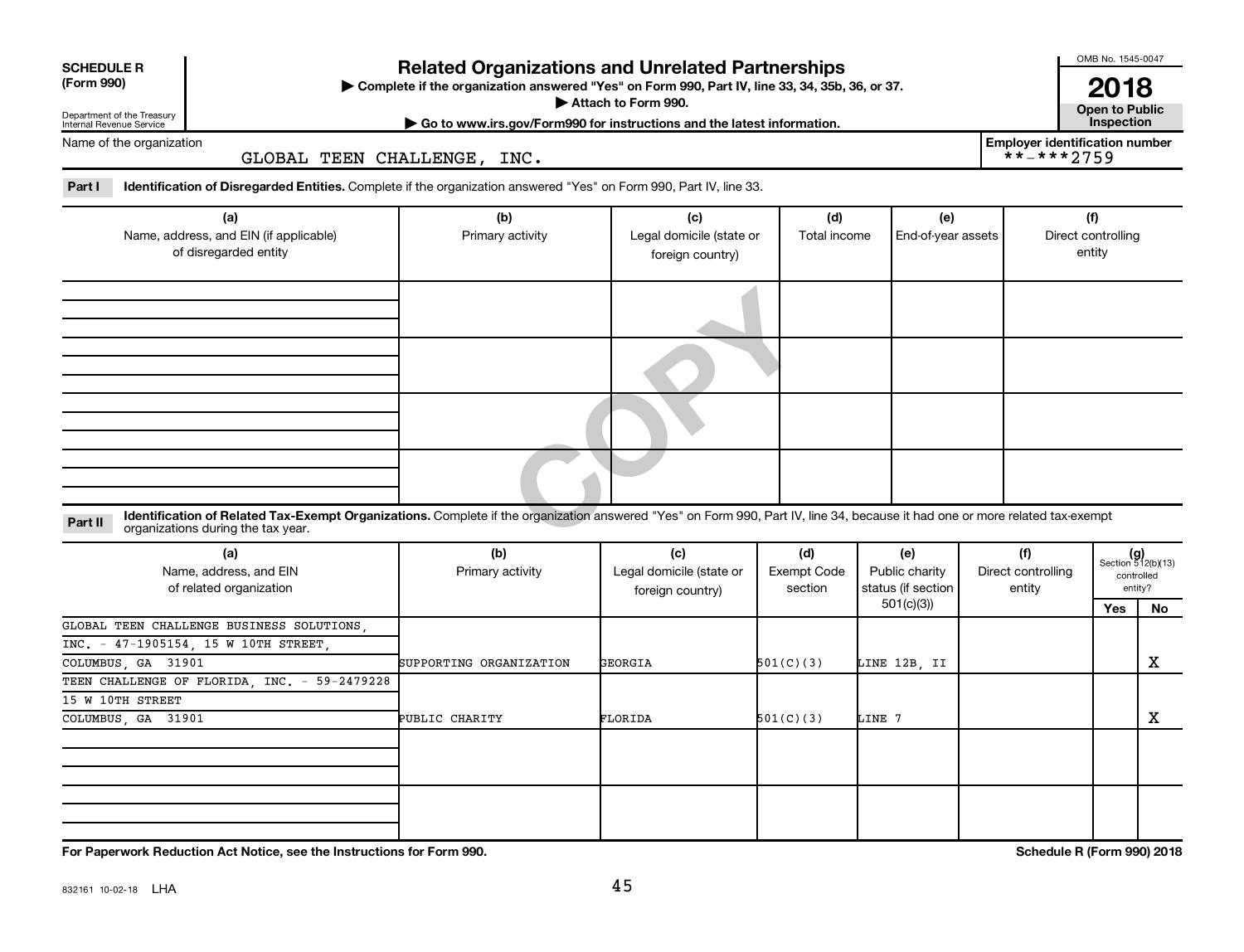**2**

Part III Identification of Related Organizations Taxable as a Partnership. Complete if the organization answered "Yes" on Form 990, Part IV, line 34, because it had one or more related<br>Read to the organizations tracted as organizations treated as a partnership during the tax year.

| (a)                                                                                                                                                                                                                                                                         | (b)              | (c)                                       | (d)                          | (e)                                                                                        |     | (f)                      | (g)                               |     | (h)                              | (i)                                           | (i) | (k)                                         |
|-----------------------------------------------------------------------------------------------------------------------------------------------------------------------------------------------------------------------------------------------------------------------------|------------------|-------------------------------------------|------------------------------|--------------------------------------------------------------------------------------------|-----|--------------------------|-----------------------------------|-----|----------------------------------|-----------------------------------------------|-----|---------------------------------------------|
| Name, address, and EIN<br>of related organization                                                                                                                                                                                                                           | Primary activity | Legal<br>domicile<br>(state or<br>foreign | Direct controlling<br>entity | Predominant income<br>(related, unrelated,<br>excluded from tax under<br>sections 512-514) |     | Share of total<br>income | Share of<br>end-of-year<br>assets |     | Disproportionate<br>allocations? | Code V-UBI<br>amount in box<br>20 of Schedule |     | General or Percentage<br>managing ownership |
|                                                                                                                                                                                                                                                                             |                  | country)                                  |                              |                                                                                            |     |                          |                                   | Yes | No                               | K-1 (Form 1065) <b>Yes No</b>                 |     |                                             |
|                                                                                                                                                                                                                                                                             |                  |                                           |                              |                                                                                            |     |                          |                                   |     |                                  |                                               |     |                                             |
|                                                                                                                                                                                                                                                                             |                  |                                           |                              |                                                                                            |     |                          |                                   |     |                                  |                                               |     |                                             |
|                                                                                                                                                                                                                                                                             |                  |                                           |                              |                                                                                            |     |                          |                                   |     |                                  |                                               |     |                                             |
|                                                                                                                                                                                                                                                                             |                  |                                           |                              |                                                                                            |     |                          |                                   |     |                                  |                                               |     |                                             |
|                                                                                                                                                                                                                                                                             |                  |                                           |                              |                                                                                            |     |                          |                                   |     |                                  |                                               |     |                                             |
|                                                                                                                                                                                                                                                                             |                  |                                           |                              |                                                                                            |     |                          |                                   |     |                                  |                                               |     |                                             |
|                                                                                                                                                                                                                                                                             |                  |                                           |                              |                                                                                            |     |                          |                                   |     |                                  |                                               |     |                                             |
|                                                                                                                                                                                                                                                                             |                  |                                           |                              |                                                                                            |     |                          |                                   |     |                                  |                                               |     |                                             |
|                                                                                                                                                                                                                                                                             |                  |                                           |                              |                                                                                            |     |                          |                                   |     |                                  |                                               |     |                                             |
|                                                                                                                                                                                                                                                                             |                  |                                           |                              |                                                                                            |     |                          |                                   |     |                                  |                                               |     |                                             |
|                                                                                                                                                                                                                                                                             |                  |                                           |                              |                                                                                            |     |                          |                                   |     |                                  |                                               |     |                                             |
|                                                                                                                                                                                                                                                                             |                  |                                           |                              |                                                                                            |     |                          |                                   |     |                                  |                                               |     |                                             |
|                                                                                                                                                                                                                                                                             |                  |                                           |                              |                                                                                            |     |                          |                                   |     |                                  |                                               |     |                                             |
|                                                                                                                                                                                                                                                                             |                  |                                           |                              |                                                                                            |     |                          |                                   |     |                                  |                                               |     |                                             |
|                                                                                                                                                                                                                                                                             |                  |                                           |                              |                                                                                            |     |                          |                                   |     |                                  |                                               |     |                                             |
|                                                                                                                                                                                                                                                                             |                  |                                           |                              |                                                                                            |     |                          |                                   |     |                                  |                                               |     |                                             |
| Identification of Related Organizations Taxable as a Corporation or Trust. Complete if the organization answered "Yes" on Form 990, Part IV, line 34, because it had one or more related<br>Part IV<br>organizations treated as a corporation or trust during the tax year. |                  |                                           |                              |                                                                                            |     |                          |                                   |     |                                  |                                               |     |                                             |
| (a)                                                                                                                                                                                                                                                                         |                  |                                           | (b)                          | (c)                                                                                        | (d) | (e)                      | (f)                               |     |                                  | (g)                                           | (h) | $\frac{1}{\sqrt{2}}$                        |

| (a)                                               | (b)                  | (c)                                    | (d)                          | (e)                                             | (f)                      | (g)                               | (h)                     | (i)<br>Section                      |
|---------------------------------------------------|----------------------|----------------------------------------|------------------------------|-------------------------------------------------|--------------------------|-----------------------------------|-------------------------|-------------------------------------|
| Name, address, and EIN<br>of related organization | Primary activity     | Legal domicile<br>(state or<br>foreign | Direct controlling<br>entity | Type of entity<br>(C corp, S corp,<br>or trust) | Share of total<br>income | Share of<br>end-of-year<br>assets | Percentage<br>ownership | 512(b)(13)<br>controlled<br>entity? |
|                                                   |                      | country)                               |                              |                                                 |                          |                                   |                         | Yes   No                            |
| GTC SOLUTIONS POWERED BY BYOPLANET                |                      |                                        |                              |                                                 |                          |                                   |                         |                                     |
| INTERNATIONAL, INC. - 47-2426572, 15 W 10TH       |                      |                                        |                              |                                                 |                          |                                   |                         |                                     |
| STREET, COLUMBUS, GA 31901                        | SANITIZATION SERVICE | GA                                     |                              | CORP                                            |                          |                                   | 100.00%                 | X                                   |
|                                                   |                      |                                        |                              |                                                 |                          |                                   |                         |                                     |
|                                                   |                      |                                        |                              |                                                 |                          |                                   |                         |                                     |
|                                                   |                      |                                        |                              |                                                 |                          |                                   |                         |                                     |
|                                                   |                      |                                        |                              |                                                 |                          |                                   |                         |                                     |
|                                                   |                      |                                        |                              |                                                 |                          |                                   |                         |                                     |
|                                                   |                      |                                        |                              |                                                 |                          |                                   |                         |                                     |
|                                                   |                      |                                        |                              |                                                 |                          |                                   |                         |                                     |
|                                                   |                      |                                        |                              |                                                 |                          |                                   |                         |                                     |
|                                                   |                      |                                        |                              |                                                 |                          |                                   |                         |                                     |
|                                                   |                      |                                        |                              |                                                 |                          |                                   |                         |                                     |
|                                                   |                      |                                        |                              |                                                 |                          |                                   |                         |                                     |
|                                                   |                      |                                        |                              |                                                 |                          |                                   |                         |                                     |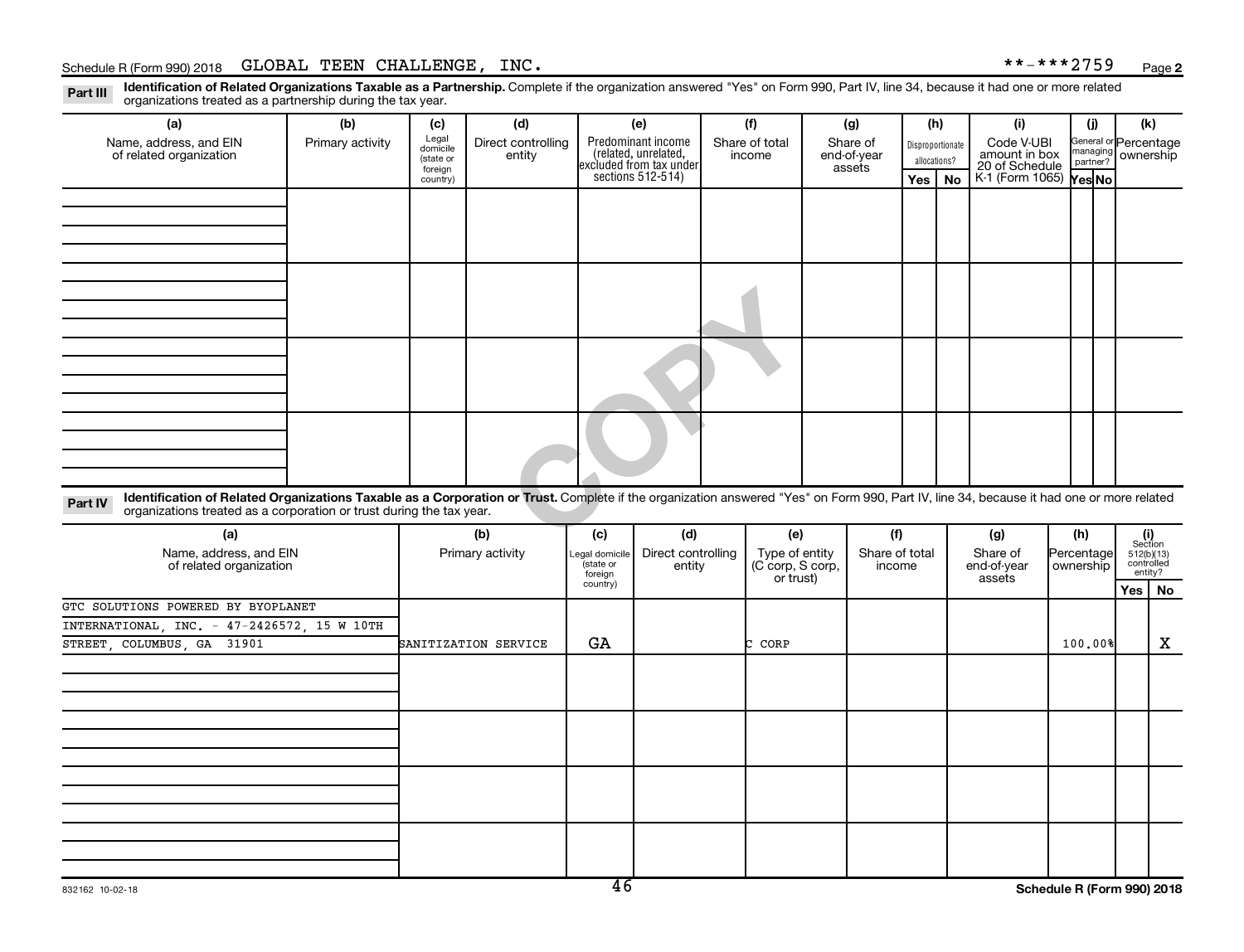Part V Transactions With Related Organizations. Complete if the organization answered "Yes" on Form 990, Part IV, line 34, 35b, or 36.

|                                                                                                                                                                                                                                | Note: Complete line 1 if any entity is listed in Parts II, III, or IV of this schedule.                                                                                                                                        |  |  |  |                | <b>Yes</b>              | No                                                     |  |  |
|--------------------------------------------------------------------------------------------------------------------------------------------------------------------------------------------------------------------------------|--------------------------------------------------------------------------------------------------------------------------------------------------------------------------------------------------------------------------------|--|--|--|----------------|-------------------------|--------------------------------------------------------|--|--|
|                                                                                                                                                                                                                                | During the tax year, did the organization engage in any of the following transactions with one or more related organizations listed in Parts II-IV?                                                                            |  |  |  |                |                         |                                                        |  |  |
|                                                                                                                                                                                                                                |                                                                                                                                                                                                                                |  |  |  | 1a             |                         | $\overline{\mathbf{x}}$                                |  |  |
| b                                                                                                                                                                                                                              | Gift, grant, or capital contribution to related organization(s) manufaction content and content and contribution to related organization(s) manufaction content and content and content and content and content and content an |  |  |  | 1 <sub>b</sub> |                         | $\overline{\texttt{x}}$                                |  |  |
|                                                                                                                                                                                                                                |                                                                                                                                                                                                                                |  |  |  | 1 <sub>c</sub> |                         | $\overline{\texttt{x}}$                                |  |  |
|                                                                                                                                                                                                                                |                                                                                                                                                                                                                                |  |  |  | 1 <sub>d</sub> |                         | $\overline{\texttt{x}}$                                |  |  |
|                                                                                                                                                                                                                                | e Loans or loan guarantees by related organization(s) material contents and content to content the content of the content of the content of the content of the content of the content of the content of the content of the con |  |  |  | 1e             |                         | $\overline{\mathbf{x}}$                                |  |  |
|                                                                                                                                                                                                                                |                                                                                                                                                                                                                                |  |  |  |                |                         |                                                        |  |  |
| f                                                                                                                                                                                                                              | Dividends from related organization(s) manufacture content to the content of the content of the content of the content of the content of the content of the content of the content of the content of the content of the conten |  |  |  | 1f             |                         | X                                                      |  |  |
| a                                                                                                                                                                                                                              | Sale of assets to related organization(s) material content and content and content and content and content and content and content and content and content and content and content and content and content and content and con |  |  |  | 1g             |                         | $\overline{\textnormal{x}}$<br>$\overline{\mathbf{x}}$ |  |  |
| h Purchase of assets from related organization(s) manufacture and content to content the content of the content of the content of the content of the content of the content of the content of the content of the content of th |                                                                                                                                                                                                                                |  |  |  |                |                         |                                                        |  |  |
|                                                                                                                                                                                                                                |                                                                                                                                                                                                                                |  |  |  |                |                         |                                                        |  |  |
| 1j                                                                                                                                                                                                                             |                                                                                                                                                                                                                                |  |  |  |                |                         |                                                        |  |  |
|                                                                                                                                                                                                                                |                                                                                                                                                                                                                                |  |  |  |                |                         |                                                        |  |  |
| 1k                                                                                                                                                                                                                             |                                                                                                                                                                                                                                |  |  |  |                |                         |                                                        |  |  |
|                                                                                                                                                                                                                                | Performance of services or membership or fundraising solicitations for related organization(s) [1999] Derformance of services or membership or fundraising solicitations for related organization(s) [1999] Derformances consu |  |  |  | 11             |                         | $\overline{\mathbf{x}}$                                |  |  |
|                                                                                                                                                                                                                                |                                                                                                                                                                                                                                |  |  |  | 1 <sub>m</sub> |                         | $\overline{\mathbf{x}}$                                |  |  |
|                                                                                                                                                                                                                                |                                                                                                                                                                                                                                |  |  |  | 1n             | $\overline{\textbf{x}}$ |                                                        |  |  |
|                                                                                                                                                                                                                                | o Sharing of paid employees with related organization(s) manufactured and content to the state of the state of the state of the state organization(s) and the state of the state of the state of the state of the state of the |  |  |  | 1 <sub>o</sub> | $\overline{\texttt{x}}$ |                                                        |  |  |
|                                                                                                                                                                                                                                |                                                                                                                                                                                                                                |  |  |  |                |                         |                                                        |  |  |
| D.                                                                                                                                                                                                                             |                                                                                                                                                                                                                                |  |  |  | 1p             |                         | х                                                      |  |  |
|                                                                                                                                                                                                                                |                                                                                                                                                                                                                                |  |  |  | 1q             |                         | $\overline{\texttt{x}}$                                |  |  |
|                                                                                                                                                                                                                                |                                                                                                                                                                                                                                |  |  |  |                |                         |                                                        |  |  |
|                                                                                                                                                                                                                                | Other transfer of cash or property to related organization(s) www.communities.com/www.communities/communities/                                                                                                                 |  |  |  | 1r             | х                       |                                                        |  |  |
|                                                                                                                                                                                                                                |                                                                                                                                                                                                                                |  |  |  | 1s             | X                       |                                                        |  |  |
| If the answer to any of the above is "Yes," see the instructions for information on who must complete this line, including covered relationships and transaction thresholds.                                                   |                                                                                                                                                                                                                                |  |  |  |                |                         |                                                        |  |  |
| (d)<br>(a)<br>Name of related organization<br>(b)<br>(c)<br>Method of determining amount involved<br>Transaction<br>Amount involved<br>type (a-s)                                                                              |                                                                                                                                                                                                                                |  |  |  |                |                         |                                                        |  |  |
|                                                                                                                                                                                                                                |                                                                                                                                                                                                                                |  |  |  |                |                         |                                                        |  |  |

| (1) TEEN CHALLENGE OF FLORIDA, INC. | N           |               | 94,500.FMV OF ANNUAL RENT |
|-------------------------------------|-------------|---------------|---------------------------|
| (2) TEEN CHALLENGE OF FLORIDA, INC. | $\mathbf R$ | 163,967. CASH |                           |
| (3) TEEN CHALLENGE OF FLORIDA, INC. | S           | 80,598.CASH   |                           |
| (4)                                 |             |               |                           |
| (5)                                 |             |               |                           |
| (6)                                 |             |               |                           |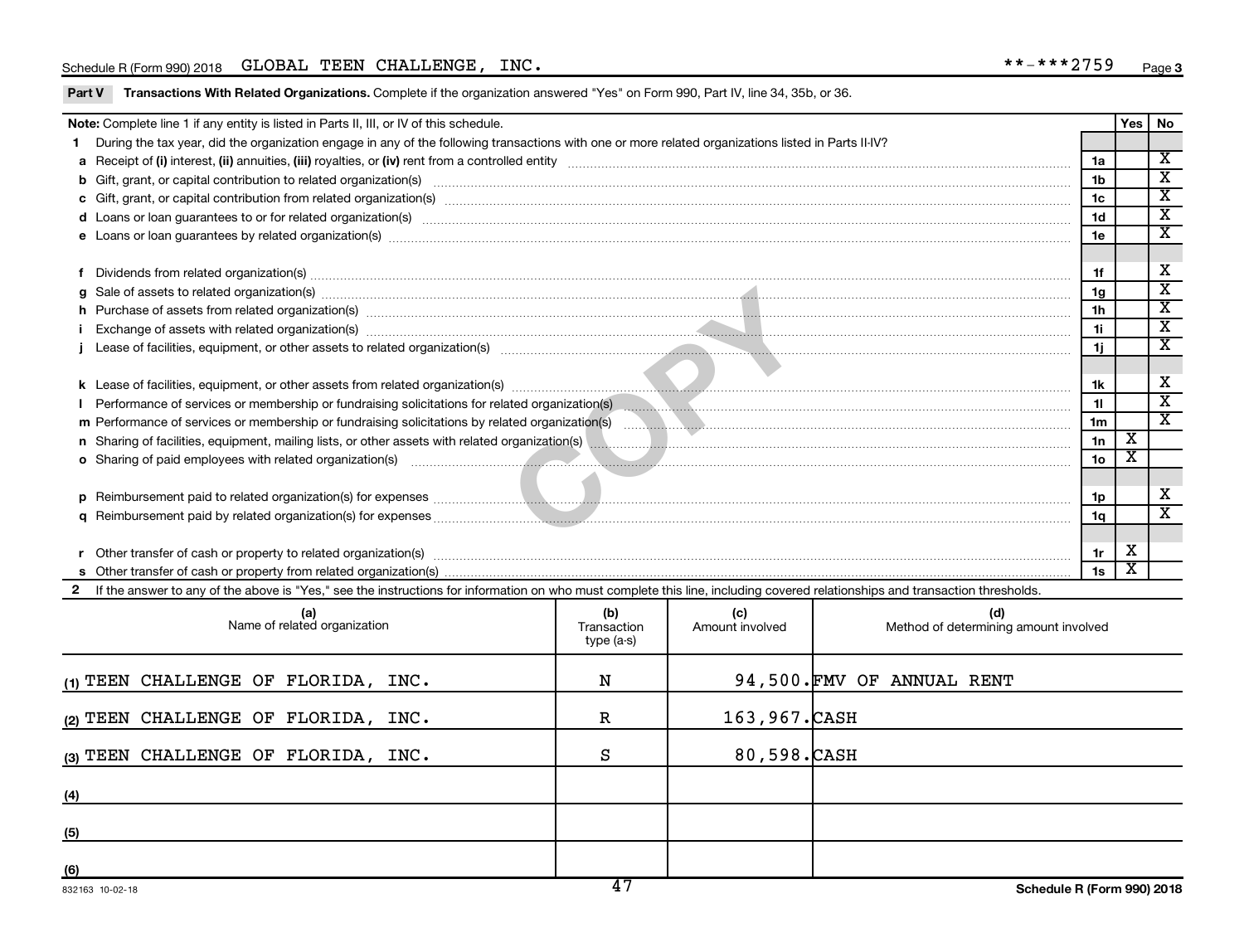Part VI Unrelated Organizations Taxable as a Partnership. Complete if the organization answered "Yes" on Form 990, Part IV, line 37.

Provide the following information for each entity taxed as a partnership through which the organization conducted more than five percent of its activities (measured by total assets or gross revenue) that was not a related organization. See instructions regarding exclusion for certain investment partnerships.

| <br>(a)                | (b)              | (c)               | .<br>. <del>.</del><br>(d)                                                                 |                                                          | (f)      | (g)         | (h)                    | (i)                                                                                              | (i)    | (k) |
|------------------------|------------------|-------------------|--------------------------------------------------------------------------------------------|----------------------------------------------------------|----------|-------------|------------------------|--------------------------------------------------------------------------------------------------|--------|-----|
| Name, address, and EIN | Primary activity | Legal domicile    |                                                                                            | (e)<br>Are all<br>partners sec.<br>$501(c)(3)$<br>orgs.? | Share of | Share of    |                        |                                                                                                  |        |     |
| of entity              |                  | (state or foreign |                                                                                            |                                                          | total    | end-of-year | Dispropor-<br>tionate  |                                                                                                  |        |     |
|                        |                  | country)          | Predominant income<br>(related, unrelated,<br>excluded from tax under<br>sections 512-514) |                                                          | income   | assets      | allocations?<br>Yes No | Code V-UBI<br>amount in box 20 managing<br>of Schedule K-1<br>(Form 1065)<br>$\overline{Yes}$ No |        |     |
|                        |                  |                   |                                                                                            | Yes No                                                   |          |             |                        |                                                                                                  | Yes NO |     |
|                        |                  |                   |                                                                                            |                                                          |          |             |                        |                                                                                                  |        |     |
|                        |                  |                   |                                                                                            |                                                          |          |             |                        |                                                                                                  |        |     |
|                        |                  |                   |                                                                                            |                                                          |          |             |                        |                                                                                                  |        |     |
|                        |                  |                   |                                                                                            |                                                          |          |             |                        |                                                                                                  |        |     |
|                        |                  |                   |                                                                                            |                                                          |          |             |                        |                                                                                                  |        |     |
|                        |                  |                   |                                                                                            |                                                          |          |             |                        |                                                                                                  |        |     |
|                        |                  |                   |                                                                                            |                                                          |          |             |                        |                                                                                                  |        |     |
|                        |                  |                   |                                                                                            |                                                          |          |             |                        |                                                                                                  |        |     |
|                        |                  |                   |                                                                                            |                                                          |          |             |                        |                                                                                                  |        |     |
|                        |                  |                   |                                                                                            |                                                          |          |             |                        |                                                                                                  |        |     |
|                        |                  |                   |                                                                                            |                                                          |          |             |                        |                                                                                                  |        |     |
|                        |                  |                   |                                                                                            |                                                          |          |             |                        |                                                                                                  |        |     |
|                        |                  |                   |                                                                                            |                                                          |          |             |                        |                                                                                                  |        |     |
|                        |                  |                   |                                                                                            |                                                          |          |             |                        |                                                                                                  |        |     |
|                        |                  |                   |                                                                                            |                                                          |          |             |                        |                                                                                                  |        |     |
|                        |                  |                   |                                                                                            |                                                          |          |             |                        |                                                                                                  |        |     |
|                        |                  |                   |                                                                                            |                                                          |          |             |                        |                                                                                                  |        |     |
|                        |                  |                   |                                                                                            |                                                          |          |             |                        |                                                                                                  |        |     |
|                        |                  |                   |                                                                                            |                                                          |          |             |                        |                                                                                                  |        |     |
|                        |                  |                   |                                                                                            |                                                          |          |             |                        |                                                                                                  |        |     |
|                        |                  |                   |                                                                                            |                                                          |          |             |                        |                                                                                                  |        |     |
|                        |                  |                   |                                                                                            |                                                          |          |             |                        |                                                                                                  |        |     |
|                        |                  |                   |                                                                                            |                                                          |          |             |                        |                                                                                                  |        |     |
|                        |                  |                   |                                                                                            |                                                          |          |             |                        |                                                                                                  |        |     |
|                        |                  |                   |                                                                                            |                                                          |          |             |                        |                                                                                                  |        |     |
|                        |                  |                   |                                                                                            |                                                          |          |             |                        |                                                                                                  |        |     |
|                        |                  |                   |                                                                                            |                                                          |          |             |                        |                                                                                                  |        |     |
|                        |                  |                   |                                                                                            |                                                          |          |             |                        |                                                                                                  |        |     |
|                        |                  |                   |                                                                                            |                                                          |          |             |                        |                                                                                                  |        |     |
|                        |                  |                   |                                                                                            |                                                          |          |             |                        |                                                                                                  |        |     |
|                        |                  |                   |                                                                                            |                                                          |          |             |                        |                                                                                                  |        |     |
|                        |                  |                   |                                                                                            |                                                          |          |             |                        |                                                                                                  |        |     |
|                        |                  |                   |                                                                                            |                                                          |          |             |                        |                                                                                                  |        |     |
|                        |                  |                   |                                                                                            |                                                          |          |             |                        |                                                                                                  |        |     |
|                        |                  |                   |                                                                                            |                                                          |          |             |                        |                                                                                                  |        |     |

**Schedule R (Form 990) 2018**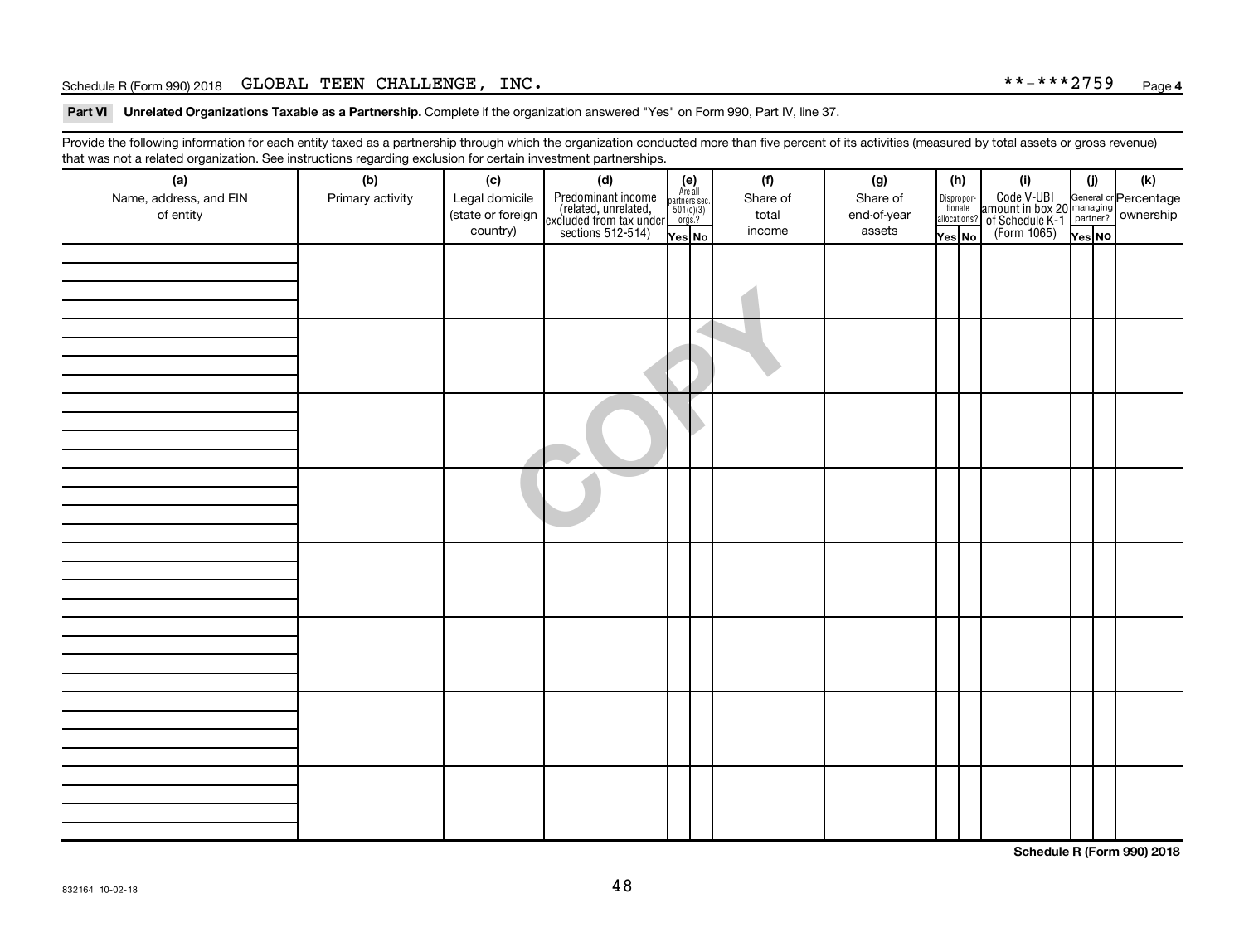| Part VII Supplemental Information. | Provide additional information for responses to questions on Schedule R. See instructions. |
|------------------------------------|--------------------------------------------------------------------------------------------|
|                                    |                                                                                            |
|                                    |                                                                                            |
|                                    |                                                                                            |
|                                    |                                                                                            |
|                                    |                                                                                            |
|                                    |                                                                                            |
|                                    |                                                                                            |
|                                    |                                                                                            |
|                                    |                                                                                            |
|                                    |                                                                                            |
|                                    |                                                                                            |
|                                    |                                                                                            |
|                                    |                                                                                            |
|                                    |                                                                                            |
|                                    |                                                                                            |
|                                    |                                                                                            |
|                                    |                                                                                            |
|                                    |                                                                                            |
|                                    |                                                                                            |
|                                    |                                                                                            |
|                                    |                                                                                            |
|                                    |                                                                                            |
|                                    |                                                                                            |
|                                    |                                                                                            |
|                                    |                                                                                            |
|                                    |                                                                                            |
|                                    |                                                                                            |
|                                    |                                                                                            |
|                                    |                                                                                            |
|                                    |                                                                                            |
| 832165 10-02-18                    | Schedule R (Form 990) 2018                                                                 |
| 14170819 310571 27010.002          | 49<br>2018.06010 GLOBAL TEEN CHALLENGE, INC. 27010_01                                      |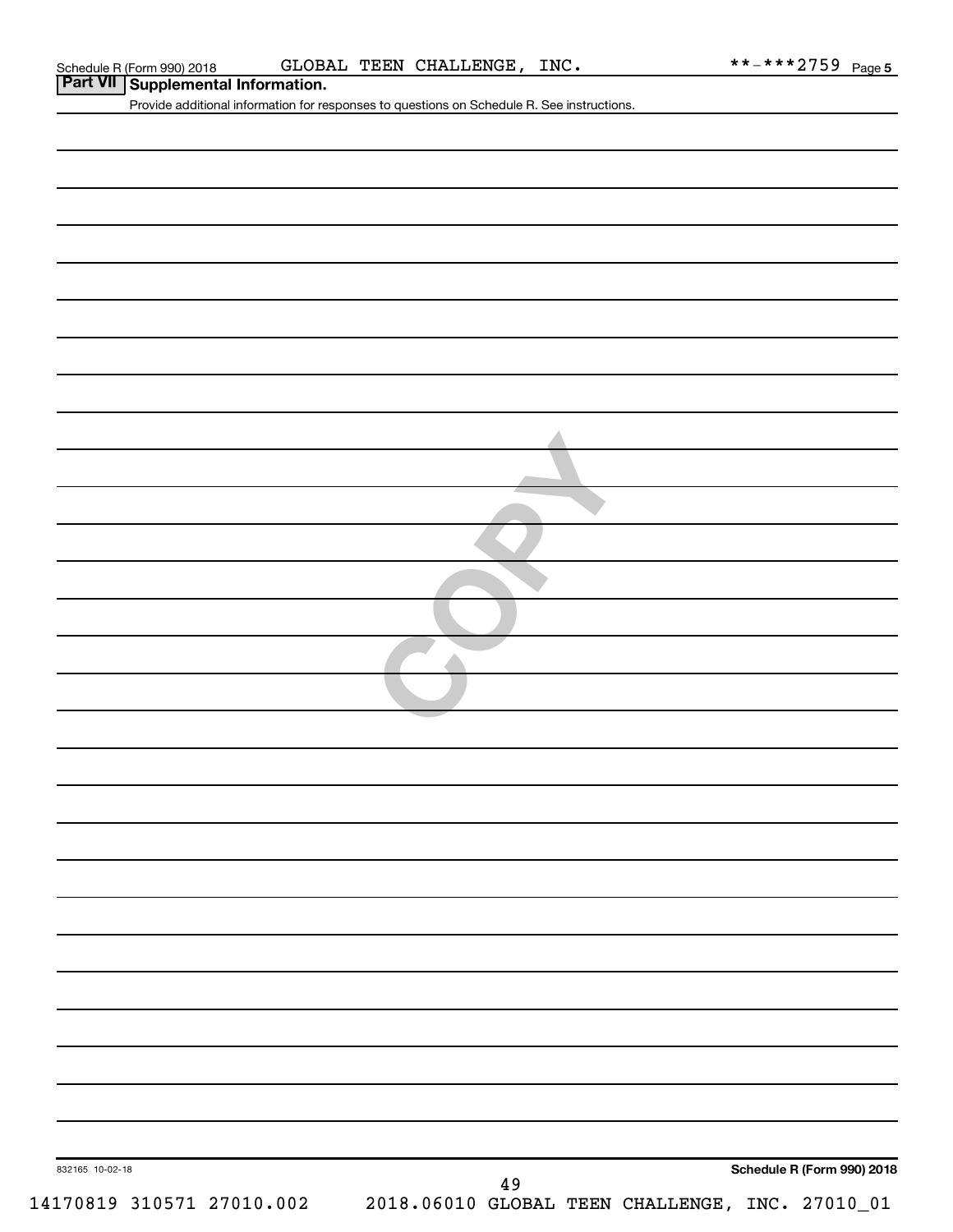|                                                                                                                                                                                                                             |       |                                                                                                                | EXTENDED TO AUGUST 17, 2020                                                                                    |                |                                                                                                                                                                                                                                     |                                                      |                 |                                                                  |
|-----------------------------------------------------------------------------------------------------------------------------------------------------------------------------------------------------------------------------|-------|----------------------------------------------------------------------------------------------------------------|----------------------------------------------------------------------------------------------------------------|----------------|-------------------------------------------------------------------------------------------------------------------------------------------------------------------------------------------------------------------------------------|------------------------------------------------------|-----------------|------------------------------------------------------------------|
| Form 990-T                                                                                                                                                                                                                  |       |                                                                                                                |                                                                                                                |                | <b>Exempt Organization Business Income Tax Return</b>                                                                                                                                                                               |                                                      |                 | OMB No. 1545-0687                                                |
|                                                                                                                                                                                                                             |       |                                                                                                                | (and proxy tax under section 6033(e))                                                                          |                |                                                                                                                                                                                                                                     |                                                      |                 |                                                                  |
|                                                                                                                                                                                                                             |       |                                                                                                                |                                                                                                                |                | For calendar year 2018 or other tax year beginning $OCT\ 1$ , $2018$ , and ending SEP 30, 2019                                                                                                                                      |                                                      |                 | 2018                                                             |
| Department of the Treasury<br>Internal Revenue Service                                                                                                                                                                      |       |                                                                                                                |                                                                                                                |                | Go to www.irs.gov/Form990T for instructions and the latest information.<br>bo not enter SSN numbers on this form as it may be made public if your organization is a $501(c)(3)$ .                                                   |                                                      |                 | Open to Public Inspection for<br>501(c)(3) Organizations Only    |
| Check box if<br>A<br>address changed                                                                                                                                                                                        |       |                                                                                                                | Name of organization ( $\Box$ Check box if name changed and see instructions.)                                 |                |                                                                                                                                                                                                                                     |                                                      | instructions.)  | <b>DEmployer identification number</b><br>(Employees' trust, see |
| <b>B</b> Exempt under section                                                                                                                                                                                               | Print |                                                                                                                | GLOBAL TEEN CHALLENGE, INC.                                                                                    |                |                                                                                                                                                                                                                                     |                                                      |                 | **-***2759                                                       |
| $X$ 501(c)(3                                                                                                                                                                                                                | 0ľ    |                                                                                                                | Number, street, and room or suite no. If a P.O. box, see instructions.                                         |                |                                                                                                                                                                                                                                     |                                                      |                 | E Unrelated business activity code<br>(See instructions.)        |
| ]220(e)<br>408(e)                                                                                                                                                                                                           | Type  | 15 W 10TH STREET                                                                                               |                                                                                                                |                |                                                                                                                                                                                                                                     |                                                      |                 |                                                                  |
| $\frac{1}{30(a)}$<br>408A L<br>529(a)                                                                                                                                                                                       |       | COLUMBUS, GA 31901                                                                                             | City or town, state or province, country, and ZIP or foreign postal code                                       |                |                                                                                                                                                                                                                                     |                                                      |                 |                                                                  |
| C Book value of all assets<br>at end of year                                                                                                                                                                                |       | F Group exemption number (See instructions.)                                                                   |                                                                                                                | ▶              |                                                                                                                                                                                                                                     |                                                      |                 |                                                                  |
|                                                                                                                                                                                                                             |       |                                                                                                                | $\overline{4}$ , 613, 797. G Check organization type $\blacktriangleright$ $\overline{X}$ 501(c) corporation   |                | $501(c)$ trust                                                                                                                                                                                                                      | $401(a)$ trust                                       |                 | Other trust                                                      |
| H Enter the number of the organization's unrelated trades or businesses.                                                                                                                                                    |       |                                                                                                                |                                                                                                                | 1              |                                                                                                                                                                                                                                     | Describe the only (or first) unrelated               |                 |                                                                  |
| trade or business here $\triangleright$ NONE                                                                                                                                                                                |       |                                                                                                                |                                                                                                                |                |                                                                                                                                                                                                                                     | . If only one, complete Parts I-V. If more than one, |                 |                                                                  |
| describe the first in the blank space at the end of the previous sentence, complete Parts I and II, complete a Schedule M for each additional trade or                                                                      |       |                                                                                                                |                                                                                                                |                |                                                                                                                                                                                                                                     |                                                      |                 |                                                                  |
| business, then complete Parts III-V.                                                                                                                                                                                        |       |                                                                                                                |                                                                                                                |                |                                                                                                                                                                                                                                     |                                                      |                 | $X$ No                                                           |
| During the tax year, was the corporation a subsidiary in an affiliated group or a parent-subsidiary controlled group? ▶<br>If "Yes," enter the name and identifying number of the parent corporation. $\blacktriangleright$ |       |                                                                                                                |                                                                                                                |                |                                                                                                                                                                                                                                     |                                                      | Yes             |                                                                  |
| J The books are in care of BEN PEEK                                                                                                                                                                                         |       |                                                                                                                |                                                                                                                |                |                                                                                                                                                                                                                                     | Telephone number $\triangleright 706 - 576 - 6555$   |                 |                                                                  |
| Part I   Unrelated Trade or Business Income                                                                                                                                                                                 |       |                                                                                                                |                                                                                                                |                | $(A)$ Income                                                                                                                                                                                                                        | (B) Expenses                                         |                 | $(C)$ Net                                                        |
| 1a Gross receipts or sales                                                                                                                                                                                                  |       |                                                                                                                |                                                                                                                |                |                                                                                                                                                                                                                                     |                                                      |                 |                                                                  |
| <b>b</b> Less returns and allowances                                                                                                                                                                                        |       |                                                                                                                | $c$ Balance $\qquad \qquad \blacktriangleright$                                                                | 1c             |                                                                                                                                                                                                                                     |                                                      |                 |                                                                  |
| 2                                                                                                                                                                                                                           |       |                                                                                                                |                                                                                                                | $\overline{2}$ |                                                                                                                                                                                                                                     |                                                      |                 |                                                                  |
| 3                                                                                                                                                                                                                           |       | Gross profit. Subtract line 2 from line 1c [11] [12] [12] [12] [13] [14] [15] [15] [15] [15] [15] [15] [15] [1 |                                                                                                                | $\overline{3}$ |                                                                                                                                                                                                                                     |                                                      |                 |                                                                  |
|                                                                                                                                                                                                                             |       |                                                                                                                |                                                                                                                | 4a             |                                                                                                                                                                                                                                     |                                                      |                 |                                                                  |
|                                                                                                                                                                                                                             |       |                                                                                                                |                                                                                                                | 4 <sub>b</sub> |                                                                                                                                                                                                                                     |                                                      |                 |                                                                  |
| C                                                                                                                                                                                                                           |       |                                                                                                                |                                                                                                                | 4c             |                                                                                                                                                                                                                                     |                                                      |                 |                                                                  |
| 5                                                                                                                                                                                                                           |       | Income (loss) from a partnership or an S corporation (attach statement) [                                      |                                                                                                                | 5<br>6         |                                                                                                                                                                                                                                     |                                                      |                 |                                                                  |
| Rent income (Schedule C)<br>6                                                                                                                                                                                               |       |                                                                                                                |                                                                                                                | $\overline{7}$ |                                                                                                                                                                                                                                     |                                                      |                 |                                                                  |
| 7<br>8                                                                                                                                                                                                                      |       | Interest, annuities, royalties, and rents from a controlled organization (Schedule F)                          |                                                                                                                | 8              |                                                                                                                                                                                                                                     |                                                      |                 |                                                                  |
| 9                                                                                                                                                                                                                           |       | Investment income of a section $501(c)(7)$ , (9), or (17) organization (Schedule G)                            |                                                                                                                | 9              |                                                                                                                                                                                                                                     |                                                      |                 |                                                                  |
| 10                                                                                                                                                                                                                          |       |                                                                                                                |                                                                                                                | 10             |                                                                                                                                                                                                                                     |                                                      |                 |                                                                  |
| 11                                                                                                                                                                                                                          |       |                                                                                                                |                                                                                                                | 11             |                                                                                                                                                                                                                                     |                                                      |                 |                                                                  |
| 12                                                                                                                                                                                                                          |       |                                                                                                                |                                                                                                                | 12             |                                                                                                                                                                                                                                     |                                                      |                 |                                                                  |
| 13                                                                                                                                                                                                                          |       |                                                                                                                |                                                                                                                |                | 0.                                                                                                                                                                                                                                  |                                                      |                 |                                                                  |
| Part II                                                                                                                                                                                                                     |       |                                                                                                                | <b>Deductions Not Taken Elsewhere</b> (See instructions for limitations on deductions.)                        |                | (Except for contributions, deductions must be directly connected with the unrelated business income.)                                                                                                                               |                                                      |                 |                                                                  |
| 14                                                                                                                                                                                                                          |       |                                                                                                                |                                                                                                                |                |                                                                                                                                                                                                                                     |                                                      | 14              |                                                                  |
| 15                                                                                                                                                                                                                          |       |                                                                                                                |                                                                                                                |                | Salaries and wages information continuous contracts and wages in the salaries and wages incommutation of the salarities and wages in the salarities of the salarities and wages in the salarities of the salarities of the sal      |                                                      | 15              |                                                                  |
| 16                                                                                                                                                                                                                          |       |                                                                                                                |                                                                                                                |                | Repairs and maintenance <i>[1] [1] [1] [1] [1] [1] [1] [1] [1] [1]</i> [1] <b>[1] [1]</b> [1] <b>[1] [1] [1] [1] [1] [1] [1] [1] [1] [1] [1] [1] [1] [1] [1] [1] [1] [1] [1] [1] [1] [1] [1]</b>                                    |                                                      | 16              |                                                                  |
| 17                                                                                                                                                                                                                          |       |                                                                                                                |                                                                                                                |                |                                                                                                                                                                                                                                     |                                                      | 17              |                                                                  |
| 18                                                                                                                                                                                                                          |       |                                                                                                                |                                                                                                                |                | Interest (attach schedule) (see instructions) www.communications.communications.communications.communications.                                                                                                                      |                                                      | 18              |                                                                  |
| 19                                                                                                                                                                                                                          |       |                                                                                                                |                                                                                                                |                | Taxes and licenses <b>construction and construction of the construction of the construction</b> of the construction of the construction of the construction of the construction of the construction of the construction of the cons |                                                      | 19              |                                                                  |
| 20                                                                                                                                                                                                                          |       |                                                                                                                |                                                                                                                |                |                                                                                                                                                                                                                                     |                                                      | 20              |                                                                  |
| 21<br>22                                                                                                                                                                                                                    |       |                                                                                                                | Less depreciation claimed on Schedule A and elsewhere on return [10] [220] [220]                               |                |                                                                                                                                                                                                                                     |                                                      | 22 <sub>b</sub> |                                                                  |
| 23                                                                                                                                                                                                                          |       |                                                                                                                |                                                                                                                |                |                                                                                                                                                                                                                                     |                                                      | 23              |                                                                  |
| 24                                                                                                                                                                                                                          |       |                                                                                                                |                                                                                                                |                | Contributions to deferred compensation plans [11] manufactured manufactured manufactured manufactured manufactured manufactured manufactured manufactured manufactured manufactured manufactured manufactured manufactured man      |                                                      | 24              |                                                                  |
| 25                                                                                                                                                                                                                          |       |                                                                                                                |                                                                                                                |                |                                                                                                                                                                                                                                     |                                                      | 25              |                                                                  |
| 26                                                                                                                                                                                                                          |       |                                                                                                                |                                                                                                                |                |                                                                                                                                                                                                                                     |                                                      | 26              |                                                                  |
| 27                                                                                                                                                                                                                          |       |                                                                                                                |                                                                                                                |                |                                                                                                                                                                                                                                     |                                                      | 27              |                                                                  |
| 28                                                                                                                                                                                                                          |       |                                                                                                                |                                                                                                                |                | Other deductions (attach schedule) www.communications.communications.communications.communications.com                                                                                                                              |                                                      | 28              |                                                                  |
| 29                                                                                                                                                                                                                          |       |                                                                                                                |                                                                                                                |                | Total deductions. Add lines 14 through 28 [[11] 20 [11] 20 [11] 20 [12] 20 [12] 20 [12] 20 [12] 20 [12] 20 [12] 20 [12] 20 [12] 20 [12] 20 [12] 20 [12] 20 [12] 20 [12] 20 [12] 20 [12] 20 [12] 20 [12] 20 [12] 20 [12] 20 [12      |                                                      | 29              | $0$ .                                                            |
| 30                                                                                                                                                                                                                          |       |                                                                                                                | Unrelated business taxable income before net operating loss deduction. Subtract line 29 from line 13           |                |                                                                                                                                                                                                                                     |                                                      | 30              | $\overline{0}$ .                                                 |
| 31                                                                                                                                                                                                                          |       |                                                                                                                | Deduction for net operating loss arising in tax years beginning on or after January 1, 2018 (see instructions) |                |                                                                                                                                                                                                                                     |                                                      | 31              |                                                                  |
| 32                                                                                                                                                                                                                          |       |                                                                                                                |                                                                                                                |                | Unrelated business taxable income. Subtract line 31 from line 30 [11] matches and the matches of the state income.                                                                                                                  |                                                      | 32              | 0.<br>Form 990-T (2018)                                          |
| 823701 01-09-19 LHA For Paperwork Reduction Act Notice, see instructions.                                                                                                                                                   |       |                                                                                                                |                                                                                                                |                |                                                                                                                                                                                                                                     |                                                      |                 |                                                                  |

14170819 310571 27010.002 2018.06010 GLOBAL TEEN CHALLENGE, INC. 27010\_01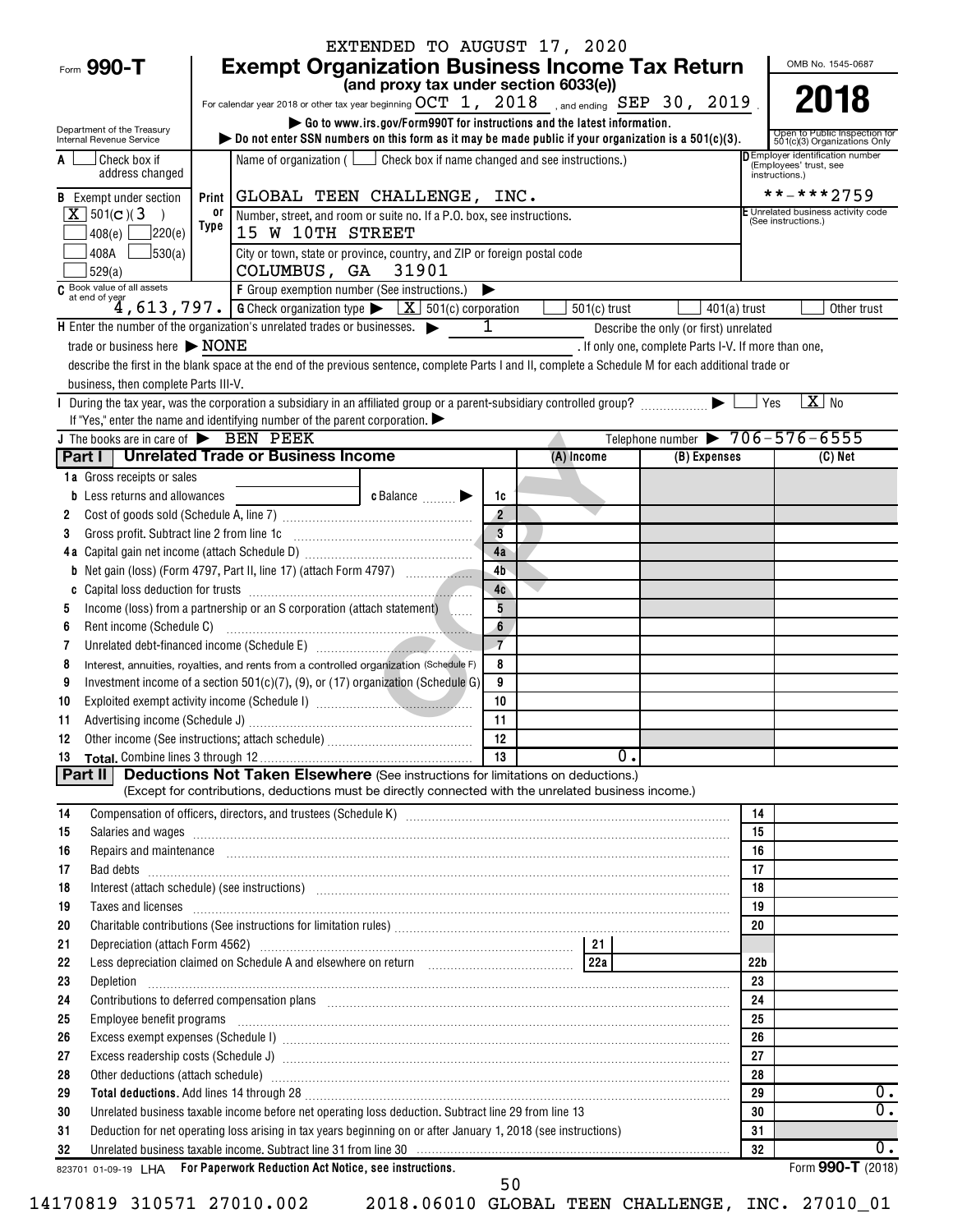| Form 990-T (2018)           | GLOBAL TEEN CHALLENGE, INC.                                                                                                                                                                                                    |            | **-***2759    |                                  | Page 2                               |
|-----------------------------|--------------------------------------------------------------------------------------------------------------------------------------------------------------------------------------------------------------------------------|------------|---------------|----------------------------------|--------------------------------------|
|                             | Part III   Total Unrelated Business Taxable Income                                                                                                                                                                             |            |               |                                  |                                      |
| 33                          | Total of unrelated business taxable income computed from all unrelated trades or businesses (see instructions)                                                                                                                 |            |               | 33                               | $0$ .                                |
| 34                          | Amounts paid for disallowed fringes [11, 12] Amounts are the state of the state of the state of the state of the state of the state of the state of the state of the state of the state of the state of the state of the state |            |               | 34                               |                                      |
| 35                          |                                                                                                                                                                                                                                |            |               | 35                               |                                      |
| 36                          | Total of unrelated business taxable income before specific deduction. Subtract line 35 from the sum of                                                                                                                         |            |               |                                  |                                      |
|                             | lines 33 and 34                                                                                                                                                                                                                |            |               | 36                               |                                      |
| 37                          |                                                                                                                                                                                                                                |            |               | 37                               | 1,000.                               |
| 38                          | Unrelated business taxable income. Subtract line 37 from line 36. If line 37 is greater than line 36,                                                                                                                          |            |               |                                  |                                      |
|                             | enter the smaller of zero or line 36                                                                                                                                                                                           |            |               | 38                               | $0$ .                                |
|                             | Part IV   Tax Computation                                                                                                                                                                                                      |            |               |                                  |                                      |
| 39                          | Organizations Taxable as Corporations. Multiply line 38 by 21% (0.21) [10] manufacture materials and the Distance of Ann and Distance of Ann and Distance of Ann and Distance of Ann and Distance of Ann and Distance of Ann a |            |               | 39                               | 0.                                   |
| 40                          | Trusts Taxable at Trust Rates. See instructions for tax computation. Income tax on the amount on line 38 from:                                                                                                                 |            |               |                                  |                                      |
|                             |                                                                                                                                                                                                                                |            |               | 40                               |                                      |
| 41                          | <b>Proxy tax.</b> See instructions <b>constructions b</b>                                                                                                                                                                      |            |               | 41                               |                                      |
| 42                          |                                                                                                                                                                                                                                |            |               | 42                               |                                      |
| 43                          | Tax on Noncompliant Facility Income. See instructions [11] The manufacture in the control of the control of the control of the control of the control of the control of the control of the control of the control of the contr |            |               | 43                               |                                      |
| 44                          | Total. Add lines 41, 42, and 43 to line 39 or 40, whichever applies [11, 12] matches and the set of the set of the set of the set of the set of the set of the set of the set of the set of the set of the set of the set of t |            |               | 44                               | $\overline{0}$ .                     |
|                             | Part V   Tax and Payments                                                                                                                                                                                                      |            |               |                                  |                                      |
|                             | 45a Foreign tax credit (corporations attach Form 1118; trusts attach Form 1116)                                                                                                                                                | 45a        |               |                                  |                                      |
|                             |                                                                                                                                                                                                                                | 45b        |               |                                  |                                      |
| c                           | General business credit. Attach Form 3800 [11] [11] Contract the Seneral business credit. Attach Form 3800                                                                                                                     | 45с        |               |                                  |                                      |
|                             |                                                                                                                                                                                                                                | 45d        |               |                                  |                                      |
|                             |                                                                                                                                                                                                                                |            |               | 45c                              |                                      |
| 46                          |                                                                                                                                                                                                                                |            |               | 46                               | $\overline{0}$ .                     |
| 47                          | Other taxes. Check if from: Form 4255 Form 8611 Form 8697 Form 8866 Obther (attach schedule)                                                                                                                                   |            |               | 47                               |                                      |
| 48                          |                                                                                                                                                                                                                                |            |               | 48                               | $\overline{0}$ .                     |
| 49                          |                                                                                                                                                                                                                                |            |               | 49                               | $\overline{0}$ .                     |
|                             |                                                                                                                                                                                                                                | 50a        |               |                                  |                                      |
|                             | <b>b</b> 2018 estimated tax payments <b>constructs</b> and the 2018 estimated tax behavior <b>constructed</b> and the 2018 estimated tax                                                                                       | 50b        |               |                                  |                                      |
|                             |                                                                                                                                                                                                                                | 50c        |               |                                  |                                      |
|                             | d Foreign organizations: Tax paid or withheld at source (see instructions) manufactured and response to the source of the source of the source of the source of the source of the source of the source of the source of the so | 50d        |               |                                  |                                      |
|                             |                                                                                                                                                                                                                                | <b>50e</b> |               |                                  |                                      |
|                             |                                                                                                                                                                                                                                | 50f        |               |                                  |                                      |
|                             | <b>g</b> Other credits, adjustments, and payments: $\boxed{\phantom{0}}$ Form 2439                                                                                                                                             |            |               |                                  |                                      |
|                             | Form 4136<br>Other<br>Total $\blacktriangleright$                                                                                                                                                                              | 50g        |               |                                  |                                      |
|                             |                                                                                                                                                                                                                                |            |               | 51                               |                                      |
| 52                          | Estimated tax penalty (see instructions). Check if Form 2220 is attached $\blacktriangleright$                                                                                                                                 |            |               | 52                               |                                      |
| 53                          |                                                                                                                                                                                                                                |            |               | 53                               |                                      |
| 54                          | Overpayment. If line 51 is larger than the total of lines 48, 49, and 52, enter amount overpaid                                                                                                                                |            |               | 54                               |                                      |
| 55                          | Enter the amount of line 54 you want: Credited to 2019 estimated tax                                                                                                                                                           |            | Refunded      | 55                               |                                      |
| <b>Part VI</b>              | <b>Statements Regarding Certain Activities and Other Information (see instructions)</b>                                                                                                                                        |            |               |                                  |                                      |
| 56                          | At any time during the 2018 calendar year, did the organization have an interest in or a signature or other authority                                                                                                          |            |               |                                  | Yes<br>No                            |
|                             | over a financial account (bank, securities, or other) in a foreign country? If "Yes," the organization may have to file                                                                                                        |            |               |                                  |                                      |
|                             | FinCEN Form 114, Report of Foreign Bank and Financial Accounts. If "Yes," enter the name of the foreign country                                                                                                                |            |               |                                  |                                      |
|                             | here $\blacktriangleright$                                                                                                                                                                                                     |            |               |                                  | х                                    |
| 57                          | During the tax year, did the organization receive a distribution from, or was it the grantor of, or transferor to, a foreign trust?                                                                                            |            |               |                                  | $\overline{\texttt{x}}$              |
|                             | If "Yes," see instructions for other forms the organization may have to file.                                                                                                                                                  |            |               |                                  |                                      |
| 58                          | Enter the amount of tax-exempt interest received or accrued during the tax year $\triangleright$ \$                                                                                                                            |            |               |                                  |                                      |
|                             | Under penalties of perjury, I declare that I have examined this return, including accompanying schedules and statements, and to the best of my knowledge and belief, it is true,                                               |            |               |                                  |                                      |
| Sign                        | correct, and complete. Declaration of preparer (other than taxpayer) is based on all information of which preparer has any knowledge.                                                                                          |            |               |                                  |                                      |
| Here                        | CEO                                                                                                                                                                                                                            |            |               | the preparer shown below (see    | May the IRS discuss this return with |
|                             | Signature of officer<br>Date<br>Title                                                                                                                                                                                          |            |               | instructions)? $\mid X \mid Yes$ | No                                   |
|                             | Date<br>Print/Type preparer's name<br>Preparer's signature                                                                                                                                                                     |            | Check<br>if   | PTIN                             |                                      |
| Paid                        | CHRISTOPHER A.<br>CHRISTOPHER A.                                                                                                                                                                                               |            | self-employed |                                  |                                      |
|                             | MILLER, CPA<br>MILLER, CPA                                                                                                                                                                                                     |            |               |                                  | P00189493                            |
| Preparer<br><b>Use Only</b> | Firm's name ROBINSON,<br>GRIMES & COMPANY,<br>P.C.                                                                                                                                                                             |            | Firm's EIN ▶  |                                  | $***$ + * * 4304                     |
|                             | P.O. BOX 4299                                                                                                                                                                                                                  |            |               |                                  |                                      |

|  | -----------                                        |  |                              |
|--|----------------------------------------------------|--|------------------------------|
|  | Firm's address $\triangleright$ COLUMBUS, GA 31914 |  | Phone no. $706 - 324 - 5435$ |
|  |                                                    |  | $\sim$ $\sim$ $\sim$         |

823711 01-09-19

51

14170819 310571 27010.002 2018.06010 GLOBAL TEEN CHALLENGE, INC. 27010\_01

Form **990-T** (2018)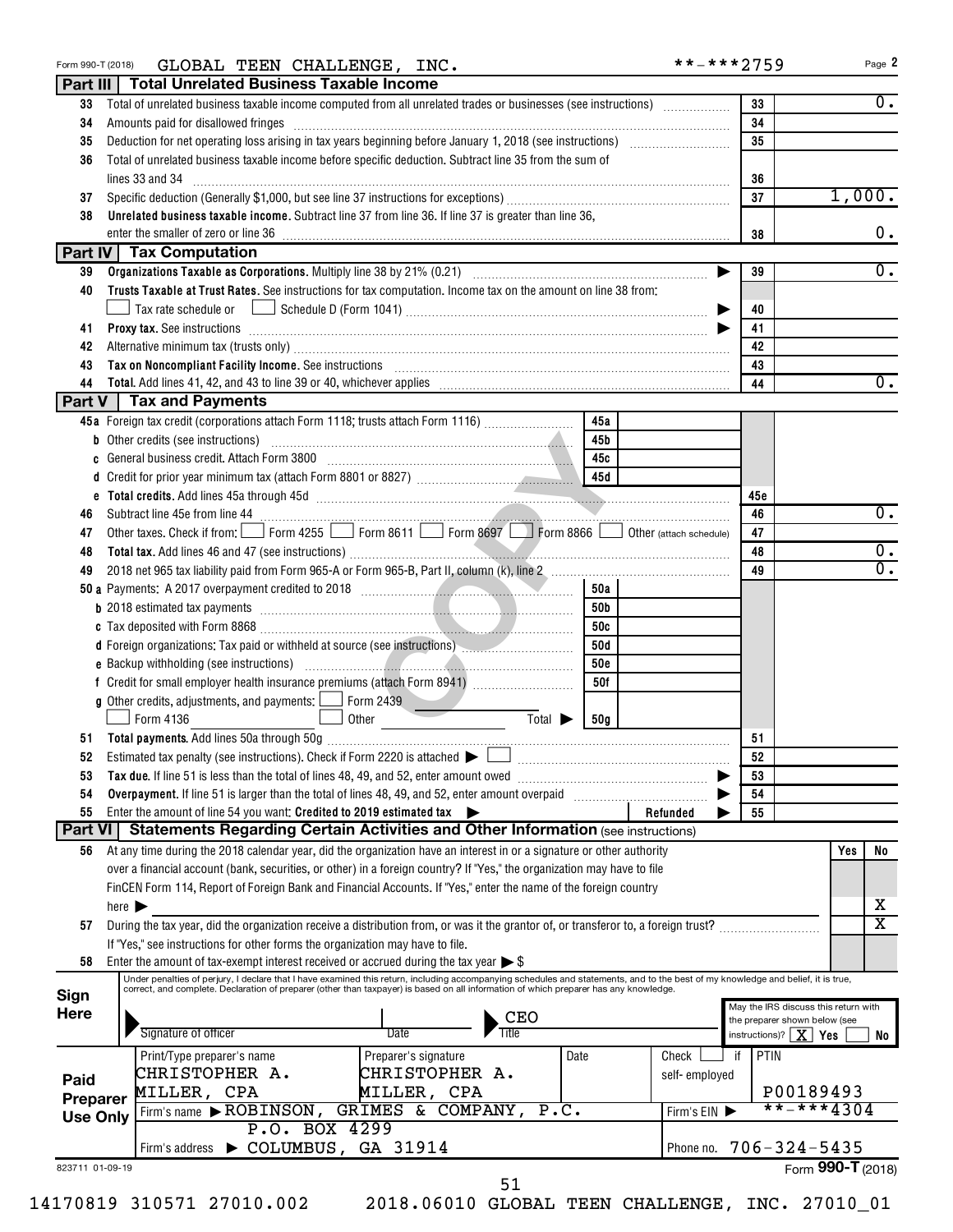| <b>Schedule A - Cost of Goods Sold.</b> Enter method of inventory valuation $\triangleright$ N/A                          |                           |                                                                                               |                                                                                                                                                     |    |                                                                                  |                |                                                                               |       |
|---------------------------------------------------------------------------------------------------------------------------|---------------------------|-----------------------------------------------------------------------------------------------|-----------------------------------------------------------------------------------------------------------------------------------------------------|----|----------------------------------------------------------------------------------|----------------|-------------------------------------------------------------------------------|-------|
| Inventory at beginning of year<br>1.                                                                                      | $\mathbf{1}$              |                                                                                               |                                                                                                                                                     |    |                                                                                  | 6              |                                                                               |       |
| 2<br>Purchases                                                                                                            | $\overline{2}$            |                                                                                               | 7 Cost of goods sold. Subtract line 6                                                                                                               |    |                                                                                  |                |                                                                               |       |
| 3                                                                                                                         | $\overline{\overline{3}}$ |                                                                                               | from line 5. Enter here and in Part I,                                                                                                              |    |                                                                                  |                |                                                                               |       |
| 4a Additional section 263A costs                                                                                          |                           |                                                                                               |                                                                                                                                                     |    |                                                                                  | $\overline{7}$ |                                                                               |       |
|                                                                                                                           | 4a                        |                                                                                               | 8 Do the rules of section 263A (with respect to                                                                                                     |    | <b>Yes</b>                                                                       | No             |                                                                               |       |
| <b>b</b> Other costs (attach schedule)                                                                                    | 4 <sub>b</sub>            |                                                                                               | property produced or acquired for resale) apply to                                                                                                  |    |                                                                                  |                |                                                                               |       |
| Total. Add lines 1 through 4b<br>5                                                                                        | $\overline{5}$            |                                                                                               |                                                                                                                                                     |    |                                                                                  |                |                                                                               |       |
| Schedule C - Rent Income (From Real Property and Personal Property Leased With Real Property)<br>(see instructions)       |                           |                                                                                               |                                                                                                                                                     |    |                                                                                  |                |                                                                               |       |
| 1. Description of property                                                                                                |                           |                                                                                               |                                                                                                                                                     |    |                                                                                  |                |                                                                               |       |
| (1)                                                                                                                       |                           |                                                                                               |                                                                                                                                                     |    |                                                                                  |                |                                                                               |       |
| (2)                                                                                                                       |                           |                                                                                               |                                                                                                                                                     |    |                                                                                  |                |                                                                               |       |
| $\overline{3}$                                                                                                            |                           |                                                                                               |                                                                                                                                                     |    |                                                                                  |                |                                                                               |       |
| (4)                                                                                                                       |                           |                                                                                               |                                                                                                                                                     |    |                                                                                  |                |                                                                               |       |
|                                                                                                                           | 2.                        | Rent received or accrued                                                                      |                                                                                                                                                     |    |                                                                                  |                |                                                                               |       |
| (a) From personal property (if the percentage of<br>rent for personal property is more than<br>10% but not more than 50%) |                           |                                                                                               | (b) From real and personal property (if the percentage<br>of rent for personal property exceeds 50% or if<br>the rent is based on profit or income) |    | 3(a) Deductions directly connected with the income in                            |                | columns 2(a) and 2(b) (attach schedule)                                       |       |
| (1)                                                                                                                       |                           |                                                                                               |                                                                                                                                                     |    |                                                                                  |                |                                                                               |       |
| (2)                                                                                                                       |                           |                                                                                               |                                                                                                                                                     |    |                                                                                  |                |                                                                               |       |
| (3)                                                                                                                       |                           |                                                                                               |                                                                                                                                                     |    |                                                                                  |                |                                                                               |       |
| (4)                                                                                                                       |                           |                                                                                               |                                                                                                                                                     |    |                                                                                  |                |                                                                               |       |
| Total                                                                                                                     | 0.                        | Total                                                                                         |                                                                                                                                                     | 0. |                                                                                  |                |                                                                               |       |
| (c) Total income. Add totals of columns 2(a) and 2(b). Enter<br>here and on page 1, Part I, line 6, column (A)            |                           |                                                                                               |                                                                                                                                                     | 0. | (b) Total deductions.<br>Enter here and on page 1,<br>Part I, line 6, column (B) |                |                                                                               | 0.    |
| <b>Schedule E - Unrelated Debt-Financed Income (see instructions)</b>                                                     |                           |                                                                                               |                                                                                                                                                     |    |                                                                                  |                |                                                                               |       |
|                                                                                                                           |                           |                                                                                               | 2. Gross income from                                                                                                                                |    | 3. Deductions directly connected with or allocable<br>to debt-financed property  |                |                                                                               |       |
| 1. Description of debt-financed property                                                                                  |                           |                                                                                               | or allocable to debt-<br>financed property                                                                                                          |    | (a) Straight line depreciation<br>(attach schedule)                              |                | (b) Other deductions<br>(attach schedule)                                     |       |
| (1)                                                                                                                       |                           |                                                                                               |                                                                                                                                                     |    |                                                                                  |                |                                                                               |       |
| (2)                                                                                                                       |                           |                                                                                               |                                                                                                                                                     |    |                                                                                  |                |                                                                               |       |
| $\overline{3}$                                                                                                            |                           |                                                                                               |                                                                                                                                                     |    |                                                                                  |                |                                                                               |       |
| (4)                                                                                                                       |                           |                                                                                               |                                                                                                                                                     |    |                                                                                  |                |                                                                               |       |
| 4. Amount of average acquisition<br>debt on or allocable to debt-financed<br>property (attach schedule)                   |                           | 5 Average adjusted basis<br>of or allocable to<br>debt-financed property<br>(attach schedule) | 6. Column 4 divided<br>by column 5                                                                                                                  |    | 7. Gross income<br>reportable (column<br>2 x column 6)                           |                | 8. Allocable deductions<br>(column 6 x total of columns)<br>$3(a)$ and $3(b)$ |       |
| (1)                                                                                                                       |                           |                                                                                               | $\%$                                                                                                                                                |    |                                                                                  |                |                                                                               |       |
| (2)                                                                                                                       |                           |                                                                                               | $\frac{0}{0}$                                                                                                                                       |    |                                                                                  |                |                                                                               |       |
| (3)                                                                                                                       |                           |                                                                                               | $\frac{0}{0}$                                                                                                                                       |    |                                                                                  |                |                                                                               |       |
| (4)                                                                                                                       |                           |                                                                                               | $\frac{0}{0}$                                                                                                                                       |    |                                                                                  |                |                                                                               |       |
|                                                                                                                           |                           |                                                                                               |                                                                                                                                                     |    | Enter here and on page 1,<br>Part I, line 7, column (A).                         |                | Enter here and on page 1,<br>Part I, line 7, column (B).                      |       |
| <b>Totals</b>                                                                                                             |                           |                                                                                               |                                                                                                                                                     |    | 0.                                                                               |                |                                                                               | $0$ . |
| Total dividends-received deductions included in column 8                                                                  |                           |                                                                                               |                                                                                                                                                     |    |                                                                                  |                |                                                                               |       |
|                                                                                                                           |                           |                                                                                               |                                                                                                                                                     |    |                                                                                  |                | $Lorm$ 000 T (9010                                                            |       |

**990-T**  Form (2018)

 $***$   $***$  2759 Page 3

823721 01-09-19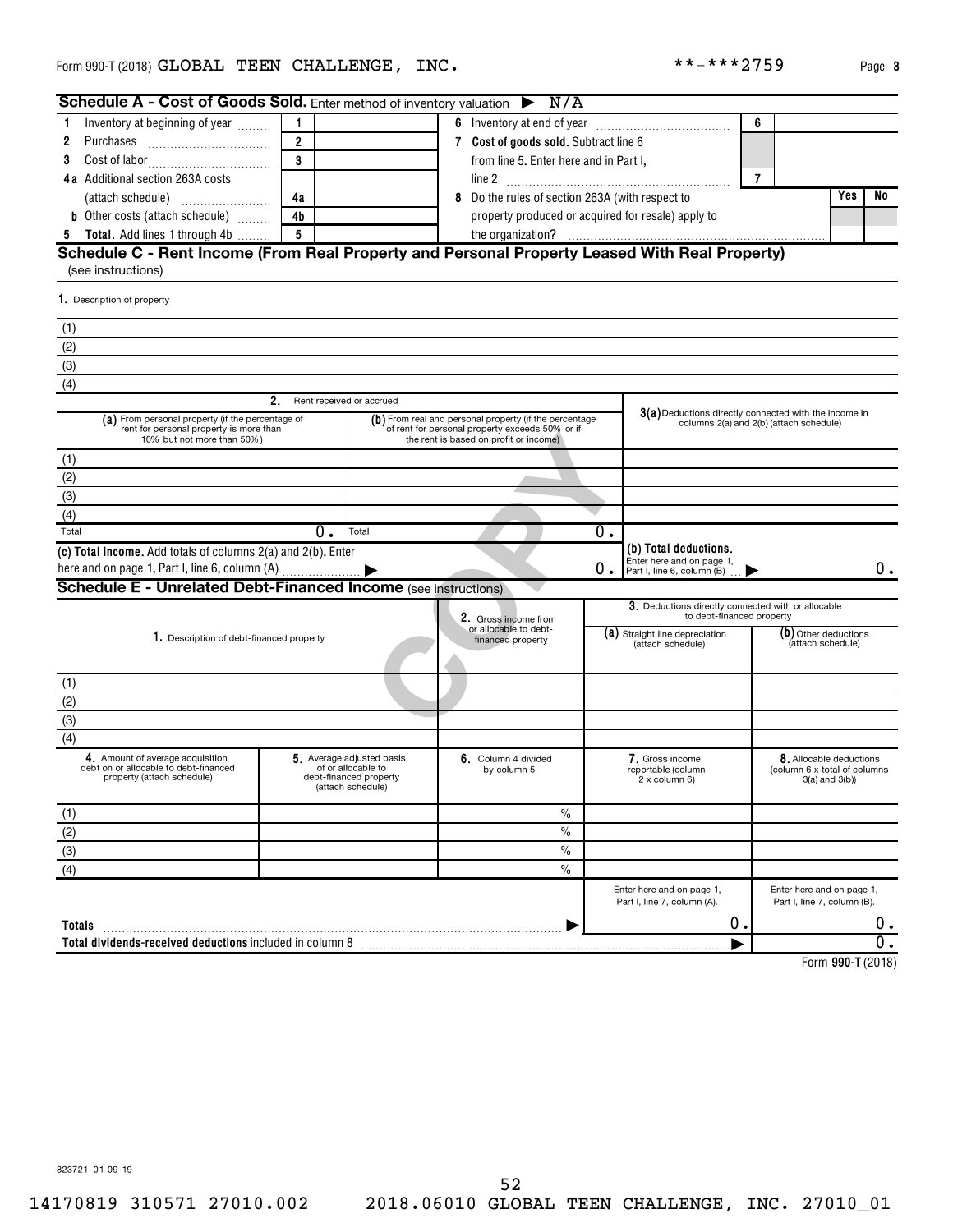| Schedule F - Interest, Annuities, Royalties, and Rents From Controlled Organizations (see instructions)<br><b>Exempt Controlled Organizations</b><br>2. Employer<br>3. Net unrelated income<br>$5.$ Part of column 4 that is<br>4. Total of specified<br>1. Name of controlled organization<br>identification<br>(loss) (see instructions)<br>payments made<br>included in the controlling<br>number<br>in column 5<br>organization's gross income<br>(1)<br>(2)<br>(3)<br>(4)<br>Nonexempt Controlled Organizations<br>7. Taxable Income<br>8. Net unrelated income (loss)<br>9. Total of specified payments<br>10. Part of column 9 that is included<br>11. Deductions directly connected<br>in the controlling organization's<br>made<br>(see instructions)<br>with income in column 10<br>gross income<br>(1)<br>(2)<br>(3)<br>(4)<br>Add columns 5 and 10.<br>Add columns 6 and 11.<br>Enter here and on page 1, Part I,<br>Enter here and on page 1, Part I,<br>line 8, column (A).<br>line 8, column (B).<br>0.<br>(see instructions)<br>3. Deductions<br>4. Set-asides<br>1. Description of income<br>2. Amount of income<br>directly connected<br>(attach schedule)<br>(attach schedule)<br>Enter here and on page 1<br>Part I, line 9, column (A).<br>о.<br>▶<br>(see instructions)<br>4. Net income (loss)<br>3. Expenses<br>2. Gross<br>5. Gross income<br>from unrelated trade or<br>6. Expenses<br>directly connected<br>1. Description of<br>unrelated business<br>business (column 2<br>from activity that<br>attributable to<br>with production<br>exploited activity<br>income from<br>minus column 3). If a<br>is not unrelated<br>of unrelated<br>column 5<br>trade or business<br>gain, compute cols. 5<br>business income<br>business income<br>column 4).<br>through 7.<br>Enter here and on<br>Enter here and on<br>page 1, Part I,<br>page 1, Part I,<br>on page 1,<br>line 10, col. (A).<br>line 10, col. (B).<br>0.<br>0.<br>▶<br>Income From Periodicals Reported on a Consolidated Basis<br>4. Advertising gain<br>2. Gross<br>3. Direct<br>5. Circulation<br>6. Readership<br>or (loss) (col. 2 minus<br>advertising<br>1. Name of periodical<br>advertising costs<br>col. 3). If a gain, compute<br>income<br>costs<br>income<br>cols. 5 through 7. |  |                                               |  |  |  | **-***2759                                      | Page 4                                                                                     |
|------------------------------------------------------------------------------------------------------------------------------------------------------------------------------------------------------------------------------------------------------------------------------------------------------------------------------------------------------------------------------------------------------------------------------------------------------------------------------------------------------------------------------------------------------------------------------------------------------------------------------------------------------------------------------------------------------------------------------------------------------------------------------------------------------------------------------------------------------------------------------------------------------------------------------------------------------------------------------------------------------------------------------------------------------------------------------------------------------------------------------------------------------------------------------------------------------------------------------------------------------------------------------------------------------------------------------------------------------------------------------------------------------------------------------------------------------------------------------------------------------------------------------------------------------------------------------------------------------------------------------------------------------------------------------------------------------------------------------------------------------------------------------------------------------------------------------------------------------------------------------------------------------------------------------------------------------------------------------------------------------------------------------------------------------------------------------------------------------------------------------------------------------------------------------------------------------------------------------------------------------------------------------------|--|-----------------------------------------------|--|--|--|-------------------------------------------------|--------------------------------------------------------------------------------------------|
|                                                                                                                                                                                                                                                                                                                                                                                                                                                                                                                                                                                                                                                                                                                                                                                                                                                                                                                                                                                                                                                                                                                                                                                                                                                                                                                                                                                                                                                                                                                                                                                                                                                                                                                                                                                                                                                                                                                                                                                                                                                                                                                                                                                                                                                                                    |  |                                               |  |  |  |                                                 |                                                                                            |
|                                                                                                                                                                                                                                                                                                                                                                                                                                                                                                                                                                                                                                                                                                                                                                                                                                                                                                                                                                                                                                                                                                                                                                                                                                                                                                                                                                                                                                                                                                                                                                                                                                                                                                                                                                                                                                                                                                                                                                                                                                                                                                                                                                                                                                                                                    |  |                                               |  |  |  |                                                 |                                                                                            |
|                                                                                                                                                                                                                                                                                                                                                                                                                                                                                                                                                                                                                                                                                                                                                                                                                                                                                                                                                                                                                                                                                                                                                                                                                                                                                                                                                                                                                                                                                                                                                                                                                                                                                                                                                                                                                                                                                                                                                                                                                                                                                                                                                                                                                                                                                    |  | Form 990-T (2018) GLOBAL TEEN CHALLENGE, INC. |  |  |  | 6. Deductions directly<br>connected with income |                                                                                            |
|                                                                                                                                                                                                                                                                                                                                                                                                                                                                                                                                                                                                                                                                                                                                                                                                                                                                                                                                                                                                                                                                                                                                                                                                                                                                                                                                                                                                                                                                                                                                                                                                                                                                                                                                                                                                                                                                                                                                                                                                                                                                                                                                                                                                                                                                                    |  |                                               |  |  |  |                                                 |                                                                                            |
|                                                                                                                                                                                                                                                                                                                                                                                                                                                                                                                                                                                                                                                                                                                                                                                                                                                                                                                                                                                                                                                                                                                                                                                                                                                                                                                                                                                                                                                                                                                                                                                                                                                                                                                                                                                                                                                                                                                                                                                                                                                                                                                                                                                                                                                                                    |  |                                               |  |  |  |                                                 |                                                                                            |
|                                                                                                                                                                                                                                                                                                                                                                                                                                                                                                                                                                                                                                                                                                                                                                                                                                                                                                                                                                                                                                                                                                                                                                                                                                                                                                                                                                                                                                                                                                                                                                                                                                                                                                                                                                                                                                                                                                                                                                                                                                                                                                                                                                                                                                                                                    |  |                                               |  |  |  |                                                 |                                                                                            |
|                                                                                                                                                                                                                                                                                                                                                                                                                                                                                                                                                                                                                                                                                                                                                                                                                                                                                                                                                                                                                                                                                                                                                                                                                                                                                                                                                                                                                                                                                                                                                                                                                                                                                                                                                                                                                                                                                                                                                                                                                                                                                                                                                                                                                                                                                    |  |                                               |  |  |  |                                                 |                                                                                            |
|                                                                                                                                                                                                                                                                                                                                                                                                                                                                                                                                                                                                                                                                                                                                                                                                                                                                                                                                                                                                                                                                                                                                                                                                                                                                                                                                                                                                                                                                                                                                                                                                                                                                                                                                                                                                                                                                                                                                                                                                                                                                                                                                                                                                                                                                                    |  |                                               |  |  |  |                                                 |                                                                                            |
|                                                                                                                                                                                                                                                                                                                                                                                                                                                                                                                                                                                                                                                                                                                                                                                                                                                                                                                                                                                                                                                                                                                                                                                                                                                                                                                                                                                                                                                                                                                                                                                                                                                                                                                                                                                                                                                                                                                                                                                                                                                                                                                                                                                                                                                                                    |  |                                               |  |  |  |                                                 |                                                                                            |
|                                                                                                                                                                                                                                                                                                                                                                                                                                                                                                                                                                                                                                                                                                                                                                                                                                                                                                                                                                                                                                                                                                                                                                                                                                                                                                                                                                                                                                                                                                                                                                                                                                                                                                                                                                                                                                                                                                                                                                                                                                                                                                                                                                                                                                                                                    |  |                                               |  |  |  |                                                 |                                                                                            |
|                                                                                                                                                                                                                                                                                                                                                                                                                                                                                                                                                                                                                                                                                                                                                                                                                                                                                                                                                                                                                                                                                                                                                                                                                                                                                                                                                                                                                                                                                                                                                                                                                                                                                                                                                                                                                                                                                                                                                                                                                                                                                                                                                                                                                                                                                    |  |                                               |  |  |  |                                                 |                                                                                            |
|                                                                                                                                                                                                                                                                                                                                                                                                                                                                                                                                                                                                                                                                                                                                                                                                                                                                                                                                                                                                                                                                                                                                                                                                                                                                                                                                                                                                                                                                                                                                                                                                                                                                                                                                                                                                                                                                                                                                                                                                                                                                                                                                                                                                                                                                                    |  |                                               |  |  |  |                                                 |                                                                                            |
| Part I                                                                                                                                                                                                                                                                                                                                                                                                                                                                                                                                                                                                                                                                                                                                                                                                                                                                                                                                                                                                                                                                                                                                                                                                                                                                                                                                                                                                                                                                                                                                                                                                                                                                                                                                                                                                                                                                                                                                                                                                                                                                                                                                                                                                                                                                             |  |                                               |  |  |  |                                                 |                                                                                            |
|                                                                                                                                                                                                                                                                                                                                                                                                                                                                                                                                                                                                                                                                                                                                                                                                                                                                                                                                                                                                                                                                                                                                                                                                                                                                                                                                                                                                                                                                                                                                                                                                                                                                                                                                                                                                                                                                                                                                                                                                                                                                                                                                                                                                                                                                                    |  |                                               |  |  |  |                                                 |                                                                                            |
|                                                                                                                                                                                                                                                                                                                                                                                                                                                                                                                                                                                                                                                                                                                                                                                                                                                                                                                                                                                                                                                                                                                                                                                                                                                                                                                                                                                                                                                                                                                                                                                                                                                                                                                                                                                                                                                                                                                                                                                                                                                                                                                                                                                                                                                                                    |  |                                               |  |  |  |                                                 |                                                                                            |
| Schedule G - Investment Income of a Section 501(c)(7), (9), or (17) Organization<br>(1)<br>$\frac{(2)}{(3)}$<br>$\overline{(4)}$<br>$\overline{(4)}$                                                                                                                                                                                                                                                                                                                                                                                                                                                                                                                                                                                                                                                                                                                                                                                                                                                                                                                                                                                                                                                                                                                                                                                                                                                                                                                                                                                                                                                                                                                                                                                                                                                                                                                                                                                                                                                                                                                                                                                                                                                                                                                               |  |                                               |  |  |  |                                                 | 0.                                                                                         |
|                                                                                                                                                                                                                                                                                                                                                                                                                                                                                                                                                                                                                                                                                                                                                                                                                                                                                                                                                                                                                                                                                                                                                                                                                                                                                                                                                                                                                                                                                                                                                                                                                                                                                                                                                                                                                                                                                                                                                                                                                                                                                                                                                                                                                                                                                    |  |                                               |  |  |  |                                                 |                                                                                            |
|                                                                                                                                                                                                                                                                                                                                                                                                                                                                                                                                                                                                                                                                                                                                                                                                                                                                                                                                                                                                                                                                                                                                                                                                                                                                                                                                                                                                                                                                                                                                                                                                                                                                                                                                                                                                                                                                                                                                                                                                                                                                                                                                                                                                                                                                                    |  |                                               |  |  |  |                                                 | 5. Total deductions<br>and set-asides<br>(col. 3 plus col. 4)                              |
|                                                                                                                                                                                                                                                                                                                                                                                                                                                                                                                                                                                                                                                                                                                                                                                                                                                                                                                                                                                                                                                                                                                                                                                                                                                                                                                                                                                                                                                                                                                                                                                                                                                                                                                                                                                                                                                                                                                                                                                                                                                                                                                                                                                                                                                                                    |  |                                               |  |  |  |                                                 |                                                                                            |
|                                                                                                                                                                                                                                                                                                                                                                                                                                                                                                                                                                                                                                                                                                                                                                                                                                                                                                                                                                                                                                                                                                                                                                                                                                                                                                                                                                                                                                                                                                                                                                                                                                                                                                                                                                                                                                                                                                                                                                                                                                                                                                                                                                                                                                                                                    |  |                                               |  |  |  |                                                 |                                                                                            |
|                                                                                                                                                                                                                                                                                                                                                                                                                                                                                                                                                                                                                                                                                                                                                                                                                                                                                                                                                                                                                                                                                                                                                                                                                                                                                                                                                                                                                                                                                                                                                                                                                                                                                                                                                                                                                                                                                                                                                                                                                                                                                                                                                                                                                                                                                    |  |                                               |  |  |  |                                                 |                                                                                            |
|                                                                                                                                                                                                                                                                                                                                                                                                                                                                                                                                                                                                                                                                                                                                                                                                                                                                                                                                                                                                                                                                                                                                                                                                                                                                                                                                                                                                                                                                                                                                                                                                                                                                                                                                                                                                                                                                                                                                                                                                                                                                                                                                                                                                                                                                                    |  |                                               |  |  |  |                                                 |                                                                                            |
| Totals<br>Schedule I - Exploited Exempt Activity Income, Other Than Advertising Income                                                                                                                                                                                                                                                                                                                                                                                                                                                                                                                                                                                                                                                                                                                                                                                                                                                                                                                                                                                                                                                                                                                                                                                                                                                                                                                                                                                                                                                                                                                                                                                                                                                                                                                                                                                                                                                                                                                                                                                                                                                                                                                                                                                             |  |                                               |  |  |  |                                                 | Enter here and on page 1,<br>Part I, line 9, column (B).                                   |
|                                                                                                                                                                                                                                                                                                                                                                                                                                                                                                                                                                                                                                                                                                                                                                                                                                                                                                                                                                                                                                                                                                                                                                                                                                                                                                                                                                                                                                                                                                                                                                                                                                                                                                                                                                                                                                                                                                                                                                                                                                                                                                                                                                                                                                                                                    |  |                                               |  |  |  |                                                 | 0.                                                                                         |
|                                                                                                                                                                                                                                                                                                                                                                                                                                                                                                                                                                                                                                                                                                                                                                                                                                                                                                                                                                                                                                                                                                                                                                                                                                                                                                                                                                                                                                                                                                                                                                                                                                                                                                                                                                                                                                                                                                                                                                                                                                                                                                                                                                                                                                                                                    |  |                                               |  |  |  |                                                 |                                                                                            |
| $rac{(1)}{(2)}$<br>(3)<br>(4)<br>Totals<br><b>Schedule J - Advertising Income</b> (see instructions)<br>$rac{(1)}{(2)}$<br>(3)                                                                                                                                                                                                                                                                                                                                                                                                                                                                                                                                                                                                                                                                                                                                                                                                                                                                                                                                                                                                                                                                                                                                                                                                                                                                                                                                                                                                                                                                                                                                                                                                                                                                                                                                                                                                                                                                                                                                                                                                                                                                                                                                                     |  |                                               |  |  |  |                                                 | 7. Excess exempt<br>expenses (column<br>6 minus column 5,<br>but not more than             |
|                                                                                                                                                                                                                                                                                                                                                                                                                                                                                                                                                                                                                                                                                                                                                                                                                                                                                                                                                                                                                                                                                                                                                                                                                                                                                                                                                                                                                                                                                                                                                                                                                                                                                                                                                                                                                                                                                                                                                                                                                                                                                                                                                                                                                                                                                    |  |                                               |  |  |  |                                                 |                                                                                            |
|                                                                                                                                                                                                                                                                                                                                                                                                                                                                                                                                                                                                                                                                                                                                                                                                                                                                                                                                                                                                                                                                                                                                                                                                                                                                                                                                                                                                                                                                                                                                                                                                                                                                                                                                                                                                                                                                                                                                                                                                                                                                                                                                                                                                                                                                                    |  |                                               |  |  |  |                                                 |                                                                                            |
|                                                                                                                                                                                                                                                                                                                                                                                                                                                                                                                                                                                                                                                                                                                                                                                                                                                                                                                                                                                                                                                                                                                                                                                                                                                                                                                                                                                                                                                                                                                                                                                                                                                                                                                                                                                                                                                                                                                                                                                                                                                                                                                                                                                                                                                                                    |  |                                               |  |  |  |                                                 |                                                                                            |
|                                                                                                                                                                                                                                                                                                                                                                                                                                                                                                                                                                                                                                                                                                                                                                                                                                                                                                                                                                                                                                                                                                                                                                                                                                                                                                                                                                                                                                                                                                                                                                                                                                                                                                                                                                                                                                                                                                                                                                                                                                                                                                                                                                                                                                                                                    |  |                                               |  |  |  |                                                 |                                                                                            |
|                                                                                                                                                                                                                                                                                                                                                                                                                                                                                                                                                                                                                                                                                                                                                                                                                                                                                                                                                                                                                                                                                                                                                                                                                                                                                                                                                                                                                                                                                                                                                                                                                                                                                                                                                                                                                                                                                                                                                                                                                                                                                                                                                                                                                                                                                    |  |                                               |  |  |  |                                                 | Enter here and<br>Part II, line 26.                                                        |
|                                                                                                                                                                                                                                                                                                                                                                                                                                                                                                                                                                                                                                                                                                                                                                                                                                                                                                                                                                                                                                                                                                                                                                                                                                                                                                                                                                                                                                                                                                                                                                                                                                                                                                                                                                                                                                                                                                                                                                                                                                                                                                                                                                                                                                                                                    |  |                                               |  |  |  |                                                 | 0.                                                                                         |
|                                                                                                                                                                                                                                                                                                                                                                                                                                                                                                                                                                                                                                                                                                                                                                                                                                                                                                                                                                                                                                                                                                                                                                                                                                                                                                                                                                                                                                                                                                                                                                                                                                                                                                                                                                                                                                                                                                                                                                                                                                                                                                                                                                                                                                                                                    |  |                                               |  |  |  |                                                 |                                                                                            |
|                                                                                                                                                                                                                                                                                                                                                                                                                                                                                                                                                                                                                                                                                                                                                                                                                                                                                                                                                                                                                                                                                                                                                                                                                                                                                                                                                                                                                                                                                                                                                                                                                                                                                                                                                                                                                                                                                                                                                                                                                                                                                                                                                                                                                                                                                    |  |                                               |  |  |  |                                                 |                                                                                            |
|                                                                                                                                                                                                                                                                                                                                                                                                                                                                                                                                                                                                                                                                                                                                                                                                                                                                                                                                                                                                                                                                                                                                                                                                                                                                                                                                                                                                                                                                                                                                                                                                                                                                                                                                                                                                                                                                                                                                                                                                                                                                                                                                                                                                                                                                                    |  |                                               |  |  |  |                                                 | 7. Excess readership<br>costs (column 6 minus<br>column 5, but not more<br>than column 4). |
|                                                                                                                                                                                                                                                                                                                                                                                                                                                                                                                                                                                                                                                                                                                                                                                                                                                                                                                                                                                                                                                                                                                                                                                                                                                                                                                                                                                                                                                                                                                                                                                                                                                                                                                                                                                                                                                                                                                                                                                                                                                                                                                                                                                                                                                                                    |  |                                               |  |  |  |                                                 |                                                                                            |
|                                                                                                                                                                                                                                                                                                                                                                                                                                                                                                                                                                                                                                                                                                                                                                                                                                                                                                                                                                                                                                                                                                                                                                                                                                                                                                                                                                                                                                                                                                                                                                                                                                                                                                                                                                                                                                                                                                                                                                                                                                                                                                                                                                                                                                                                                    |  |                                               |  |  |  |                                                 |                                                                                            |
|                                                                                                                                                                                                                                                                                                                                                                                                                                                                                                                                                                                                                                                                                                                                                                                                                                                                                                                                                                                                                                                                                                                                                                                                                                                                                                                                                                                                                                                                                                                                                                                                                                                                                                                                                                                                                                                                                                                                                                                                                                                                                                                                                                                                                                                                                    |  |                                               |  |  |  |                                                 |                                                                                            |
|                                                                                                                                                                                                                                                                                                                                                                                                                                                                                                                                                                                                                                                                                                                                                                                                                                                                                                                                                                                                                                                                                                                                                                                                                                                                                                                                                                                                                                                                                                                                                                                                                                                                                                                                                                                                                                                                                                                                                                                                                                                                                                                                                                                                                                                                                    |  |                                               |  |  |  |                                                 |                                                                                            |

| $\overline{\phantom{a}}$<br>υ |  |  |                                       |            |
|-------------------------------|--|--|---------------------------------------|------------|
|                               |  |  | $\sim$ $\sim$<br>$E_{\text{arm}}$<br> | 10)<br>$-$ |

823731 01-09-19

 $\blacktriangleright$ 

**Totals** (carry to Part II, line  $(5)$ )  $\ldots$ .